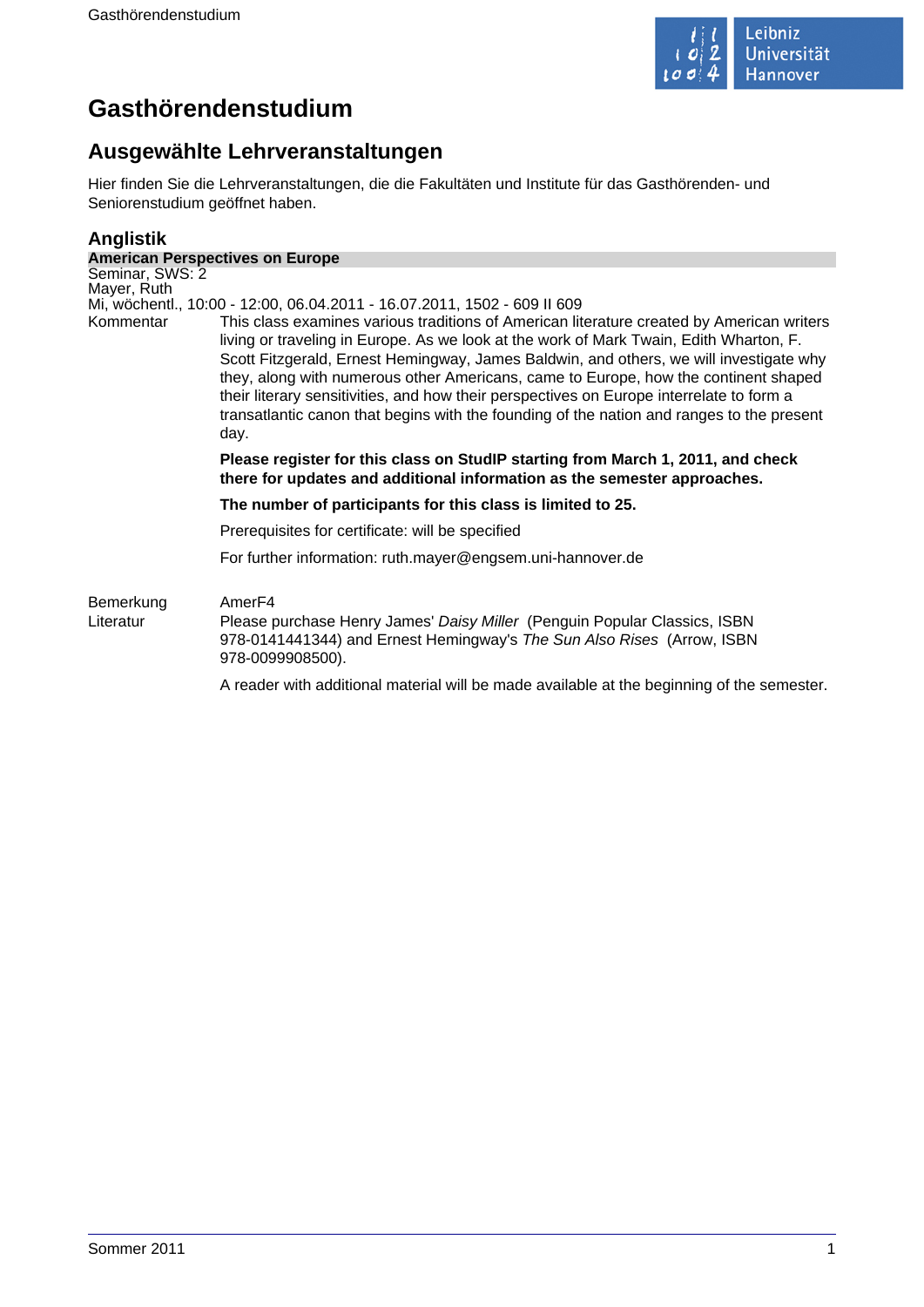

#### **Contemporary British Writing and Film on Slavery and Abolition**

Seminar, SWS: 2 Gohrisch, Jana

Di, wöchentl., 16:00 - 18:00, 05.04.2011 - 16.07.2011, 1502 - 613 II 613

Kommentar The course introduces students to a topic that has received special attention in Britain not only in the wake of the bicentenary in 2007 of the abolition of the slave trade but much earlier in the writing by authors of Caribbean descent living in Britain. To lay the foundations, we shall watch Michael Apted's film Amazing Grace (2007) and discuss its construction of William Wilberforce and the abolition movement in order to establish their functions for contemporary British memory culture, which we will then problematise by reading three novels: Caryl Phillips's Cambridge (1991), David Dabydeen's A Harlot's Progress (1999) and Andrea Levy's The Long Song (2010). Phillips's Cambridge is set in the Caribbean after the abolition of the slave trade. It employs postmodern elements to dramatize the construction of reality and the tension between fact and fiction. Dabydeen's novel takes its title from Hogarth's first "modern moral subject" (painted in 1731, engraved in 1732) and features a former black slave who sells his life story to abolitionists. With Levy's Long Song (2010) we shall examine the polyphonic representation of black female agency and empowerment in Jamaica before and after emancipation (in 1833) to bring out facets that Apted, Phillips and Dabydeen lack.

> Please, read at least one of the texts prior to class and buy your own copies of the novels.

Prerequisites for certificate: regular attendance, active participation in class, short oral presentation and term paper

For further information: jana.gohrisch@engsem.uni-hannover.de

| Bemerkung<br>Literatur | BritA, AAS2, AAS3, AAS5<br><b>Primary texts:</b> |
|------------------------|--------------------------------------------------|
|                        | David Dabydeen. A Harlot's Progress (1999)       |
|                        | Andrea Levy. The Long Song (2010)                |
|                        | Caryl Phillips. Cambridge (1991)                 |

### **Secondary texts:**

Jana Gohrisch, Irmgard Maassen und Bernd-Peter Lange, Hg. "Slavery and the British". Hard Times Nr. 85 (2009)

James Walvin. A Short History of Slavery . London: Penguin 2007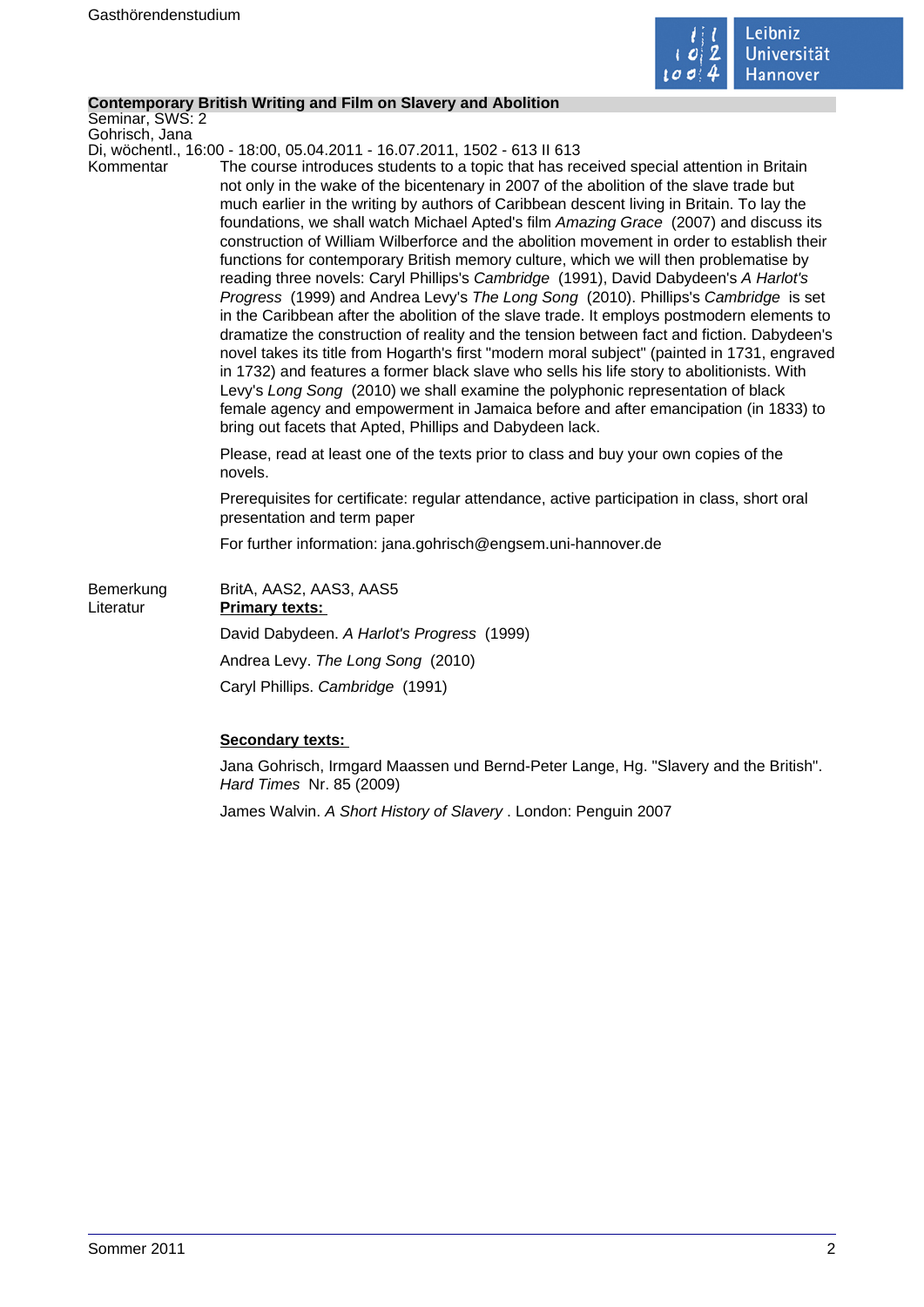

#### **D.H. Lawrence: Selected Novels**

Seminar, SWS: 2 Bennett, Peter

Fr, wöchentl., 10:00 - 12:00, 08.04.2011 - 16.07.2011, 1502 - 703 II 703

Kommentar The writings of D.H. Lawrence were controversial in his lifetime. Although some writers and critics admired his work, he aroused indignation in several spheres for the way that he wrote about sexuality and emotional experience. He was reviled for being unpatriotic during World War I and for his representations of the British class system. Today his writings provoke mixed reactions, but for different reasons. He can regarded as being both reactionary and progressive on gender relations and on the relationship between humans and nature. We shall address the contradictions in Lawrence's novels both at the intrinsically textual level and in the two distinct contexts of European Modernism and Britain in the 1910s.

> Participants should come to the first meeting with their own copy of the Oxford World Classics edition of Sons and Lovers . We shall later read The Rainbow (1915) and Women in Love (1920).

Prerequisites for attendance: none

Prerequisites for SL: will be announced at the first meeting

Prerequisites for PL: term paper

For further information: peter.bennett@engsem.uni-hannover.de

Bemerkung BritF4

#### **Edwardian Realism: E. M. Forster**

Seminar, SWS: 2 Gohrisch, Jana Mi, wöchentl., 10:00 - 12:00, 06.04.2011 - 16.07.2011, 1502 - 709 II 709<br>Kommentar E M. Forster is one of the major writers of the 30<sup>th</sup> co E. M. Forster is one of the major writers of the  $20<sup>th</sup>$  century whose novels have all been adapted for the screen. In Howards End (1910) and A Passage to India (1924) he takes the realist mode further by endowing it with a psychological dimension and a metaphorical style. His presentation of events from the perspectives of the fictional characters contributes to the changing perception of reality that culminates in the modernist fiction of Virginia Woolf and James Joyce. Following their personal aspirations and desires, Forster's characters clash with stifling social conventions and a middle-class morality that still has strong Victorian overtones. We shall explore both the thematic and the aesthetic innovations of the two novels against the historical background of the early  $20<sup>th</sup>$  century and look at the film adaptations at least cursorily. While Howards End contrasts sets of ideas, values and life styles within the middle classes, A Passage to India widens the scope by covering different cultures across the Empire as well. Prerequisites for certificate: regular attendance, active participation in class, short oral presentation and term paper For further information: jana.gohrisch@engsem.uni-hannover.de Bemerkung BritF4 Literatur **Texts:**  E. M. Forster. Howards End . Ed. by Oliver Stallybrass. London: Penguin 1984. E. M. Forster. A Passage to India . Ed. by Oliver Stallybrass. London: Penguin 1979. These editions have been reprinted several times and are available via amazon.uk. Please read at least one of the novels prior to class.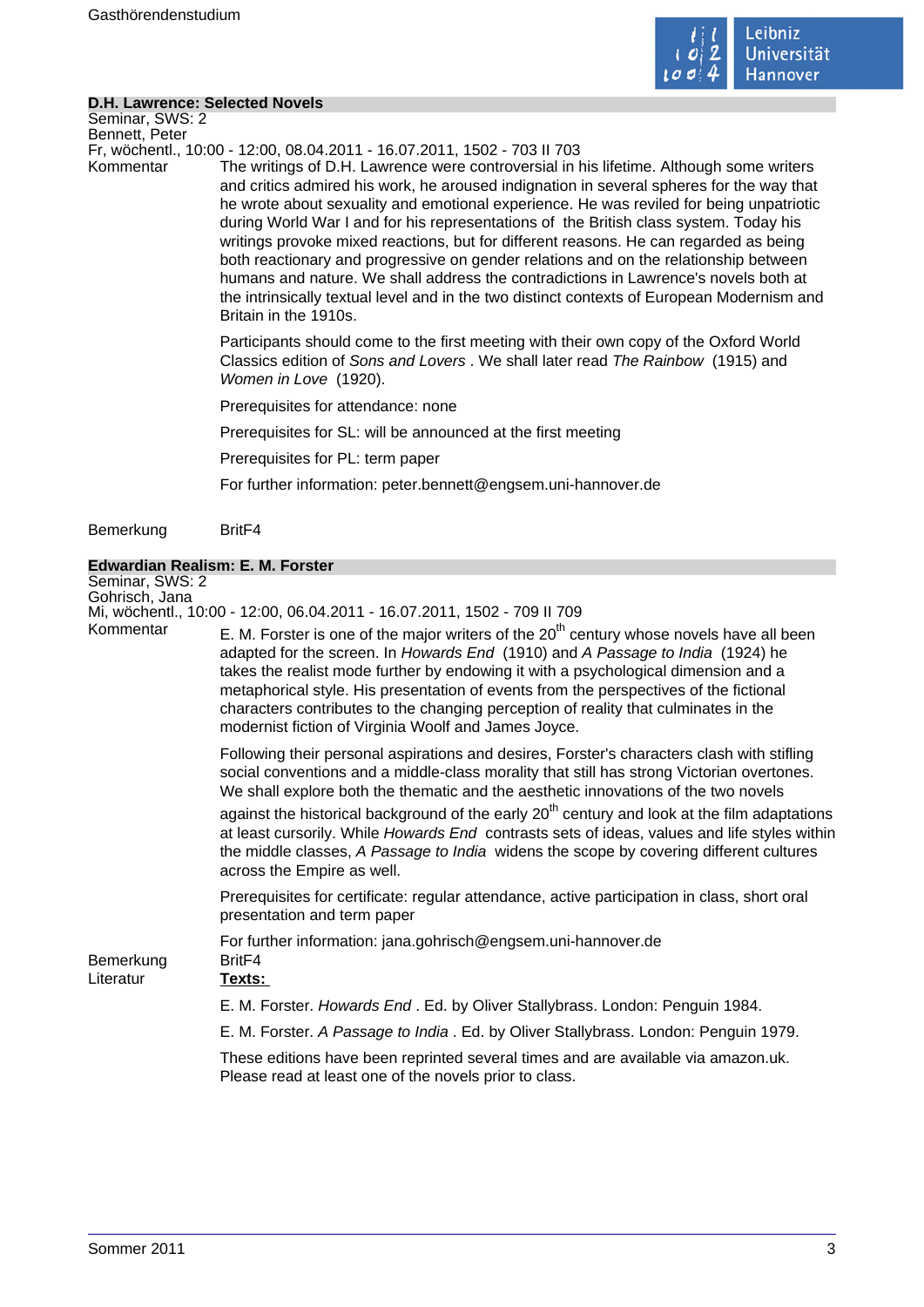

÷

# **Einführung in die Gender Studies**

|                        | Limum ung in die Gender Studies                                                                                                                                                                                                                                                                                                                                                                                                                                                                                                                                                                                                                                                                                    |
|------------------------|--------------------------------------------------------------------------------------------------------------------------------------------------------------------------------------------------------------------------------------------------------------------------------------------------------------------------------------------------------------------------------------------------------------------------------------------------------------------------------------------------------------------------------------------------------------------------------------------------------------------------------------------------------------------------------------------------------------------|
| Seminar, SWS: 2        |                                                                                                                                                                                                                                                                                                                                                                                                                                                                                                                                                                                                                                                                                                                    |
| Funk, Wolfgang         |                                                                                                                                                                                                                                                                                                                                                                                                                                                                                                                                                                                                                                                                                                                    |
|                        | Do, wöchentl., 10:00 - 12:00, 07.04.2011 - 16.07.2011, 1502 - 703 II 703                                                                                                                                                                                                                                                                                                                                                                                                                                                                                                                                                                                                                                           |
| Kommentar              | Dieser Kurs leistet eine theoretische Einführung in das Gebiet der Gender Studies,<br>die im Verlauf des Semesters auch mit praktischen, soll heißen, lebensweltlichen<br>Beispielen gefüllt werden soll. Im Einzelnen bedeutet dies, dass wir zentrale<br>theoretische Texte lesen werden, die sich vom Feminismus über Lesbian-/Gay-<br>Studies bis hin zu Postfeminismus und Queer Theories erstrecken. Diese Inhalte<br>sollen von den SeminarteilnehmerInnen mit selbst gewählten Beispielen aus der<br>zeitgenössischen Lebenswelt veranschaulicht und fundiert werden, wobei mögliche<br>Untersuchungsgegenstände von der Werbung über Kinder- und Jugendbücher bis hin zu<br>politischen Debatten reichen. |
|                        | Die Unterrichtssprache im Kurs wird Deutsch sein; da aber zentrale Texte oft nur auf<br>Englisch zugänglich sind, ist eine sichere Kenntnis dieser Sprache unabdinglich.                                                                                                                                                                                                                                                                                                                                                                                                                                                                                                                                           |
|                        | Voraussetzungen für den Scheinerwerb: werden zu Beginn des Kurses spezifiziert                                                                                                                                                                                                                                                                                                                                                                                                                                                                                                                                                                                                                                     |
|                        | Für weitere Informationen: wolfgang.funk@engsem.uni-hannover.de                                                                                                                                                                                                                                                                                                                                                                                                                                                                                                                                                                                                                                                    |
| Bemerkung<br>Literatur | BritA, AAS3, AAS4<br>Zu erwerben ist folgendes Einführungswerk:                                                                                                                                                                                                                                                                                                                                                                                                                                                                                                                                                                                                                                                    |
|                        | Schößler, Franziska. Einführung in die Gender Studies. Berlin: Akademie-Verlag, 2008.                                                                                                                                                                                                                                                                                                                                                                                                                                                                                                                                                                                                                              |
|                        | Alle anderen Texte werden zu Beginn des Kurses in einem Reader/einer Readerin;) zur<br>Verfügung gestellt.                                                                                                                                                                                                                                                                                                                                                                                                                                                                                                                                                                                                         |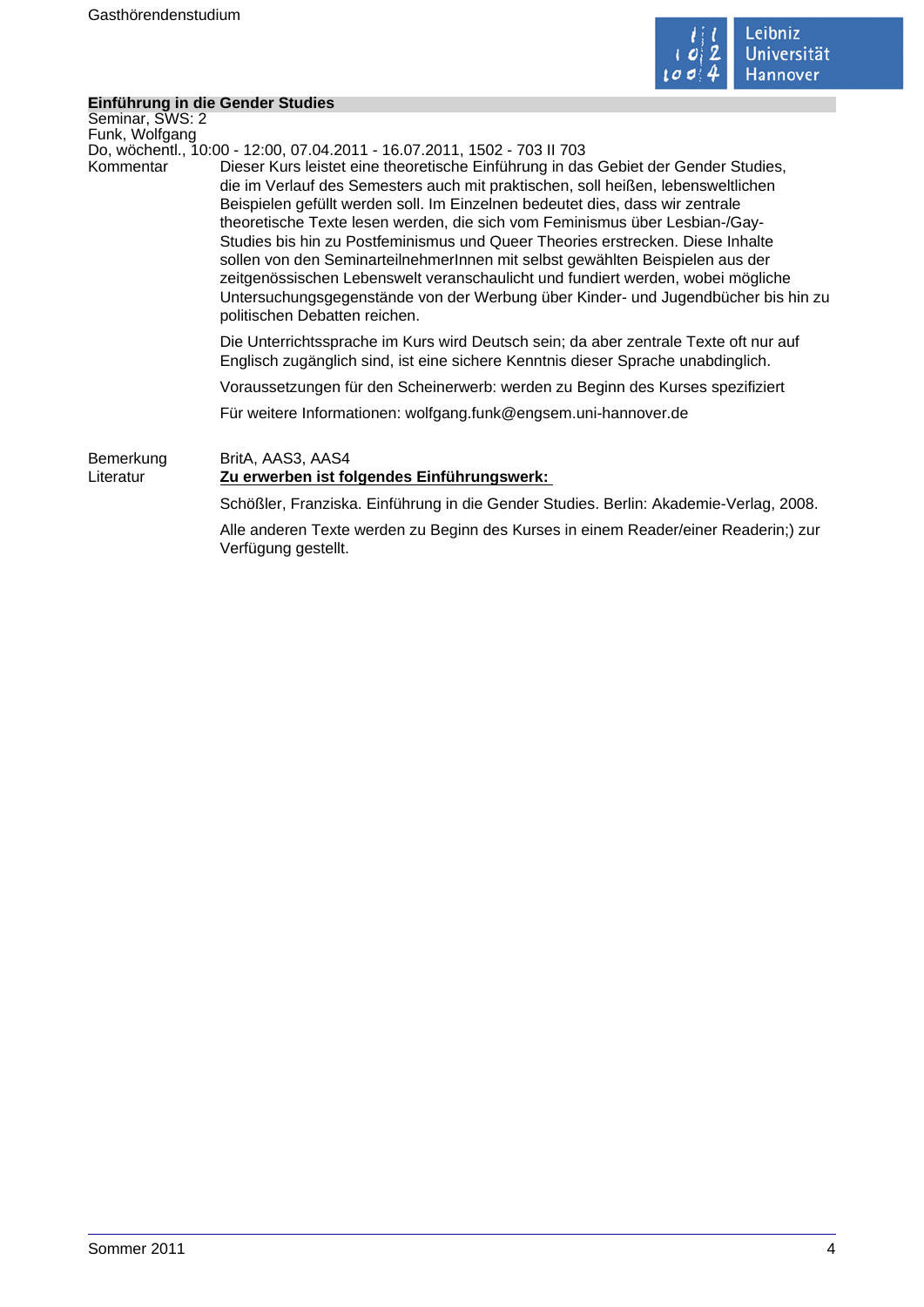

# **Images of England in Contemporary Drama**

| Seminar, SWS: 2<br>Funk, Wolfgang | Do, Einzel, 14:00 - 18:00, 05.05.2011 - 05.05.2011, 1502 - 709 II 709, Blockseminar                                                                                                                                                                                                                                                                                                                                                                                                                                                                                                                                                                                                                                                                                                                                                                                                                                                                                                                                                                                                                                                                                                      |
|-----------------------------------|------------------------------------------------------------------------------------------------------------------------------------------------------------------------------------------------------------------------------------------------------------------------------------------------------------------------------------------------------------------------------------------------------------------------------------------------------------------------------------------------------------------------------------------------------------------------------------------------------------------------------------------------------------------------------------------------------------------------------------------------------------------------------------------------------------------------------------------------------------------------------------------------------------------------------------------------------------------------------------------------------------------------------------------------------------------------------------------------------------------------------------------------------------------------------------------|
|                                   | Do, Einzel, 14:00 - 18:00, 26.05.2011 - 26.05.2011, 1502 - 709 II 709, Blockseminar                                                                                                                                                                                                                                                                                                                                                                                                                                                                                                                                                                                                                                                                                                                                                                                                                                                                                                                                                                                                                                                                                                      |
| Kommentar                         | Do, Einzel, 14:00 - 18:00, 09.06.2011 - 09.06.2011, 1502 - 709 II 709, Blockseminar<br>In this course, we will attempt to analyse how England (as distinct from Britain) presents<br>itself on the contemporary stage. We will set the scene with a quick look back to the<br>boom years of 'In-yer-face-theatre' (Aleks Sierz), a loose movement of young British<br>playwrights who, through their trademark use of violence, nudity and explicit language,<br>redefined the aesthetics of drama. Based on that, we will read five plays from the<br>'Noughties', which leave behind the formal and stylistic experimentations of the previous<br>decade to turn to issues of political and individual significance. Topics range from the<br>British involvement in the 'War on Terror' (David Hare's The Vertical Hour; Simon<br>Stephens' Pornography) to the conquest of national identity markers in the name of<br>consumer capitalism (Jez Butterworth's Jerusalem) and immigration (Richard Bean's<br>controversial England People Very Nice and rather more existential questions on the<br>level of the individual as played out in Martin Crimp's The City and The Country. |
|                                   | Apart from the analyses of the plays, the course will offer an overview of the<br>contemporary theatre scene in England.                                                                                                                                                                                                                                                                                                                                                                                                                                                                                                                                                                                                                                                                                                                                                                                                                                                                                                                                                                                                                                                                 |
|                                   | Prerequisites for certificate: will be specified                                                                                                                                                                                                                                                                                                                                                                                                                                                                                                                                                                                                                                                                                                                                                                                                                                                                                                                                                                                                                                                                                                                                         |
|                                   | For further information: wolfgang.funk@engsem.uni-hannover.de                                                                                                                                                                                                                                                                                                                                                                                                                                                                                                                                                                                                                                                                                                                                                                                                                                                                                                                                                                                                                                                                                                                            |
| Bemerkung<br>Literatur            | Brit <sub>F4</sub><br>Students who wish to attend this course should get hold of the following texts:                                                                                                                                                                                                                                                                                                                                                                                                                                                                                                                                                                                                                                                                                                                                                                                                                                                                                                                                                                                                                                                                                    |
|                                   | Simon Stephens. Pornography . London: Methuen, 2008. (This text must be read by the<br>second session!)                                                                                                                                                                                                                                                                                                                                                                                                                                                                                                                                                                                                                                                                                                                                                                                                                                                                                                                                                                                                                                                                                  |
|                                   | Jez Butterworth. Jerusalem. London: Nick Hern, 2009.                                                                                                                                                                                                                                                                                                                                                                                                                                                                                                                                                                                                                                                                                                                                                                                                                                                                                                                                                                                                                                                                                                                                     |
|                                   | A reader containing the remaining play-texts and background material will be provided.                                                                                                                                                                                                                                                                                                                                                                                                                                                                                                                                                                                                                                                                                                                                                                                                                                                                                                                                                                                                                                                                                                   |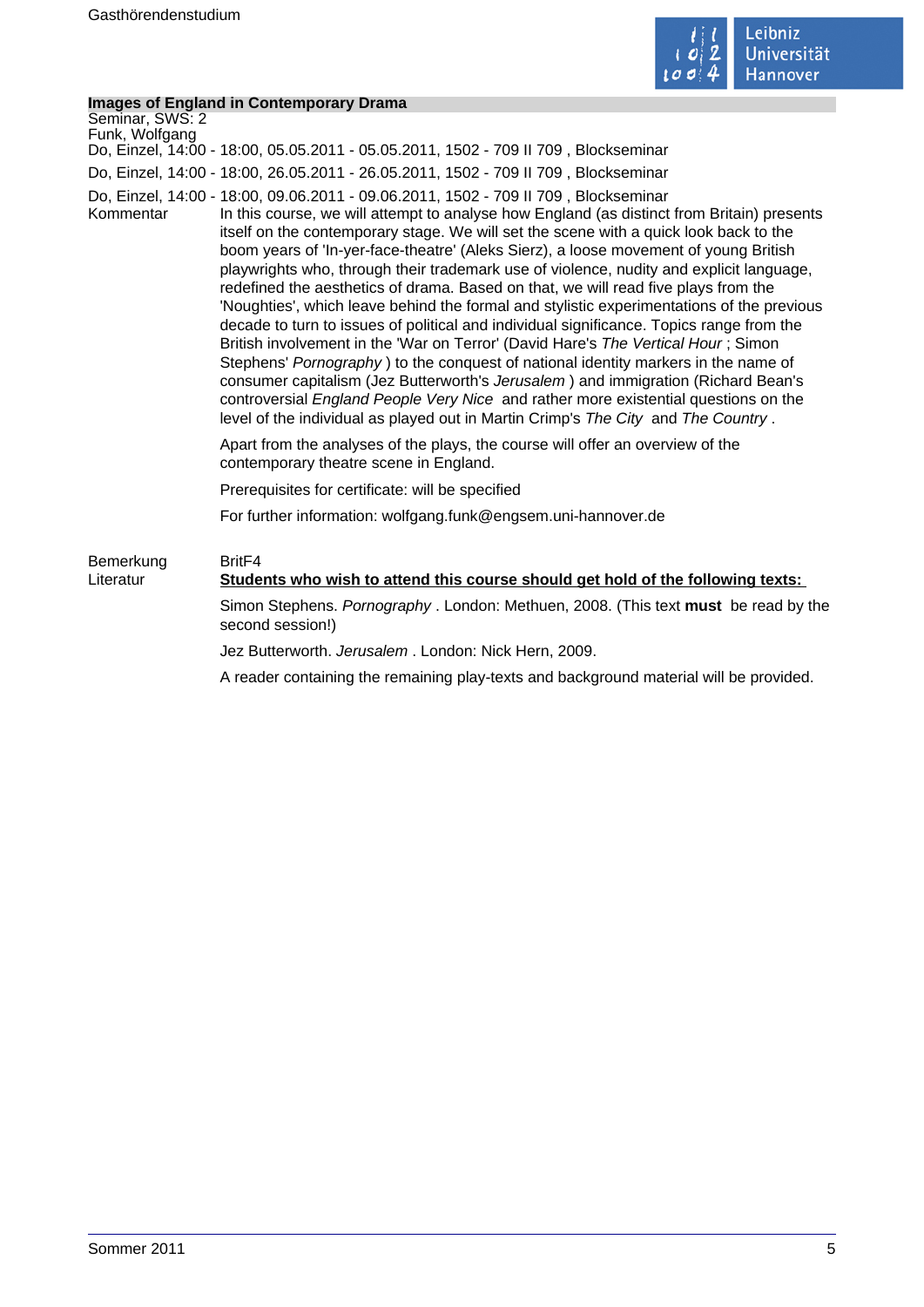

#### **"Industrial Slavery": The Struggle about Reform in 19th Century Britain**

Seminar, SWS: 2 Rohloff, Heide

Fr, wöchentl., 12:00 - 14:00, 15.04.2011 - 16.07.2011, 1502 - 709 II 709

Kommentar In 1830, Richard Oastler, a land steward from the Huddersfield region, wrote a stronglyworded letter to the Leeds Mercury . His letter was headed "Slavery in Yorkshire" and had a resounding impact on public opinion. "Gentlemen", he wrote, "thousands of our fellow creatures and fellow subjects, both male and female...are at this moment existing in a state of slavery more horrid than are the victims of that hellish system 'Colonial Slavery' ".

> No doubt, the Industrial Revolution was advantageous in the long term, but by no means a blessing to all those who lived through it. For most people the fruits of this advancement were not to be enjoyed for several generations. The harsh conditions in most factories, the rigid discipline enforced by systems of fines and "shaming", the exploitation of workers, especially women, the cruelty of child labour, inadequate ventilation and lighting, unprotected machinery and the lack of safety regulations, the unceasing migration into the new industrial towns, overcrowded slums, outbreaks of cholera caused by the lack of sanitation and safe drinking water and further evils of the factory system did not pass unnoticed. However, with the government reluctant to intervene in business, it needed the prolonged efforts of a powerful humanitarian movement to achieve the legislation which curbed the worst excesses of the factory system. A minority of factory-owners, though, adopted a more enlightened approach in running their factories and some of them became leaders of the factory legislation campaign and even pioneers of social reform.

> This course is designed as a supplement to the GHS lecture "Das Doppelgesicht der Industrialisierung Englands im 18./19. Jahrhundert. Parallelen heute - versäumte Lektionen" (Thu 16 - 18, 609, Conti Building, starting 14 April 2011). We will (first) explore in more detail the abuses and excesses of the factory system in the earlier period of

the Industrial Revolution and (secondly) study the progress and setbacks of the 19<sup>th</sup> century reform movement. Emphasis will be on the interaction and mutual influence of the different interests and processes involved, including party politics and the dominant economic philosophy of the period. Participants are expected to present a paper on a limited topic of their choice. A selection of relevant documents and other material will be provided.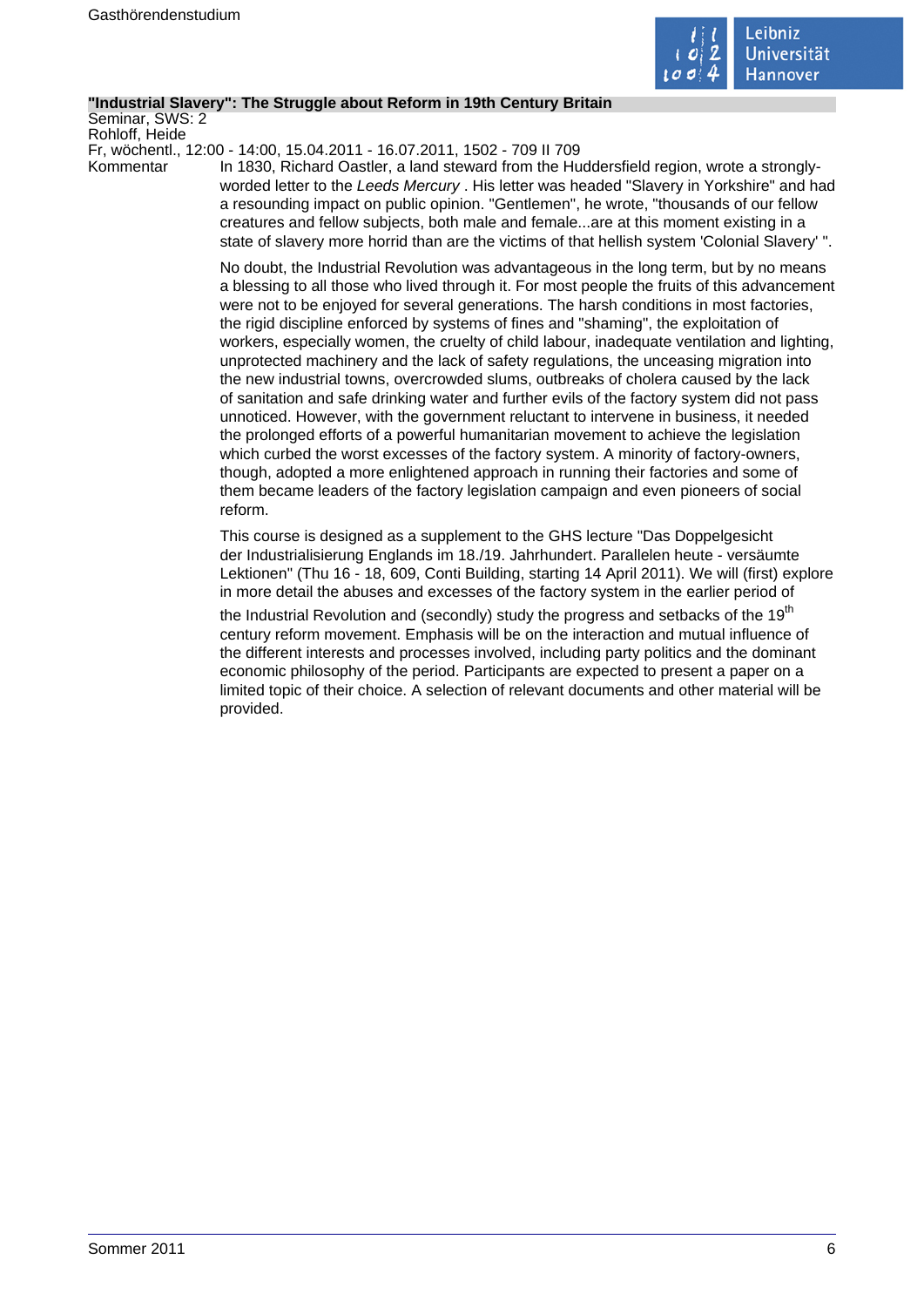

# **Language Testing and Assessment**

|                                       | <b>Language Testing and Assessment</b>                                                                                                                                                                                                                                                                                                                                                                                                                                                                                                                                                                                                                                                                                                                                                                                                                                                                                                                               |
|---------------------------------------|----------------------------------------------------------------------------------------------------------------------------------------------------------------------------------------------------------------------------------------------------------------------------------------------------------------------------------------------------------------------------------------------------------------------------------------------------------------------------------------------------------------------------------------------------------------------------------------------------------------------------------------------------------------------------------------------------------------------------------------------------------------------------------------------------------------------------------------------------------------------------------------------------------------------------------------------------------------------|
| Seminar, SWS: 2<br>Fellmann, Gabriela |                                                                                                                                                                                                                                                                                                                                                                                                                                                                                                                                                                                                                                                                                                                                                                                                                                                                                                                                                                      |
|                                       | Mi, wöchentl., 16:00 - 18:00, 06.04.2011 - 16.07.2011, 1502 - 615 II 615                                                                                                                                                                                                                                                                                                                                                                                                                                                                                                                                                                                                                                                                                                                                                                                                                                                                                             |
| Kommentar                             | Tests and assessment are an integral part of foreign language learning and teaching.<br>The seminar therefore provides an opportunity to explore a variety of key theoretical<br>and practical issues involved in language testing and assessment. We will focus on test<br>development, design and data analysis as well as their relation to test results and their<br>effects on the learning process. The seminar will also offer a review of influential articles<br>by authors such as e.g. Canale, Swain, Moss, Alderson and discusses their contribution<br>to the field. Students should be enabled to identify and select test formats appropriate for<br>different ages, competence levels, skills and purposes. We will also develop a language<br>test for a class at my school focussing on competence-oriented testing according to the<br>"Kerncurriculum", and evaluate the pupils' tests. Alternatives to testing will be thoroughly<br>discussed. |
|                                       | Please register via Stud. IP for this seminar and check there for additional information<br>before the first meeting.                                                                                                                                                                                                                                                                                                                                                                                                                                                                                                                                                                                                                                                                                                                                                                                                                                                |
|                                       | Prerequisites for SL certificate will be specified in class.                                                                                                                                                                                                                                                                                                                                                                                                                                                                                                                                                                                                                                                                                                                                                                                                                                                                                                         |
|                                       | For further information: FellmannG@aol.com                                                                                                                                                                                                                                                                                                                                                                                                                                                                                                                                                                                                                                                                                                                                                                                                                                                                                                                           |
| Bemerkung<br>Literatur                | DidF <sub>2</sub><br>A reader will be available at the copy shop Stork (Körnerstraße) at the beginning of the<br>semester.                                                                                                                                                                                                                                                                                                                                                                                                                                                                                                                                                                                                                                                                                                                                                                                                                                           |
|                                       | Recommended literature:                                                                                                                                                                                                                                                                                                                                                                                                                                                                                                                                                                                                                                                                                                                                                                                                                                                                                                                                              |
|                                       | Bachman, Lyle F. (1995). Fundamental Considerations in Language Testing. Oxford:<br>OUP.                                                                                                                                                                                                                                                                                                                                                                                                                                                                                                                                                                                                                                                                                                                                                                                                                                                                             |
|                                       | Bachman, Lyle F. & Adrian S. Palmer. (1996). Language Testing in Practice. Oxford:<br>OUP.                                                                                                                                                                                                                                                                                                                                                                                                                                                                                                                                                                                                                                                                                                                                                                                                                                                                           |
|                                       | Cohen, Andrew. (1994). Assessing Language Ability in the Classroom. Boston: Heinle &<br>Heinle.                                                                                                                                                                                                                                                                                                                                                                                                                                                                                                                                                                                                                                                                                                                                                                                                                                                                      |
|                                       | Douglas, Dan. (2010). Understanding Language Testing. London: Hodder.                                                                                                                                                                                                                                                                                                                                                                                                                                                                                                                                                                                                                                                                                                                                                                                                                                                                                                |
|                                       | Fulcher, Glenn & Fred Davidson. (2007). Language Testing and Assessment. An<br>Advanced Resource Book. Abingdon: Routledge.                                                                                                                                                                                                                                                                                                                                                                                                                                                                                                                                                                                                                                                                                                                                                                                                                                          |
|                                       | Fulcher, Glen. (2010). Practical Language Testing. London: Hodder.                                                                                                                                                                                                                                                                                                                                                                                                                                                                                                                                                                                                                                                                                                                                                                                                                                                                                                   |
|                                       | Grotjahn, Rüdiger. (2006). Prüfen - Testen - Bewerten. In: Udo O.H. Jung (Hrsg.),<br>Praktische Handreichung für Fremdsprachenlehrer . 4., vollst. neu bearb. Auflage.<br>Frankfurt/ Main: Lang. 221-230.                                                                                                                                                                                                                                                                                                                                                                                                                                                                                                                                                                                                                                                                                                                                                            |
|                                       | Hughes, Arthur. (2003). Testing for Language Teachers. 2nd edition. Cambridge: CUP.                                                                                                                                                                                                                                                                                                                                                                                                                                                                                                                                                                                                                                                                                                                                                                                                                                                                                  |
|                                       | Shohami, Elana. (2008). (ed.). Encyclopedia of Language and Education. Vol. 7:<br>Language Testing and Assessment. New York: Springer.                                                                                                                                                                                                                                                                                                                                                                                                                                                                                                                                                                                                                                                                                                                                                                                                                               |
|                                       | Winter, Felix. (2004). Leistungsbewertung: Eine neue Lernkultur braucht einen anderen<br>Umgang mit Schülerleistungen . 2. unveränd. Auflage. Baltmannsweiler: Schneider<br>Verlag Hohengehren.                                                                                                                                                                                                                                                                                                                                                                                                                                                                                                                                                                                                                                                                                                                                                                      |
|                                       |                                                                                                                                                                                                                                                                                                                                                                                                                                                                                                                                                                                                                                                                                                                                                                                                                                                                                                                                                                      |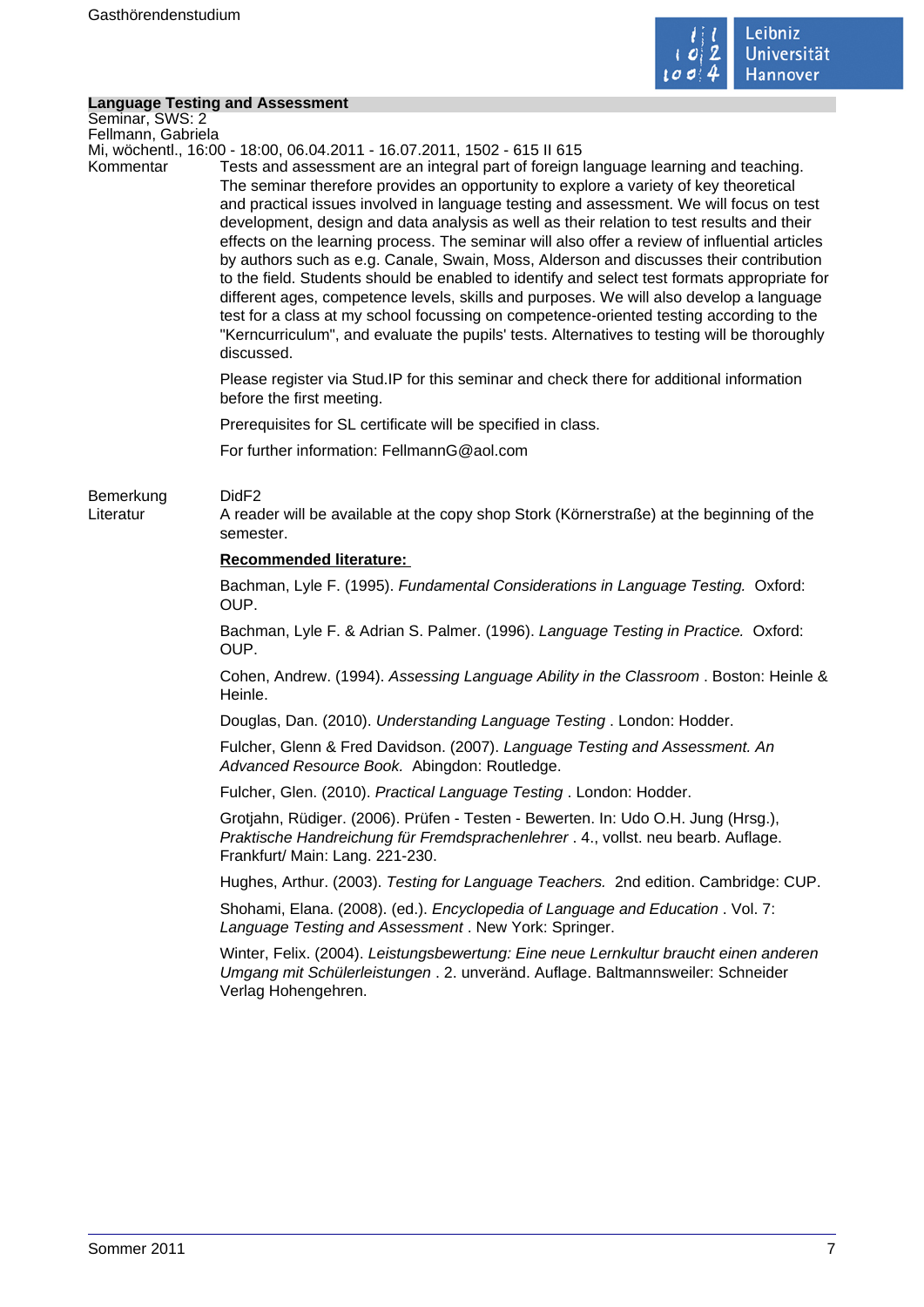

#### **Life Writing: Gendered Perspectives on the Art of American Auto/Biography**

Seminar, SWS: 2

Künnemann (M. A.), Vanessa Di, wöchentl., 12:00 - 14:00, 05.04.2011 - 16.07.2011, 1502 - 609 II 609

Kommentar Traditionally composed by white men, written in factual, documentary style and telling 'official' stories of (professional) success, the genre of autobiography has been appropriated, modified, and sometimes even radicalized by women ever since the Enlightenment. There are certain critics who claim that autobiography is a truly American genre, a form of writing which - in the guise of a personal life story - negotiates and communicates 'American values' and national identity while it captivates its readers. Peeking into other people's lives, we, as readers, become virtual sleuths as we (pretend to) read these autobiographies also as historical, anthropological, and/or artistic accounts. Perhaps more contradictory than any other genre, autobiographies oscillate between fact and fiction, collective and individual memory, they are fascinating and vibrant precisely because they are personal and political, because they can trigger reader identification or may keep their audience at a bay. They are thus replete with tensions and can take on a diversity that is reminiscent of the many meanings of 'America' as such.

> In this class we will look at the various ways in which (ethnic) female autobiographers have discussed, affirmed and/or revised American identity, politics and culture and thereby also transformed the genre. We will analyze how these traditionally marginalized voices in American literature and culture present to us with their own and subjective versions of their lives, often written against the light of larger history. Our analysis and discussion of these autobiographical accounts will evolve around the following questions: In what sense can autobiography as a literary genre provide a forum for addressing the socio-political as well as cultural obstacles that have long impeded the liberation and empowerment of women? What are the major characteristics of this genre? What narrative forms can the genre take? Where do we find continuities, similarities, and differences among these texts? Where exactly are differences between autobiographical writings of women and men, and do they matter at all? What was/is the political impact of these accounts? Are these texts visionary, naïve, provocative, and/or realistic?

To survey the rich tradition of American women's autobiography, we will read texts (mostly in the form of excerpts) ranging from the slave narrative (Harriet Jacobs) to writers, public personae, and politicians of various ethnic backgrounds of the 19th and 20th century (e.g., Jane Addams, Margaret Mead, Margaret Bourke-White, Jade Snow Wong, Maya Angelou, Leslie Marmon Silko, Hillary Clinton).

**Please register for this class on StudIP starting from March 1, 2011, and check there for updates and additional information as the semester approaches.** 

#### **The number of participants for this class is limited to 25.**

Prerequisites for SL certificate: will be specified

For further information: v.kuennemann@engsem.uni-hannover.de

### Bemerkung AmerF4

Literatur The texts will be made available in a reader at the beginning of the semester, but you are asked to purchase the following two autobiographies: Jade Snow Wong's Fifth Chinese Daughter (U of Washington P; ISBN: 978-0295968261) and Maya Angelou's I Know Why the Caged Bird Sings (Ballantine, ISBN: 978-0345514400).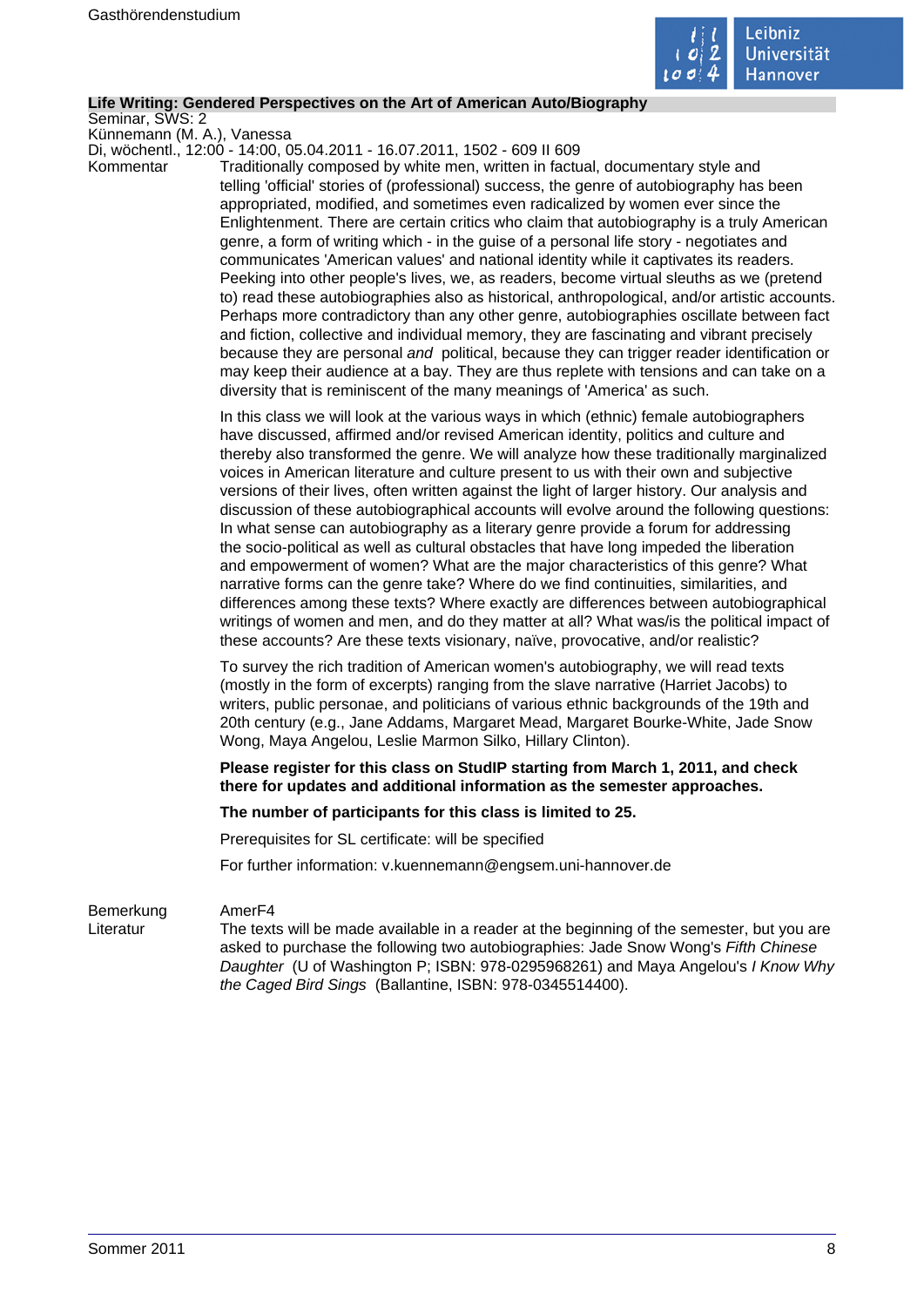

# **Modernist Classics**

| שוטעפו ווואג טומאאנט            |                                                                                                                                                                                                                                                                                                                                                                                                                                                                                                                                                                                                                                                                                                                          |
|---------------------------------|--------------------------------------------------------------------------------------------------------------------------------------------------------------------------------------------------------------------------------------------------------------------------------------------------------------------------------------------------------------------------------------------------------------------------------------------------------------------------------------------------------------------------------------------------------------------------------------------------------------------------------------------------------------------------------------------------------------------------|
| Seminar, SWS: 2<br>Emig, Rainer |                                                                                                                                                                                                                                                                                                                                                                                                                                                                                                                                                                                                                                                                                                                          |
|                                 | Do, wöchentl., 16:00 - 18:00, 07.04.2011 - 16.07.2011, 1502 - 703 II 703                                                                                                                                                                                                                                                                                                                                                                                                                                                                                                                                                                                                                                                 |
| Kommentar                       | The seminar title already addresses a paradoxical development: even though most<br>modernist texts attempt to break with tradition, many have achieved canonical status<br>as classics themselves. The course will address the background and ideas behind<br>literary modernism and analyse in detail works by William Butler Yeats, T.S. Eliot, James<br>Joyce, and Virginia Woolf. It will deal with modernist aesthetics as well as modernism's<br>challenges to concepts such as subjectivity, reality, and meaning. It will also address the<br>ideologies behind modernist writings, especially their attitude towards gender, class, race,<br>cultural and national identity, and popular culture and the media. |
|                                 | In order to enable the course to function, it will be offered to a maximum of 25 students.                                                                                                                                                                                                                                                                                                                                                                                                                                                                                                                                                                                                                               |
|                                 | Students must register for this course on StudIP.                                                                                                                                                                                                                                                                                                                                                                                                                                                                                                                                                                                                                                                                        |
|                                 | Prerequisite for certificate: will be specified                                                                                                                                                                                                                                                                                                                                                                                                                                                                                                                                                                                                                                                                          |
|                                 | For further information: rainer.emig@engsem.uni-hannover.de                                                                                                                                                                                                                                                                                                                                                                                                                                                                                                                                                                                                                                                              |
| Bemerkung<br>Literatur          | BritA, AAS2, AAS3, AAS4<br><b>Compulsory Purchase:</b>                                                                                                                                                                                                                                                                                                                                                                                                                                                                                                                                                                                                                                                                   |
|                                 | James Joyce, A Portrait of the Artist as a Young Man, first published 1916;<br>recommended editions are by Penguin (2000) and Oxford World's Classics (2008)                                                                                                                                                                                                                                                                                                                                                                                                                                                                                                                                                             |
|                                 | Virginia Woolf, Jacob's Room, first published in 1922; recommended editions are by<br>Vintage (2005) and Oxford World's Classics (2008)                                                                                                                                                                                                                                                                                                                                                                                                                                                                                                                                                                                  |
|                                 | Recommended background reading:                                                                                                                                                                                                                                                                                                                                                                                                                                                                                                                                                                                                                                                                                          |
|                                 | Modernisms: A Literary Guide by Peter Nicholls (2 <sup>nd</sup> edition 2009)                                                                                                                                                                                                                                                                                                                                                                                                                                                                                                                                                                                                                                            |
|                                 | Modernism in Poetry: Motivations, Structures and Limits by Rainer Emig (1995)                                                                                                                                                                                                                                                                                                                                                                                                                                                                                                                                                                                                                                            |
|                                 | Multiliteracies - A new pedagogical approach to literacy teaching and learning                                                                                                                                                                                                                                                                                                                                                                                                                                                                                                                                                                                                                                           |
| Seminar, SWS: 2<br>Kupetz, Rita |                                                                                                                                                                                                                                                                                                                                                                                                                                                                                                                                                                                                                                                                                                                          |
|                                 | Mi, wöchentl., 10:00 - 12:00, 06.04.2011 - 16.07.2011, 1502 - 615 II 615                                                                                                                                                                                                                                                                                                                                                                                                                                                                                                                                                                                                                                                 |
| Kommentar                       | Multimodal means of communication challenge our perception of literacy, which is<br>definitely not limited to reading and writing printed texts. Furthermore, we need a<br>pedagogy which can cover a new balance of agency between teachers and learners,<br>where teachers design learning environments and learners design their own knowledge.<br>You will be encouraged to survey pupils' literacy practices and explore the potential for                                                                                                                                                                                                                                                                          |

Prerequisites: DidF1/2

M.Ed Studienleistungen: oral contribution and survey on learners' literacy practices

Please register via Stud.IP.

(foreign) language learning.

For further information: rita.kupetz@engsem.uni-hannover.de

# Bemerkung DidA, FAL6

Literatur A reader will be provided via the copy shop Stork.

# **Recommended literature:**

Annah Healy. (Hrsg.) (2008). Multiliteracies and Diversity in Education. New Pedagogies for Expanding Landscapes . Oxford: OUP.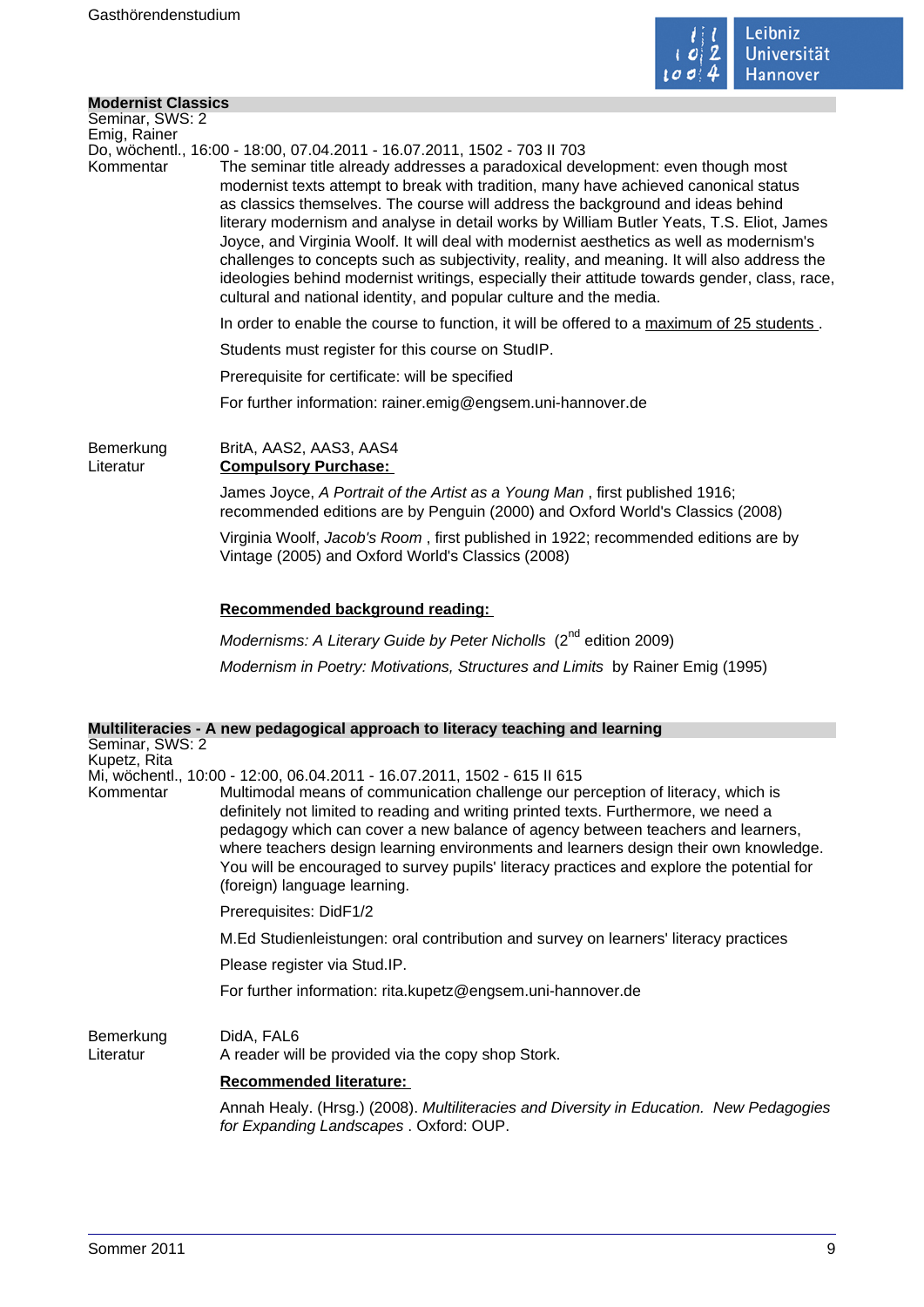

 $\mathcal{L}_{\mathcal{A}}$ 

# **Narratives of In-Betweenness**

| Seminar, SWS: 2        |                                                                                                                                                                                                                                                                                                                                                                                                                                                                                                                                                                                                                                                                                                                                                                                                                                                                                                                                                                                                                                                                                                                                                                                                                                                                                                                                                                                      |
|------------------------|--------------------------------------------------------------------------------------------------------------------------------------------------------------------------------------------------------------------------------------------------------------------------------------------------------------------------------------------------------------------------------------------------------------------------------------------------------------------------------------------------------------------------------------------------------------------------------------------------------------------------------------------------------------------------------------------------------------------------------------------------------------------------------------------------------------------------------------------------------------------------------------------------------------------------------------------------------------------------------------------------------------------------------------------------------------------------------------------------------------------------------------------------------------------------------------------------------------------------------------------------------------------------------------------------------------------------------------------------------------------------------------|
| Wagle (M. A.), Jatin   |                                                                                                                                                                                                                                                                                                                                                                                                                                                                                                                                                                                                                                                                                                                                                                                                                                                                                                                                                                                                                                                                                                                                                                                                                                                                                                                                                                                      |
| Kommentar              | Fr, wöchentl., 10:00 - 12:00, 08.04.2011 - 16.07.2011, 1502 - 609 II 609<br>Fiction by immigrant authors from the Indian Subcontinent to the United States - from<br>Bharati Mukherjee in the 1970s to Jhumpa Lahiri in the 2000s - explores the complexity<br>of the immigrant experience, its travails and its enriching diversity. This class will take<br>up contemporary examples of such fiction and look at how they map out the actual<br>and interior movements between India and America in a globalized context. We will<br>read, among other texts, Kiran Desai's novel The Inheritance of Loss, Amitav Ghosh's<br>The Hungry Tide and stories from Lahiri's collection Unaccustomed Earth. Besides,<br>we will examine the variety of ways in which these texts deal with the themes of home<br>and homelessness, cultural and linguistic estrangement and translation. For instance,<br>whereas Lahiri addresses them frontally in her work, they are a subterranean presence<br>in many of Ghosh's novels. And, Desai's depiction of the illegal migrant in her novel<br>presents a rare contrast to the ubiquitous middle-class Indian immigrant. Thus, this class<br>will discuss how these narratives, in which histories are entangled and languages appear<br>to blend, interrogate the set binaries of a modernizing India and an urban, multicultural<br>West. |
|                        | For further information: jatinwagle@gmail.com                                                                                                                                                                                                                                                                                                                                                                                                                                                                                                                                                                                                                                                                                                                                                                                                                                                                                                                                                                                                                                                                                                                                                                                                                                                                                                                                        |
| Bemerkung<br>Literatur | Amer <sub>F4</sub><br>Students wishing to participate in this course are expected to buy copies of the<br>following books, and of course, to read them:                                                                                                                                                                                                                                                                                                                                                                                                                                                                                                                                                                                                                                                                                                                                                                                                                                                                                                                                                                                                                                                                                                                                                                                                                              |
|                        | Amitav Ghosh, The Hungry Tide (2005) (Harper Collins, ISBN 978-0007141784)                                                                                                                                                                                                                                                                                                                                                                                                                                                                                                                                                                                                                                                                                                                                                                                                                                                                                                                                                                                                                                                                                                                                                                                                                                                                                                           |
|                        | Jhumpa Lahiri, Unaccustomed Earth (2009) (Bloomsbury Publishing, ISBN<br>978-0747599791)                                                                                                                                                                                                                                                                                                                                                                                                                                                                                                                                                                                                                                                                                                                                                                                                                                                                                                                                                                                                                                                                                                                                                                                                                                                                                             |
|                        | Kiran Desai, The Inheritance of Loss (2006) (Grove Press, ISBN 978-0802165053)                                                                                                                                                                                                                                                                                                                                                                                                                                                                                                                                                                                                                                                                                                                                                                                                                                                                                                                                                                                                                                                                                                                                                                                                                                                                                                       |
|                        | Furthermore, a reader with additional course material will be made available in the first<br>session of the class.                                                                                                                                                                                                                                                                                                                                                                                                                                                                                                                                                                                                                                                                                                                                                                                                                                                                                                                                                                                                                                                                                                                                                                                                                                                                   |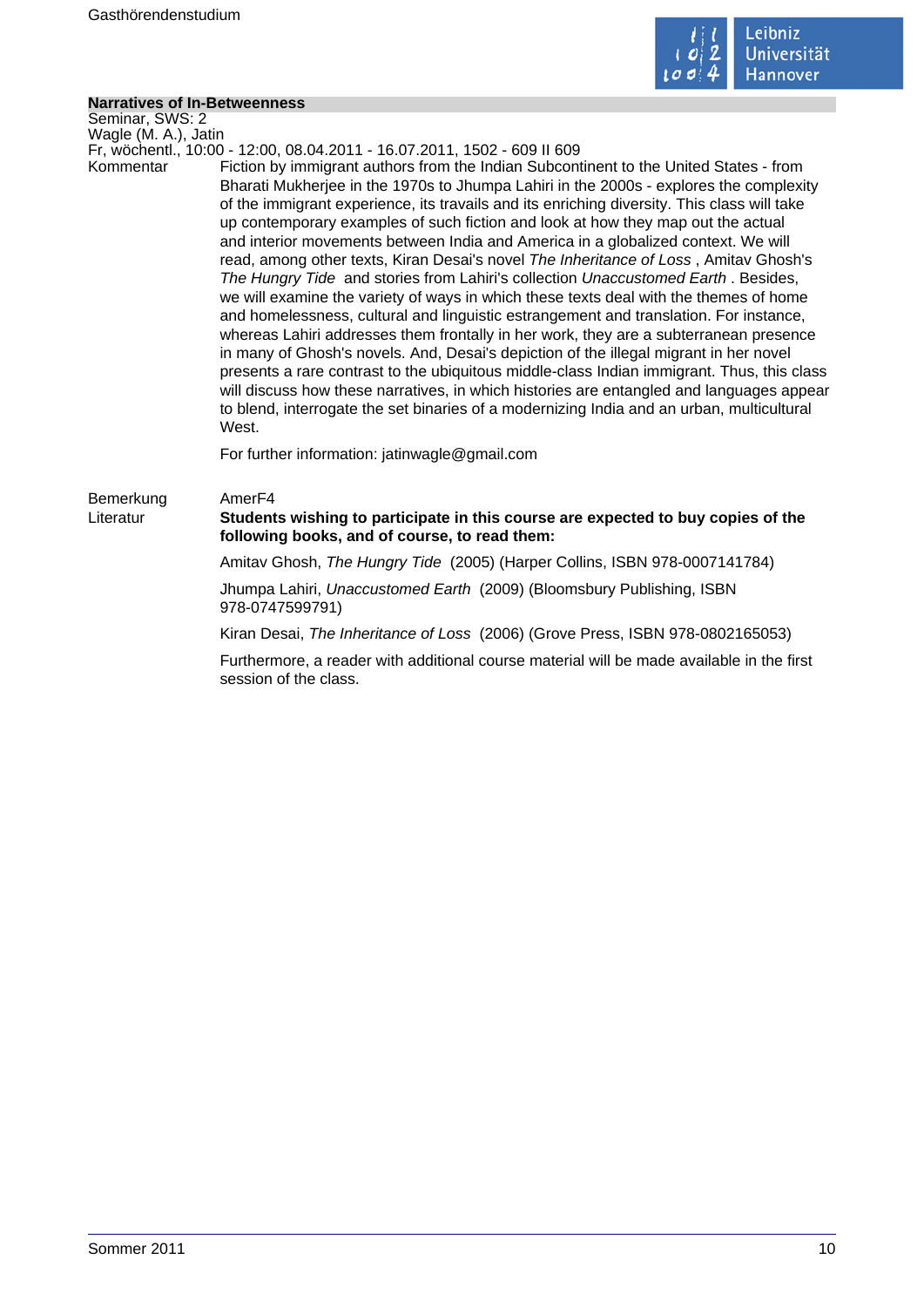

# **Planung und Analyse von Englischunterricht**

| <b>Planung und Analyse von Englischunterricht</b>                                                                                                                                                                                                                                                                                                                                         |
|-------------------------------------------------------------------------------------------------------------------------------------------------------------------------------------------------------------------------------------------------------------------------------------------------------------------------------------------------------------------------------------------|
|                                                                                                                                                                                                                                                                                                                                                                                           |
| Do, wöchentl., 14:00 - 16:00, 07.04.2011 - 16.07.2011, 1502 - 615 II 615<br>Dieses Seminar ist obligatorisch für alle Lehramtsstudierenden. Für die noch<br>traditionellen Studiengänge (Staatsexamen) ist es praktikumsvorbereitend, wenn Sie das<br>Fachpraktikum im Fach Englisch absolvieren, es ist praktikumersetzend, wenn Sie das<br>Praktikum in einem anderen Fach absolvieren. |
| Im M. Ed. ist die Veranstaltung Teil des Moduls Fachpraktikum Englisch. Es werden<br>Aufzeichnungen und Unterricht analysiert und Unterrichtssequenzen geplant. Die<br>Veranstaltung ist stufen- und schulartenübergreifend angelegt. Die KursteilnehmerInnen<br>erarbeiten Planungsentwürfe für ihre jeweilige Schulart.                                                                 |
| Voraussetzungen: DidF1/F2, ASP                                                                                                                                                                                                                                                                                                                                                            |
| Voraussetzungen für Scheinerwerb: 'Studienleistung': Schriftliche Ausarbeitung<br>einer Analyse und eines Unterrichtsentwurfs oder Planung & Durchführung eigenen<br><b>Unterrichts</b>                                                                                                                                                                                                   |
| Anmeldung über Stud.IP                                                                                                                                                                                                                                                                                                                                                                    |
| Weitere Informationen: gabriele.blell@engsem.uni-hannover.de                                                                                                                                                                                                                                                                                                                              |
| DidPA, FAL7<br>Bausch, Karl-Richard, Christ, Herbert & Krumm, Hans-Jürgen. (Hrsg.) (1995). Handbuch<br>Fremdsprachenunterricht. Tübingen: Francke (2. Auflage).                                                                                                                                                                                                                           |
| Hallet, Wolfgang & Nünning, Ansgar. (2007). Neue Ansätze und Konzepte der Literatur-<br>und Kulturdidaktik. Trier: wvt.                                                                                                                                                                                                                                                                   |
| Küster, Lutz. (2003). Plurale Bildung im Fremdsprachenunterricht. Fankfurt a.M.: Peter<br>Lang.                                                                                                                                                                                                                                                                                           |
| Meyer, Hilbert. (1987). Unterrichtsmethoden . 2 Bände. Frankfurt a.M.: Cornelsen/<br>Scriptor.                                                                                                                                                                                                                                                                                            |
| Mindt, Dieter. (1995). Unterrichtsplanung Englisch für die Sekundarstufe I.<br>(Neubearbeitung). Stuttgart: Klett.                                                                                                                                                                                                                                                                        |
| Müller-Hartmann, Andreas & Schocker-von Ditfurth, Marita. (Hrsg.)<br>(2005). Aufgabenorientierung im Fremdsprachenunterricht. Festschrift für Michael K.<br>Legutke. Tübingen: gnv.                                                                                                                                                                                                       |
| Zydatiß, Wolfgang. (2005). Bildungsstandards und Kompetenzniveaus im<br>Englischunterricht. Konzepte, Empirie, Kritik und Konsequenzen. Frankfurt a.M.: Peter<br>Lang.                                                                                                                                                                                                                    |
|                                                                                                                                                                                                                                                                                                                                                                                           |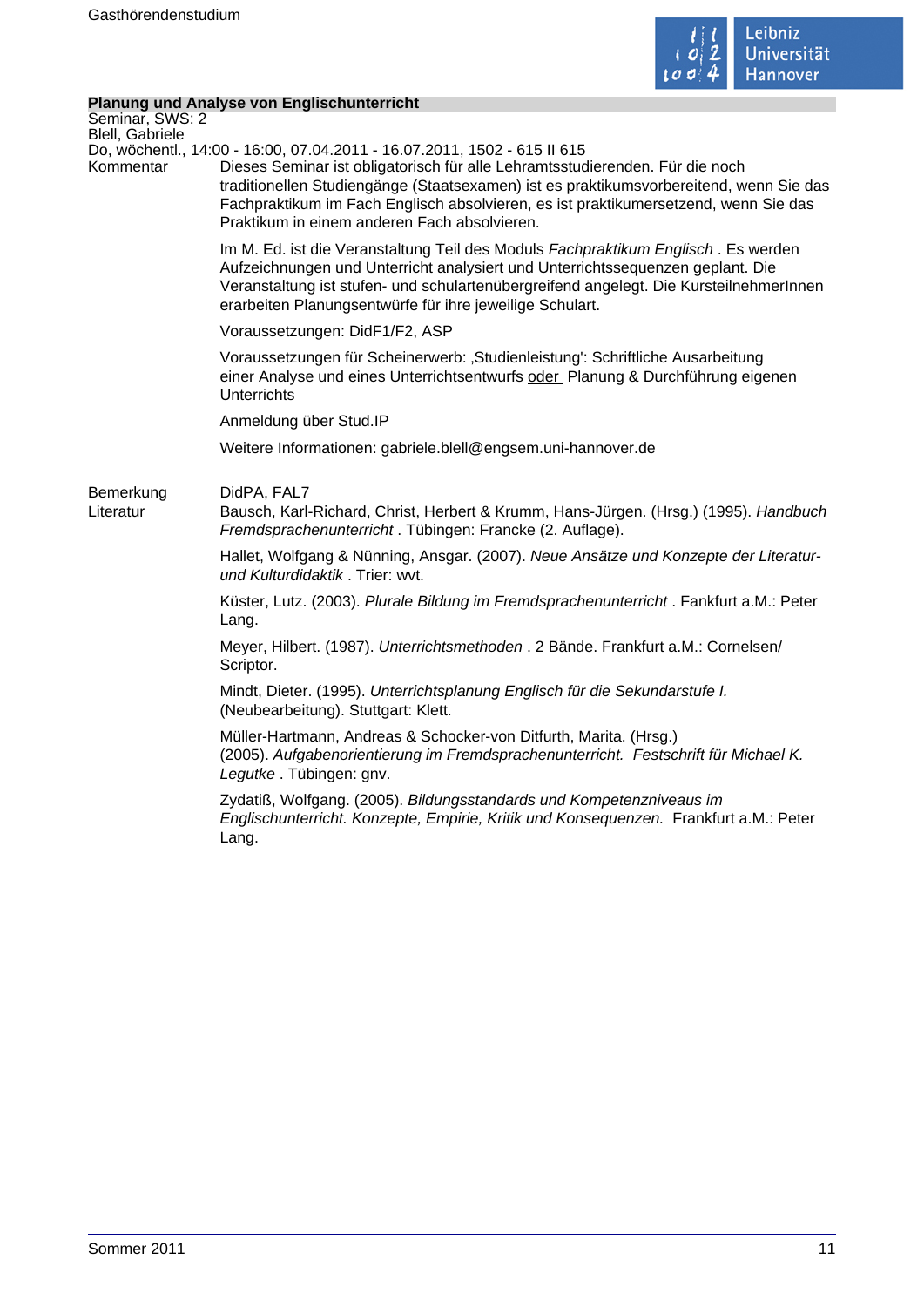

# **Planung und Analyse von Englischunterricht**

|                                              | Planung und Analyse von Englischunterricht                                                                                                                                                                                                                                              |  |
|----------------------------------------------|-----------------------------------------------------------------------------------------------------------------------------------------------------------------------------------------------------------------------------------------------------------------------------------------|--|
| Seminar, SWS: 2                              |                                                                                                                                                                                                                                                                                         |  |
| Vinals-Stein, Nicole<br>Kommentar            | Di, wöchentl., 16:00 - 18:00, 05.04.2011 - 16.07.2011, 1502 - 609 II 609<br>Dieses Seminar ist obligatorisch für alle Lehramtsstudierenden und dient der<br>Vorbereitung auf das Fachpraktikum. Es werden Aufzeichnungen von Unterricht<br>analysiert und Unterrichtssequenzen geplant. |  |
|                                              | Die Veranstaltung ist stufen- und schulartübergreifend angelegt. Die KursteilnehmerInnen<br>erarbeiten Planungsentwürfe für ihre jeweilige Schulart.                                                                                                                                    |  |
|                                              | Voraussetzungen: ASP; Did F1 und DidF2                                                                                                                                                                                                                                                  |  |
|                                              | Anmeldung über Stud.IP.                                                                                                                                                                                                                                                                 |  |
| Bemerkung<br>Literatur                       | DidPA, FAL7<br>Bach, Gerhard & Johannes-Peter Timm (Hrsg.): Englischunterricht. Grundlagen und<br>Methoden einer handlungsorientierten Unterrichtspraxis. Tübingen: Francke 1989.                                                                                                       |  |
|                                              | Heuer, Helmut & Friederike Klippel: Englischmethodik. Problemfelder,<br>Unterrichtswirklichkeit und Handlungsempfehlungen. Berlin: Cornelsen 1993.                                                                                                                                      |  |
|                                              | Meyer, Hilbert: Unterrichtsmethoden, 2 Bände, Berlin: Cornelsen Scriptor 2001.                                                                                                                                                                                                          |  |
|                                              | Mindt, Dieter: Unterrichtsplanung Englisch für die Sekundarstufe I (Neubearbeitung).<br>Stuttgart: Klett 1995.                                                                                                                                                                          |  |
|                                              | Schaefer, Klaus: So schaffen Sie den Englischunterricht. Münster: Aschendorff 1992.                                                                                                                                                                                                     |  |
|                                              | Timm, Johannes-Peter. (Hrsg.): Englisch lernen und lehren. Didaktik des<br>Englischunterrichts . Berlin: Cornelsen 1998.                                                                                                                                                                |  |
|                                              | Ziegésar, Detlev von & Margaret von: Einführung von Grammatik im Englischunterricht:<br>Materialien und Modelle. München: Oldenbourg 2001.                                                                                                                                              |  |
| <b>Portfolio</b>                             |                                                                                                                                                                                                                                                                                         |  |
| Seminar, SWS: 2<br>Kupetz, Rita<br>Kommentar | Mo, wöchentl., 14:00 - 16:00, 04.04.2011 - 16.07.2011, 1502 - 615 II 615<br>This seminar will deal with the use of a portfolio for language learning and teaching                                                                                                                       |  |
|                                              | saaaa qaal ugu ulii laa qaaqusaaad ta baala waxa qura Eusaaaaa Taqabasig Dastfalla                                                                                                                                                                                                      |  |

purposes and you will be encouraged to begin your own European Teacher's Portfolio. The three parts of the European Language Portfolio (Passport, Biography and Dossier) are evaluated and their implementation at school will be discussed. Furthermore, we will deal with portfolio (self-)assessment as a means of empowering learners to take responsibility for their own language development.

We will use Stud.IP and we prepared learning modules for you.

Prerequisites: DidF1

Prerequisites for certificate: reading assignments and tests in the learning modules.

Please register via Stud.IP.

For further information: rita.kupetz@engsem.uni-hannover.de

Bemerkung DidF2 Literatur A reader will be provided via the copy shop Stork.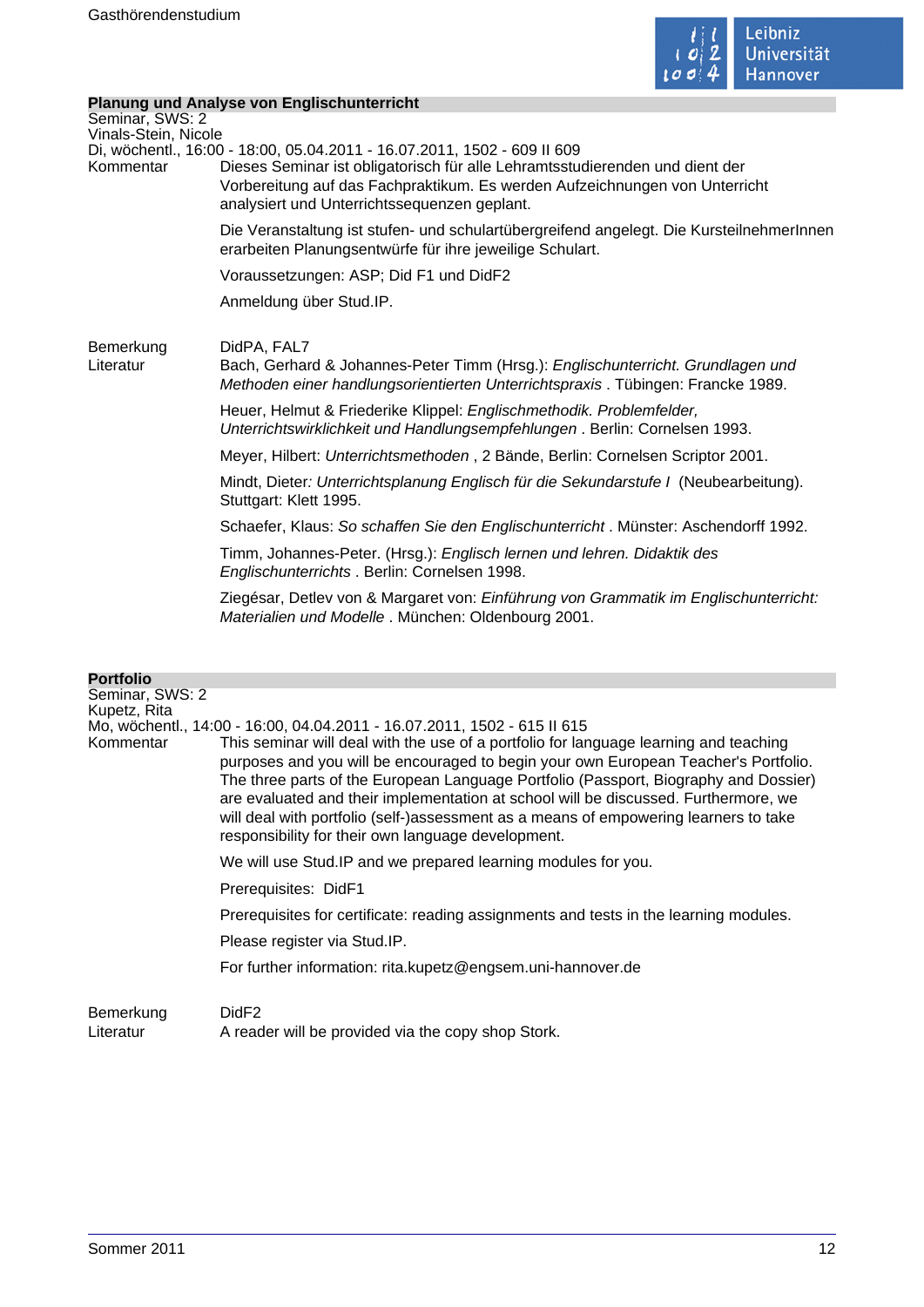

#### **Seduction in America: Themes and Ideas from the Enlightenment to Modernism**

#### Seminar, SWS: 2 Mayer, Ruth

Mo, wöchentl., 10:00 - 12:00, 04.04.2011 - 16.07.2011, 1502 - 609 II 609

Fr, Einzel, 16:00 - 18:00, 01.07.2011 - 01.07.2011, 1502 - 615 II 615 , Filmvorführung

- Fr, Einzel, 16:00 18:00, 08.07.2011 08.07.2011, 1502 615 II 615 , Filmvorführung
- Kommentar In this course we will investigate the significance of seduction as a theme and practice in American culture, from the early Republic to the twentieth century. We will be concerned with the moral and political discussions around the issue in the 18th century, we will read two novels of seduction (Susanna Rowson's Charlotte Temple (excerpts), Hannah Webster Foster's The Coquette ), and then turn to nineteenth century texts which take up the theme in different guises and to different purposes. We will then address realist and modernist reconceptualizations of seduction in the writings of Stephen Crane or Theodore Dreiser (Sister Carrie ). The class will end with a reflection of filmic melodrama and its refashioning of the subject in films such as Letter from an Unknown Woman (1948) or The Graduate (1967).

### **Please register for this class on StudIP starting from March 1, 2011, and check there for updates and additional information as the semester approaches.**

#### **The number of participants for this class is limited to 25.**

Prerequisites for certificate: will be specified

For further information: ruth.mayer@engsem.uni-hannover.de

# Bemerkung AmerF4 Literatur Please purchase Hannah Webster Foster's The Coquette (Oxford Paperbacks, ISBN 978-0195042399) and Theodore Dreiser's Sister Carrie (Oxford UP, ISBN 978-0199539086).

A reader with additional material will be made available at the beginning of the semester.

### **Survey of American Literatures and Cultures II**

# Vorlesung, SWS: 2 Twelbeck, Kirsten Do, wöchentl., 12:00 - 14:00, 07.04.2011 - 09.06.2011, 1502 - 003 II 003 Do, wöchentl., 12:00 - 14:00, 23.06.2011 - 16.07.2011, 1502 - 003 II 003 Do, Einzel, 12:00 - 14:00, 21.07.2011 - 21.07.2011, 1502 - 003 II 003 , Klausur Kommentar This survey class provides an overview of major texts and contexts of American literature and culture in the 19th and 20th century (starting where AmerF2 in the winter semester ended). It will focus on the interactions between high culture and popular culture, minorities and the mainstream, marginalized groups and powerful parties in order to get a grip on cultural developments from the American Renaissance to Postmodernism. Prerequisites for SL certificate: will be specified.

For further information: kirsten.twelbeck@engsem.uni-hannover.de

Bemerkung AmerF3

Literatur A reader with course material will be made available at the beginning of the semester.

For general reference (not only for this class) I recommend buying Amerikanische Literaturgeschichte , ed. Hubert Zapf (3rd edition, Stuttgart: Metzler, 2010) and The Enduring Vision. A History of the American People (concise edition, complete), ed. Boyer, Clark et al. (Boston: Houghton Mifflin, 2010). Both are standard textbooks.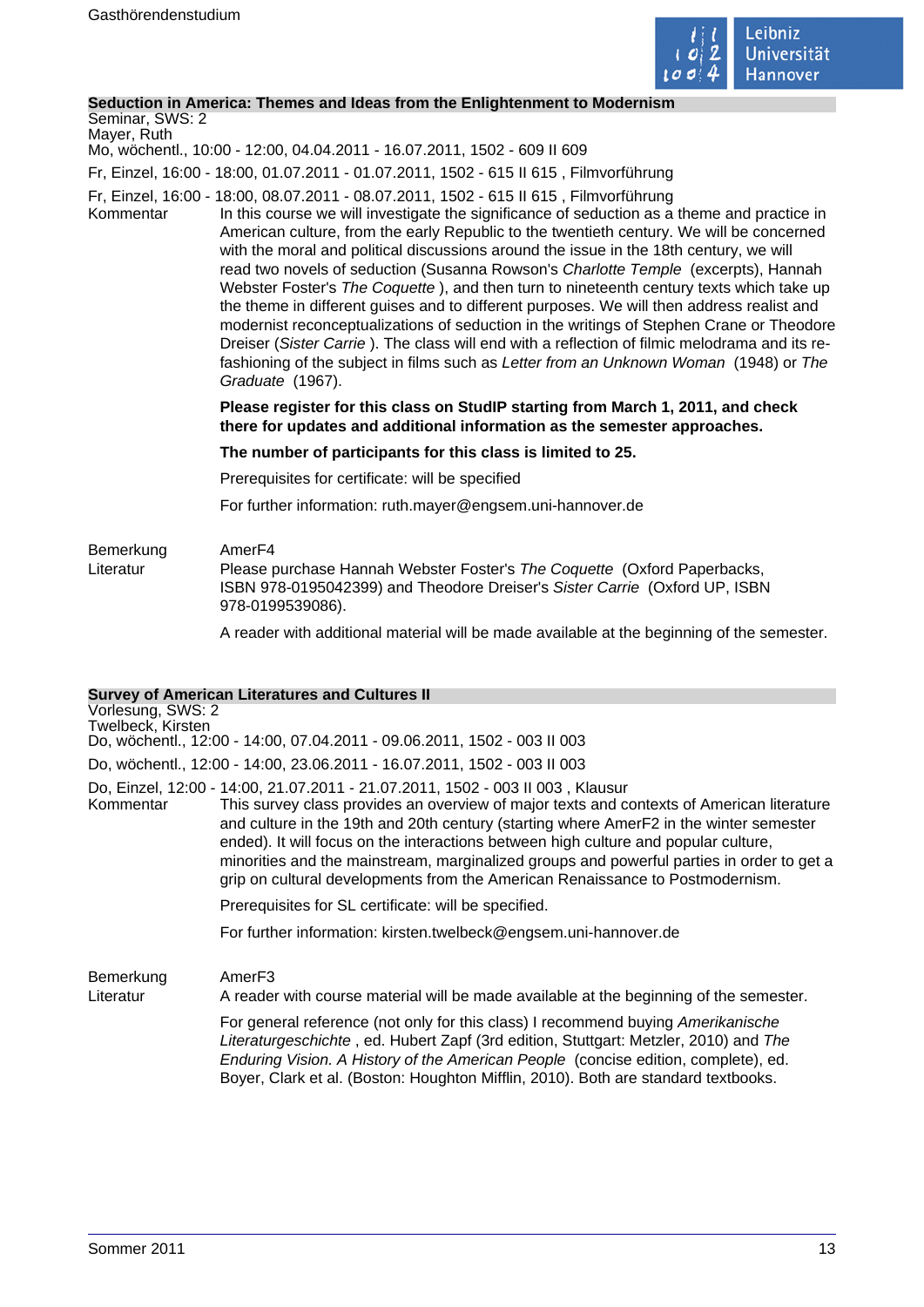

#### **Survey of British Literatures and Cultures II**

Vorlesung, SWS: 2 Emig, Rainer Fr, wöchentl., 12:00 - 14:00, 08.04.2011 - 16.07.2011, 1208 - A001 Kesselhaus Kommentar The aims of these two sets of lectures (the first one was taught in the winter term) are to provide a broad introduction to the cultural history of Britain and Ireland as well as current debates and conflicts in British culture; and to give insight into the development of the literatures of the British Isles in conjunction with their cultural history. The two survey lectures will cover the beginnings of British cultures to roughly the 18<sup>th</sup> century and from the  $18<sup>th</sup>$  century to the present. The lectures will not only provide historical and cultural facts, but will also question then from perspectives of theories of Cultural Studies. The lectures will not view literature as a mere illustration or effect of cultural history, but see it as a complex way of responding to and, often, challenging it. These lectures are designed for students from all degree schemes. BA students will have to pass a written examination in the last teaching week. No need to register beforehand, but please sign up for the lectures on StudIP so that you can access the materials (PowerPoint files including reading lists and self-test questions as well as video recordings) for each session. Prerequisite for certificate: will be specified For further information: rainer.emig@engsem.uni-hannover.de Bemerkung BritF2, BritF3 Literatur **Recommended background material:**  British Civilization: An Introduction by John Oakfield (6<sup>th</sup> edition, 2006) Literature in Britain and Ireland: A History by Helge Nowak (2010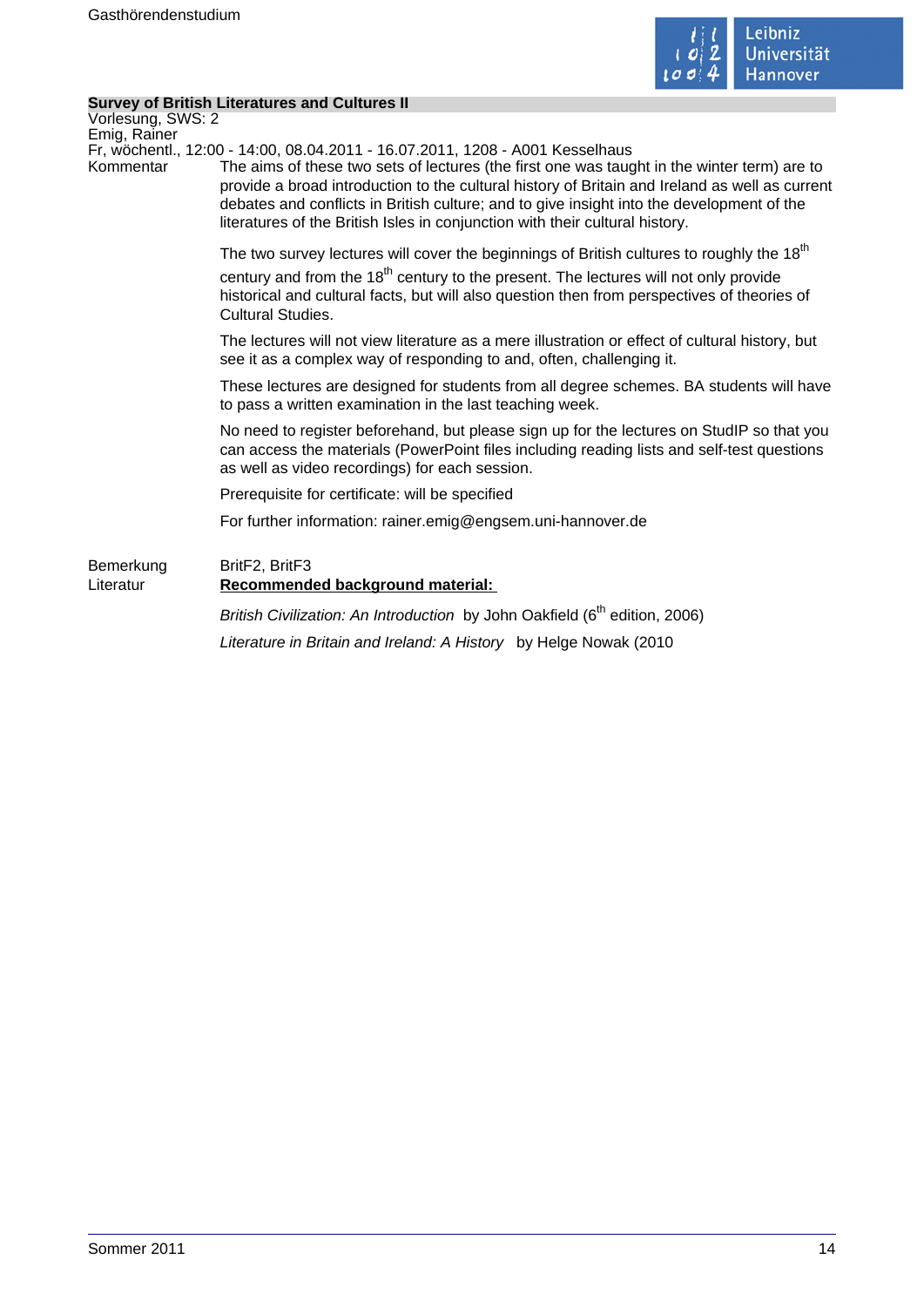

#### **Teaching Film: Crash and Babel**

Seminar, SWS: 2 Blell, Gabriele

Do, wöchentl., 10:00 - 12:00, 07.04.2011 - 16.07.2011, 1502 - 615 II 615

Kommentar Students enjoy watching movies and TV for a variety of reasons. For one, they get exposure to authentic language in a non-threatening setting. Secondly, movies and video provide common ground to students of any cultural background. From the teaching perspective, film as a text-genre has been fully accepted for the EFL classroom in Lower Saxony since 2003. The course is designed to help you to teach two episodic films: Crash (2004) and Babel (2006). Some of the objectives of the course will be: critically analyze and understand the purpose for the use of basic film/video techniques and methods for teaching them to students, as well as intertextual connections between media (e.g. film & novel). understand and apply different critical approaches to studying film (e.g. semiotic, postcolonial, cultural studies) and teach them in a task-based learning context develop 'reading/viewing' skills through a range of classroom activities that demonstrate how audience interaction works to create meaning in film.

A film-screening for the films discussed in the classroom will be organized.

Please register via Stud.IP.

Prerequisites: DidF1/F2

Prerequisites for SL certificate will be specified in class.

For further information: gabriele.blell@engsem.uni-hannover.de

# Bemerkung DidA Literatur **Recommended Literature:**

Blell, Gabriele & Lütge, Christiane. (2004). Sehen, Hören, Verstehen und Handeln: Filme im Fremdsprachenunterricht. PRAXIS Fremdsprachenunterricht 6. 402-405. 430.

Blell, Gabriele & Lütge, Christiane. (2008). Filmbildung im Fremdsprachenunterricht. Neue Lernziele, Begründungen und Methoden. In: Claus Gnutzmann, Frank G. Königs & Ekkehard Zöfgen (Hrsg.), Fremdsprachenlehren und -lernen 37, 124-140.

Leizke-Ungerer, Eva. (2009). Film im Fremdsprachenunterricht. Literarische Stoffe, interkulturelle Ziele, mediale Wirkung . Stuttgart: Ibidem.

Mikos, Lothar. (2003). Film- und Fernsehanalyse . Konstanz: UVK Verlagsgesellschaft mbH.

The New London Group. (2000). "A Pedagogy of Multiliteracies." In: Cope, Bill & Kalantzis, Mary (eds.). Multiliteracies. London & NY: Routledge. 9-37.

Themenheft Teaching Film:PRAXIS Fremdsprachenunterricht 6/2004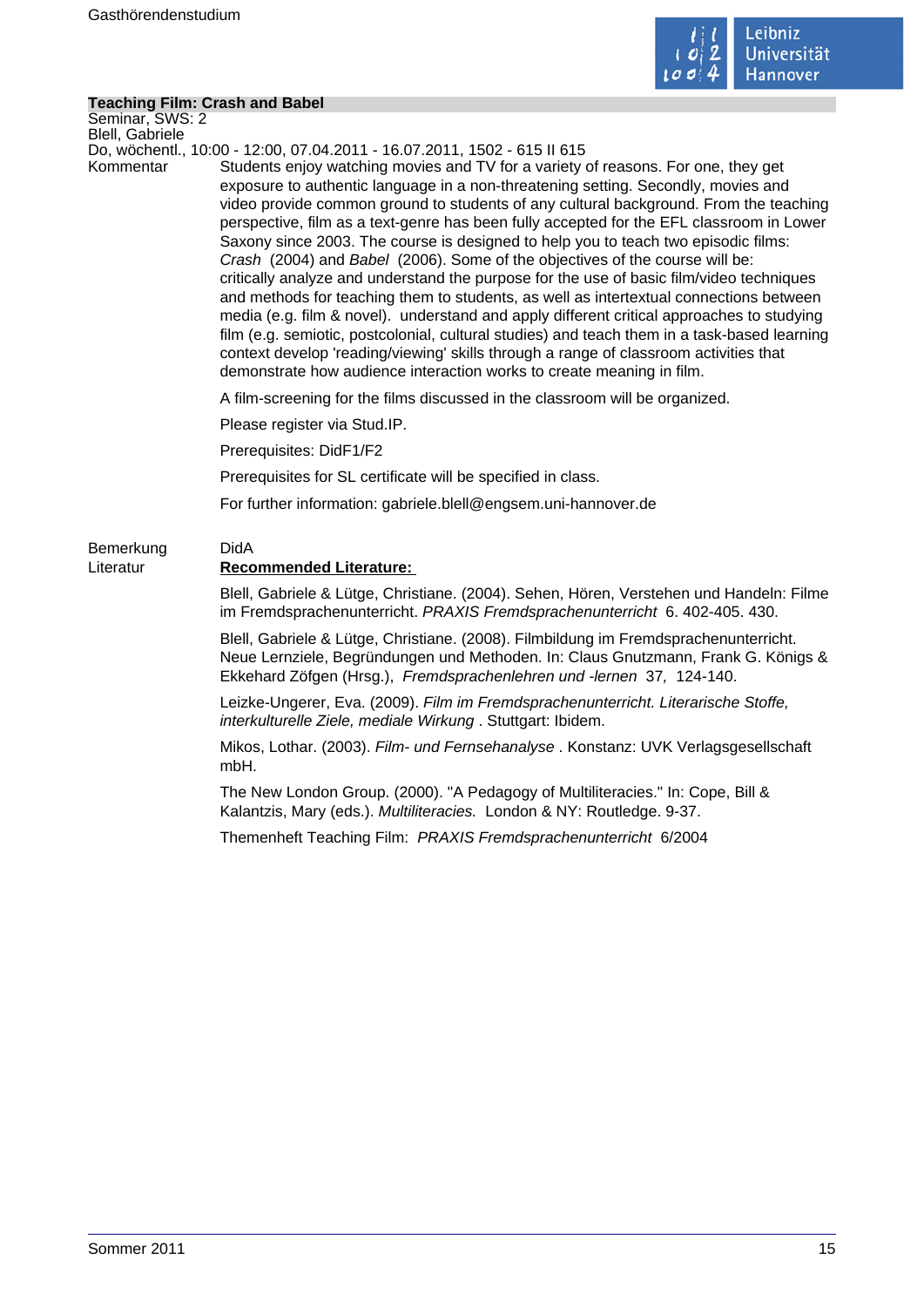

#### **Theorien und Konzepte des bilingualen Unterrichts aus zwei fachdidaktischen Perspektiven (am Beispiel von Geschichtsunterricht zu Themen des "langen 19. Jahrhunderts")** Seminar, SWS: 2

Barricelli, Michele (Prüfer/-in) / Blell, Gabriele

Di, wöchentl., 16:00 - 18:00, 05.04.2011 - 16.07.2011, 1502 - 003 II 003

| Kommentar | DI, WOGHEHIN., TO.OO - TO.OO, OJ.O4.ZOTT - TO.O7.ZOTT, TJOZ - OOJ II OOJ<br>Geschichte gehört in Deutschland zu den häufigsten Sachfächern im Bilingualen<br>Unterricht. Das Attribut "bilingual" impliziert einerseits, dass die Schulsprache Deutsch<br>in diesem Unterricht durchaus ihren Platz hat, also zumindest streckenweise in<br>zwei Sprachen gelernt wird. Es fixiert andererseits das Ziel einer funktionalen Zwei-<br>bzw. partiellen Mehrsprachigkeit. Es wird damit in diesem Unterricht keine originäre<br>Beherrschung der Fremdsprache im Sinne muttersprachlicher Kompetenz angestrebt,<br>sondern vielmehr eine segmental-funktionale Fremdsprachenkompetenz. Zusätzlich<br>soll sich für das Sachfach ein "Mehrwert" ergeben, der im Falle der Geschichte etwa<br>in einem systematischen Perspektivenwechsel, der tieferen Einsicht in die narrative<br>Verfasstheit des historischen Erkennens oder dem verstärkten interkulturellen Lernen<br>(Fremdverstehen) bestehen kann.Am Beispiel von historischen Gegenständen des<br>"langen" 19 Jahrhunderts sollen im Seminar die wesentlichen Konstellationen für den<br>bilingualen Sachfachunterricht Geschichte-Englisch in deutschen Schulklassen bearbeitet<br>werden: |
|-----------|---------------------------------------------------------------------------------------------------------------------------------------------------------------------------------------------------------------------------------------------------------------------------------------------------------------------------------------------------------------------------------------------------------------------------------------------------------------------------------------------------------------------------------------------------------------------------------------------------------------------------------------------------------------------------------------------------------------------------------------------------------------------------------------------------------------------------------------------------------------------------------------------------------------------------------------------------------------------------------------------------------------------------------------------------------------------------------------------------------------------------------------------------------------------------------------------------------------------------------------------------|
|           | a) zu einem amerikanisch/britischen Thema (also "fremde" Geschichte mit<br>englischsprachigen Originalquellen),                                                                                                                                                                                                                                                                                                                                                                                                                                                                                                                                                                                                                                                                                                                                                                                                                                                                                                                                                                                                                                                                                                                                   |
|           | b) zu einem deutschen Thema (also eigene Geschichte mit z. T. muttersprachlichen,<br>englisch übersetzten Quellen),                                                                                                                                                                                                                                                                                                                                                                                                                                                                                                                                                                                                                                                                                                                                                                                                                                                                                                                                                                                                                                                                                                                               |
|           | c) zum Thema der Französischen Revolution (also doppelte Alterität: fremde Geschichte,<br>fremdsprachliche Quellen, die in eine andere Fremdsprache übersetzt wurden) sowie                                                                                                                                                                                                                                                                                                                                                                                                                                                                                                                                                                                                                                                                                                                                                                                                                                                                                                                                                                                                                                                                       |
|           | d) 1. Weltkrieg als Exempel einer multiperspektivischen, multilingualen Betrachtung.                                                                                                                                                                                                                                                                                                                                                                                                                                                                                                                                                                                                                                                                                                                                                                                                                                                                                                                                                                                                                                                                                                                                                              |
| Bemerkung | Bei der fachlichen, fachdidaktischen und (fremd-)sprachlichen Analyse ausgewählter<br>Darstellungen, Quellentexte, Bildmedien und Schulmaterialien sollen im Seminar immer<br>auch Fragen der unterrichtsdidaktischen Umsetzung eine Rolle spielen (Textauswahl,<br>Übungs- und Aufgabengestaltung, Methodenauswahl, Methoden sprachlicher Stützung,<br>Glossar, etc.).<br>Seminarsprache: Deutsch und Englisch!                                                                                                                                                                                                                                                                                                                                                                                                                                                                                                                                                                                                                                                                                                                                                                                                                                  |
| Literatur | <b>DidA</b><br>Barricelli, Michele & Ulrich Schmieder. (2007). Über Nutzen und Nachteil des<br>bilingualen Sachfachunterrichts. Fremdsprachen- und Geschichtsdidaktik im Dialog.<br>In: Daniela Caspari u.a. (Hrsg.): Bilingualer Unterricht macht Schule. Beiträge aus der<br>Praxisforschung. Frankfurt a.M.: Lang. 205-220.                                                                                                                                                                                                                                                                                                                                                                                                                                                                                                                                                                                                                                                                                                                                                                                                                                                                                                                    |
|           | Blell, Gabriele & Füllberg-Stolberg, Katja. (2005). " The Amistad Revolt": Ein<br>fächerübergreifendes Seminar zum bilingualen Geschichtsunterricht". In: Blell, Gabriele<br>& Kupetz, Rita (Hrsg.). Bilingualer Sachfachunterricht und Lehrerausbildung für den<br>bilingualen Unterricht: Forschung und Praxisberichte. Frankfurt a.M.: Lang. 111-130.                                                                                                                                                                                                                                                                                                                                                                                                                                                                                                                                                                                                                                                                                                                                                                                                                                                                                          |
|           | Christ, Herbert. (2000). "Zweimal hinschauen - Geschichte bilingual lernen." In: Lothar<br>Bredella & Franz-Joseph Meißner et al. (Hrsg.), Wie ist Fremdverstehen lehr- und<br>lernbar? Tübingen: Narr. 43-83.                                                                                                                                                                                                                                                                                                                                                                                                                                                                                                                                                                                                                                                                                                                                                                                                                                                                                                                                                                                                                                    |
|           | Hasberg, Wolfgang (2004). Bilingualer Geschichtsunterricht und historisches Lernen.<br>Möglichkeiten und Grenzen. Internationale Schulbuchforschung. Heft 2/2004, 26.<br>119-139.                                                                                                                                                                                                                                                                                                                                                                                                                                                                                                                                                                                                                                                                                                                                                                                                                                                                                                                                                                                                                                                                 |
|           | Theis, Rolf et al. (2009). Geschichte und Geschehen. Bilingual 19th century . Stuttgart/<br>Leipzig: Klett.                                                                                                                                                                                                                                                                                                                                                                                                                                                                                                                                                                                                                                                                                                                                                                                                                                                                                                                                                                                                                                                                                                                                       |
|           | Weeke, Annegret et al. (2006). Invitation to History. Berlin: Cornelsen.                                                                                                                                                                                                                                                                                                                                                                                                                                                                                                                                                                                                                                                                                                                                                                                                                                                                                                                                                                                                                                                                                                                                                                          |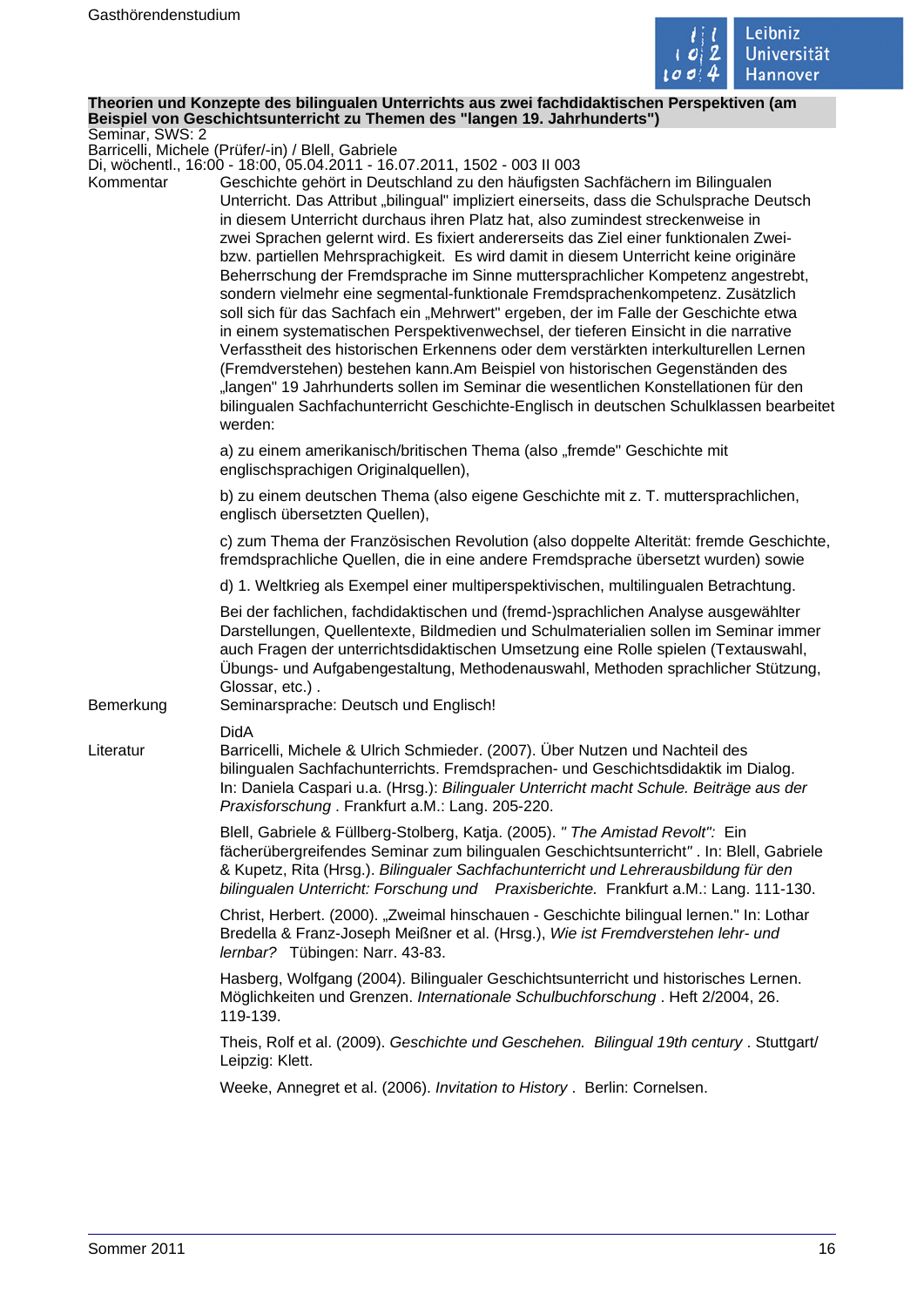

|                                   | Visual Literacy in the EFL classroom                                                                                                                                                                                                                                                                                                                                                                                                                                                                                                                                                                                                                      |  |
|-----------------------------------|-----------------------------------------------------------------------------------------------------------------------------------------------------------------------------------------------------------------------------------------------------------------------------------------------------------------------------------------------------------------------------------------------------------------------------------------------------------------------------------------------------------------------------------------------------------------------------------------------------------------------------------------------------------|--|
| Seminar<br><b>Blell, Gabriele</b> |                                                                                                                                                                                                                                                                                                                                                                                                                                                                                                                                                                                                                                                           |  |
| Kommentar                         | Di, wöchentl., 14:00 - 16:00, 05.04.2011 - 16.07.2011, 1502 - 615 II 615<br>If teachers consider essential principles and adequate methods, pictures, pictograms,<br>pictorial art, photos and film offer the advantage to enhance language activities in a<br>foreign language as well. In dealing with various kinds of images the learners get the<br>chance to train and improve their communicative, cultural and visual competences. The<br>seminar will deal with the question how images and pictures can be used for (foreign)<br>language learning and teaching purposes. A couple of seminars will be held in the<br>Sprengel Museum Hannover. |  |
|                                   | Prerequisites: DidF1                                                                                                                                                                                                                                                                                                                                                                                                                                                                                                                                                                                                                                      |  |
|                                   | Prerequisites for SL certificate will be specified in class.                                                                                                                                                                                                                                                                                                                                                                                                                                                                                                                                                                                              |  |
|                                   | Please register for this course via Stud.IP.                                                                                                                                                                                                                                                                                                                                                                                                                                                                                                                                                                                                              |  |
|                                   | For further information: gabriele.blell@engsem.uni-hannover.de                                                                                                                                                                                                                                                                                                                                                                                                                                                                                                                                                                                            |  |
| Bemerkung<br>Literatur            | DidF <sub>2</sub><br><b>Recommended literature:</b>                                                                                                                                                                                                                                                                                                                                                                                                                                                                                                                                                                                                       |  |
|                                   | Blell, Gabriele & Hellwig, Karlheinz. (1996). Bildende Kunst und Musik im<br>Fremdsprachenunterricht . Frankfurt a.M.: Peter Lang.                                                                                                                                                                                                                                                                                                                                                                                                                                                                                                                        |  |
|                                   | Surkamp, Carola & Hecke, Carola. (2010). Bilder im Fremdsprachenunterricht: Neue<br>Ansätze, Kompetenzen und Methoden . Tübingen: Narr.                                                                                                                                                                                                                                                                                                                                                                                                                                                                                                                   |  |
|                                   | Rymarczyk, Jutta. (2003). MAFF: Kunst auf Englisch? München: Langenscheidt-<br>Longman.                                                                                                                                                                                                                                                                                                                                                                                                                                                                                                                                                                   |  |

# **Architektur**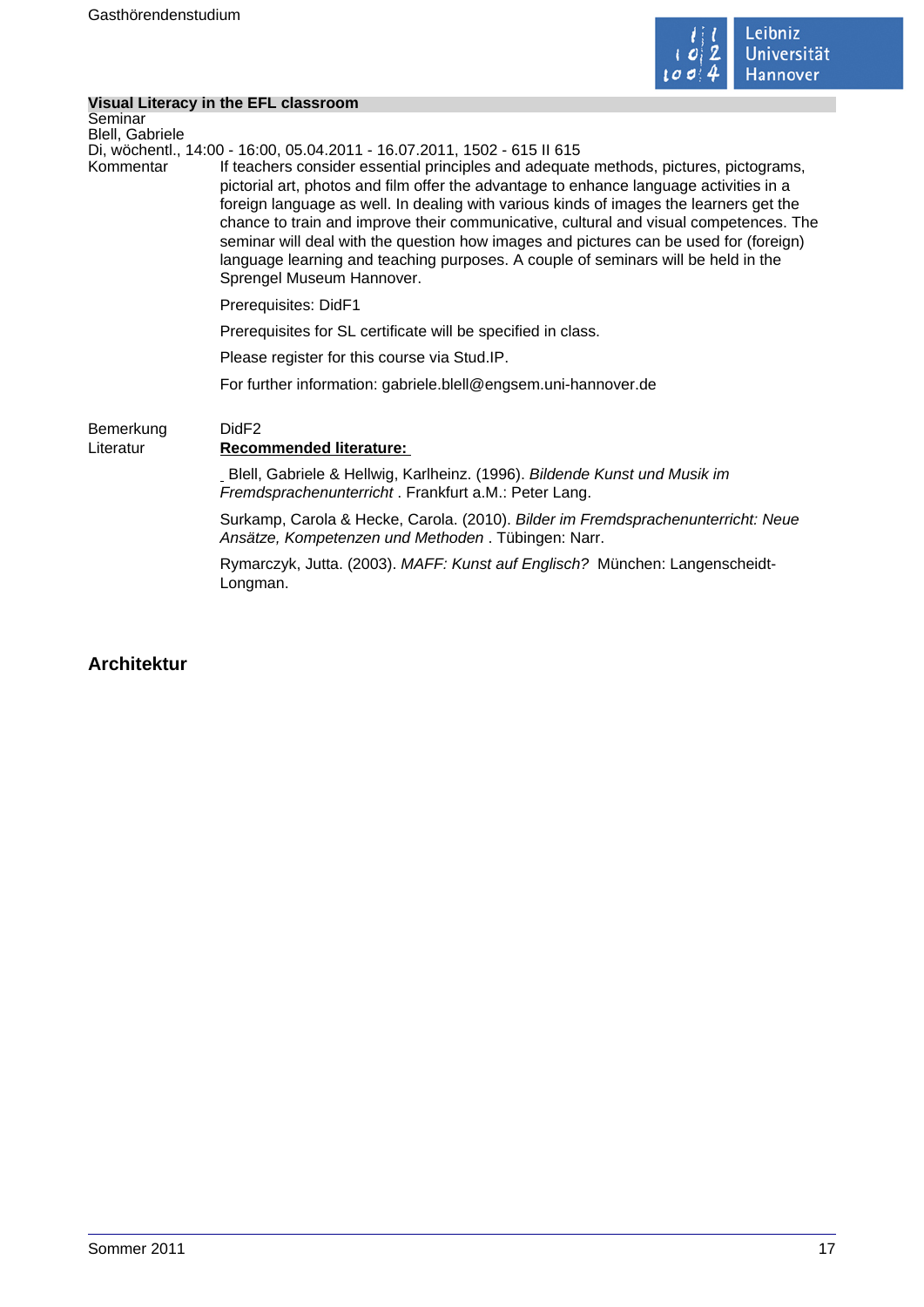

#### **BM 06: Naturschutz und Landschaftsplanung: Grundlagen und Methoden**

420600, Vorlesung, ECTS: 6

Reich, Michael (verantwortlich) / Haaren, Christina / Kirsch-Stracke, Roswitha / Kempa, Daniela (begleitend) / Drachenfels, Olaf (begleitend)

Mo, wöchentl., 14:15 - 16:00, 04.04.2011 - 11.07.2011, 4107 - 009 Hörsaal Kirchenkanzlei , Reich, Michael Mi, wöchentl., 10:15 - 13:00, 06.04.2011 - 13.07.2011, 4107 - 009 Hörsaal Kirchenkanzlei , Haaren, Christina

Di, Einzel, 16:00 - 18:00, 19.04.2011 - 19.04.2011, 4105 - B011 Großer Hörsaal , Einführung, Grundlagen der Biotopkartierung, Drachenfels, Olaf

Di, Einzel, 16:00 - 18:00, 26.04.2011 - 26.04.2011, 4105 - B011 Großer Hörsaal , Klassifikation von Biotoptypen mit einem groben Gesamtüberblick über alle Lebensräume, Drachenfels, Olaf

Di, Einzel, 16:00 - 18:00, 03.05.2011 - 03.05.2011, 4105 - B011 Großer Hörsaal , Biotoptypisierung und Kartierungsmethode am Beispiel der Wälder, Drachenfels, Olaf

Di, Einzel, 16:00 - 18:00, 10.05.2011 - 10.05.2011, 4105 - B011 Großer Hörsaal , Biotoptypisierung und Kartierungsmethode am Beispiel des Grünlands, Drachenfels, Olaf

Di, Einzel, 16:00 - 18:00, 17.05.2011 - 17.05.2011, 4105 - B011 Großer Hörsaal , Biotoptypen als Bewertungs- und Planungseinheiten, gesetzlicher Biotopschutz, FFH, Drachenfels, Olaf

Di, Einzel, 16:00 - 18:00, 12.07.2011 - 12.07.2011, 4105 - B011 Großer Hörsaal , Nachbesprechung Kartierübungen, Drachenfels, Olaf

Kommentar Lernziele/Kompetenzen:

Kenntnis und Beherrschung der grundlegenden Analyse- und Bewertungsmethoden in Naturschutz und Landschaftsplanung.Beherrschung grundlegender Methoden, Methodenkritik und Kommunikationsfähigkeiten. Beispielsweise von grundlegenden Erfassungs- und Bewertungsmethoden (Kartierung von Biotoptypen) sowie Erfassung und Bewertung von Landschaftsfunktionen (Landschaftsbild, Arten- und Biotopfunktion, Boden, Klima, usw.)

Inhalt:

Vermittlung von Begriffs-, System- und Methodenwissen zu Zielen, Aufgaben und Instrumenten der Landschaftspflege (Landschaftsentwicklung) und des Naturschutzes; Erfassung und Bewertung von Landschaftsfunktionen/Naturgütern; Kenntnis verschiedener Methoden. Kritische Einordnung der Aussagefähigkeit der Ergebnisse. Theorie und Methoden der Ziel- und Maßnahmenentwicklung. Ziele und Maßnahmen zur Erhaltung, Sanierung und Entwicklung der Landschaftsfunktionen.Vermittlung von grundlegendem Fachwissen zu den Biotoptypen Mitteleuropas (Eigenschaften, Standortbedingungen, Verbreitung und Nutzung, Gefährdungsursachen und Maßnahmen zu Schutz, Pflege und Entwicklung) und komplexen landschaftsökologischen Systemen.Grundlegende Erfassungs- und Bewertungsmethoden (Kartierung von Biotoptypen, Erfassung und Bewertung von Landschaftsfunktionen (Landschaftsbild, Boden, Klima, Arten, Biotope)

Studienleistungen/Prüfungsform:

60 Minuten Klausur und Protokoll zu den Übungen.

Literatur V. Haaren, C. 2004: Landschaftsplanung, Ulmer Verlag, Stuttgart Ellenberg, H. 1996: Vegetation Mitteleuropas mit den Alpen. Ulmer Verlag, Stuttgart Blab, J. 1993: Grundlagen des Biotopschutzes für Tiere. Schriftenreihe Landschaftspflege und Naturschutz 24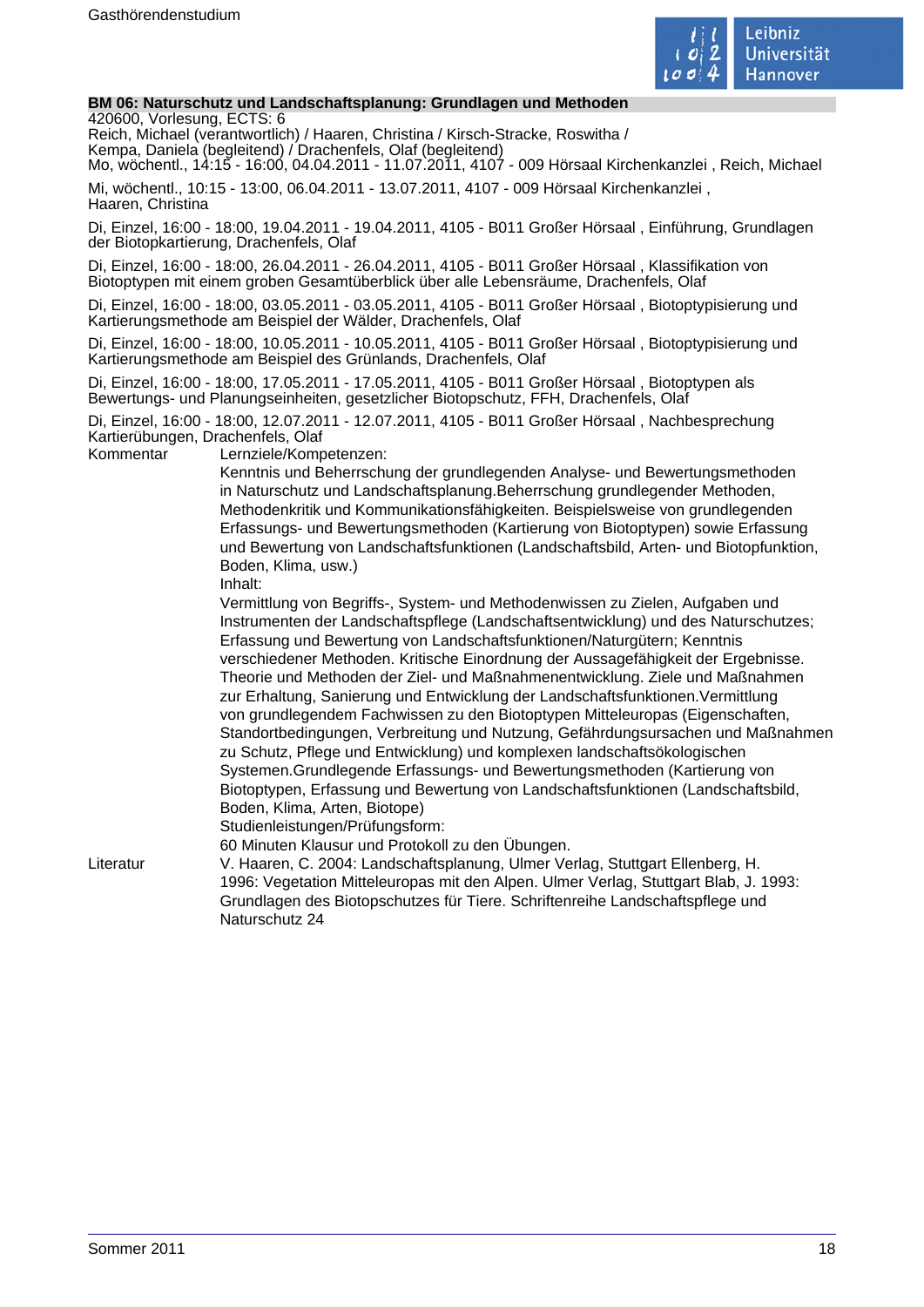

#### **BM 16: Raumplanung und Planungsrecht / Stadt-, Regional- und Landesplanung I**

421600, Vorlesung, ECTS: 6 Danielzyk, Rainer (verantwortlich) / Wahlhäuser, Jens

Do, wöchentl., 08:30 - 10:00, 07.04.2011 - 14.07.2011, 4107 - 009 Hörsaal Kirchenkanzlei , Danielzyk, Rainer

Mi, 14-täglich, 10:00 - 14:00, 13.04.2011 - 15.07.2011, 4105 - F005 Blaue Grotte , Wahlhäuser, Jens

Mi, Einzel, 18:00 - 20:00, 08.06.2011 - 08.06.2011, 4107 - 009 Hörsaal Kirchenkanzlei

Mi, Einzel, 18:00 - 20:00, 29.06.2011 - 29.06.2011, 4107 - 009 Hörsaal Kirchenkanzlei

Mi, Einzel, 18:00 - 20:00, 13.07.2011 - 13.07.2011, 4107 - 009 Hörsaal Kirchenkanzlei

Kommentar **Lernziele/Kompetenzen:** 

Die Studierenden sollten einen Überblick über das Umweltrecht einschließlich der rechtlichen Grundlagen der Raum- und Umweltplanung erhalten. Dabei werden auch die Bezüge zum allgemeinen Verwaltungsrecht und zum Europarecht erläutert. Sie sollen Verständnis für das Ineinandergreifen der verschiedenen Umweltgesetze sowie für das System von Gesamtplanung und Fachplanung und ihre jeweilige Verbindlichkeit entwickeln. Erworben werden Fach- und Methodenwissen, Analysefähigkeiten sowie Fähigkeiten zur selbständigen Wissensanwendung.

#### **Inhalt:**

Umweltrecht mit den Schwerpunkten Planungsrecht, Naturschutzrecht und Wasserrecht Umweltrechtliche Instrumente Raumstrukturelle Entwicklungstendenzen Recht der Raumplanung Recht der Bauleitplanung Umweltverträglichkeitsprüfung Schutz- und Zulassungsverfahren

**Studienleistungen/Prüfungsform:**  eine Klausur à 60 Minuten

#### Bemerkung Die Lehrveranstaltung von Prof. Dr. R. Danielzyk kann von den Diplomstudierenden als Stadt-, Regional- und Landesplanung gehört werden.

Literatur

Erbguth/Schlacke, Umweltrecht, 3. Aufl., 2010

Beck-Texte, Umweltrecht

Beck-Texte, Basistexte Öffentliches Recht

Akademie für Raumforschung und Landesplanung (Hrsg.) 1998: Methoden und Instrumente räumlicher Planung, Hannover

Akademie für Raumforschung und Landesplanung (Hrsg.) 1999: Grundriss der Landesund Regionalplanung, Hannover

Fürst, D.¸ Scholles, F. (Hrsg.) 2008: Handbuch Theorien + Methoden der Raum- und Umweltplanung, 3. Aufl., Dortmund

# **Bauingenieurwesen**

### **Bau- und Umweltingenieurwesen sowie die Masterstudiengänge Wasser-, Umwelt- und Küsteningenieurwesen (WUK) und Konstruktiver Ingenieurbau (KIB)**

Studiendekanat Bauingenieurwesen

Fakultät für Bauingenieurwesen und Geodäsie der Leibniz Universität Hannover

Callinstraße 34, 30167 Hannover

Tel.: 0511 / 762 - 1 91 90, Fax: - 1 9191

E-Mail: studiendekanat-bau@fbg.uni-hannover.de

www.fbg@uni-hannover.de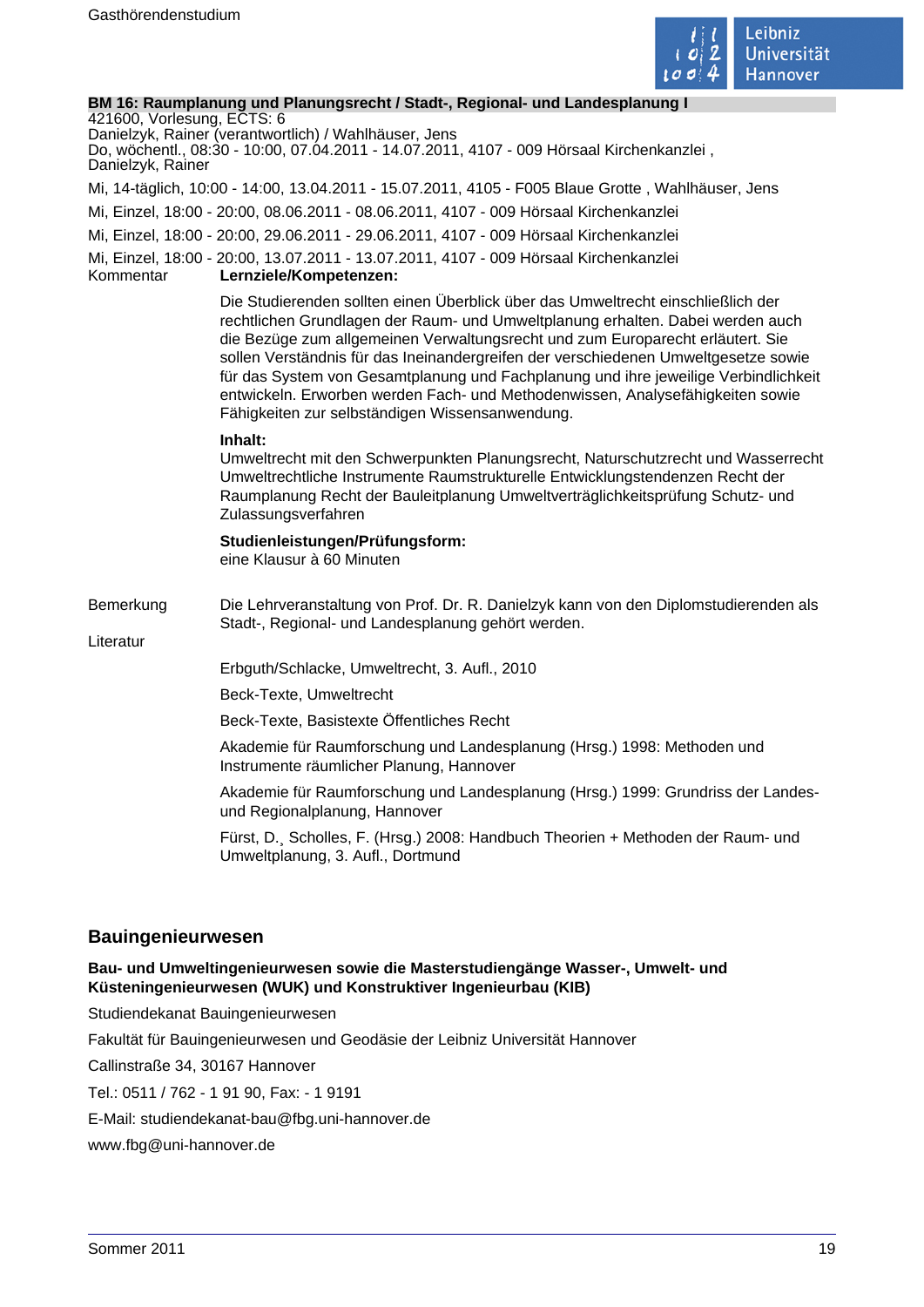

Die Fakultät für Bauingenieurwesen und Geodäsie freut sich, das **Gesamtlehrangebot der Studiengänge Bauund Umweltingenieurwesen sowie der Masterstudiengänge Wasser-, Umwelt- und Küsteningenieurwesen (WUK) und Konstruktiver Ingenieurbau (KIB)** für interessierte Gasthörende öffnen zu können.

Das modular aufgebaute Studienangebot wird ausführlich im Modulkatalog zum Studium beschrieben, der im Internet herunter geladen werden kann. Für eine individuelle Fachberatung steht Ihnen Frau Dipl.-Ing. Britta von Pichowski-Mrozik, Tel.: 0511 / 762 - 59 82, E-Mail: britta.pichowski-mrozik@fbg.uni-hannover.de, jederzeit gern zur Verfügung.

Neben den Lehrveranstaltungen des Bauingenieurstudiums empfehlen wir interessierten Gasthörenden ebenfalls das **Kolloquium für den Konstruktiven Ingenieurbau** . In dieser Veranstaltungsreihe werden interessante Bauwerke von Referenten aus der Baupraxis vorgestellt. Weitere Information dazu finden Sie im Internet unter www.fbg.uni-hannover.de oder www.massivbau.uni-hannover.de oder im großen Schaukasten im Foyer des Hochhauses Appelstraße 9 A.

# **Informatik für Ingenieure**

28737, Vorlesung/Theoretische Übung, SWS: 3 Guercke, Richard (verantwortlich) / Eggert, Daniel (verantwortlich) / Hofmann, Sabine (begleitend) / Kuntzsch, Colin (begleitend) Do, wöchentl., 11:30 - 13:00, 07.04.2011 - 14.07.2011, 3101 - A255 Do, wöchentl., 08:45 - 09:30, 14.04.2011 - 13.07.2011, 3408 - 609

# **Biologie/Chemie**

#### **Ringvorlesung Life Science**

15131, Vorlesung, SWS: 2 Beutel, Sascha (verantwortlich) / Jacobsen, Hans-Jörg (begleitend) / Kirschning, Andreas (begleitend) / N.N., (begleitend) Do, wöchentl., 16:00 - 18:00, ab 05.05.2011, 2501 - 219 Walsroder Hörsaal Bemerkung Koordination: Dr. Beutel

#### **Pflanzenbau: Zierpflanzenbau**

40892, Vorlesung/Experimentelle Übung, SWS: 2.5, ECTS: 3 Serek, Margrethe (verantwortlich) Do, wöchentl., 08:00 - 10:00, 4105 - F005 Blaue Grotte

#### **Pflanzenbau: Gemüse**

41096, Vorlesung/Experimentelle Übung, SWS: 2.5, ECTS: 3 Fricke, Andreas (verantwortlich) Do, wöchentl., 13:00 - 15:00, 4105 - F005 Blaue Grotte

#### **Besonderheiten der gärtnerischen Pflanzenproduktion**

41902, Vorlesung, SWS: 5, ECTS: 5 Stützel, Hartmut (verantwortlich) / Horst, Walter (begleitend) / Poehling, Hans-Michael (begleitend) / Schenk, Manfred (begleitend) / Serek, Margrethe (begleitend) / Beßler, Bernhard (begleitend) / Meyhöfer, Rainer (begleitend) Mo, wöchentl., 13:00 - 15:00, 4105 - B011 Großer Hörsaal Di, wöchentl., 12:00 - 14:00, 4105 - B011 Großer Hörsaal

### **Grundlagen der Pflanzenbiotechnologie**

41904, Vorlesung, SWS: 2, ECTS: 6 (mit zugehöriger Übung 41930) Jacobsen, Hans-Jörg / Wichmann, Maren Di, wöchentl., 14:00 - 16:00, 12.04.2011 - 12.07.2011, 4105 - F005 Blaue Grotte Di, Einzel, 14:00 - 16:00, 07.06.2011 - 07.06.2011, 4105 - B011 Großer Hörsaal Di, Einzel, 14:00 - 16:00, 28.06.2011 - 28.06.2011, 4105 - B011 Großer Hörsaal Do, Einzel, 08:00 - 10:00, 14.07.2011 - 14.07.2011, 4105 - E011, Klausur

#### **Pflanzenbau: Modellkulturen der Baumschule**

45006, Vorlesung/Experimentelle Übung, SWS: 2.5, ECTS: 3 Winkelmann, Traud (verantwortlich) / Meiners, Julia (begleitend) / Bartsch, Melanie (begleitend) Mo, Einzel, 10:00 - 11:00, 18.07.2011 - 18.07.2011, 4105 - F005 Blaue Grotte , kLAUSUR Do, wöchentl., 10:00 - 12:00, 4105 - F005 Blaue Grotte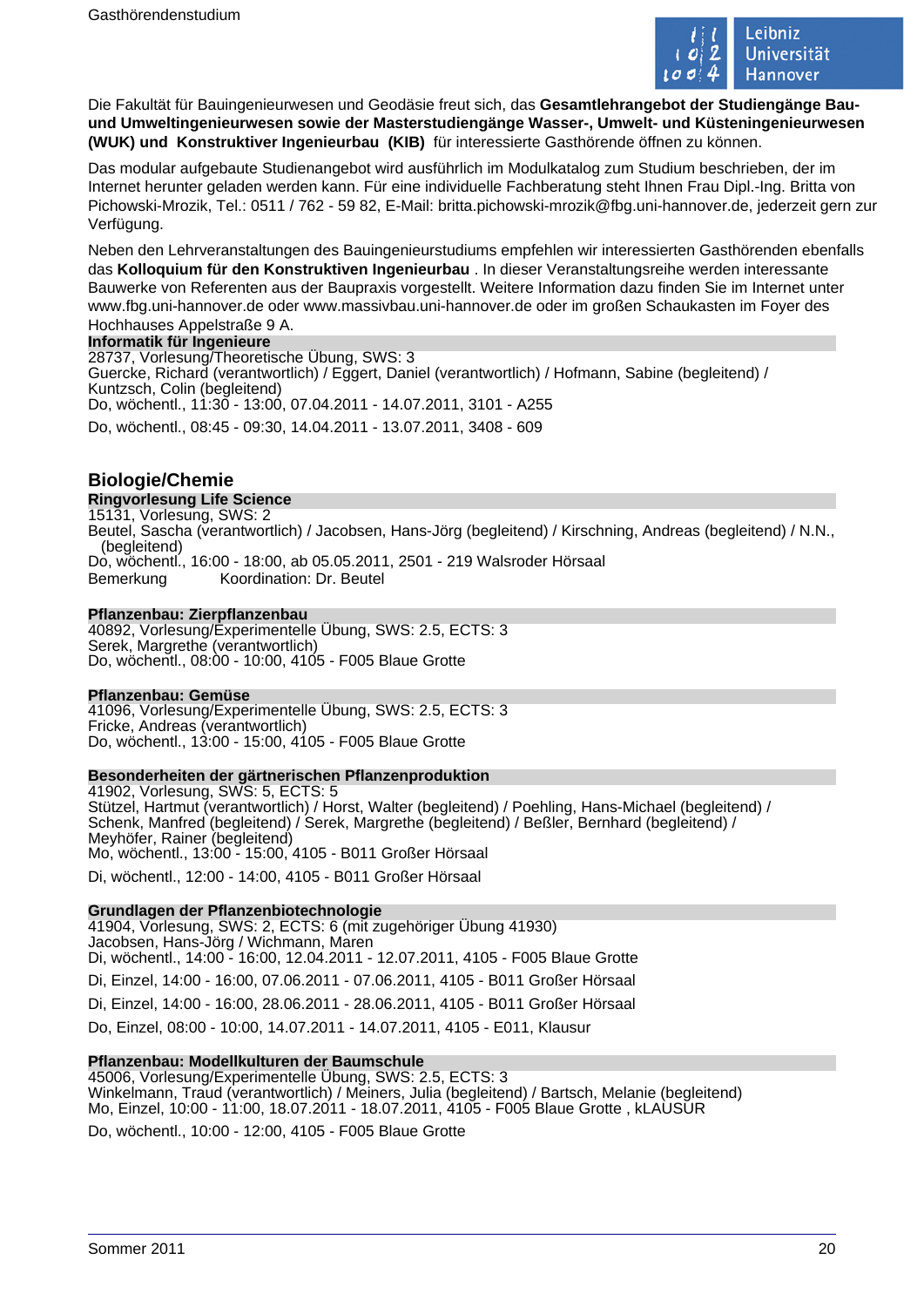

#### **Pflanzenbau: Obst - II 12**

45007, Vorlesung/Experimentelle Übung, SWS: 2.5, ECTS: 3 Knoche, Moritz (verantwortlich) Mi, Einzel, 08:00 - 11:00, 20.07.2011 - 20.07.2011, 4105 - B011 Großer Hörsaal , Klausur II 12 + II 5 Do, wöchentl., 15:00 - 17:00, 4105 - F005 Blaue Grotte

# **Elektrotechnik/Informatik**

Die Fakultät für Elektrotechnik und Informatik öffnet das gesamte Vorlesungsangebot (außer Laboratorien und Projektarbeiten) für das Gasthörenden- und Seniorenstudium (GHS). Die Zustimmung der jeweils Lehrenden ist weiterhin erforderlich. Die Zustimmung erteilen die Lehrenden - wie in den anderen Fächern auch - durch ihre Unterschrift auf dem Antrag auf Zulassung zum Gasthörenden- und Seniorenstudium.

Weitere Informationen unter: http://www.et-inf.uni-hannover.de/ **Grundlagen der Elektrotechnik II** 35550, Vorlesung, SWS: 3 Garbe, Heyno Mo, 14-täglich, 10:15 - 11:45, ab 04.04.2011, 1101 - E001 Di, wöchentl., 12:00 - 13:30, ab 05.04.2011, 1101 - E001

#### **Übung: Grundlagen der Elektrotechnik II**

35552, Theoretische Übung, SWS: 3 Garbe, Heyno / Hamann, David Di, wöchentl., 08:00 - 09:30, ab 05.04.2011, 1101 - E001 Mo, 14-täglich, 10:15 - 11:45, ab 11.04.2011, 1101 - E001

#### **Grundlagen der elektrischen Messtechnik**

35558, Vorlesung, SWS: 2 Zimmermann, Stefan Mi, wöchentl., 13:15 - 14:45, ab 06.04.2011, 3408 - -220 MZ1

### **Übung: Grundlagen der elektrischen Messtechnik**

35560, Theoretische Übung, SWS: 1 Zimmermann, Stefan / Peikert, Tim Fr, wöchentl., 09:15 - 10:45, ab 08.04.2011, 3408 - -220 MZ1

#### **Fehler- und Ausgleichsrechnung**

35562, Vorlesung, SWS: 2 Gerth, Hendrik Do, wöchentl., 15:00 - 16:30, ab 07.04.2011, 3408 - 1114

#### **Übung: Fehler- und Ausgleichsrechnung**

35564, Theoretische Übung, SWS: 2 Gerth, Hendrik Do, wöchentl., 16:45 - 18:15, ab 07.04.2011, 3408 - 1114

#### **Messverfahren für Signale und Systeme**

35566, Vorlesung, SWS: 2 Garbe, Heyno Mi, wöchentl., 10:15 - 11:45, ab 06.04.2011, 3408 - 1114

#### **Übung: Moderne Materialien in der EMV**

35572, Theoretische Übung, SWS: 1 Koch, Michael / Zamow, Dirk Mi, wöchentl., 17:00 - 17:45, ab 13.04.2011, 3408 - 1217

### **Übung: Funkmesstechnik in der Luftfahrt**

35576, Theoretische Übung, SWS: 1 Bredemeyer, Jochen Mo, wöchentl., 11:45 - 12:30, ab 04.04.2011, 3408 - 1114

#### **Prozessrechentechnik**

36154, Vorlesung, SWS: 2 Lilge, Torsten Fr, wöchentl., 13:00 - 14:30, Raum A135 Geb. 3403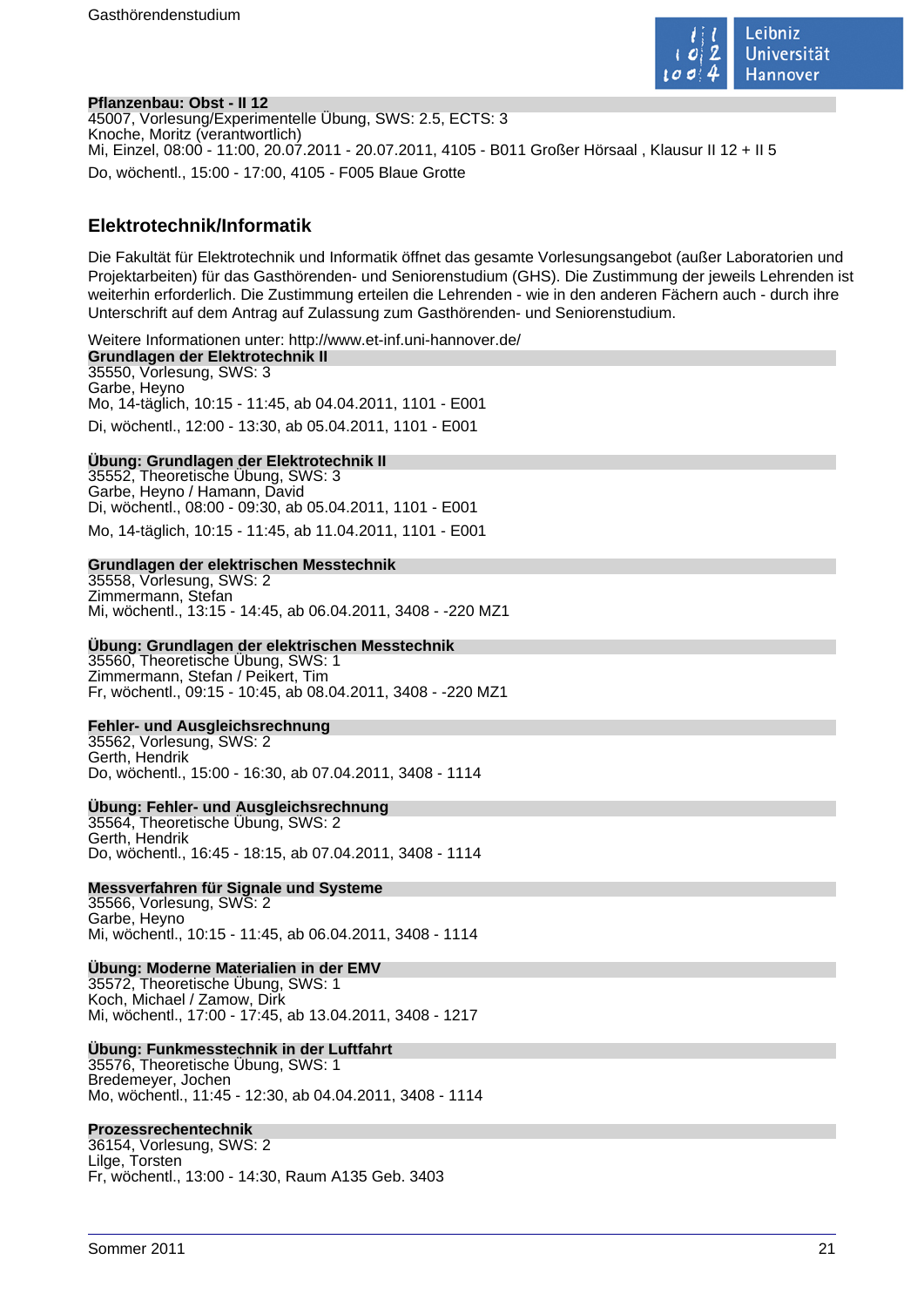

#### **Prozessrechentechnik**

36156, Experimentelle Übung, SWS: 1 Lilge, Torsten

### **Digitale Bildverarbeitung**

36428, Vorlesung, SWS: 2 Ostermann, Jörn Do, wöchentl., 08:15 - 09:45, ab 07.04.2011, 3703 - 023 Multimedia-Hörsaal

# **Übung: Digitale Bildverarbeitung**

36431, Theoretische Übung, SWS: 1 Ostermann, Jörn / Kubik, Jaroslaw Do, wöchentl., 10:00 - 10:45, ab 07.04.2011, 3703 - 023 Multimedia-Hörsaal

#### **Informationstheorie**

36460, Vorlesung, SWS: 2 Ostermann, Jörn Di, wöchentl., 10:15 - 11:45, ab 05.04.2011, 3702 - 031 e-Classroom LFI

#### **Übung: Informationstheorie**

36463, Theoretische Übung, SWS: 1 Ostermann, Jörn (Prüfer/-in) / Schmidt, Julia (verantwortlich) Do, wöchentl., 14:00 - 14:45, ab 07.04.2011, 3702 - 031 e-Classroom LFI

#### **Kanalcodierung**

36466, Vorlesung, SWS: 2 Ostermann, Jörn Do, wöchentl., 11:00 - 12:30, ab 07.04.2011, 3702 - 031 e-Classroom LFI

#### **Übung: Kanalcodierung**

36469, Theoretische Übung, SWS: 1 Ostermann, Jörn / Liu, Kang Di, wöchentl., 14:15 - 15:00, ab 05.04.2011, 3702 - 031 e-Classroom LFI

#### **Computer Vision**

36471, Vorlesung, SWS: 2 Rosenhahn, Bodo Do, wöchentl., 14:00 - 15:30, ab 07.04.2011, 3408 - 1306

#### **Übung: Computer Vision**

36473, Theoretische Übung, SWS: 1 Rosenhahn, Bodo / Scheuermann, Björn Do, wöchentl., 15:45 - 16:30, 3408 - 1306

#### **Tracking und Matching in Bildsequenzen**

36474, Vorlesung, SWS: 2 Rosenhahn, Bodo Mi, wöchentl., 14:00 - 15:30, ab 06.04.2011, 3408 - 1306

#### **Übung: Tracking und Matching in Bildsequenzen**

36476, Theoretische Übung, SWS: 1 Rosenhahn, Bodo (Prüfer/-in) / Leal Taixe, Laura (begleitend) / Pons Moll, Gerard (begleitend) / Müller, Oliver (verantwortlich) Mi, wöchentl., 15:45 - 16:30, ab 06.04.2011, 3408 - 1306

#### **Elektrische Antriebstechnik II**

36540, Vorlesung, SWS: 2 Mertens, Axel / Ponick, Bernd Mi, wöchentl., 14:00 - 15:30, bis 16.07.2011, 1101 - F128

#### **Übung: Elektrische Antriebstechnik II**

36542, Theoretische Übung, SWS: 1 Mertens, Axel / Ponick, Bernd / Brune, Eva / Ullrich, Bernhard Mi, wöchentl., 15:45 - 16:30, 1101 - F128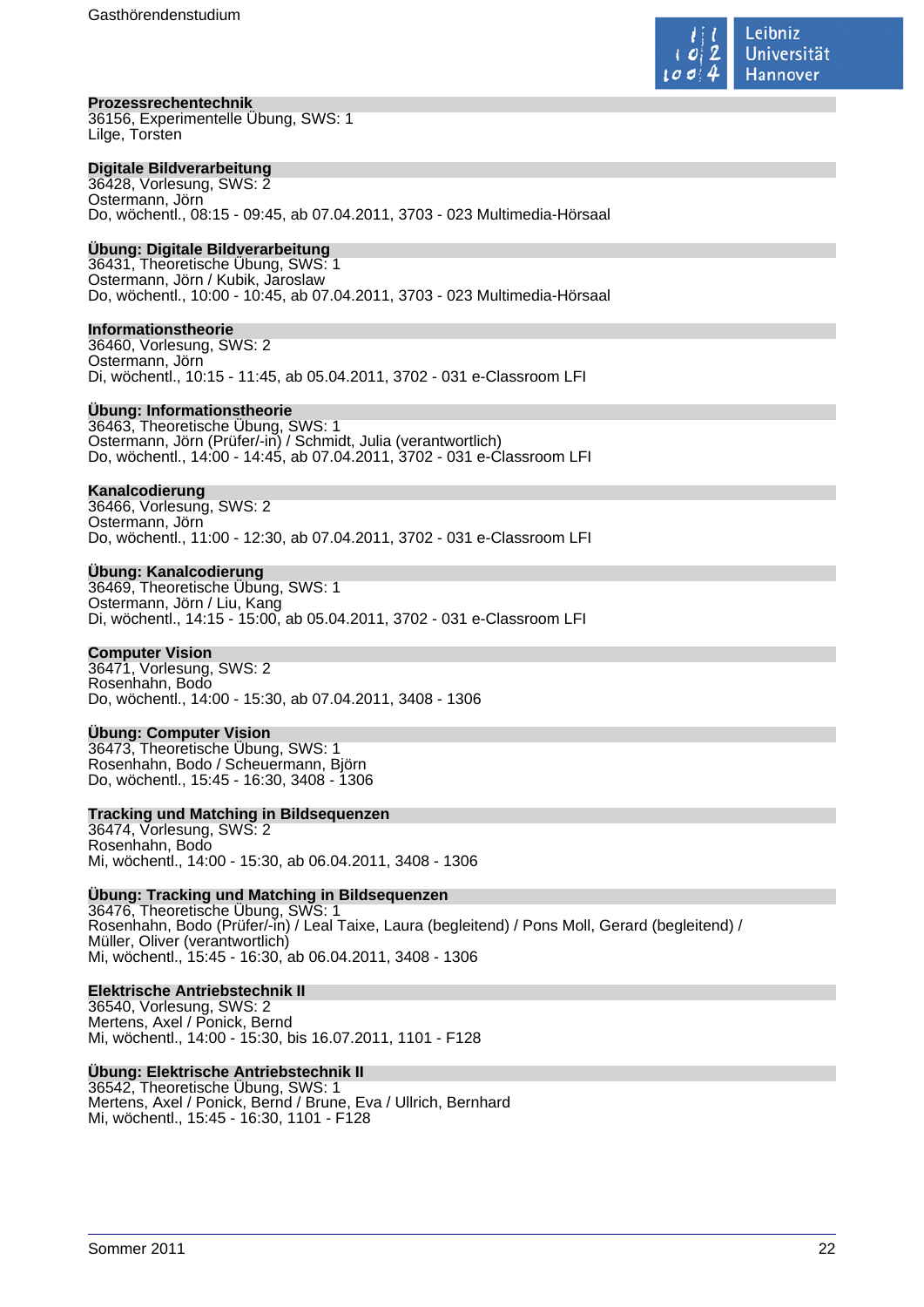

#### **Digitalschaltungen der Elektronik**

36800, Vorlesung, SWS: 2 Blume, Holger Fr, wöchentl., 14:45 - 16:15, 3703 - 023 Multimedia-Hörsaal

#### **Übung: Digitalschaltungen der Elektronik**

36802, Theoretische Übung, SWS: 1 Blume, Holger / Hesselbarth, Sebastian / Pfefferkorn, Daniel Fr, wöchentl., 16:30 - 17:15, 3703 - 023 Multimedia-Hörsaal

#### **Architekturen der digitalen Signalverarbeitung**

36804, Vorlesung, SWS: 2 Blume, Holger Mo, wöchentl., 10:00 - 11:30, 3703 - 335

#### **Übung: Architekturen der digitalen Signalverarbeitung**

36806, Theoretische Übung, SWS: 1 Blume, Holger / Pfitzner, Martin / Banz, Christian Mo, wöchentl., 11:45 - 12:30, 3703 - 335

#### **Logischer Entwurf digitaler Systeme**

36808, Vorlesung, SWS: 2 Blume, Holger Do, wöchentl., 15:00 - 16:30, 3702 - 031 e-Classroom LFI

#### **Übung: Logischer Entwurf digitaler Systeme**

36810, Theoretische Übung, SWS: 1 Blume, Holger / Blume, Steffen / Schmädecke, Ingo Do, wöchentl., 16:45 - 17:30, 3702 - 031 e-Classroom LFI

#### **Bildgebende Systeme für die Medizintechnik**

36860, Vorlesung, SWS: 2 Blume, Holger / Ostermann, Jörn / Rosenhahn, Bodo / Wolter, Franz-Erich / Zimmermann, Stefan Fr, wöchentl., 10:00 - 11:30, 3703 - 335

#### **Übung: Bildgebende Systeme für die Medizintechnik**

36862, Theoretische Übung, SWS: 1 Blume, Holger / Ostermann, Jörn / Rosenhahn, Bodo / Wolter, Franz-Erich / Zimmermann, Stefan Fr, wöchentl., 11:45 - 12:30, 3703 - 335

# **Geodäsie und Geoinformatik**

Aktuelle Angaben zum Vorlesungsbeginn sowie zu den Räumen und Zeiten der Lehrveranstaltungen sind im Vorlesungsplan auf der Homepage der Fachrichtung Geodäsie und Geoinformatik unter: www.gug.uni-hannover.de veröffentlicht.

Interessierte Gasthörende können in Absprache mit den Dozenten auch an weiteren Veranstaltungen der Fachrichtung Geodäsie und Geoinformatik teilnehmen. Das gesamte Studienangebot wird im Modulkatalog beschrieben, der auf der Homepage der Fachrichtung www.gug.uni-hannover.de unter "Termine und Regularien" heruntergeladen werden kann.

Ebenso wird Gasthörenden das Geodätische Kolloquium empfohlen. Die Termine, Referenten und Themen des Kolloquiums werden zu Beginn des Semesters auf der Homepage der Fachrichtung http://www.gug.uni-hannover.de unter "Termine und Regularien" bekanntgegeben.

Ansprechpartner für die Fachstudienberatung sind:

| Studiendekan                            | Studiengangskoordinatorin           |
|-----------------------------------------|-------------------------------------|
| Prof. Dr.-Ing. Jürgen Müller (762-3362) | Dipl.-Ing. Tanja Freitag (762-4408) |
| E-Mail: mueller@ife.uni-hannover.de     | E-Mail: freitag@gug.uni-hannover.de |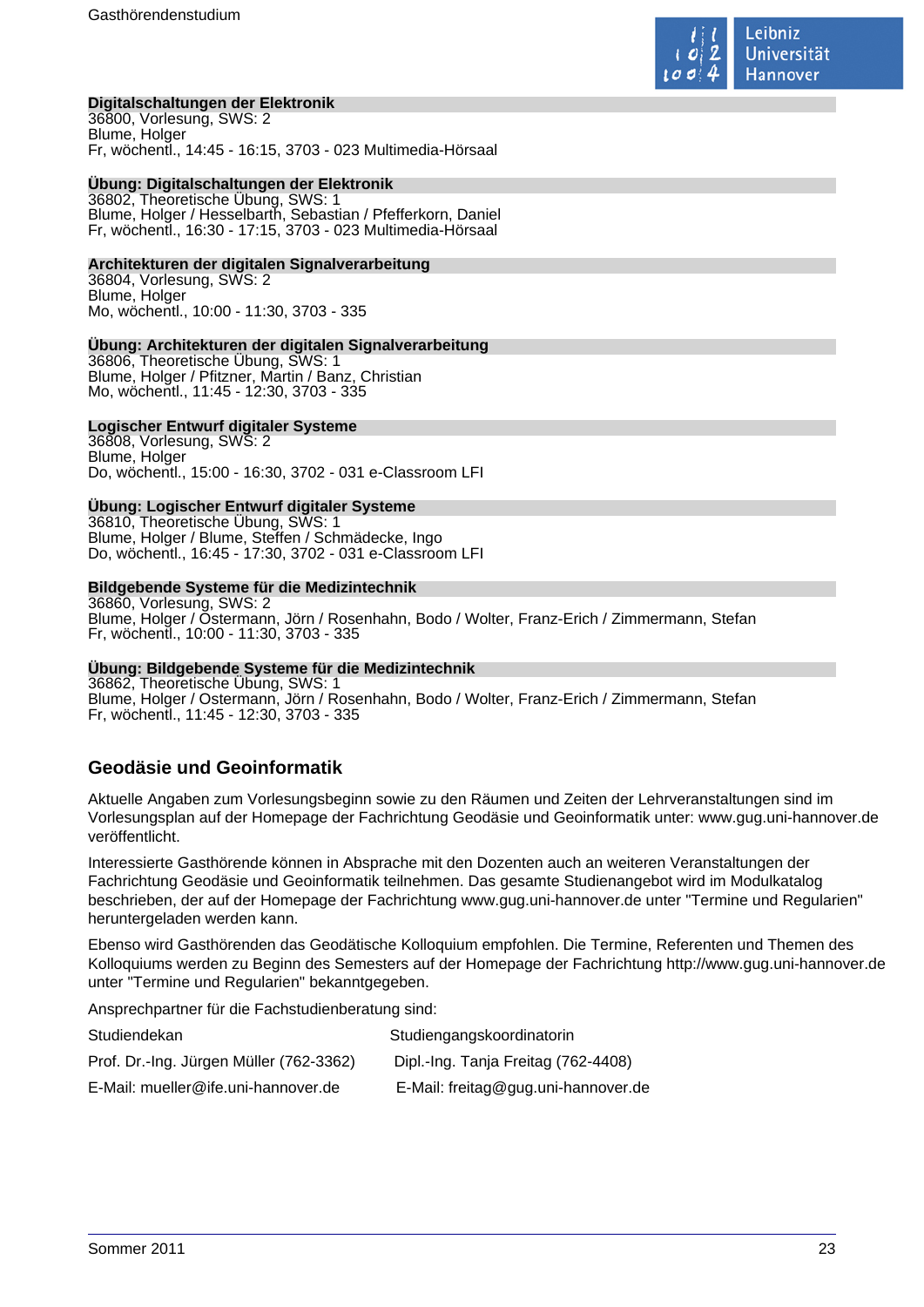

#### **Vermessungskunde II**

28100, Vorlesung/Experimentelle Übung, SWS: 4 Paffenholz, Jens-André (verantwortlich) / Horst, Sebastian (begleitend) Mo, Einzel, 09:15 - 10:45, 04.04.2011 - 04.04.2011, 3101 - A255, Vorlesung Mo, Einzel, 09:15 - 10:45, 11.04.2011 - 11.04.2011, 3101 - A255, Vorlesung Mo, Einzel, 09:15 - 10:45, 18.04.2011 - 18.04.2011, 3101 - A255, Vorlesung Mi, Einzel, 10:00 - 10:45, 20.04.2011 - 20.04.2011, 3101 - A255, 1. Vorbesprechung Mi, Einzel, 08:00 - 15:00, 27.04.2011 - 27.04.2011, 1. Übung, Gelände Mo, Einzel, 09:15 - 10:45, 02.05.2011 - 02.05.2011, 3101 - A255, Vorlesung Mi, Einzel, 10:00 - 10:45, 04.05.2011 - 04.05.2011, 3101 - A255, 2. Vorbesprechung Mi, Einzel, 11:00 - 12:30, 04.05.2011 - 04.05.2011, 3101 - A255, Vorlesung Mo, Einzel, 09:15 - 10:45, 09.05.2011 - 09.05.2011, 3101 - A255, Vorlesung Mi, Einzel, 08:00 - 15:00, 11.05.2011 - 11.05.2011, 2. Übung, Gelände Mi, Einzel, 10:00 - 10:45, 18.05.2011 - 18.05.2011, 3101 - A255, 3. Vorbesprechung Mo, Einzel, 09:15 - 10:45, 23.05.2011 - 23.05.2011, 3101 - A255, Vorlesung Mi, Einzel, 08:00 - 15:00, 25.05.2011 - 25.05.2011, 3. Übung, Gelände Mo, Einzel, 09:15 - 10:45, 30.05.2011 - 30.05.2011, 3101 - A255 Mi, Einzel, 10:00 - 11:30, 01.06.2011 - 01.06.2011, 3101 - A255, Vorlesung Mo, Einzel, 09:15 - 10:45, 06.06.2011 - 06.06.2011, 3101 - A255, Vorlesung Mi, Einzel, 10:00 - 10:45, 08.06.2011 - 08.06.2011, 3101 - A255, 4. Vorbesprechung Mi, Einzel, 11:00 - 12:30, 08.06.2011 - 08.06.2011, 3101 - A255, Vorlesung Mi, Einzel, 08:00 - 15:00, 22.06.2011 - 22.06.2011, 4. Übung, Gelände

#### **Nahbereichsphotogrammetrie**

28330, Vorlesung/Experimentelle Übung, SWS: 2 Wiggenhagen, Manfred (verantwortlich) Di, wöchentl., 14:00 - 15:30, ab 12.04.2011, 3101 - A255

#### **Grundlagen der Geodäsie**

28504, Vorlesung/Theoretische Übung, SWS: 3 Müller, Jürgen (verantwortlich) / Gitlein, Olga (begleitend) Mo, wöchentl., 14:00 - 15:30, 04.04.2011 - 11.07.2011, 3101 - A104 N213 Do, wöchentl., 10:15 - 11:00, 07.04.2011 - 15.07.2011, 3109 - 404 V404

#### **GIS I - Geländemodellierung**

28733, Vorlesung/Theoretische Übung, SWS: 4 Sester, Monika (verantwortlich) / Eggert, Daniel (begleitend) / Werder, Stefan (begleitend) Mo, wöchentl., 09:00 - 10:45, 11.04.2011 - 11.07.2011, 3416 - 001 HB.A Musiksaal (ehemals 028) Mo, wöchentl., 16:00 - 17:30, 11.04.2011 - 16.07.2011, 3101 - A255

# **Geographie und Geologie**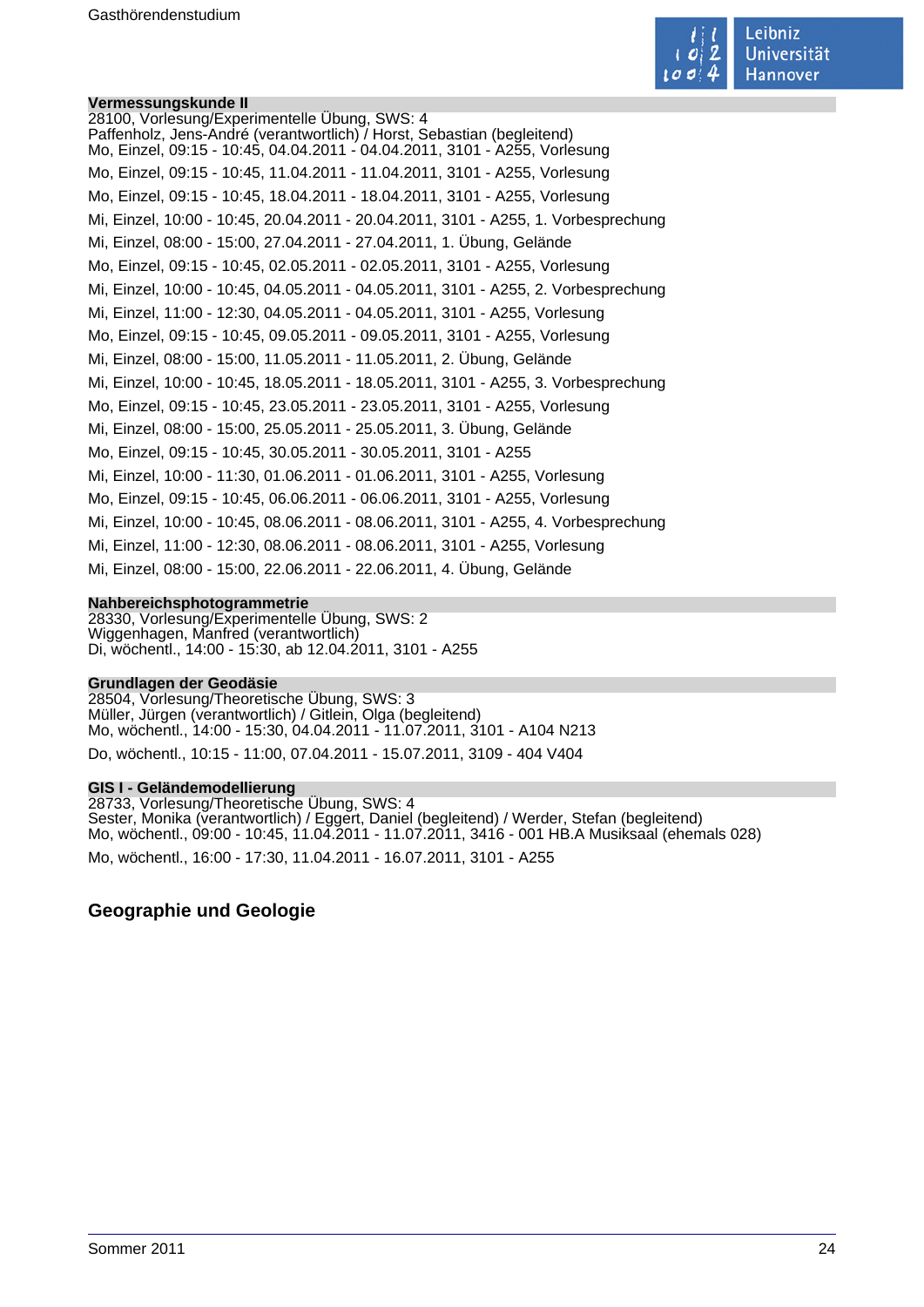

#### **Ringvorlesung FI Raum + Region: Kommunale Finanznot - Auswirkungen und Lösungsansätze**

42279, Vorlesung Hauptmeyer, Carl-Hans (verantwortlich) / Fürst, Dietrich / Danielzyk, Rainer / u.a.,

Mo, wöchentl., 18:00 - 19:30, 04.04.2011 - 16.07.2011, 4105 - F005 Blaue Grotte

- Kommentar In einer fakultätenübergreifenden Vorlesung und unter Beteiligung von externen Fachleuten werden die Probleme der aktuellen kommunalen Finanznot erörtert. Ausgehend von kommunalen Verpflichtungen aus früheren Jahrzehnten und speziellen Folgen der globalen Finanzkrise werden folgende Themenbereiche behandelt: raumwirksamen Folgerungen aus den Finanzengpässen, effiziente Ressourcenverwaltung, Privatisierungen, Veränderung der Daseinsfürsorge, Energiekonzepte, Nutzung neuer zivilgesellschaftlicher Potenziale und Nachhaltigkeitsüberlegungen.
- Bemerkung Studierende der beteiligten Fakultäten (Architektur und Landschaft, Bauingenieurwesen und Geodäsie, Naturwissenschaftliche sowie Philosophische Fakultät) können bei regelmäßiger Teilnahme und in Verbindung mit dem Begleitseminar Leistungsnachweise/ Teilnehmerzertifikate erwerben. Die Seminartermine werden noch bekannt gegeben. Daneben bietet sich Teilnehmenden aus der Praxis im Rahmen der Ringvorlesung die Möglichkeit, Fortbildungszertifikate zu erwerben (Näheres zu erfragen bei: scholich@arl-net.de).

### **Programm 2011**

Sommer 2011 25 NIW, Hannover 11. April Ursachen und regionale Ausprägungen kommunaler Finanzprobleme in Niedersachsen Prof. Dr. Hans-Ulrich Jung NIW, Hannover 18. April Räumliche Folgen der kommunalen Finanznot und Gemeindefinanzreform Prof. Dr. Heinrich Mäding Berlin 02. Mai New public management – effizientere Ressourcenverwendung mit ungewollten Kollateralschäden? Prof. Dr. Jörg Bogumil Ruhr-Universität Bochum 09. Mai Sicherung der Daseinsvorsorge und "gleichwertiger Lebensverhältnisse" im Rahmen knapper Kassen? Prof. Dr. Rainer Danielzyk Leibniz Universität Hannover 16. Mai Verwaltungsreform und Kosteneinsparung Prof. Dr. Dr. h.c. Joachim Jens Hesse Freie Universität Berlin 23. Mai Bürgerhaushalte – neue Formen der Governance zur Milderung der Finanznot? Prof. Dr. Jochen Franzke Universität Potsdam 30. Mai Mobilisierung zivilgesellschaftlicher Potenziale Prof. Dr. Carl-Hans Hauptmeyer, Prof. Dr. Dietrich Fürst Leibniz Universität Hannover 06. Juni Kommunale Kassenkredite und Entschuldungsfonds – Möglichkeiten und Grenzen zur Lösung kommunaler Finanzprobleme Dr. Ulrike Hardt Kommunale Haushaltskonsolidierung in der Vergeblichkeitsfalle?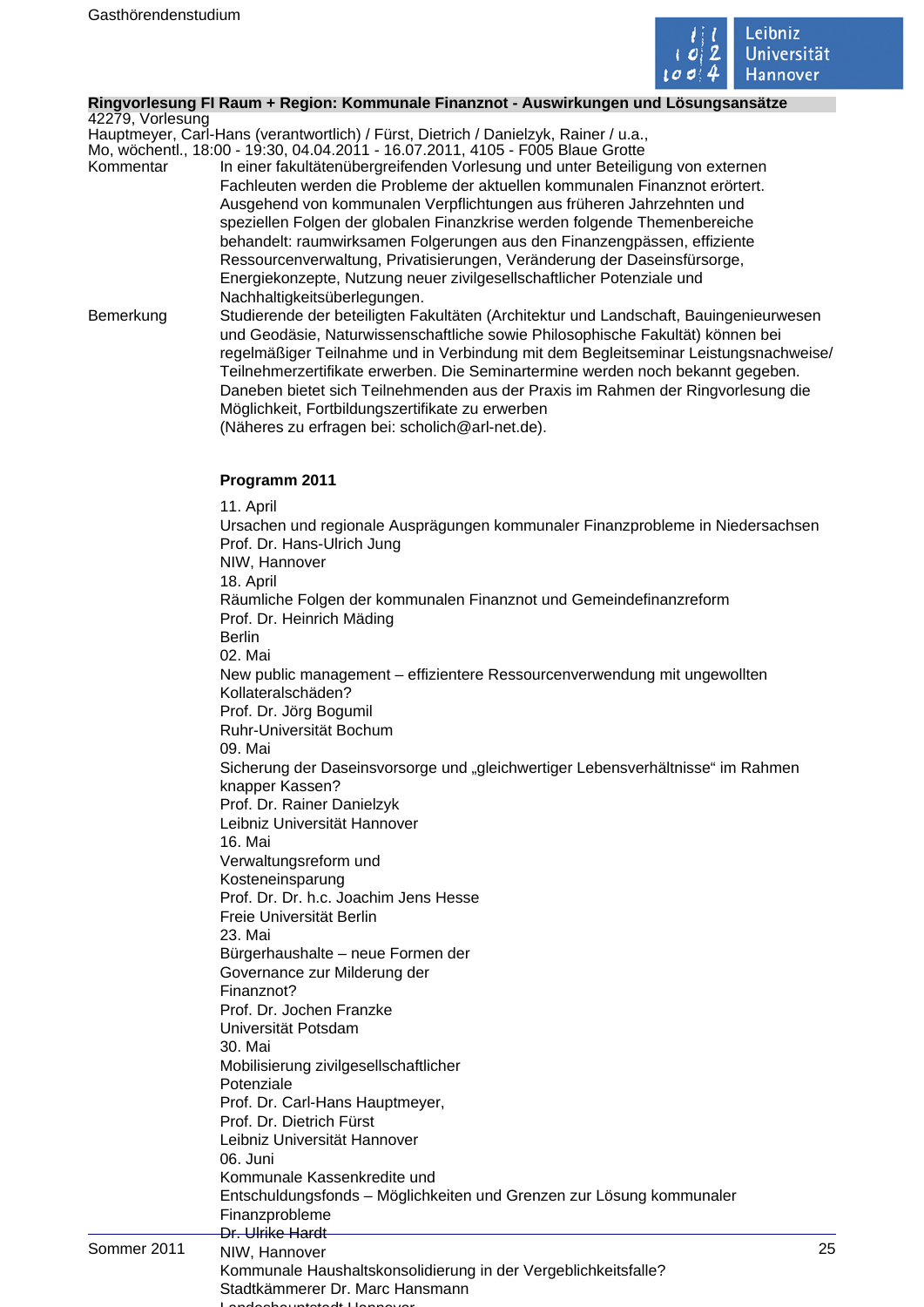

# **Germanistik**

# **Die Literatur des Barock: Geschichte und Entwicklungen**

|  | PIV ERVIGIUI GUU E |  |  |
|--|--------------------|--|--|
|  | Seminar, SWS: 2    |  |  |

Weber, Robert Mo, wöchentl., 14:00 - 16:00, 04.04.2011 - 16.07.2011, 1502 - 503 II 503

Das Seminar wird sich mit der Literatur des Barock beschäftigen. Gegenstand der Betrachtung sind verschiedene Ausprägungen der Gattungen Lyrik, Dramatik und Epik im Kontext historischer und geistesgeschichtlicher Hintergründe. Zentrale zeitspezifische Themen und die Art ihrer Gestaltung sollen dabei kennengelernt werden. Darüber hinaus gilt es, ein Verständnis des umstrittenen Epochen- und Stilbegriffes "Barock" zu erarbeiten - eine Verortung zwischen Humanismus und Aufklärung, zwischen strenger Regelpoetik und Gottscheds Schwulst-Vorwurf. Bemerkung Teilnehmerzahl: 30, Anmeldung über Stud.IP. Literatur Die Literatur wird als Reader bzw. über StudIP bereitgestellt.

# **Einführung in die Literaturdidaktik**

| Seminar, SWS: 2  |                                                                                                                                                                   |
|------------------|-------------------------------------------------------------------------------------------------------------------------------------------------------------------|
| Michaelis, Sarah |                                                                                                                                                                   |
|                  | Fr, wöchentl., 08:00 - 10:00, 08.04.2011 - 16.07.2011, 1502 - 415 II 415                                                                                          |
| Kommentar        | Das Seminar soll in die Grundbegriffe der Deutschdidaktik unter besonderer                                                                                        |
|                  | Berücksichtigung des Handlungsfeldes Literatur einführen. Weiterhin werden beispielhaft<br>aktuelle Lehr- und Forschungsfragen zum Literaturunterricht behandelt. |
| Bemerkung        | Teilnehmerzahl: 30, Anmeldung über Stud.IP.                                                                                                                       |
| Literatur        | Ulf Abraham und Matthis Kepser: Literaturdidaktik Deutsch. Eine Einführung. 3.                                                                                    |
|                  | Auflage. Berlin: Erich Schmidt Verlag 2009. Elisabeth K. Paefgen: Einführung in die<br>Literaturdidaktik. 2. Auflage. Stuttgart, Weimar: Metzler 2006.            |

#### **Einführung in die Textanalyse Epik**

Seminar, SWS: 2 Antoine, Annette

Mo, wöchentl., 10:00 - 12:00, 04.04.2011 - 16.07.2011, 1502 - 415 II 415

Kommentar Im Seminar werden auf erzähltheoretischer Grundlage Kategorien für die Textanalyse entwickelt und anhand "klassischer" Prosatexte des 19. und 20. Jahrhunderts (Michael Kohlhaas, Lenz, Schimmelreiter, Verwandlung, Homo Faber u. a.) erprobt. Ein weiterer Bestandteil wird die Aneignung der für ein Germanistikstudium unerlässlichen Arbeitstechniken sein. Das Seminar wird von einem Tutorium begleitet, dessen Teilnahme nachdrücklich empfohlen wird. Neben den Seminarinhalten werden hier insbesondere die Arbeitstechniken vertieft und angewandt.

Das Tutorium findet mittwochs von 8-10 Uhr in Raum 109 statt.

| Bemerkung | Teilnehmerzahl: 35, Anmeldung über Stud. IP.                                          |
|-----------|---------------------------------------------------------------------------------------|
| Literatur | Matias Martinez/Michael Scheffel: Einführung in die Erzähltheorie. 8. Aufl. München   |
|           | 2009.                                                                                 |
|           | Burkhard Moennighoff/Eckhardt Meyer-Krentler: Arbeitstechniken Literaturwissenschaft. |
|           | 14. Aufl. München 2010.                                                               |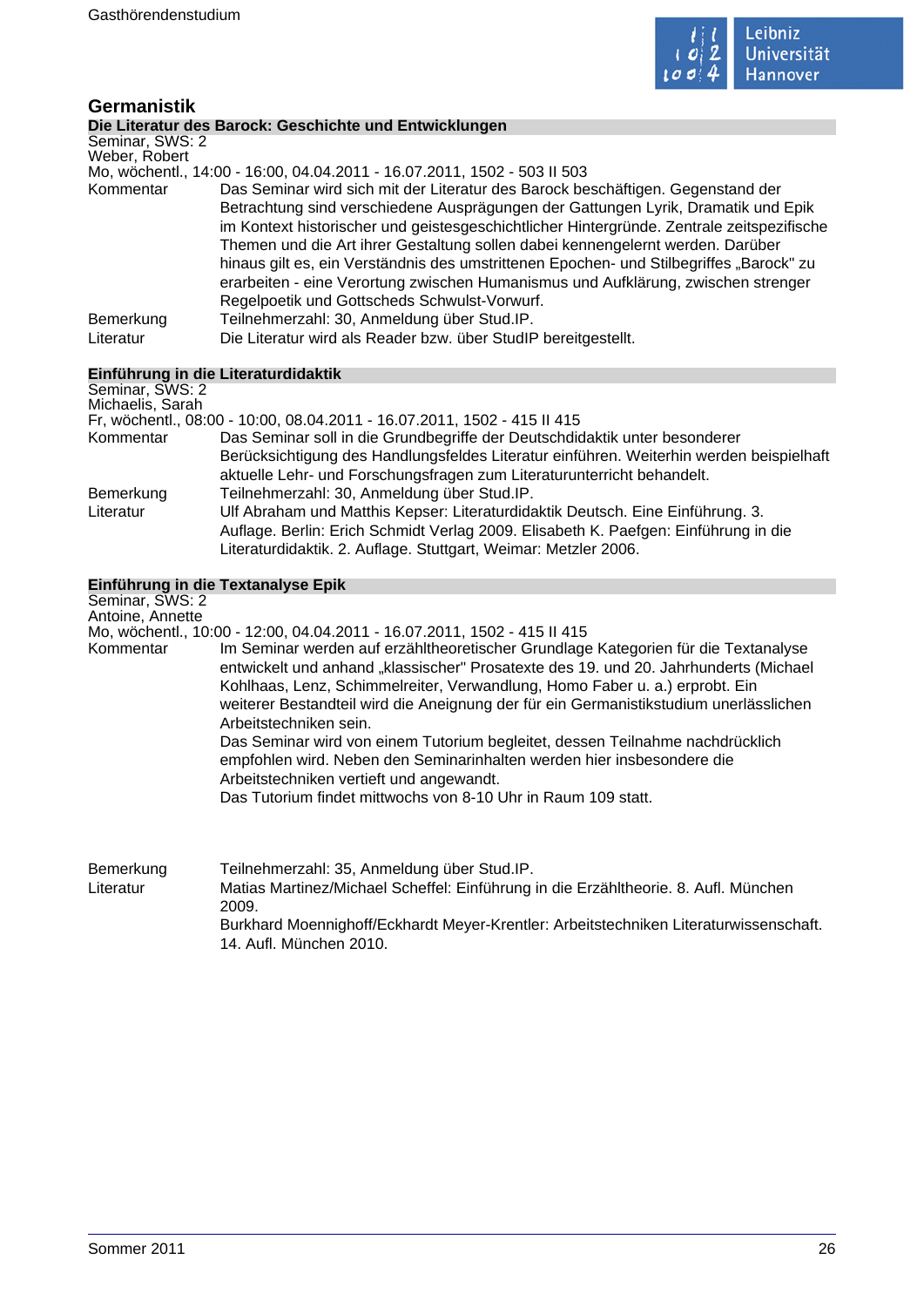

#### **Einführung in die Textanalyse Lyrik und Dramatik**

Seminar, SWS: 2 Antoine, Annette

Do, wöchentl., 10:00 - 12:00, 07.04.2011 - 16.07.2011, 1502 - 113 II 113

- Kommentar Dramen und mehr noch Gedichte haben es neben Prosatexten selbst bei Lesebegeisterten traditionell schwer. Erstere scheinen in ihrer Wirkung an die Form der Aufführung gebunden zu sein, während Gedichte allein durch ihren artifiziellen Charakter abschreckend wirken können. Für beide gilt, dass die vermittelnde Instanz des Erzählers zurücktritt und formale Aspekte erhöhte Aufmerksamkeit finden. Wir wollen uns im Gang durch die literarischen Epochen anhand von Beispielanalysen und mithilfe gattungstheoretischer Texte die nötigen Grundlagen und Kriterien erschließen, um auch das Erleben von Lyrik und Dramatik so genussvoll wie kognitiv bereichernd werden zu lassen. Das Seminar wird von einem Tutorium begleitet, dessen Teilnahme nachdrücklich empfohlen wird. Das Tutorium findet mittwochs von 10-12Uhr in Raum 116 statt. Bemerkung Teilnehmerzahl: 35, Anmeldung über Stud.IP. Literatur Dieter Burdorf: Einführung in die Gedichtanalyse. 2. Aufl. Stuttgart, Weimar 1997.
	- Kristin Felsner, Holger Helbich u. Therese Manz: Arbeitsbuch Lyrik. Berlin 2009. Manfred Pfister: Das Drama. Theorie und Analyse. 11. Aufl. München 2001. Stefan Scherer: Einführung in die Dramen-Analyse. Darmstadt 2010.

# **Leibniz und die Aufklärungskultur (Seminar zur Ringvorlesung)**

| Seminar, SWS: 2<br>Antoine, Annette |                                                                                                                                                                                                                                                   |
|-------------------------------------|---------------------------------------------------------------------------------------------------------------------------------------------------------------------------------------------------------------------------------------------------|
|                                     | Fr, wöchentl., 10:00 - 12:00, 08.04.2011 - 16.07.2011, 1502 - 415 II 415                                                                                                                                                                          |
| Kommentar                           | Begleitendes Seminar zur Ringvorlesung.                                                                                                                                                                                                           |
|                                     | Gestützt durch Textlektüre, dient es zum einen der Vertiefung und dem Nachvollzug<br>der in der Vorlesung behandelten Themen. Zum anderen sollen darüberhinausgehende<br>Aspekte aus Leibniz' Schaffen in den Blick genommen werden, die den      |
|                                     | Universalgelehrten insbesondere für die Germanistik interessant machen.<br>Der Besuch der Ringvorlesung ist unabhängig von der Teilnahme am Seminar möglich.<br>Studien- und Prüfungsleistungen können allerdings nur im Seminar erworben werden. |
| Bemerkung                           | Teilnehmerzahl: 30, Anmeldung über Stud.IP.                                                                                                                                                                                                       |
| Literatur                           | Reinhard Finster und Gerd van den Heuvel: Gottfried Wilhelm Leibniz: Mit                                                                                                                                                                          |
|                                     | Selbstzeugnissen und Bilddokumenten. Reinbek bei Hamburg 1990.                                                                                                                                                                                    |
|                                     | Beiträge zur Wirkungs- und Rezeptionsgeschichte von Gottfried Wilhelm Leibniz. Hg. von<br>Albert Heinekamp. Stuttgart 1986.                                                                                                                       |
|                                     |                                                                                                                                                                                                                                                   |

#### **Literatur und Wissen: Themen, Methoden, Theorien**

| Vorlesung, SWS: 2      |                                                                                                                                                                                                                                                                                                                                                                                                                                                                                                                                                                                                                                                                                                                    |
|------------------------|--------------------------------------------------------------------------------------------------------------------------------------------------------------------------------------------------------------------------------------------------------------------------------------------------------------------------------------------------------------------------------------------------------------------------------------------------------------------------------------------------------------------------------------------------------------------------------------------------------------------------------------------------------------------------------------------------------------------|
| Gamper, Michael        |                                                                                                                                                                                                                                                                                                                                                                                                                                                                                                                                                                                                                                                                                                                    |
|                        | Di, wöchentl., 10:00 - 12:00, 05.04.2011 - 16.07.2011, 1502 - 003 II 003                                                                                                                                                                                                                                                                                                                                                                                                                                                                                                                                                                                                                                           |
| Kommentar              | Die wissenshistorische Dimension von Literatur ist in den letzten zehn Jahren<br>zunehmend zu einem fruchtbaren Feld der germanistischen Forschung geworden. Die<br>Vorlesung führt in die gängigen Fragestellungen ein, die sich mit der Beziehung von<br>"Literatur' und "Wissen' verbinden, und bezieht sie auf konkrete literarische Beispiele.<br>Behandelt werden die wichtigsten begrifflichen Definitionen, einschlägige Methoden<br>und Theorieansätze, zentrale Figuren und Konstellationen, prominente Praktiken<br>und Verfahren sowie exemplarische Disziplinen und Objekte. Kolloquiale Teile bieten<br>die Gelegenheit, die erörterten Zusammenhänge im Gespräch zu überprüfen und zu<br>vertiefen. |
| Bemerkung<br>Literatur | Teilnehmerzahl: nicht begrenzt, Anmeldung über Stud.IP.<br>Vorbereitende Lektüre:<br>Nicolas Pethes: Literatur- und Wissenschaftsgeschichte. Ein Forschungsbericht, in: IASL<br>28/1 (2003), 181-231.<br>Ralf Klausnitzer: Literatur und Wissen. Zugänge - Modelle - Analysen. Berlin, New York<br>2008.                                                                                                                                                                                                                                                                                                                                                                                                           |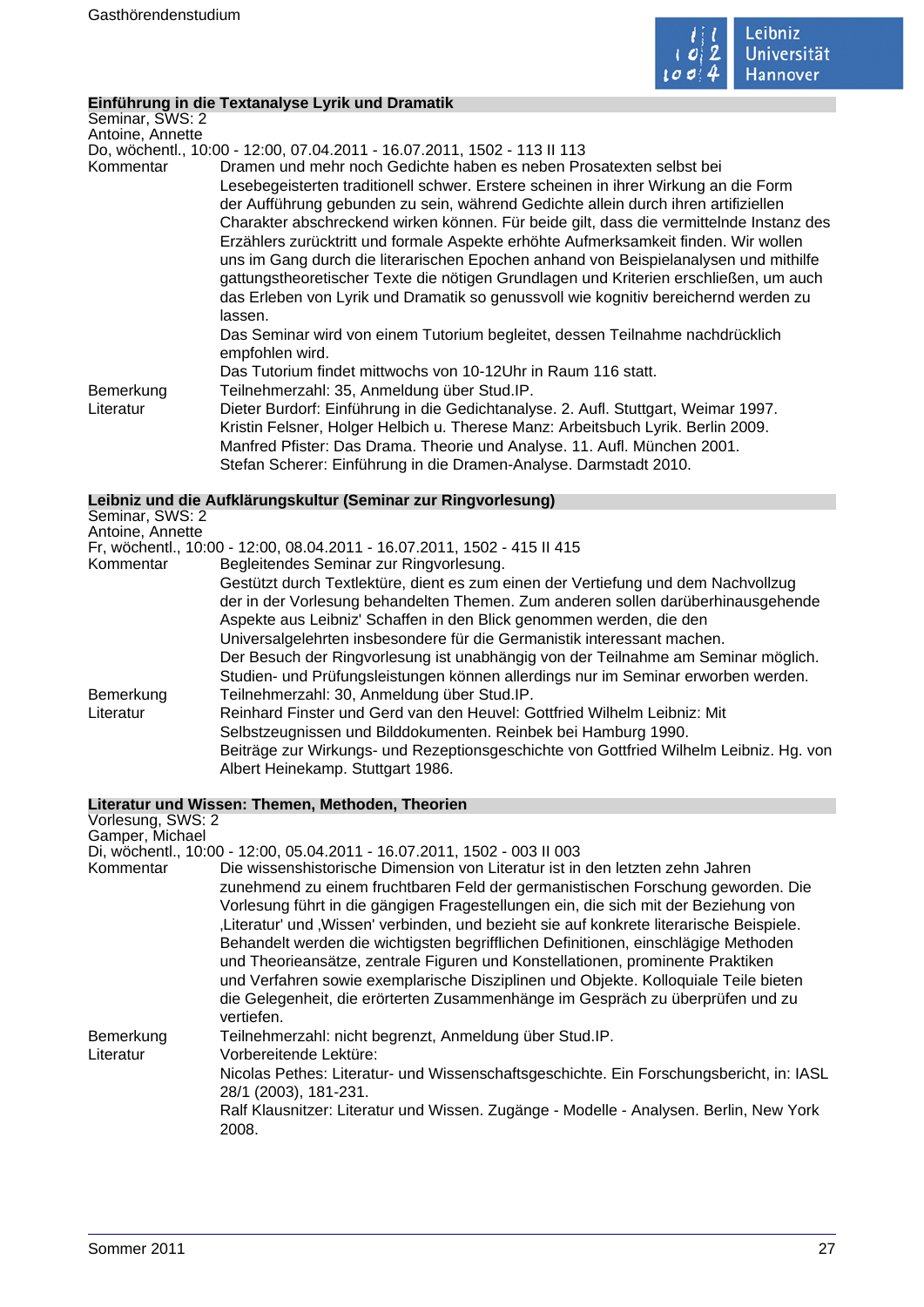

|                        | Ringvorlesung: Leibniz und die Aufklärungskultur   |                                                                                       |  |
|------------------------|----------------------------------------------------|---------------------------------------------------------------------------------------|--|
| Vorlesung<br>Kommentar | Li, Wenchao (verantwortlich) / Kosenina, Alexander | Mi, wöchentl., 18:00 - 20:00, 06.04.2011 - 16.07.2011, 2501 - 202 Kali-Chemie-Hörsaal |  |
|                        | 6. April                                           | Prof. Dr. Hans Poser (Berlin): Leibniz und Thomasius                                  |  |
|                        | 13. April<br>das                                   | Prof. Dr. Hans-Jürgens Schings (Berlin): Goethes "Faust" und                          |  |
|                        |                                                    | Theodizeeproblem                                                                      |  |
|                        | 20. April<br>Kultur                                | Dr. Arnaud Pelletier (Hannover): Leibniz und das Problem der                          |  |
|                        | 27. April<br>Leibniz im Gespräch                   | Dr. Nora Gädeke (Hannover): Dialog mit Langzeitwirkung -                              |  |
|                        |                                                    | mit Fürstinnen                                                                        |  |
|                        | 4. Mai<br>Gartenkultur                             | Prof. Dr. Michael Gamper (Hannover): Leibniz und die                                  |  |
|                        | 11. Mai<br>artis - die                             | Prof. Dr. Nikola Roßbach (Kassel): Leibniz' theatrum naturae et                       |  |
|                        | Frühen                                             | Theatralität des Wissens in der                                                       |  |
|                        | 18. Mai<br>der Ursprung                            | Neuzeit                                                                               |  |
|                        |                                                    | Prof. Dr. Carsten Zelle (Bochum): Leibniz' Erkenntnisstufen und                       |  |
|                        |                                                    | der Ästhetik                                                                          |  |
|                        | 25. Mai<br>Kolonialismus und Weltliteratur um 1800 | Prof. Dr. Gerhard Lauer (Göttingen): Goethes Indien.                                  |  |
|                        | 1. Juni<br>und Aufklärung:                         | Prof. Dr. Ulrich-Johannes Schneider (Leipzig): Enzyklopädie                           |  |
|                        | Universal-Lexicon bis                              | Von Zedlers                                                                           |  |
|                        |                                                    | zur Wikipedia                                                                         |  |
|                        | 8. Juni<br>im Licht der                            | Dr. Monika Meier (Hannover): Philosophisches Systemdenken                             |  |
|                        |                                                    | Poesie - Jean Pauls Leibniz                                                           |  |
|                        | 22. Juni<br>Fremde und die                         | Prof. Dr. Wenchao Li (Hannover): Zivilisation und Wildheit - Das                      |  |
|                        |                                                    | Aufklärung                                                                            |  |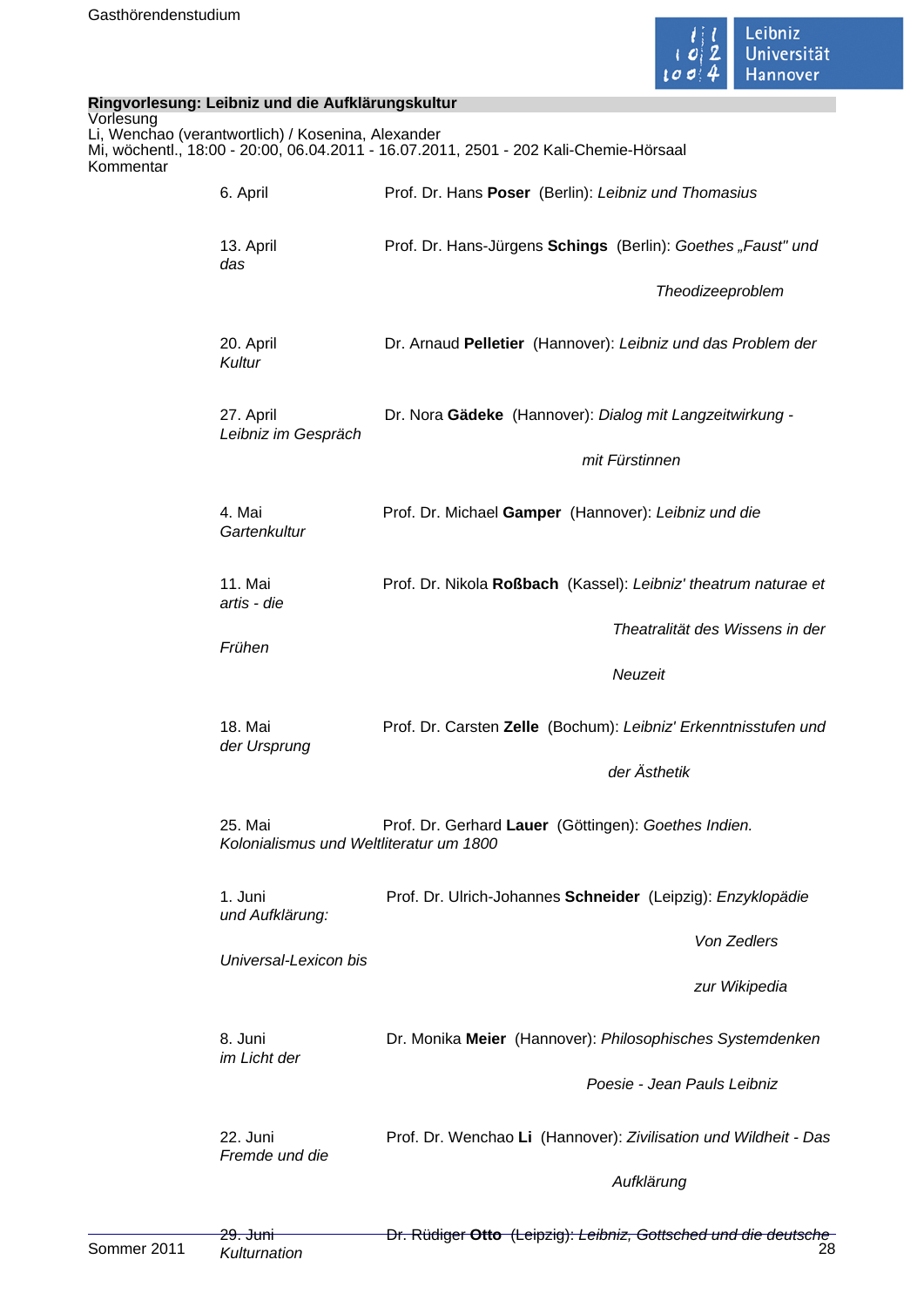

۰

# **Todesdarstellungen in Literatur, Film und Fotografie**

| Seminar, SWS: 4   |                                                                                                                                                                                                                                                                                                                                                                                                                                                                                                                                                                                                                                                                                                                                                                                                                                                                                                                                                                                                                                                                   |
|-------------------|-------------------------------------------------------------------------------------------------------------------------------------------------------------------------------------------------------------------------------------------------------------------------------------------------------------------------------------------------------------------------------------------------------------------------------------------------------------------------------------------------------------------------------------------------------------------------------------------------------------------------------------------------------------------------------------------------------------------------------------------------------------------------------------------------------------------------------------------------------------------------------------------------------------------------------------------------------------------------------------------------------------------------------------------------------------------|
| Kreuzer, Stefanie |                                                                                                                                                                                                                                                                                                                                                                                                                                                                                                                                                                                                                                                                                                                                                                                                                                                                                                                                                                                                                                                                   |
|                   | Mi, wöchentl., 16:00 - 18:00, 06.04.2011 - 16.07.2011, 1502 - 415 II 415                                                                                                                                                                                                                                                                                                                                                                                                                                                                                                                                                                                                                                                                                                                                                                                                                                                                                                                                                                                          |
| Kommentar         | Künstlerische Darstellungen des Todes in Literatur, Film und Fotografie sind existenziell<br>motivierte (fiktionale) Inszenierungen, stellen mitunter Abbildungsversuche mit<br>Authentizitätsanspruch dar und fordern erzähllogisch oftmals eine spezielle narrative<br>Präsentation. Vergleichend thematisiert werden könnten etwa Johann Wolfgang Goethes<br>Briefroman »Die Leiden des jungen Werthers« (1774), Richard Beer-Hofmanns Roman<br>»Der Tod Georgs« (1900) Franz Kafkas Erzählungen »Die Verwandlung« (1915) und<br>»Ein Traum« (1917), Leo Perutz' Roman »Zwischen neun und neun« (1918), Arthur<br>Schnitzlers Innere-Monolog-Erzählung »Fräulein Else« (1924) oder Ilse Aichingers<br>»Spiegelgeschichte« (1949). Ebenso sind beispielsweise die Filme LA DOUBLE VIE DE<br>VÉRONIQUE (E/P/N 1991; Regie: Krzysztof Kieslowski), DEAD MAN (USA 1995; Regie:<br>Jim Jarmusch), AMERICAN BEAUTY (USA 1999; Regie: Sam Mendes) oder YELLA<br>(D 2007; Regie: Christian Petzold) sowie verschiedene Traditionen von Totenfotografien<br>anzuführen. |
| Bemerkung         | Teilnehmerzahl: 30, Anmeldung über Stud.IP (endgültige Vergabe der Seminarplätze in<br>1. Sitzung nach Listenplatz und Anwesenheit).                                                                                                                                                                                                                                                                                                                                                                                                                                                                                                                                                                                                                                                                                                                                                                                                                                                                                                                              |
| Literatur         | ENDE - Mediale Inszenierungen von Tod und Sterben. Marburg: Schüren 2008 (=<br>Marburger Hefte zur Medienwissenschaft 43).<br>Jurgensen, Manfred: »Die fabelhafteste Sache von der Welt«. Der Tod in der deutschen<br>Literatur. Tübingen: Stauffenburg 2010.<br>Sykora, Katharina: Die Tode der Fotografie 1: Totenfotografie und ihr sozialer Gebrauch.<br>Paderborn: Fink 2009.                                                                                                                                                                                                                                                                                                                                                                                                                                                                                                                                                                                                                                                                                |
| <b>Geschichte</b> |                                                                                                                                                                                                                                                                                                                                                                                                                                                                                                                                                                                                                                                                                                                                                                                                                                                                                                                                                                                                                                                                   |
|                   | Der aufgeklärte Absolutismus. Mitteleuropa im 18. Jahrhundert                                                                                                                                                                                                                                                                                                                                                                                                                                                                                                                                                                                                                                                                                                                                                                                                                                                                                                                                                                                                     |
| Vorlesung, SWS: 2 |                                                                                                                                                                                                                                                                                                                                                                                                                                                                                                                                                                                                                                                                                                                                                                                                                                                                                                                                                                                                                                                                   |

Aschoff, Hans-Georg (verantwortlich)

Do, wöchentl., 10:00 - 12:00, 07.04.2011 - 15.07.2011, 1208 - A001 Kesselhaus

| Die Vorlesung befasst sich mit den außenpolitischen Beziehungen der europäischen<br>Staaten im 18. Jahrhundert und mit dem im Zeichen des "Aufgeklärten Absolutismus"<br>vollzogenen inneren Ausbau vornehmlich Preußens unter den Königen Friedrich<br>Wilhelm I. und Friedrich d. Gr. sowie Österreichs unter Maria Theresia und Joseph<br>II. Dabei werden vor allem die Bereiche der Verwaltung (Verwaltungsreformen als<br>Verfassungsreformen, Ausbildung des absolutistischen Beamtenstaates, Tendenzen zur                                                                                                                                                                                                                                               |
|------------------------------------------------------------------------------------------------------------------------------------------------------------------------------------------------------------------------------------------------------------------------------------------------------------------------------------------------------------------------------------------------------------------------------------------------------------------------------------------------------------------------------------------------------------------------------------------------------------------------------------------------------------------------------------------------------------------------------------------------------------------|
| Vereinheitlichung des Staates), des Militärwesens, des Wirtschafts- und Soziallebens<br>(Merkantilismus, Agrarreformen, Bevölkerungspolitik, Kolonisation), des Justizwesens<br>und der Kirchenpolitik ("Katholische Aufklärung", Josephinismus. Pietismus,<br>Toleranzpolitik) dargestellt. Vergleiche mit anderen europäischen Ländern werden dazu<br>beitragen, die Eigenart des preußischen und österreichischen Absolutismus deutlich                                                                                                                                                                                                                                                                                                                       |
| Die Vorlesung dient als Vorbereitung für eine Exkursion nach Salzburg und Wien im                                                                                                                                                                                                                                                                                                                                                                                                                                                                                                                                                                                                                                                                                |
| Die Zulassung von Gasthörern zur Vorlesung unterliegt besonderen Bedingungen.                                                                                                                                                                                                                                                                                                                                                                                                                                                                                                                                                                                                                                                                                    |
| TH. SCHIEDER (Hg.), Handbuch der europäischen Geschichte, Bd. 4, 1968.<br>J. BURKHARDT, Vollendung und Neuorientierung des frühmodernen Reiches 1648-1763<br>(Gebhardt, Handbuch der deutschen Geschichte 11), 2006<br>W DEMEL, Reich, Reformen und sozialer Wandel 1763-1806 (Gebhardt, Handbuch der<br>deutschen Geschichte 12), 2005.<br>R. VIERHAUS, Staaten und Stände. Vom Westfälischen Frieden zum Hubertusbur-ger<br>Frieden 1648 bis 1673 (Propyläen Geschichte Deutschlands), 1990.<br>H. SCHILLING, Höfe und Allianzen. Deutschland 1648-1763. 1989.<br>H. MÖLLER; Fürstenstaat oder Bürgernation. Deutschland 1763-1815, 1989.<br>M. ERBE, Deutsche Geschichte 1713-1790, 1985.<br>K. O. Frhr. v. ARETIN (Hg.), Der Aufgeklärte Absolutismus, 1975. |
|                                                                                                                                                                                                                                                                                                                                                                                                                                                                                                                                                                                                                                                                                                                                                                  |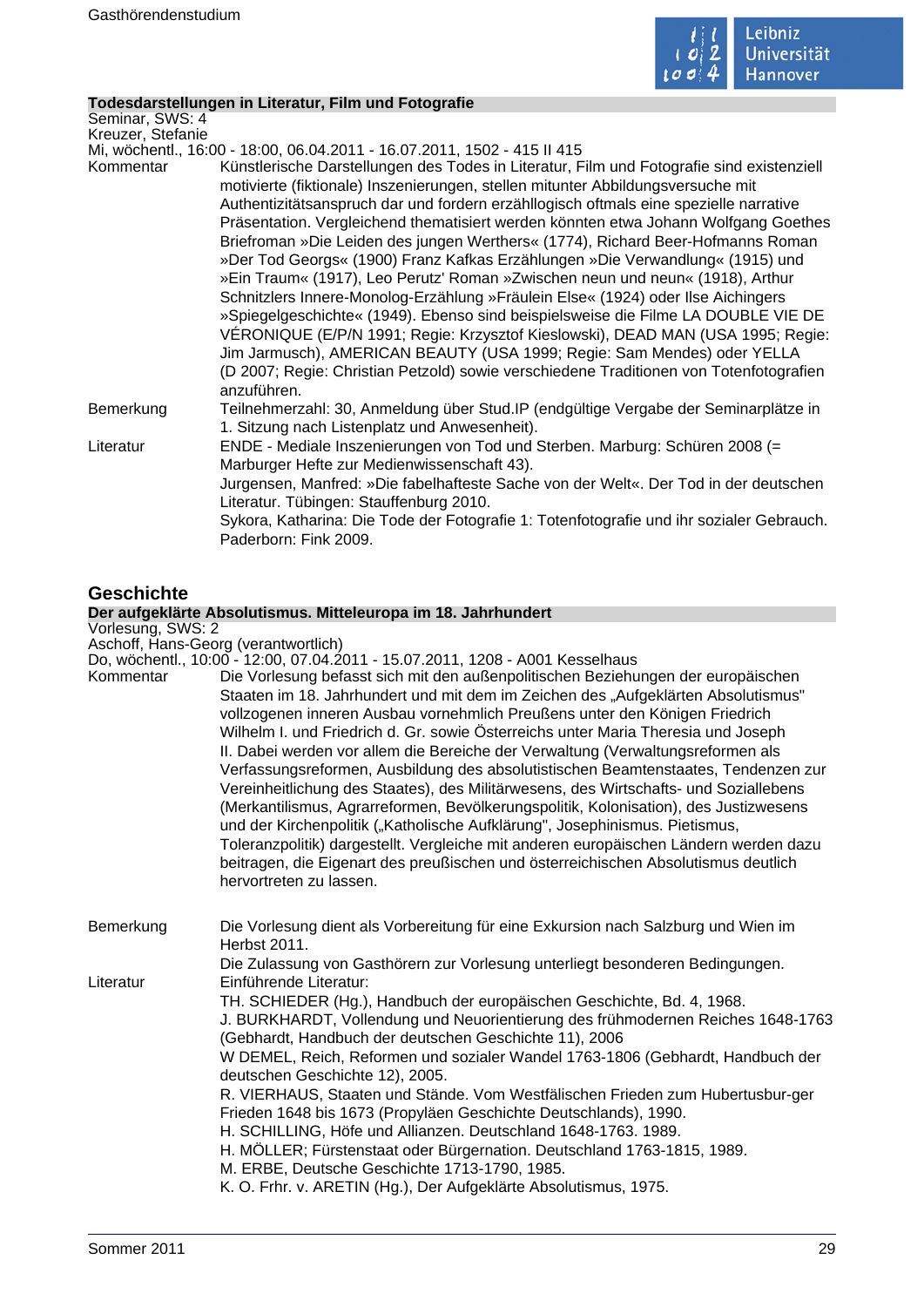

#### **Einführung in die Fachdidaktik des Gymnasialunterrichts: Unterrichtsplanung und Kompetenzen.**

Seminar, SWS: 2 Huneke, Friedrich (Prüfer/-in)

- Di, wöchentl., 18:00 20:00, 05.04.2011 16.07.2011, 1146 B108
- Fr, Einzel, 20.05.2011 20.05.2011, Exkursion nach Braunschweig
- Fr, Einzel, 14:00 18:00, 27.05.2011 27.05.2011, 1146 B108
- Fr, Einzel, 16:00 18:00, 27.05.2011 27.05.2011, 1146 B209
- Mo, Einzel, 16:00 18:30, 27.06.2011 27.06.2011, 1211 333
- Kommentar Das Seminar verbindet eine praxisnahe Einführung in die Geschichtsdidaktik und die Vorbereitung des Fachpraktikums mit einer (fakultativen) eintätigen Exkursion in das Georg-Eckert-Institut für internationale Schulbuchforschung nach Braunschweig. Schulgeschichtsbücher vom Kaiserreich bis heute werden auf deren Ideologien und Narrative hin untersucht. Über welche Kompetenzen müssen Schüler heute verfügen, um zum Beispiel mit historischen Schulbuchauszügen als Quellen kritisch zu arbeiten? Ein Ziel ist es, gemeinsam konkrete Stundenkonzepte zu erarbeiten. Zu dem genannten Themenbeispiel werden allgemeine fachdidaktische Grundlagen des historischen Lernens und der Wissenskonstruktion erarbeitet und systematisch auf ihre Tauglichkeit für konkrete Schritte der Unterrichtsplanung geprüft: Welche Phasen hat eine motivierende, produktive Unterrichtsstunde? Welche Funktion hat ein kreativer, zielführender Stundeneinstieg, wie gestalte ich ihn? Wie kann ich Schülerinnen und Schüler abwechslungsreich, sicher und leistbar zur methodischen Analyse von Bild-, Text- und anderen Quellen etc. anleiten? Wie befähige ich Lerner schrittweise zur kritischen Urteilsbildung als Teil eines reflektierten Geschichtsbewusstseins? - Welche Kompetenzmodelle stehen für einen ergebnisorientierten Unterricht zur Verfügung? Wie gehe ich mit den Lehrplanvorgaben und dem Schulbuchangebot um? Am Ende des Seminars verfügen die Teilnehmerinnen und Teilnehmer über grundlegende fachdidaktische Kategorien zur Beobachtung und Planung von Unterricht, um ihr Fachpraktikum sinnvoll zu nutzen. Bemerkung Das Fachpraktikum findet in der vorlesungsfreien Zeit nach den Sommerferien statt. BA-Studenten können am Seminarteil fakultativ teilnehmen. Literatur Einführende Lit.: Hilke Günther-Arndt (Hrsg.), Geschichtsdidaktik. Praxishandbuch für die Sekundarstufe I und II, Berlin 2003, besonders S. 23-46. - Hans-Jürgen Pandel, Geschichtsunterricht nach PISA. Kompetenzen, Bildungsstandards und Kerncurricula, Schwalbach/Ts., 2.A. 2007, besonders S. 6-65. - Michael Sauer, Geschichte unterrichten. Eine Einführung in die Didaktik und Methodik. Seelze-Velber, 6.A. 2007. Weiterführende Lit.: Hans-Jürgen Pandel, Quelleninterpretation. Die schriftliche Quelle im Geschichtsunterricht, Schwalbach/Ts., 3. A. 2006. - Ders.: Bildinterpretation. Die Bildquelle im Geschichtsunterricht. Schwalbach/Ts., 2008. - Schneider, Gerhard, Gelungene Einstiege. Voraussetzungen für erfolgreiche Geschichtsstunden, Schwalbach/ Ts., 4. erg. u. überarb. A. 2004. - Ernst Weymar: Das Selbstverständnis der Deutschen. Ein Bericht über den Geist des Geschichtsunterrichts der höheren Schulen im 19.
	- Jahrhundert, Stuttgart 1961.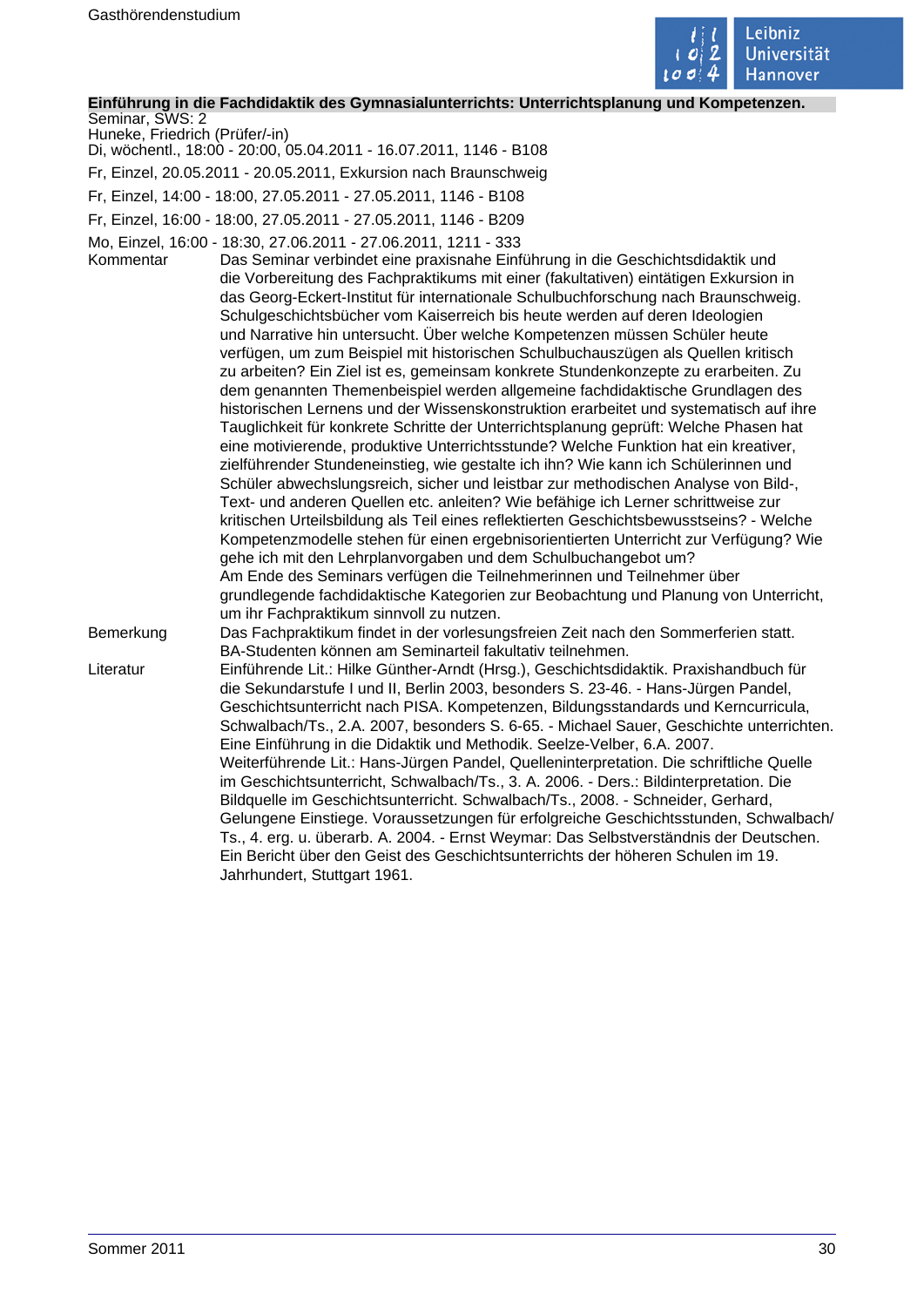

#### **Europa im Spätmittelalter**

Vorlesung, SWS: 2 Rothmann, Michael Mi, wöchentl., 18:00 - 20:00, 18.05.2011 - 16.07.2011, 1146 - B108 Kommentar Im heutigen Europa, das vom Integrationsprozess neuer Mitglieder und von Globalisierung parallel bestimmt wird, zählen seine Geschichte sowie seine sich verändernde Stellung in der Welt zu den Fragen, welche Wissenschaft und Gesellschaft gleichermaßen betreffen. Zwar formierte das spätmittelalterliche Europa weder geographisch noch historisch eine vorgegebene Einheit, dennoch war es trotz seiner ungeheuren Vielfalt bereits von spezifischen Eigenarten geprägt. Mittels einer perspektivisch wechselnden Fokussierung zwischen globaler Kontextualisierung und regionaler Tiefenschärfe sollen jene charakteristischen Merkmale in kulturellen, politischen, religiösen und wirtschaftlichen Formationen rekonstruiert werden. Literatur Ertl, Thomas, Limberger, Michael, Hrsg., Die Welt 1250-1500, Wien 2009. Melville, Gerd, Staub, Martial, Hrsg., Enzyklopädie des Mittelalters, 2 Bde., Darmstadt 2008. Mitterauer, Michael, Warum Europa?: Mittelalterliche Grundlagen eines Sonderwegs, München 2003. Oldenbourg Geschichte Lehrbuch Mittelalter, hrsg. von Matthias Meinhardt, Andreas Ranft und Stephan Selzer, München, 2. Aufl. 2008.

#### **Geschichte Afrikas: Probleme und Debatten**

Vorlesung, SWS: 2

Füllberg-Stolberg, Katja (Prüfer/-in)

Mo, wöchentl., 16:00 - 18:00, 11.04.2011 - 16.07.2011, 1101 - F107

Kommentar Die Vorlesung bietet eine Einführung in die Geschichte Afrikas am Beispiel von historiographischen Debatten und Forschungskontroversen. Es sollen sowohl den Kontinent übergreifende Debatten wie auch Kontroversen, die sich auf regional begrenzte Entwicklungen konzentrieren, vorgestellt werden.

Das Spektrum umfasst u. a. folgende Themen und Problemstellungen:

- die sozio-ökonomischen und politischen Folgen des transatlantischen Sklavenhandels,

- die Auswirkungen der Expansion des Zulu Reiches (mfecane) zu Beginn des 19. Jahrhunderts im südlichen Afrika,

- die Bedeutung der europäischen Kolonialherrschaft als "one episode in African history" (J.F.A. Ajayi),

- die Einflüsse islamischer Bewegungen im 19. Jahrhundert und christlicher Missionierung im 20. Jahrhundert,

- Panafrikanismus und die Frage der kulturellen Einheit des afrikanischen Kontinents.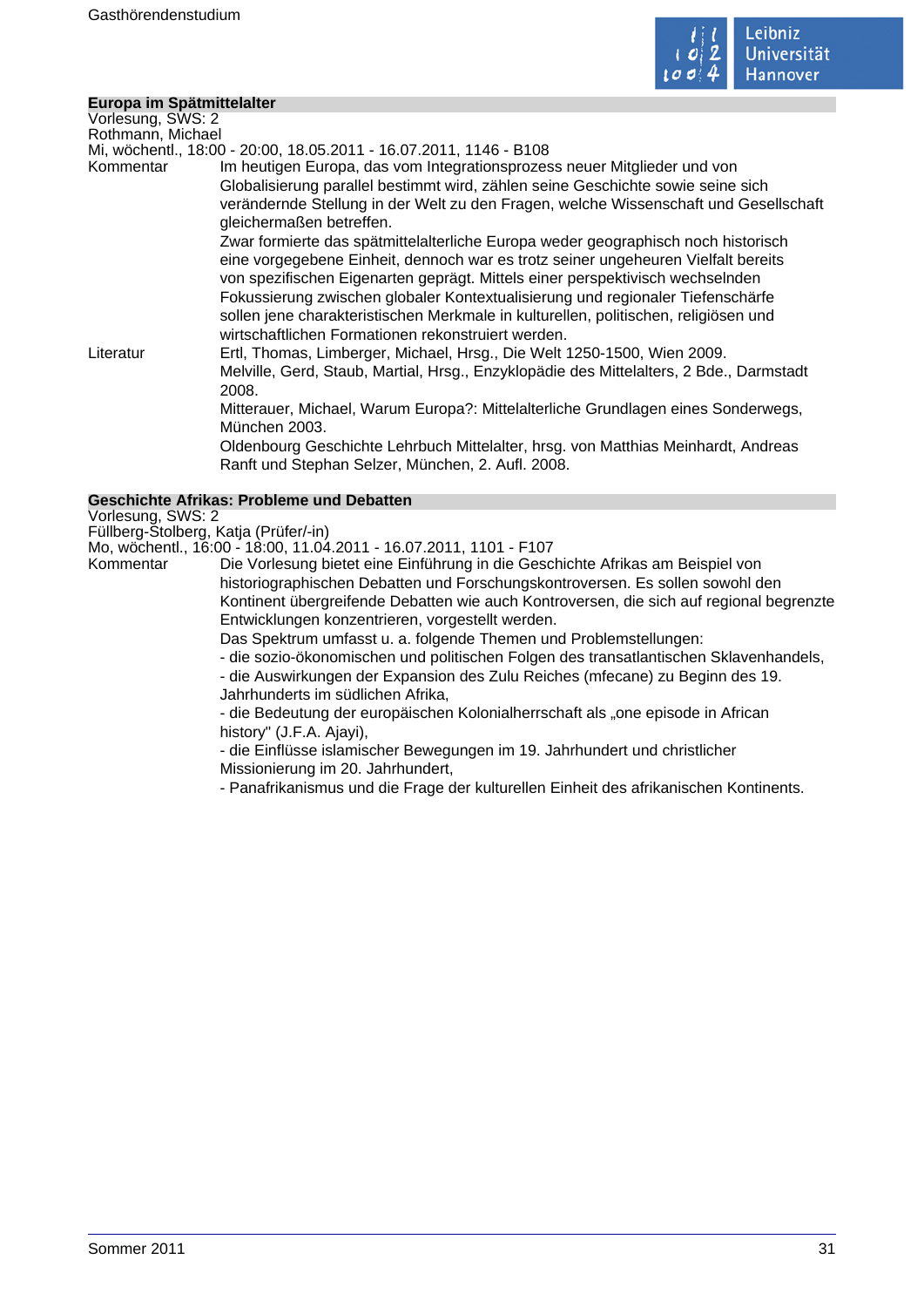

#### **Geschichte der Frühen Neuzeit im Überblick**

Vorlesung, SWS: 2 Hauptmeyer, Carl-Hans (verantwortlich) Mo, wöchentl., 14:00 - 16:00, 11.04.2011 - 15.07.2011, 1101 - E001 Kommentar Die Frühe Neuzeit umfasst den Übergang zwischen Mittelalter und Moderne. Anfang und Ende lassen sich nicht auf das Jahr genau datieren: Üblicherweise lässt man sie "um 1500" beginnen, indem man auf die Erfindung des Buchdrucks mit beweglichen Lettern (um 1450), auf die Eroberung Konstantinopels und das Ende des oströmischen Reiches (1453), auf die Entdeckung Amerikas (1492), auf die Reformation (ab 1517) oder auf den Bauernkrieg (1524/25) abhebt. Ihr Ende "um 1800" wird mit der Französischen Revolution, der Auflösung des Heiligen Römischen Reichs Deutscher Nation und der Industriellen Revolution in Zusammenhang gebracht. Oft wird die Frühe Neuzeit als eine in sich widersprüchliche Epoche bezeichnet, in der die soziale Ordnung und das Wirtschaftsleben noch weitgehend im spätmittelalterlichen Rahmen verblieben, aber viele politische, geistige und kulturelle Entwicklungen auf die Gegenwart verwiesen. Die Vorlesung ist eine Einführung. Im Mittelpunkt stehen die Leitlinien der wirtschaftlichen, gesellschaftlichen und politischen Entwicklung vom Ausgang des 15. Jahrhunderts bis zum Beginn des 19. Jahrhunderts. Veranschaulichende Beispiele werden überwiegend aus der mitteleuropäischen Geschichte gewählt. Grundlegende und weiterführende Literatur wird während der Veranstaltung erläutert. Die Vorlesung wird mit einer Klausur (Studienleistung) abgeschlossen. Literatur Birgit Emich, Geschichte der Frühen Neuzeit studieren. Konstanz 2006 Ernst Hinrichs, Einführung in die Geschichte der Frühen Neuzeit. München 1980 llja Mieck, Europäische Geschichte der Frühen Neuzeit. Eine Einführung. Stuttgart 61998. Anette Völker-Rasor (Hg.), Frühe Neuzeit. München 2000 http://www.uni-muenster.de/FNZ-Online/ http://www.geschichte.fb15.uni-dortmund.de/links/Fruehe\_Neuzeit/ http://www.historisches-centrum.de/index.php?id=258 **Grundzüge des Völkerrechts in der Antike** Vorlesung, SWS: 1

Kehne, Peter (Prüfer/-in) Do, wöchentl., 17:00 - 18:00, 07.04.2011 - 16.07.2011, 1101 - F107 Die Vorlesung will einen Überblick über Institutionen, Normen und Probleme griechischer und römischer Völkerrechtspraxis in der Antike vermitteln. Bemerkung Regulären Studierenden wird zur thematischen Vertiefung das gleichnamige VT-Modul empfohlen.

#### **Imperial Russia before the 20th Century**

| Vorlesung, SWS: 2 |                                                                                                                                                                                                                                                                                                                                                                                      |
|-------------------|--------------------------------------------------------------------------------------------------------------------------------------------------------------------------------------------------------------------------------------------------------------------------------------------------------------------------------------------------------------------------------------|
|                   | Khodarkovsky, Michael (verantwortlich)                                                                                                                                                                                                                                                                                                                                               |
|                   | Mi, wöchentl., 10:00 - 12:00, 06.04.2011 - 16.07.2011, 1208 - A001 Kesselhaus                                                                                                                                                                                                                                                                                                        |
| Kommentar         | This is an introductory course into the history of the Russian empire, from the emergence<br>of the early Rus in the 9th century to the collapse of the empire in 1917. The course will<br>examine events and processes that may explain how a small and insignificant principality<br>on the outskirts of the major civilizations grew into the largest land empire in the world by |
|                   | the 19th century. We will also discuss what causes may have accounted for the collapse<br>of the Russian empire in the early 20th century.                                                                                                                                                                                                                                           |
| Literatur         | 1. Nicolas Riasanovsky, A History of Russia, 4 ed. Oxford, 1984.                                                                                                                                                                                                                                                                                                                     |
|                   | 2. Serge Zenkovsky, Medieval Russia's Epics, Chronicles, and Tales, N.Y. 1974.                                                                                                                                                                                                                                                                                                       |
|                   | 3. Michael Khodarkovsky, Russia's Steppe Frontier, 1500-1800. Indiana, 2002.                                                                                                                                                                                                                                                                                                         |
|                   | 4. Ivan Turgenev, Fathers and Sons, Norton, 1989.                                                                                                                                                                                                                                                                                                                                    |
|                   | 5. Leo Tolstoy, War and Peace.                                                                                                                                                                                                                                                                                                                                                       |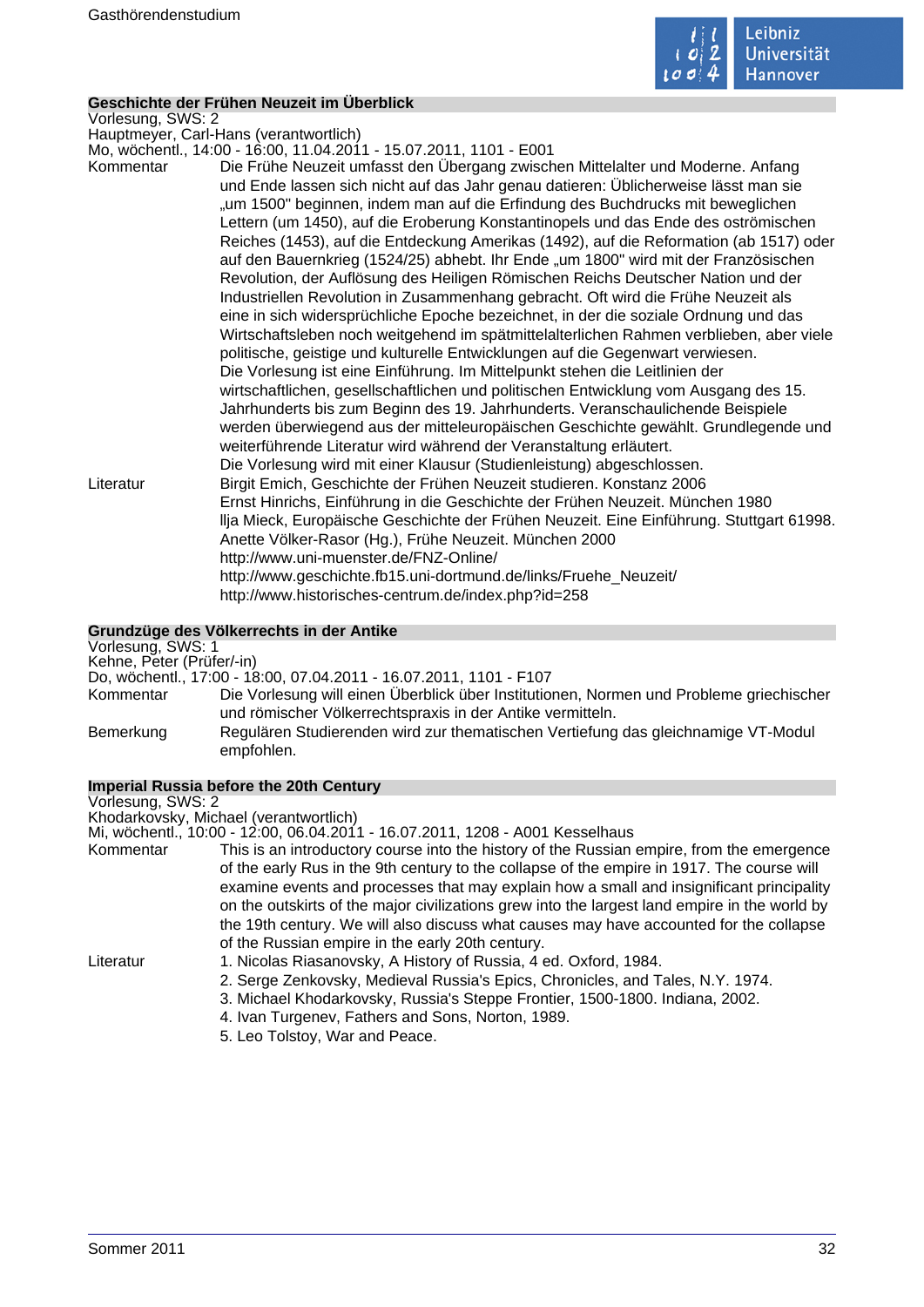

#### **Klima, Landschaft und Energie in der frühen Neuzeit**

Seminar, SWS: 2 Kaak, Heinrich (Prüfer/-in)

Mo, wöchentl., 14:00 - 16:00, 11.04.2011 - 18.07.2011, 1146 - B112

Kommentar Im Seminar sollen die frühneuzeitlichen Zusammenhänge von Klima, Landschaft und Energie erörtert werden. Primäre Energiebasis für Mensch und Haustier waren Landwirtschaft und Gartenbau, sekundäre Energielieferanten Wind, Wasser, Holz und Kohle. In den verschiedenen Landschaften Nordwest-, Nordost- und Süddeutschlands gab es schon klimatisch bedingt unterschiedliche Formen des Energiegewinns. Der Umgang mit Energie war bei weniger als einer jährlichen Ernte pro Ackerfläche und bei nur zwei Weideernten pro Jahr ein zentrales Problem.

Literatur Wolfgang Behringer, Kleine Eiszeit und Frühe Neuzeit, in: WolfgangBehringer/Hartmut Lehmann/ Christian Pfister (Hgg.), Kulturelle Konsequenzen der Kleinen Eiszeit (= Veröffentlichungen des Max-Planck-Instituts für Geschichte 212), Göttingen 2005, S. 415-508.

Dirk Neuber, Energie- und Umweltgeschichte des niedersächsischen Steinkohlenbergbaus von der Frühen Neuzeit bis zum Ersten Weltkrieg (= Veröffentlichungen der Historischen Kommission für Niedersachsen und Bremen 206), Hannover 2001.

Joachim Radkau, Natur und Macht. Weltgeschichte der Umwelt: Eine Weltgeschichte der Umwelt, München 2002.

#### **Kolonialstädte und Megacities. Urbanisierung in Lateinamerika**

Vorlesung, SWS: 2 Hatzky, Christine (Prüfer/-in)

Do, wöchentl., 08:00 - 10:00, 21.04.2011 - 16.07.2011, 1101 - F107

Kommentar Urbanen Siedlungsformen kommt in Lateinamerika eine besondere Bedeutung zu. Schon die altamerikanischen Hochkulturen beeindruckten die spanischen Eroberer mit ihren hochentwickelten Städten, spätestens seit der Kolonisierung wurden Städte zum Zentrum des politischen, wirtschaftlichen und kulturellen Lebens Lateinamerikas. Nach der Unabhängigkeit im 19. Jh - deren politische Mobilisierung häufig in den urbanen Zentren des Kolonialreichs ihren Ausgang nahm - verstärkte sich die Dominanz der Städte. Ende des 19. Jh. setzte in den meisten lateinamerikanischen Staaten ein Verstädterungsprozess ein, der bis heute anhält. Die Vorlesung bietet einen Überblick über urbane Lebensformen in den genannten Epochen und analysiert dabei die spezifischen Prozesse und Dynamiken der Urbanisierung in Lateinamerika. Literatur Bähr, Jürgen, Mertins Günter, Die lateinamerikanische Großstadt.

Verstädterungsprozesse und Stadtstrukturen, Wiss. Buchgesellschaft, Darmstadt 1995. Joseph, Gilbert, Szuchmann, Mark (Ed.), I saw a City Invincible. Urban Portraits of Latin America. Urban Portraits of Latin America, Wilmington, SR Books 1996.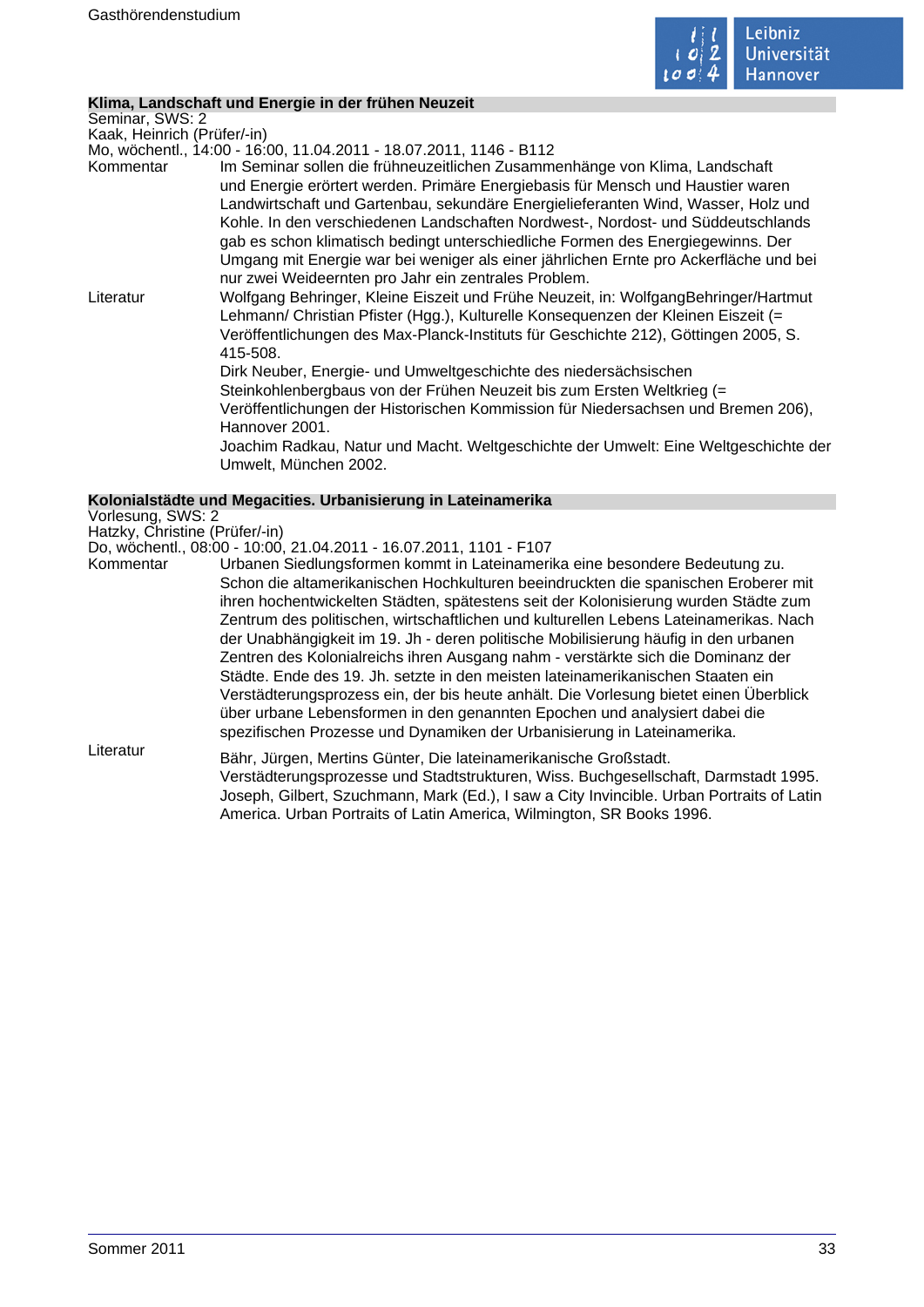

#### **Ländliche Bildung in der frühen Neuzeit**

Seminar, SWS: 2 Kaak, Heinrich (Prüfer/-in) Mo, wöchentl., 10:00 - 12:00, 11.04.2011 - 18.07.2011, 1146 - B108 Kommentar Das Interesse an Bildung verstärkte sich seit Erfindung des Buchdrucks im 15. und der Bibelübersetzung im frühen 16. Jahrhundert. Höherer Zulauf an den bestehenden Universitäten und Neugründungen waren zu verzeichnen. Wenn Adlige Jura studierten und Bauernsöhne Pfarrer wurden, war auch das Land davon berührt. Nach dem Dreißigjährigen Krieg musste völlig neu aufgebaut werden und im 18. Jahrhundert entwickelte sich ein enger Zusammenhang von Lese-/Schreibfähigkeit und ländlichem Besitzrecht. Betrachtet werden soll, wer für die ländliche Bildung sorgte, in welchen Formen sie stattfand, und welche Ansätze der Bildung von Mädchen und Frauen es gab. Literatur Juliane Jacobi, Zwischen "nöthigen Wissenschaften" und "Gottesfurcht": Schulische Mädchenbildung von der Reformation bis zum 18. Jahrhundert, in: Hans-Ulrich Musloff, Juliane Jacobi, Jean-Luc Le Cam (Hg.): Säkularisierung vor der Aufklärung? Bildung, Kirche und Religion 1500-1750, Köln 2008, S. 253-274. Wolfgang Neugebauer, Absolutistischer Staat und Schulwirklichkeit in Brandenburg-Preußen (= Veröff. der Historischen Kommission zu Berlin 62), Berlin-New York 1985. Anton Schindling, Bildung und Wissenschaft in der Frühen Neuzeit 1650-1800, München 1992, 2. Aufl. 1999.

**Männergeschichten. Politische Karrieren im antiken Griechenland** Vorlesung, SWS: 2 Wagner-Hasel, Beate (verantwortlich) Di, wöchentl., 10:00 - 12:00, 12.04.2011 - 15.07.2011, 1101 - F142 Kommentar Machen Männer Geschichte? Am Anfang der Geschichte antiker Gemeinwesen stehen idealtypische Gesetzgeber und Kulturheroen wie Solon, Theseus oder Lykurg, denen die Einführung der gesetzlichen und politischen Ordnung zugeschrieben wird. Ihnen folgen Kriegshelden wie Themistokles, dem Athen sein berühmtes Flottenbauprogramm verdankt, oder Leonidas, der spartanische Held der Perserkriege. Im Zuge der demokratischen Reformen in Athen entstand in der Mitte des 5. Jahrhundert v. Chr. ein neuer Typus des Politikers, der Demagoge ("Volks-ver-führer"), zu denen etwa Perikles oder Alkibiades zählen. Anhand von ausgewählten Beispielen soll versucht werden, eine Typologie des antiken Politikers zu entwickeln und darüber Einblick in die kulturellen und politischen Verhältnisse des antiken Athens zu geben. Literatur Hans Joachim Hölkeskamp, Elke Stein-Hölkeskamp (Hg.), Erinnerungsorte der Antike. Die griechische Welt, München 2010 Werner Dahlheim, Die Antike, Paderborn 1996 Christian Mann, Die Demagogen und das Volk. Zur politischen Kommunikation im Athen des 5. Jahrhunderts v. Chr., Berlin 2007

**Ringvorlesung: "Freizeit und Sport in der Weltgeschichte"**

Vorlesung, SWS: 2 Borstelmann, Arne (verantwortlich) / Füllberg-Stolberg, Claus (verantwortlich) / u.a., Mo, wöchentl., 12:00 - 14:00, 04.04.2011 - 16.07.2011, 1101 - E001

Kommentar Das Thema der Ringvorlesung "Weltgeschichte" verspricht für dieses Semester eine zugleich unterhaltsame wie lehrreiche Veranstaltung. Wir haben uns bemüht, einen bunten Querschnitt durch die verschiedenen Epochen und Weltregionen zusammenzustellen.

Die Themen reichen von Sport in Afrika über "Kino(t)räume in Sansibar" und "Pilgerreisen im Mittelalter" bis hin zu den panhellenischen Spielen. Dergestalt werden zahlreiche unterschiedliche Dimensionen von Freizeit und Sport thematisiert und regen sicher auch zu weiteren Überlegungen an.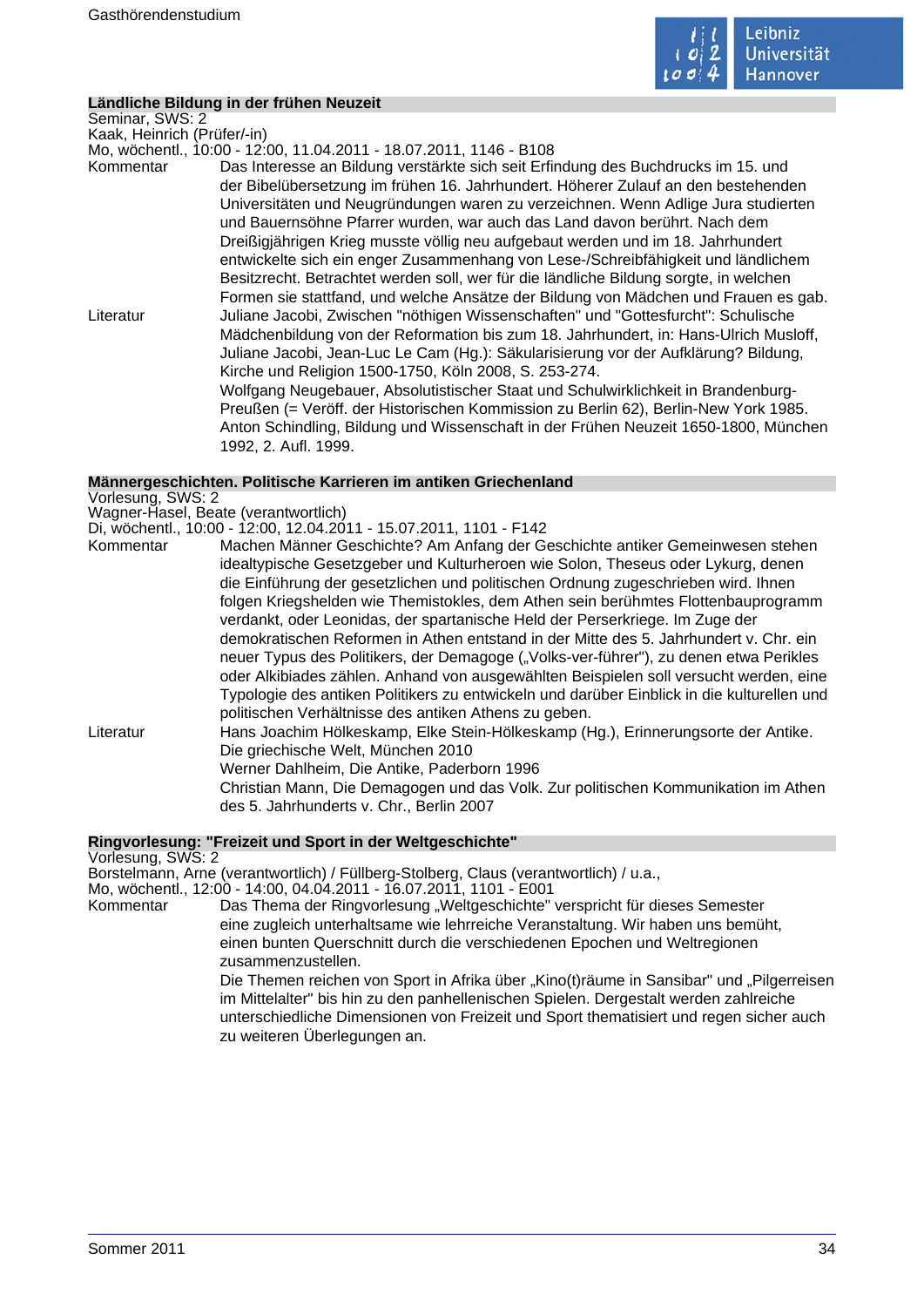

#### **Städte in Afrika - zur Geschichte und Transformation urbaner Räume**

Vorlesung, SWS: 2 Reinwald, Brigitte (Prüfer/-in)

Mo, wöchentl., 14:00 - 16:00, 04.04.2011 - 15.07.2011, 1101 - B305 Bielefeldsaal

Kommentar Bis zum Ende der 1970er Jahre galt Afrika in der internationalen Forschung als ländlicher Kontinent par excellence, wurden Städte - trotz der in verschiedenen Regionen zu beobachtenden markanten Urbanisierungsprozesse - als außengeleitete "Anomalien" betrachtet. Die Vorlesung setzt sich mit diesbezüglichen Prämissen und Wendepunkten in der Forschungsgeschichte auseinander, führt in Afrikas urbane Vergangenheit ein und zeigt die Entstehung und Veränderung urbaner Wirtschafts- und Siedlungsräume im historischen Längsschnitt. Besonderes Augenmerk liegt auf dem engen Zusammenhang zwischen Stadtentwicklung, regionalen und internationalen Handelsbeziehungen und den Transformationen politischer und gesellschaftlicher Machtverhältnisse. Literatur **Anderson, David & Richard Rathbone 2000.** "Urban Africa. Histories in the Making". In:

D. Anderson & R. Rathbone (Hg.): Africa's Urban Past. Oxford: James Currey, S. 1-17 [FBSBB]

Coquery-Vidrovitch, Catherine 2005. The History of African Cities South of the Sahara. From the Origins to Colonization. Princeton, New Jersey: Markus Wiener 2005 [FBSBB]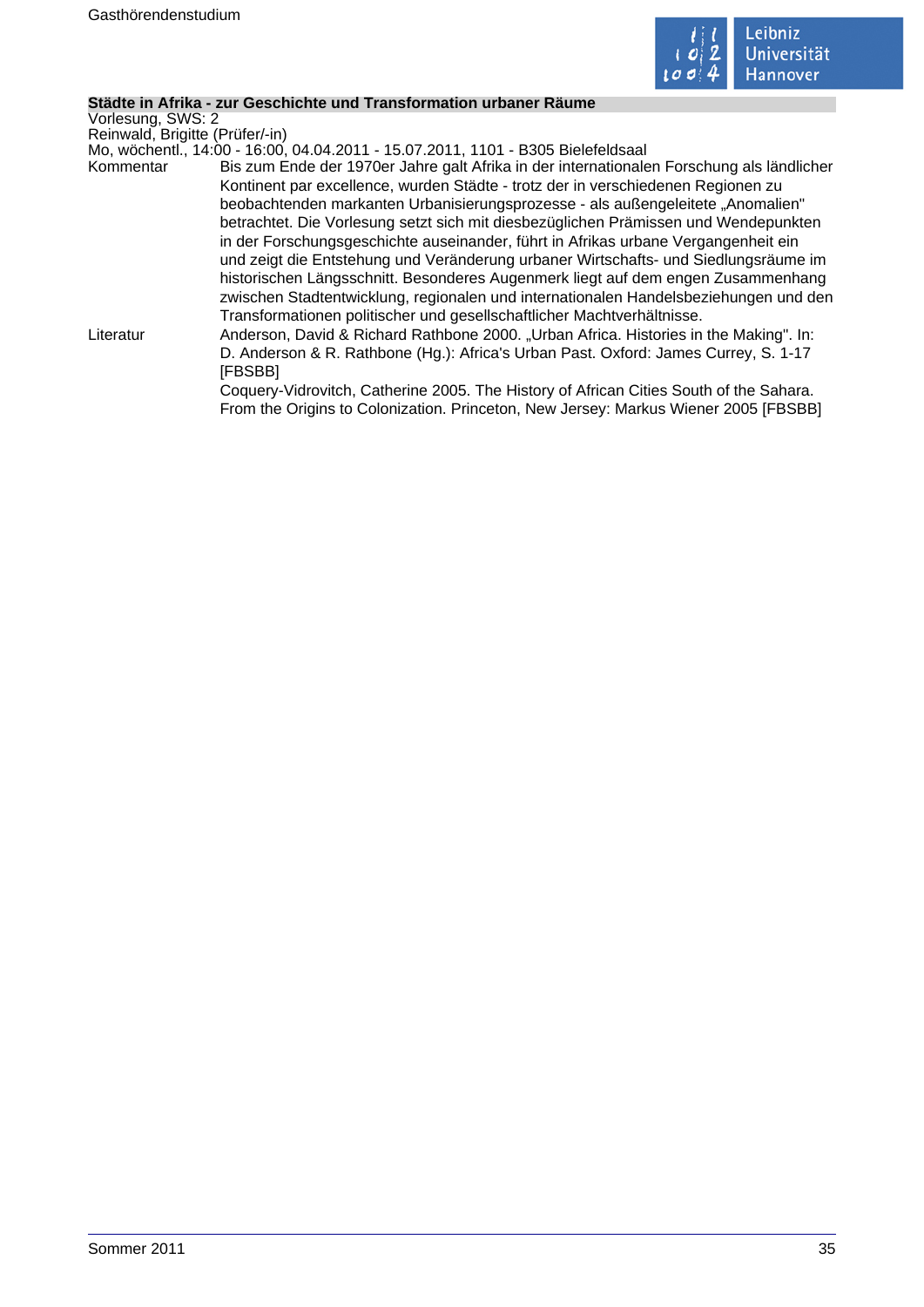

#### **Theorien und Konzepte des bilingualen Unterrichts aus zwei fachdidaktischen Perspektiven (am Beispiel von Geschichtsunterricht zu Themen des "langen 19. Jahrhunderts")** Seminar, SWS: 2

Barricelli, Michele (Prüfer/-in) / Blell, Gabriele

Di, wöchentl., 16:00 - 18:00, 05.04.2011 - 16.07.2011, 1502 - 003 II 003

| Kommentar | DI, WOGHEHIN., TO.OO - TO.OO, OJ.O4.ZOTT - TO.O7.ZOTT, TJOZ - OOJ II OOJ<br>Geschichte gehört in Deutschland zu den häufigsten Sachfächern im Bilingualen<br>Unterricht. Das Attribut "bilingual" impliziert einerseits, dass die Schulsprache Deutsch<br>in diesem Unterricht durchaus ihren Platz hat, also zumindest streckenweise in<br>zwei Sprachen gelernt wird. Es fixiert andererseits das Ziel einer funktionalen Zwei-<br>bzw. partiellen Mehrsprachigkeit. Es wird damit in diesem Unterricht keine originäre<br>Beherrschung der Fremdsprache im Sinne muttersprachlicher Kompetenz angestrebt,<br>sondern vielmehr eine segmental-funktionale Fremdsprachenkompetenz. Zusätzlich<br>soll sich für das Sachfach ein "Mehrwert" ergeben, der im Falle der Geschichte etwa<br>in einem systematischen Perspektivenwechsel, der tieferen Einsicht in die narrative<br>Verfasstheit des historischen Erkennens oder dem verstärkten interkulturellen Lernen<br>(Fremdverstehen) bestehen kann.Am Beispiel von historischen Gegenständen des<br>"langen" 19 Jahrhunderts sollen im Seminar die wesentlichen Konstellationen für den<br>bilingualen Sachfachunterricht Geschichte-Englisch in deutschen Schulklassen bearbeitet<br>werden: |
|-----------|---------------------------------------------------------------------------------------------------------------------------------------------------------------------------------------------------------------------------------------------------------------------------------------------------------------------------------------------------------------------------------------------------------------------------------------------------------------------------------------------------------------------------------------------------------------------------------------------------------------------------------------------------------------------------------------------------------------------------------------------------------------------------------------------------------------------------------------------------------------------------------------------------------------------------------------------------------------------------------------------------------------------------------------------------------------------------------------------------------------------------------------------------------------------------------------------------------------------------------------------------|
|           | a) zu einem amerikanisch/britischen Thema (also "fremde" Geschichte mit<br>englischsprachigen Originalquellen),                                                                                                                                                                                                                                                                                                                                                                                                                                                                                                                                                                                                                                                                                                                                                                                                                                                                                                                                                                                                                                                                                                                                   |
|           | b) zu einem deutschen Thema (also eigene Geschichte mit z. T. muttersprachlichen,<br>englisch übersetzten Quellen),                                                                                                                                                                                                                                                                                                                                                                                                                                                                                                                                                                                                                                                                                                                                                                                                                                                                                                                                                                                                                                                                                                                               |
|           | c) zum Thema der Französischen Revolution (also doppelte Alterität: fremde Geschichte,<br>fremdsprachliche Quellen, die in eine andere Fremdsprache übersetzt wurden) sowie                                                                                                                                                                                                                                                                                                                                                                                                                                                                                                                                                                                                                                                                                                                                                                                                                                                                                                                                                                                                                                                                       |
|           | d) 1. Weltkrieg als Exempel einer multiperspektivischen, multilingualen Betrachtung.                                                                                                                                                                                                                                                                                                                                                                                                                                                                                                                                                                                                                                                                                                                                                                                                                                                                                                                                                                                                                                                                                                                                                              |
| Bemerkung | Bei der fachlichen, fachdidaktischen und (fremd-)sprachlichen Analyse ausgewählter<br>Darstellungen, Quellentexte, Bildmedien und Schulmaterialien sollen im Seminar immer<br>auch Fragen der unterrichtsdidaktischen Umsetzung eine Rolle spielen (Textauswahl,<br>Übungs- und Aufgabengestaltung, Methodenauswahl, Methoden sprachlicher Stützung,<br>Glossar, etc.).<br>Seminarsprache: Deutsch und Englisch!                                                                                                                                                                                                                                                                                                                                                                                                                                                                                                                                                                                                                                                                                                                                                                                                                                  |
|           | <b>DidA</b>                                                                                                                                                                                                                                                                                                                                                                                                                                                                                                                                                                                                                                                                                                                                                                                                                                                                                                                                                                                                                                                                                                                                                                                                                                       |
| Literatur | Barricelli, Michele & Ulrich Schmieder. (2007). Über Nutzen und Nachteil des<br>bilingualen Sachfachunterrichts. Fremdsprachen- und Geschichtsdidaktik im Dialog.<br>In: Daniela Caspari u.a. (Hrsg.): Bilingualer Unterricht macht Schule. Beiträge aus der<br>Praxisforschung. Frankfurt a.M.: Lang. 205-220.                                                                                                                                                                                                                                                                                                                                                                                                                                                                                                                                                                                                                                                                                                                                                                                                                                                                                                                                   |
|           | Blell, Gabriele & Füllberg-Stolberg, Katja. (2005). " The Amistad Revolt": Ein<br>fächerübergreifendes Seminar zum bilingualen Geschichtsunterricht". In: Blell, Gabriele<br>& Kupetz, Rita (Hrsg.). Bilingualer Sachfachunterricht und Lehrerausbildung für den<br>bilingualen Unterricht: Forschung und Praxisberichte. Frankfurt a.M.: Lang. 111-130.                                                                                                                                                                                                                                                                                                                                                                                                                                                                                                                                                                                                                                                                                                                                                                                                                                                                                          |
|           | Christ, Herbert. (2000). "Zweimal hinschauen - Geschichte bilingual lernen." In: Lothar<br>Bredella & Franz-Joseph Meißner et al. (Hrsg.), Wie ist Fremdverstehen lehr- und<br>lernbar? Tübingen: Narr. 43-83.                                                                                                                                                                                                                                                                                                                                                                                                                                                                                                                                                                                                                                                                                                                                                                                                                                                                                                                                                                                                                                    |
|           | Hasberg, Wolfgang (2004). Bilingualer Geschichtsunterricht und historisches Lernen.<br>Möglichkeiten und Grenzen. Internationale Schulbuchforschung. Heft 2/2004, 26.<br>119-139.                                                                                                                                                                                                                                                                                                                                                                                                                                                                                                                                                                                                                                                                                                                                                                                                                                                                                                                                                                                                                                                                 |
|           | Theis, Rolf et al. (2009). Geschichte und Geschehen. Bilingual 19th century . Stuttgart/<br>Leipzig: Klett.                                                                                                                                                                                                                                                                                                                                                                                                                                                                                                                                                                                                                                                                                                                                                                                                                                                                                                                                                                                                                                                                                                                                       |
|           | Weeke, Annegret et al. (2006). Invitation to History. Berlin: Cornelsen.                                                                                                                                                                                                                                                                                                                                                                                                                                                                                                                                                                                                                                                                                                                                                                                                                                                                                                                                                                                                                                                                                                                                                                          |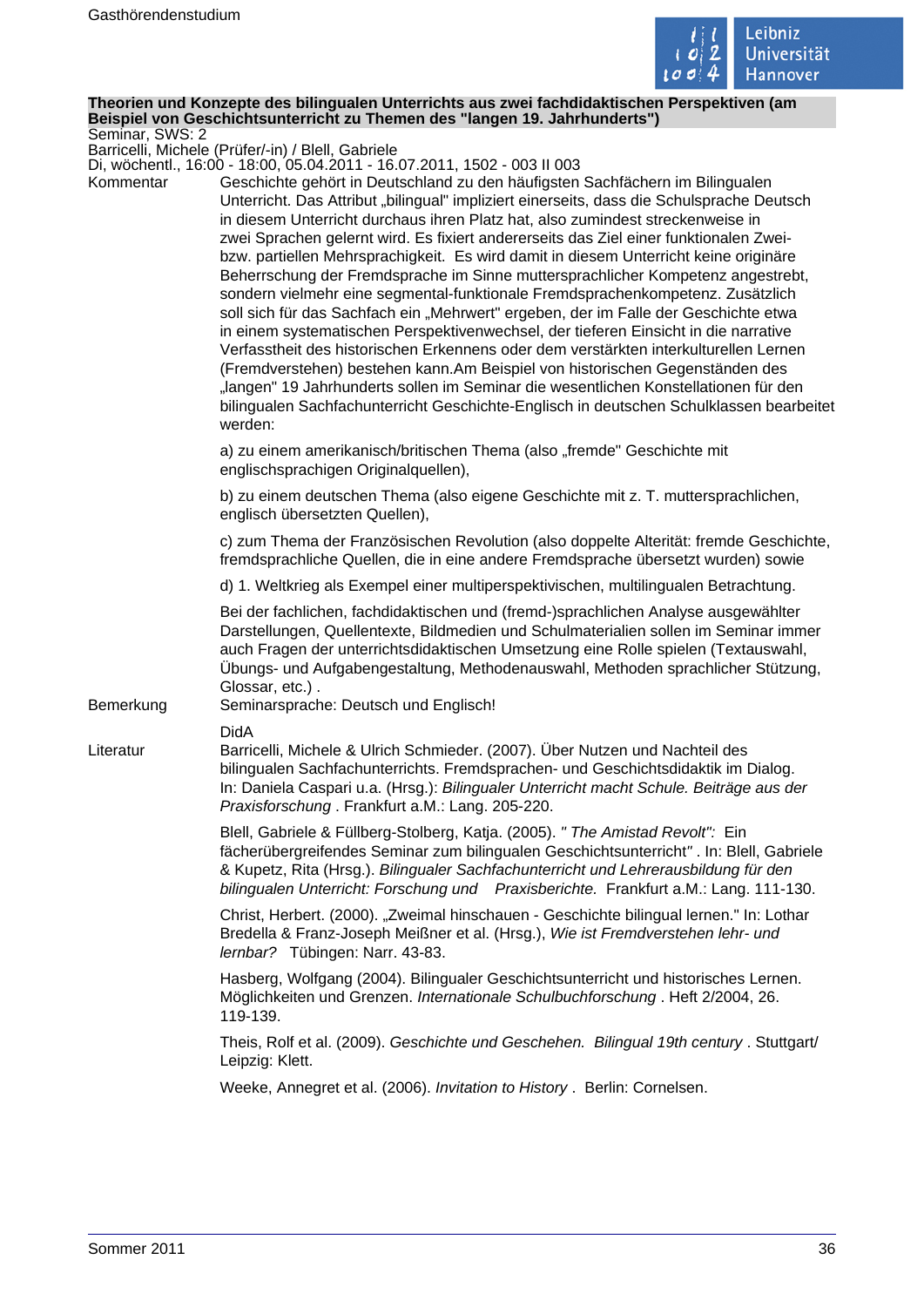

# **Warum England und nicht Frankreich? Nationale Komparatistik im globalhistorischen Kontext**

Seminar, SWS: 2 Obal, Udo (Prüfer/-in)

- Fr, wöchentl., 12:00 14:00, 15.04.2011 17.06.2011, 1146 B112
- Fr, Einzel, 10:00 14:00, 24.06.2011 24.06.2011, 1146 B112
- Fr, Einzel, 10:00 14:00, 01.07.2011 01.07.2011, 1146 B112
- Fr, Einzel, 10:00 14:00, 08.07.2011 08.07.2011, 1146 B209
- Fr, Einzel, 10:00 12:00, 15.07.2011 15.07.2011, 1146 B112

Kommentar "Britannia, rule the waves" - Sowohl aus wirtschafts- wie aus politischkolonialgeschichtlicher Perspektive zeigte sich England im 19. Jahrhundert gegenüber seinem Nachbarn und Antagonisten Frankreich überlegen. Galt England noch bis ins Spätmittelalter als Agrarland, das die Zentren der Textilproduktion in Flandern und Nordfrankreich mit Rohstoffen belieferte, dominierte das British Empire im 19. Jahrhundert als Hegemonialmacht die weltpolitische Ordnung. Bereits das 18. Jahrhundert war - nicht nur aus europäischer Sicht - vom Konflikt der beiden Nationalstaaten am Nordwestrand des Kontinents geprägt, denn England und Frankreich trugen ihre Auseinandersetzungen auf drei Kontinenten aus (Komlosy, Wallerstein). Obwohl Frankreich mit Blick auf seine Größe und Bevölkerungszahl über mehr Ressourcen, ökonomisches und militärisches Potential verfügte, werden Großbritannien von mehreren Autoren schon ab der Mitte des 16. Jahrhunderts weit intensivere Wachstumsraten bescheinigt (Nef, O'Brien, Pierenkemper). Englands bzw. Großbritanniens Vorreiterrolle auf dem Weg zur industriellen und urbanisierten Gesellschaft lässt sich somit nicht ausschließlich auf eine endogene Modernisierung reduzieren. Die Frage "why was England first?" (Crafts) muss auch im Kontext einer globalhistorischen Debatte erörtert werden, die Vernetzungen mit den außereuropäischen Kontinenten in den Erklärungszusammenhang einbezieht. Literatur Pfeiffer, Hermannus: »Britannia rule the Waves«, in: Das Parlament 29, 14.7.2008 (http:// www.bundestag.de/dasparlament/2008/29-30/PolitischesBuch/21506478.html) Wende, Peter: Das britische Empire. Geschichte eines Weltreichs, München 2008. Pierenkemper, Toni: Umstrittene Revolutionen. Industrialisierung im 19. Jahrhundert (Fischer-Taschenbücher, 60147; Europäische Geschichte) Frankfurt am Main 1996, S.

10-37 (zu England) u. 64-89 (zu Frankreich). O'Brien, Patrick Karl: Path Dependency, or Why Britain Became an Industrialized and Urbanized Economy Long before France, in: Economic History Review 2nd series, 49 (2)

1996, S. 213-245. Wallerstein, Immanuel: Die grosse Expansion: Das moderne Weltsystem III. Die Konsolidierung der Weltwirtschaft im langen 18. Jahrhundert (Edition Weltgeschichte) Wien 1. Aufl. 2004, bes. S. 80ff..

Komlosy, Andrea: Chinesische Seide, indische Kalikos, Maschinengarn aus Manchester. »Industrielle Revolution« aus globalhistorischer Perspektive. In: Margarete Grandner, Andrea Komlosy (Hg.): Vom Weltgeist beseelt. Globalgeschichte 1700-1815 (Edition Weltregionen, 7) Wien 2003, S. 103-134.

Crafts, Nicholas F. R.: Industrial Revolution in England and France: Some Thoughts on the Question, "Why was England First?", in: Economic History Review 2nd ser. 30 (3) 1977, S. 429-441.

Nef, John Ulric: Prices and Industrial Capitalism in France and England, 1540-1640, in: Economic History Review 7 (2) 1937, S. 155-185.

**Jura**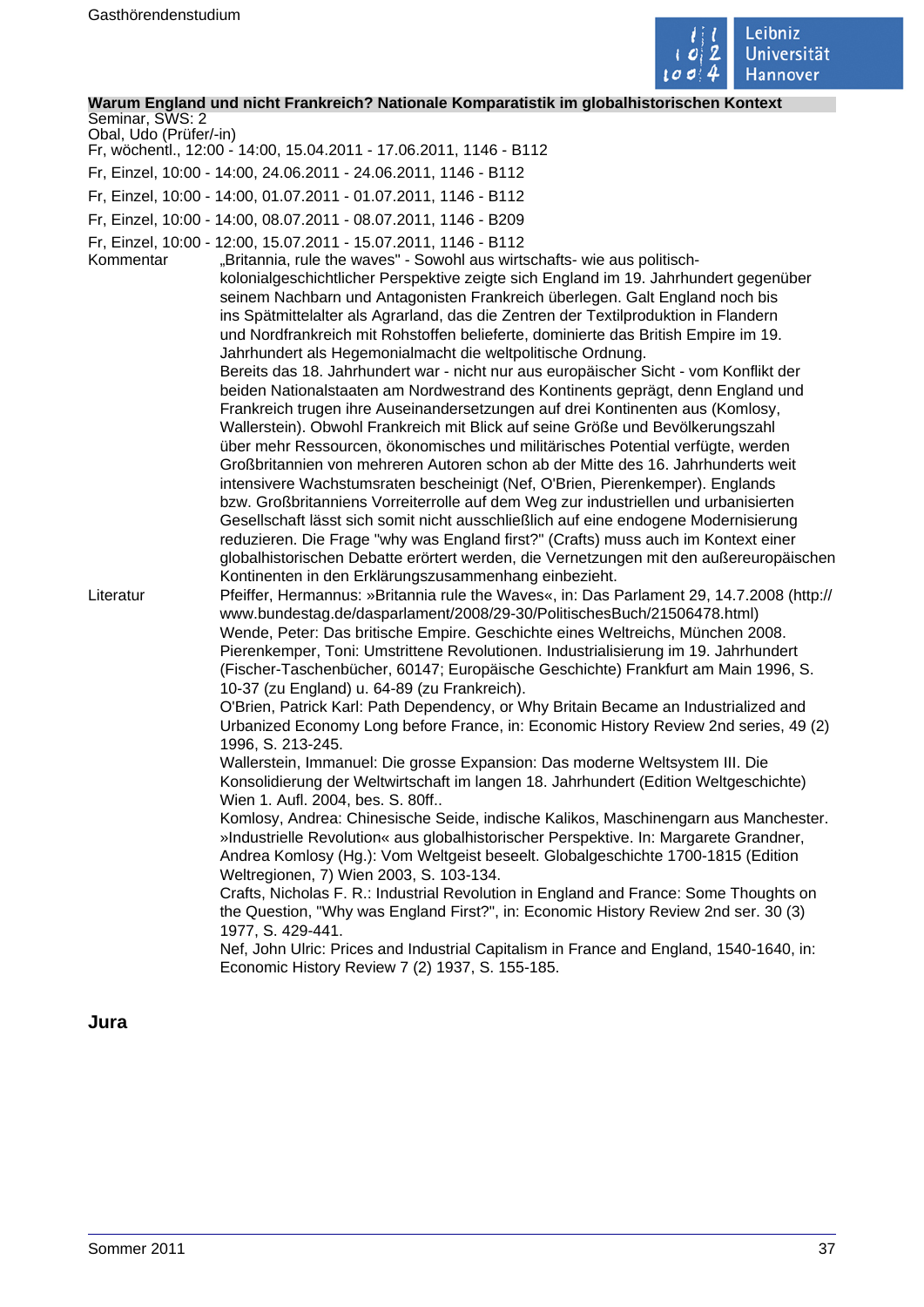

# **Arbeitsrecht**

60007, Vorlesung, SWS: 2, ECTS: 4 Wendeling-Schröder, Ulrike Di, wöchentl., 10:00 - 12:00, 12.04.2011 - 16.07.2011, 1507 - 003 VII 003 Kommentar

> In dieser Vorlesung werden die Grundlagen des Arbeitsrechts vermittelt, die zum Zivilrecht gehören und die Gegenstand der Staatsprüfung sein können.

> Für Studierende des Schwerpunkts 2 ist diese Vorlesung eine notwendige Basis.

#### **Kommunalrecht**

60205, Vorlesung, SWS: 2, ECTS: 4 Brosius-Gersdorf, LL.M., Frauke Do, wöchentl., 12:00 - 14:00, 07.04.2011 - 16.07.2011, 1507 - 003 VII 003 Kommentar

> In der Vorlesung werden die Grundlagen des Kommunalrechts behandelt, die v.a. im Kommunalverfassungsrecht, in der NGO, in der NLO und im NKomZG geregelt sind. Gesetzestexte sind mitzubringen. Zur Vor- und Nachbereitung des Stoffes kann jedes einschlägige Lehrbuch benutzt werden.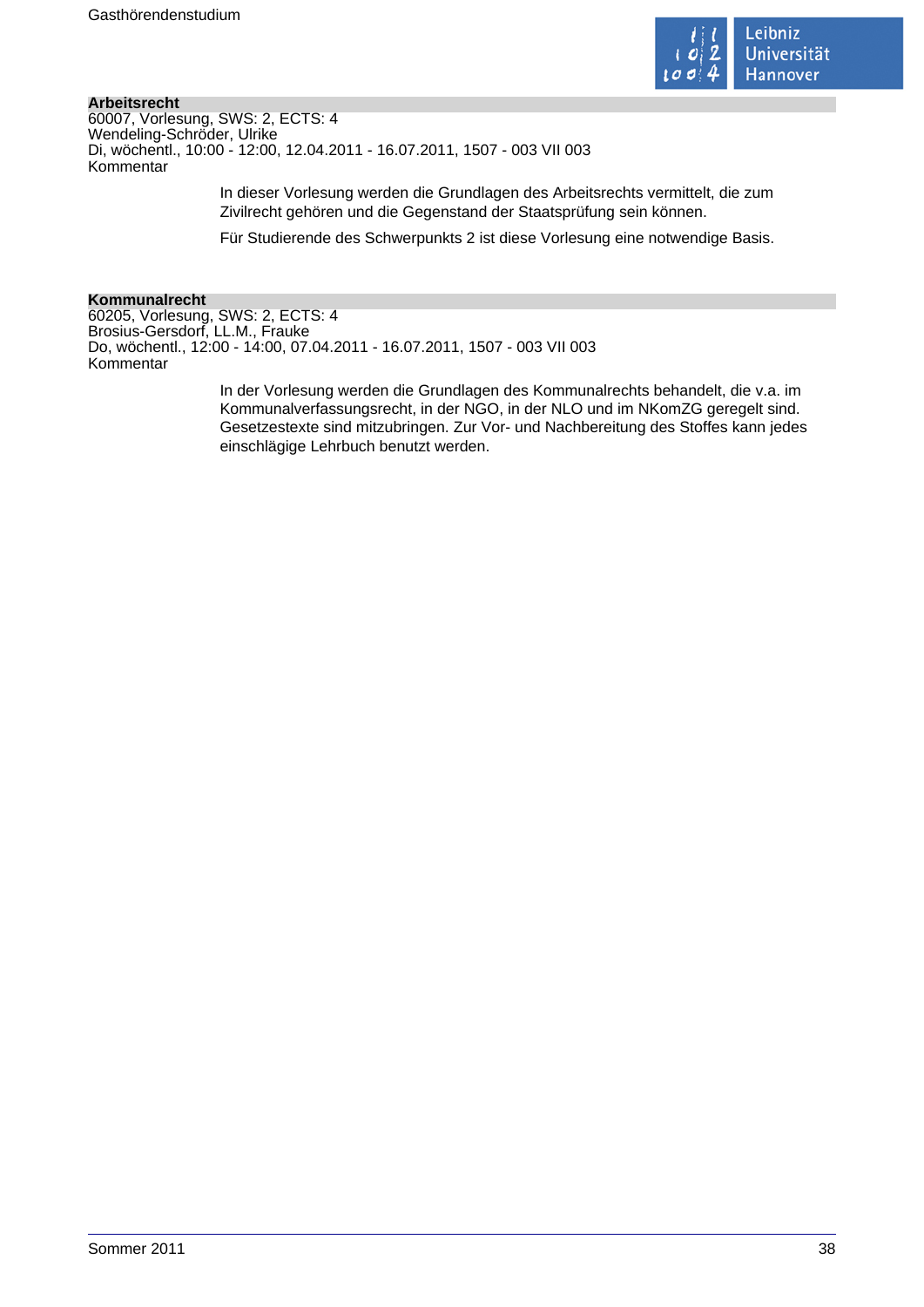

# **Rechtsgeschichte II**

| 60302, Vorlesung, SWS: 2, ECTS: 4                                       |
|-------------------------------------------------------------------------|
| Duncker, Arne Dirk                                                      |
| Do, wöchentl., 08:00 - 10:00, 07.04.2011 - 16.07.2011, 1501 - 201 I 201 |
| Kommentar                                                               |
|                                                                         |

In Fortsetzung der Vorlesung "Rechtsgeschichte I" werden ausgewählte Schwerpunkte deutscher und europäischer Rechtsgeschichte vom Ausgang des Mittelalters bis zum 20. Jahrhundert behandelt. Aus dem Kursprogramm:

A. Rechtsentwicklungen der Frühen Neuzeit. Insbesondere die Rezeption des römischen Rechts in Deutschland

1. Juristischer Humanismus

2. Grundfragen. Die Rezeptionsjuristen und Praktiker im 16. bis 18.Jahrhundert. Der Begriff des Usus Modernus. Übergang zur Epoche des Natur- bzw. Vernunftrechts: Die europäische Dimension der Privatrechtsgeschichte.

3. Exkurs: Die Hexenverfolgungen der Frühen Neuzeit

B. Zeitalter des Naturrechts (17./18.Jahrhundert)

4. Die Bedeutung des Naturrechts für das Privatrecht. Die Vorgeschichte der Kodifikationsbestrebungen im 18. Jahrhundert

5. Die einzelnen Kodifikationen und ihre Vorläufer: Die bayerische und die preußische Gesetzgebung. Code Civil und österreichisches ABGB. Gesamtwürdigung der Naturrechtskodifikationen

C. Von der Historischen Schule bis zum BGB von 1896 (19.Jahrhundert)

6. Das 19.Jahrhundert - Savigny und die Gründung der historischen Schule. Der Kodifikationsstreit

7. Die erste Generation der Savigny-Schüler

8. Die deutsche Rechtswissenschaft in der zweiten Hälfte des 19.Jahrhunderts - Die Pandektistik

9. Gesetzgebung im 19. Jahrhundert

10. Das Bürgerliche Gesetzbuch von 1896

11. Exkurs: Familienrechtsgeschichte

12. Exkurs: Die rechtsgeschichtliche Exegese

D. Die Entwicklungen im 20. Jahrhundert

Literatur Meder, Stephan: Rechtsgeschichte. 3. Aufl., Köln u.a. 2008.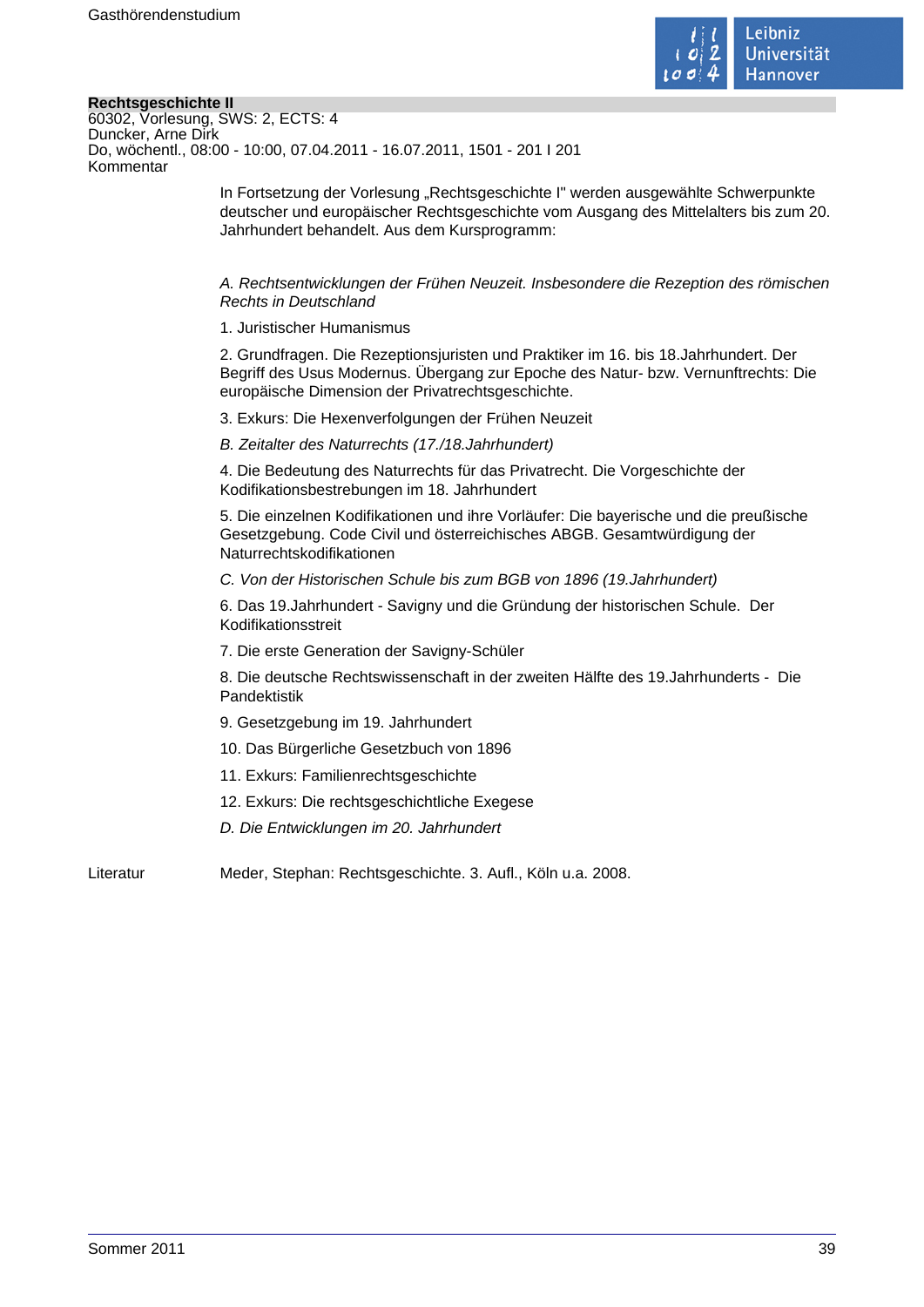

# **Rechtsgeschichte mit Bezügen zum Familien- und Erbrecht**

61101, Vorlesung, SWS: 2, ECTS: 4 Duncker, Arne Dirk Do, wöchentl., 12:00 - 14:00, ab 07.04.2011, 1502 - 1214 (II 1214) Kommentar

> Unter besonderer Beachtung von Regelungen zu persönlichem Eherecht, Gleichheit und Ungleichheit der Geschlechter, ehelichem Güterrecht, Ehegattenerbrecht, Erbrecht nichtehelicher Kinder sowie Unterschieden im Frauen- und Männererbrecht werden ausgewählte Quellen zur Erb- und Familienrechtsgeschichte vorgestellt, analysiert und im Kreis der Veranstaltungsteilnehmer diskutiert. Hierbei wird eine aktive Teilnahme der Studierenden an der Interpretation des ausgegebenen Quellenmaterials ermöglicht.

Behandelt werden namentlich folgende Quellenzusammenhänge:

- Römisches Recht nebst Pandektenliteratur
- Biblisches und kanonisches Recht
- Germanisches Recht, Sachsenspiegel, Stadtrechte und Deutsches Privatrecht
- Naturrechtslehrer des 17. und 18. Jahrhunderts

- Gesetzgebungen des 18. und 19. Jahrhunderts unter besonderer Berücksichtigung von Bayern, Preußen, Frankreich, Österreich und Sachsen

- Bürgerliches Gesetzbuch für das Deutsche Reich v. 1896 nebst Gesetzgebungsmaterialien

- Kritik und Reformforderungen der Frauenbewegung

Literatur

Arbeitsmaterialien sowie weiterführende Quellen- und Literaturhinweise werden in der Veranstaltung ausgegeben.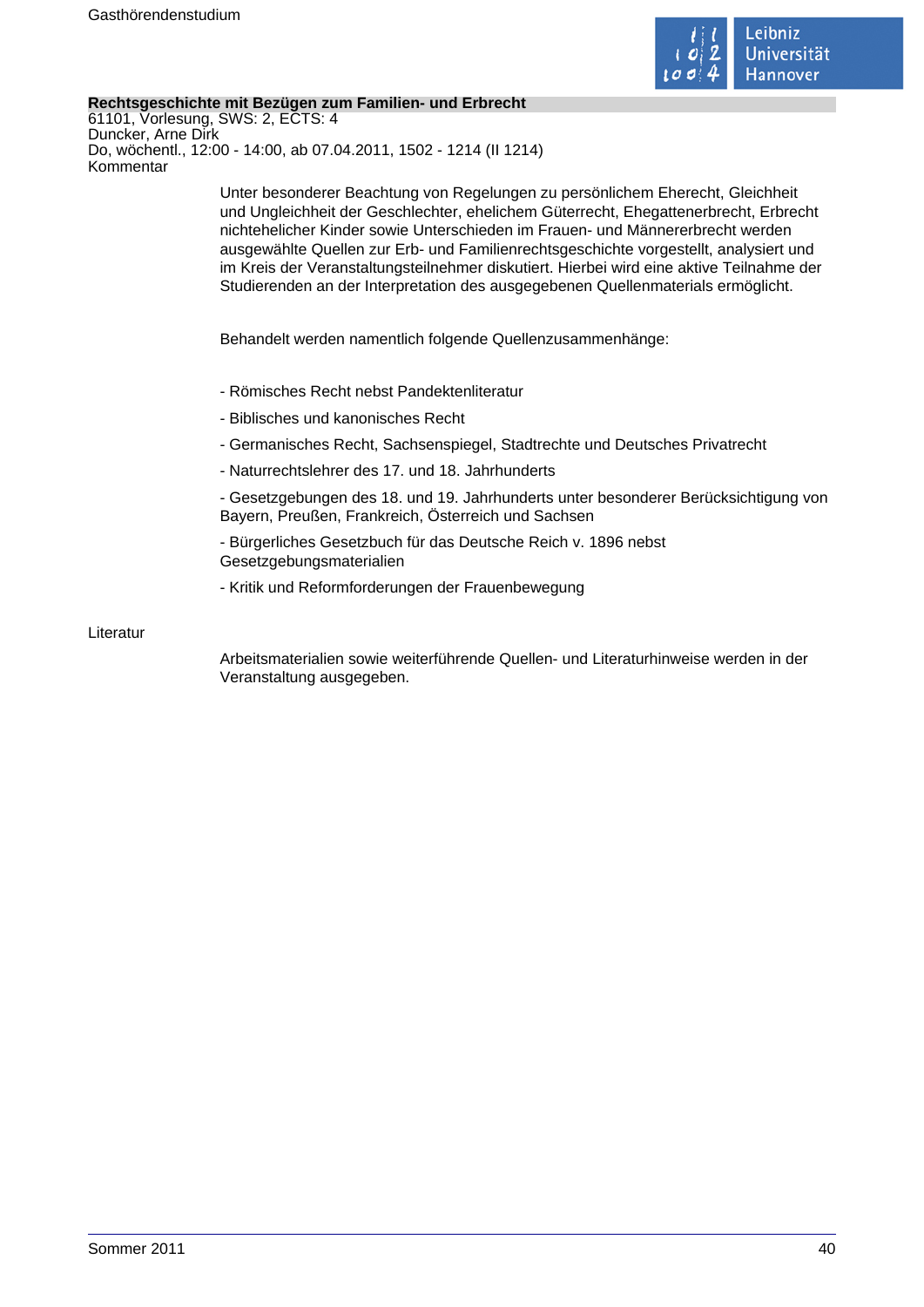

# **Kapitalmarktrecht II**

61201, Vorlesung, ECTS: 4 Buck-Heeb, Petra Di, wöchentl., 12:00 - 14:00, 05.04.2011 - 16.07.2011, 1502 - 1214 (II 1214) Kommentar

> Die Vorlesung "Kapitalmarktrecht" soll die Studierenden mit den Grundzügen dieses recht neuen, aber inzwischen eigenständigen Rechtsgebiets vertraut machen. Die Regelungsmaterie des Kapitalmarktrechts ist zum einen von ständig wachsender Bedeutung für die Volkswirtschaft (Finanzierungsbedarf von Unternehmen, Altersvorsorge der Bevölkerung), zum anderen steht sie aufgrund des Wettbewerbs der Finanzmärkte und damit einhergehender Globalisierungseffekte sowie aufgrund von Harmonisierungsmaßnahmen der EU unter einem permanenten Reformdruck.

> Der zweite Teil der Vorlesung beschäftigt sich mit den sog. Marktzugangsfolgen. Dabei wird unter anderem auf das Insiderhandelsverbot, die Pflicht zur ad-hoc-Mitteilung, das Verbot der Marktmanipulation, Mitteilungs- und Veröffentlichungspflichten sowie Finanzberichtspflichten eingegangen. Außerdem werden die Verhaltenspflichten für Wertpapierdienstleistungsunternehmen, insbesondere aufgrund der §§ 31 ff. WpHG, behandelt.

An den relevanten Stellen wird die enge Verzahnung mit dem Kapitalgesellschaftsrecht deutlich gemacht. Anhand von aktuellen Fällen aus der Tagespresse soll das Gelernte vertieft werden. Anstehende Gesetzgebungsvorhaben werden in der Vorlesung begleitet.

#### Literatur

Buck-Heeb, Kapitalmarktrecht, Reihe "Schwerpunkte", 4. Auflage 2010, C.F. Müller-Verlag. Weitere Literaturhinweise erfolgen in der Veranstaltung.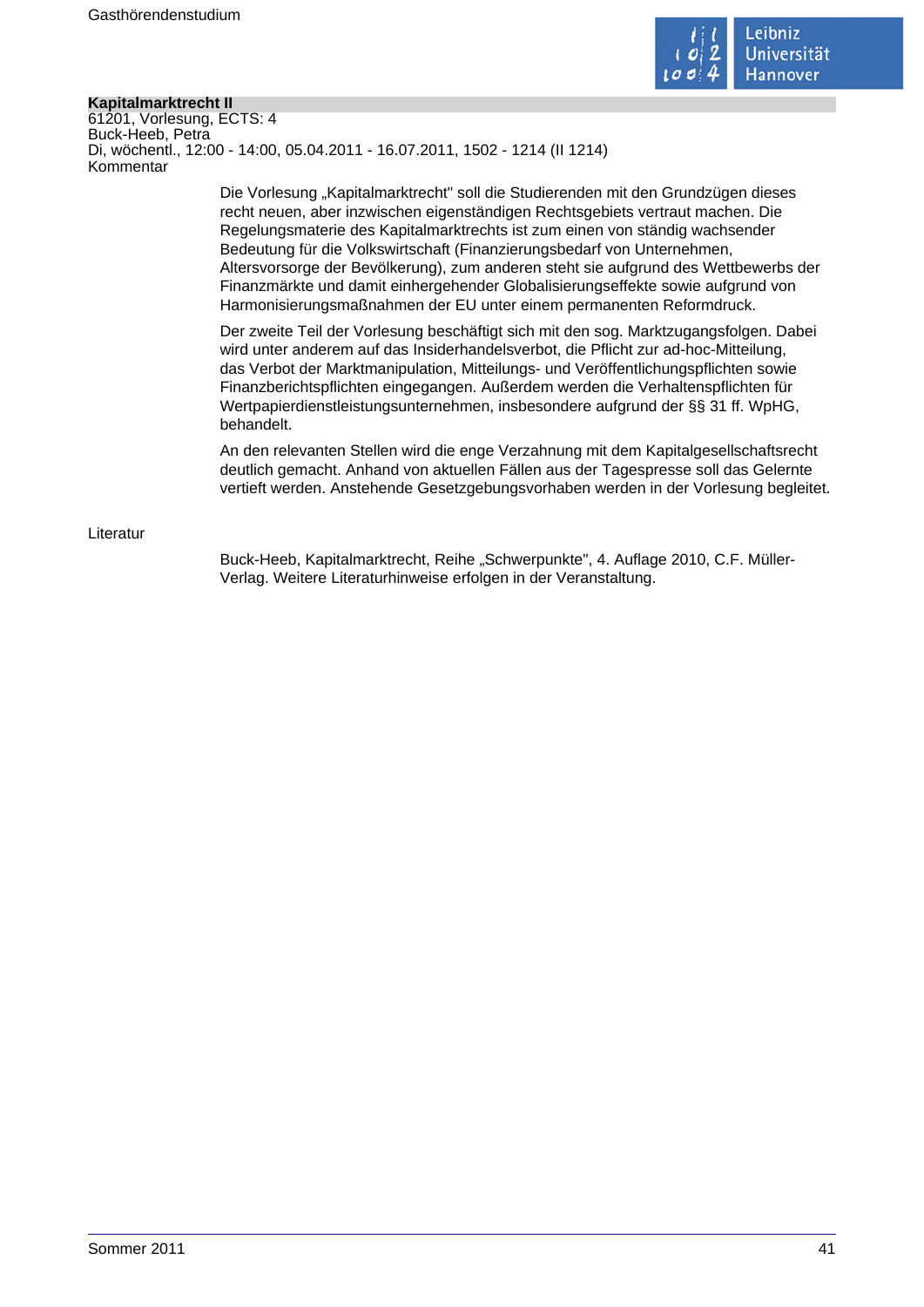

#### **Sozialrecht III**

61202, Vorlesung, SWS: 2, ECTS: 4 Butzer, Hermann Mo, wöchentl., 08:00 - 10:00, 04.04.2011 - 16.07.2011, 1502 - 009 (II 009) Kommentar

> Nach allgemeiner Einschätzung befindet sich der Sozialstaat in Deutschland seit längerem in einer ernsten Bewährungsprobe. In Reaktion darauf kommt es - ähnlich wie im Steuerrecht - fast wöchentlich zu Gesetzesänderungen, was das Sozialrecht seit langem zu einem hochdynamischen Rechtsgebiet gemacht hat. Die verschiedenen Vorlesungen im Sozialrecht zielen darauf, Grundstrukturen des Sozialrechts zu vermitteln und Grundorientierungen in einem Rechtsgebiet zu geben, das für (fast) jeden Staatsbürger Bedeutung hat. Immerhin lagen die Pro-Kopf-Sozialleistungen im Jahre 2006 bei 8.491 Euro, und das Sozialbudget war 2006 mit 700,2 Mrd. Euro etwa 2,7-mal so hoch wie der Bundeshaushalt (= 30,3 Prozent des Bruttoinlandsprojekts). Vor allem wegen dieser hohen praktischen Relevanz und wegen der Vielzahl von Arbeitsmöglichkeiten für Juristen im Sozialbereich (u.a. gibt es auch eine Fachanwaltschaft für Sozialrecht) ist das Sozialrecht ein Ausbildungsfach im Rahmen des Schwerpunktbereichs 2 (Arbeit, Unternehmen, Soziales). Die Vorlesungen können auch von Nebenfachstudierenden besucht werden; auf Wunsch wird für diese Hörer eine Möglichkeit zum Scheinerwerb geboten.

Die Vorlesung Sozialrecht I , die im Wintersemester stattgefunden hat, zielte vor allem darauf, dies nach einem allgemeinen Überblick über das Sozialrecht und seine verfassungsrechtlichen Grundlagen, diejenigen staatlichen Sozialleistungen vorzustellen, die ohne Gegenleistung des Bürgers gewährt werden. Die Veranstaltung Sozialrecht II behandelte parallel das Allgemeine Sozialversicherungsrecht (vor allem SGB IV). Es folgt nun in den Vorlesungen Sozialrecht III und Sozialrecht IV das Besondere Sozialversicherungsrecht. Hier werden nacheinander einzelne Zweige der Sozialversicherung behandelt und in ihren wesentlichen Strukturprinzipien und Versicherungsfällen erläutert. In der Vorlesung Sozialrecht III geht es vor allem um die Unfallversicherung und die Rentenversicherung, ferner überblicksweise um die Arbeitslosenversicherung einschließlich Arbeitsförderung. Parallel hierzu behandelt die Vorlesung Sozialrecht IV (= Sozialversicherungsrecht [aus rechtsberatender Perspektive], insbesondere Krankenversicherungsrecht) das Recht der Gesetzlichen Krankenversicherung.

Weitere Hinweise zur Vorlesung Sozialrecht III erfolgen zu Beginn des Semesters in der Vorlesung. Die Veranstaltung kann auch besucht werden, wenn zuvor Sozialrecht I nicht gehört worden ist. Die Veranstaltung findet montags von 8.30 - 10.00 Uhr statt (nicht ab 8.15 Uhr), und zwar in Raum II/009. Der erste Veranstaltungstermin ist am Montag, dem 4. April 2011.

# **Kapitalgesellschaftsrecht II**

61204, Vorlesung, SWS: 2, ECTS: 4 Schickerling, Falco Di, wöchentl., 10:00 - 12:00, 05.04.2011 - 16.07.2011, 1502 - 1214 (II 1214)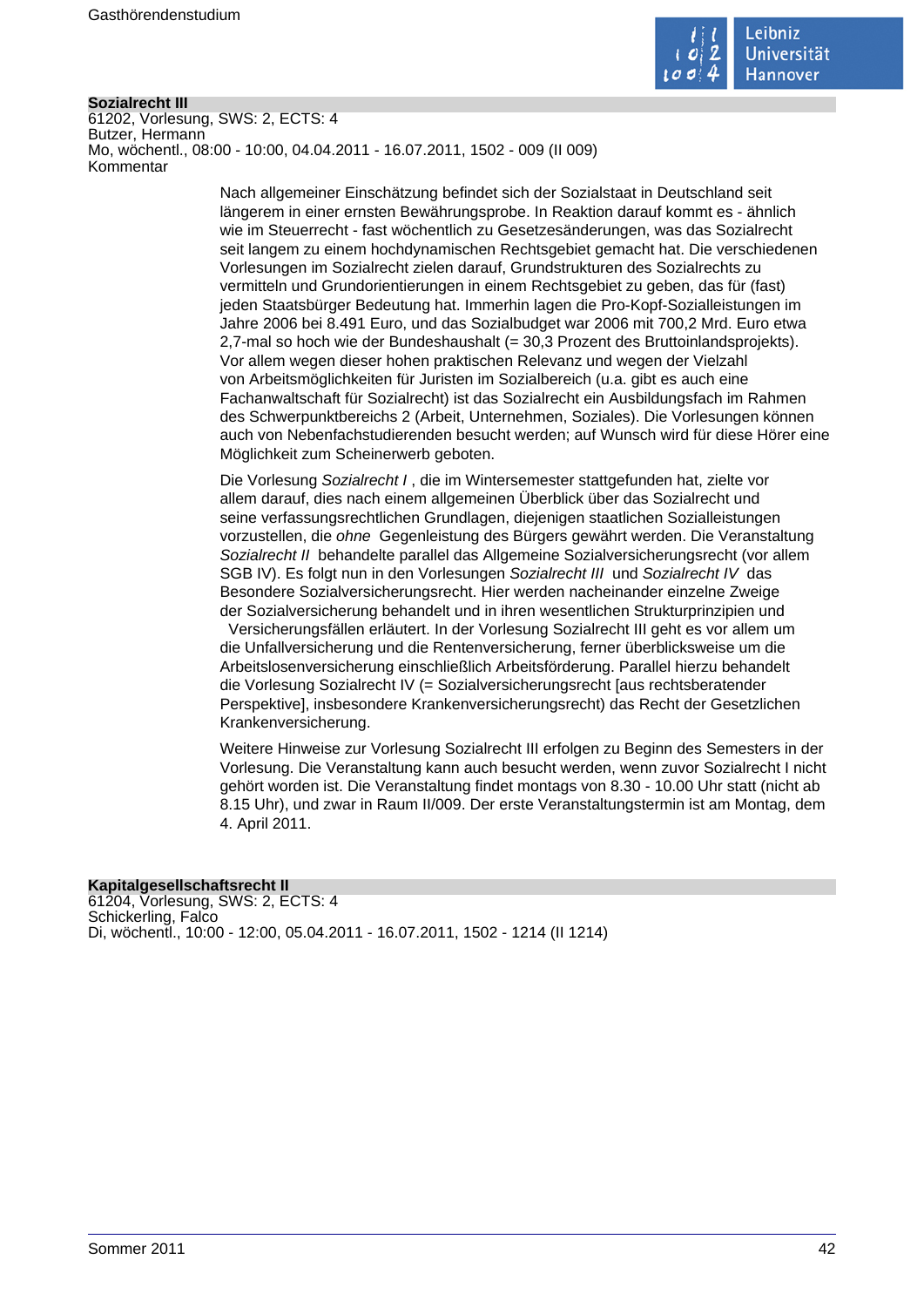

# **Anwaltliche Beratung und Vertragsgestaltung im Arbeitsrecht**

61210, Vorlesung, SWS: 2, ECTS: 4 Schrader, Peter Do, wöchentl., 10:00 - 12:00, 07.04.2011 - 16.07.2011, 1502 - 1214 (II 1214) Kommentar

> Thema der Vorlesung ist die anwaltliche Beratung insbesondere bei der Vertragsgestaltung. Ziel der Vorlesung ist es, deutlich zu machen, wie sich die anwaltliche Beratung gerade bereits bei der Vertragsgestaltung im Laufe des Arbeitslebens auswirkt. Dabei geht es über das Direktionsrecht, Vergütungsregelungen, Kündigungen bis hin zum kollektiv rechtlichen Bereich, also der Beteiligung des Betriebsrates nach § 102 BetrVG bzw. seiner Zustimmung zu einer Versetzung nach § 99 BetrVG. Die Vorlesung wird daher das Arbeitsverhältnis von seinem Beginn bis zum Ende durchstreifen und deutlich machen, wie sich die anwaltliche Beratung sowohl aus Arbeitnehmer-, wie auch aus Arbeitgebersicht auswirken kann und auswirkt.

#### **Emissionshandelsrecht**

61308, Vorlesung, SWS: 2, ECTS: 4 Stewing, Clemens Mi, wöchentl., 17:00 - 20:00, 06.04.2011 - 16.07.2011, 1502 - 909 (II 909) Kommentar

> Die Veranstaltung richtet sich an Studierende der Rechtswissenschaften im Schwerpunktstudium (SP 3 - Handel, Wirtschaft, Unternehmen; SP 5 - Internationales und Europäisches Recht), sowie Interessierte anderer Fakultäten und Studienprogramme.

Mit der Errichtung eines Emissionshandelssystems hat die Europäische Gemeinschaft erstmals weltweit in einem umfassenden Wirtschaftsraum einen geschlossenen Handel für Verschmutzungsrechte installiert und damit rechtliches und wirtschaftliches Neuland betreten. Zurzeit findet die politische Diskussion über die Ausgestaltung des Handelssystems in der 3. Handelsperiode ab 1.1.2013 statt. Das System ist sowohl für die Umwelt wie auch für die Wirtschaft von großer Wichtigkeit. Ziel der Veranstaltung ist, den Teilnehmern die internationalen, europäischen und nationalen Rechtsbezüge sowie bedeutsame wirtschaftliche und technische Aspekte des Emissionshandels zu vermitteln.

Teil 1 Einführung und Überblick Teil 2 Volks- und Betriebswirtschaftlicher Hintergrund Teil 3 Das Verwaltungsverfahren des Emissionshandels Teil 4 Die Zuteilungsregeln der 2. Handelsperiode Teil 5 Flexible Mechanismen Teil 6 Die Versteigerung von Berechtigungen Teil 7 Sektorspezifische Fragen des Emissionshandels Teil 8 Ausblick in die 3. Handelsperiode 2013-2020

# Literatur

Erling, Emissionshandel, 2008; Firch/Wilde, Emissionshandel, 2010; Schmidt, Handbuch Energiehandel, 2. Aufl. 2010; Adam u.a., Handbuch des Emissionshandelsrechts, 2006; Ebsen, Emissionshandel in Deutschland, künft.; Frenz, Emissionshandelsrecht, 2. Aufl. 2007.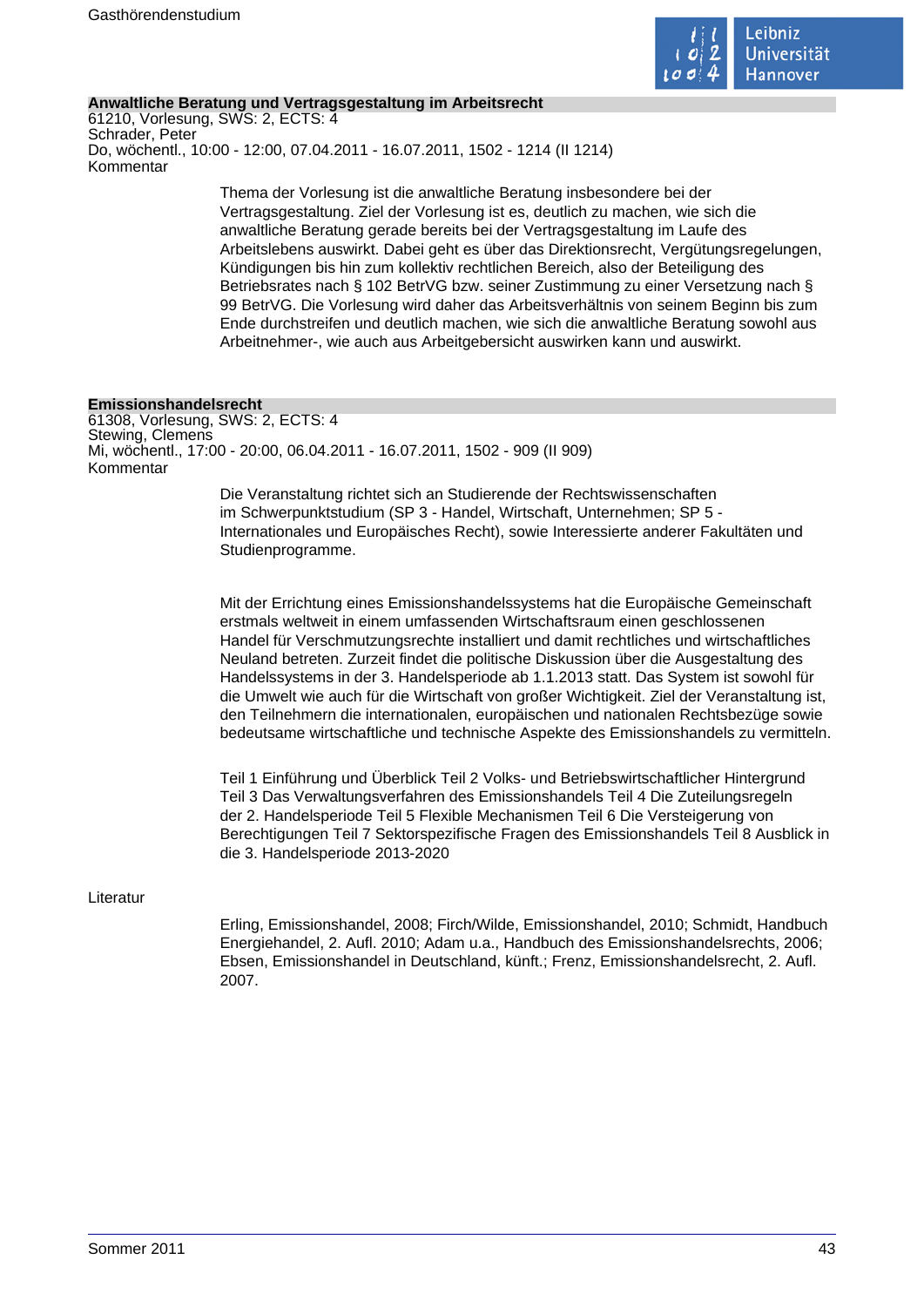

# **Europäisches Energierecht II**

|                          | Europäisches Energierecht II                                                                                                                                                                                                                                                                                                                                                                                                                                                                                                                              |  |
|--------------------------|-----------------------------------------------------------------------------------------------------------------------------------------------------------------------------------------------------------------------------------------------------------------------------------------------------------------------------------------------------------------------------------------------------------------------------------------------------------------------------------------------------------------------------------------------------------|--|
|                          | 61309, Vorlesung, SWS: 2, ECTS: 4                                                                                                                                                                                                                                                                                                                                                                                                                                                                                                                         |  |
| Salje, Peter / Gent, Kai |                                                                                                                                                                                                                                                                                                                                                                                                                                                                                                                                                           |  |
|                          | Mi, 14-täglich, 14:00 - 18:00, 06.04.2011 - 16.07.2011, 1502 - 009 (II 009)                                                                                                                                                                                                                                                                                                                                                                                                                                                                               |  |
| Kommentar                | Die Veranstaltung im Rahmen des Schwerpunktstudiums "Europäische Binnenmärkte"<br>vertieft den im Wintersemester erarbeiteten Stoff.                                                                                                                                                                                                                                                                                                                                                                                                                      |  |
| Literatur                |                                                                                                                                                                                                                                                                                                                                                                                                                                                                                                                                                           |  |
|                          | Hinsichtlich Vorlesungsgliederung und kursbegleitender Literatur wird auf die erste<br>Veranstaltung verwiesen.                                                                                                                                                                                                                                                                                                                                                                                                                                           |  |
| Jugendstrafrecht         |                                                                                                                                                                                                                                                                                                                                                                                                                                                                                                                                                           |  |
|                          | 61402, Vorlesung, SWS: 2, ECTS: 4                                                                                                                                                                                                                                                                                                                                                                                                                                                                                                                         |  |
| Meier, Bernd-Dieter      |                                                                                                                                                                                                                                                                                                                                                                                                                                                                                                                                                           |  |
| Kommentar                | Mi, wöchentl., 08:00 - 10:00, 06.04.2011 - 16.07.2011, 1502 - 1214 (II 1214)                                                                                                                                                                                                                                                                                                                                                                                                                                                                              |  |
|                          | Gegenstand der Vorlesung sind die wichtigsten Problemfelder des materiellen und<br>formellen Jugendstrafrechts einschließlich ihrer Bezüge zur Jugendkriminologie<br>und zum Jugendhilferecht. Insbesondere folgende Bereiche sollen behandelt<br>werden: Umfang, Struktur und Entwicklung der Jugendkriminalität; Erklärung der<br>Jugendkriminalität; Anwendungsbereich des Jugendstrafrechts; informelle Reaktionen<br>des Jugendstrafrechts; Erziehungsmaßregeln, Zuchtmittel und Jugendstrafe;<br>Jugendgerichtsverfassung und Jugendstrafverfahren. |  |
| Literatur                |                                                                                                                                                                                                                                                                                                                                                                                                                                                                                                                                                           |  |
|                          | Laubenthal, K., Baier, H., Nestler, N., Jugendstrafrecht, 2. Aufl., Berlin, Heidelberg:<br>Springer, 2010.                                                                                                                                                                                                                                                                                                                                                                                                                                                |  |
|                          | Meier, B.-D., Rössner, D., Schöch, H., Jugendstrafrecht, 2. Aufl., München: C.H. Beck,<br>2007.                                                                                                                                                                                                                                                                                                                                                                                                                                                           |  |
|                          | Ostendorf, H., Jugendstrafrecht, 5. Aufl., Baden-Baden: Nomos, 2009.                                                                                                                                                                                                                                                                                                                                                                                                                                                                                      |  |
|                          | Streng, F., Jugendstrafrecht, 2. Aufl., Heidelberg u.a.: C.F. Müller, 2008.                                                                                                                                                                                                                                                                                                                                                                                                                                                                               |  |

#### **Kriminalistik**

61405, Vorlesung, SWS: 2, ECTS: 4 Bley-Sandmann, Rita Di, wöchentl., 10:00 - 16:00, 03.05.2011 - 31.05.2011, 1502 - 1311 II 1311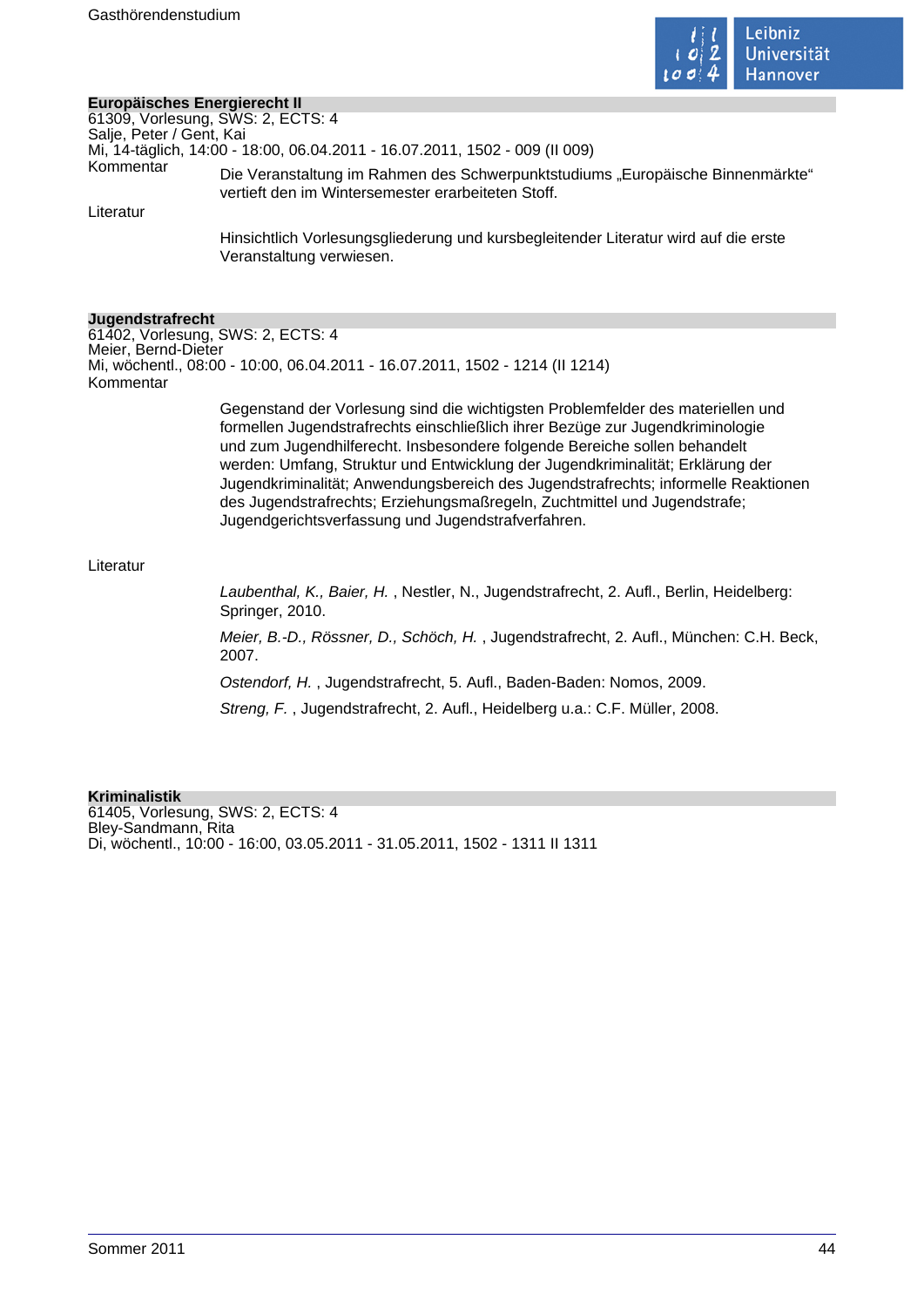

# **Kriminologie II**

61407, Vorlesung, SWS: 2, ECTS: 4 Meier, Bernd-Dieter Mo, wöchentl., 08:00 - 10:00, 04.04.2011 - 16.07.2011, 1502 - 1209 (II 1209) Kommentar

> Gegenstand der Veranstaltung ist die Vertiefung des im Wintersemester behandelten Stoffs anhand ausgewählter Problemfelder. Die Schwerpunkte werden auf der Gewalt-, Sexual- und Wirtschaftskriminalität liegen. Einzelne Erscheinungsformen werden im Hinblick auf Häufigkeit, Erklärung und Prävention vorgestellt und diskutiert.

Im Rahmen der Lehrveranstaltung kann der "Große Nebenfachschein" (§ 4 Abs. 1 Nr. 1 Buchst. e] NJAG) erworben werden. Erforderlich hierfür sind die Anfertigung einer Hausarbeit und die Präsentation der Ergebnisse im Rahmen der Vorlesung. Wenn Sie an der Übernahme eines Themas interessiert sind, setzen Sie sich bitte mit dem Dozenten in Verbindung.

# **Technikrecht I**

70001, Vorlesung, SWS: 2, ECTS: 4 Kurtz, Thorsten Ralph Egon Blockveranstaltung September Kommentar

> Die Vorlesung "Technikrecht I" richtet sich an Hörerinnen und Hörer aller Fakultäten. Auch externe Gäste sind jederzeit willkommen.

Die Studierenden erhalten einen Überblick über das Technikrecht, eine Querschnittsmaterie im Grenzbereich von Technik-, Rechts-, Natur-, Sozial- und Wirtschaftswissenschaften. Behandelt werden unter anderem die historischen, ökonomischen, soziologischen sowie die europa- und verfassungsrechtlichen Grundlagen des Technikrechts.

Darüber hinaus werden am Beispiel aktueller Fälle die Grundzüge einzelner wichtiger Bereiche des Technikrechts vermittelt, zum Beispiel: Technikstrafrecht, Produkt- und Gerätesicherheitsrecht, Produkthaftungsrecht, Anlagenrecht, Telekommunikations- und Medienrecht, Datenschutzrecht, Gewerbliche Schutzrechte (Patent-, Gebrauchsmuster-, Geschmacksmuster und Markenrecht), Atomrecht, Bio- und Gentechnikrecht.

Die Vorlesung wird als Blockveranstaltung im September 2011 stattfinden, voraussichtlich am 9., 17. und 24. September 2011, jeweils ganztägig, 9.00 bis 16.00 Uhr. Informationen erhalten Sie per E-Mail (kurtz@jura.uni-hannover.de).

Die Vorlesung kann mit einem Leistungsnachweis (120-minütige Klausur, voraussichtlich am 29. September 2011, 16.00 bis 18.00 Uhr) abgeschlossen werden (vier ECTS-Credit-Points). Wahlweise wird auch nur eine Teilnahmebescheinigung ausgestellt.

Zur Ergänzung und Vertiefung wird die Vorlesung "Technikrecht II" angeboten.

# Literatur

Die Vorlesung begleitende Materialien werden zur Verfügung gestellt.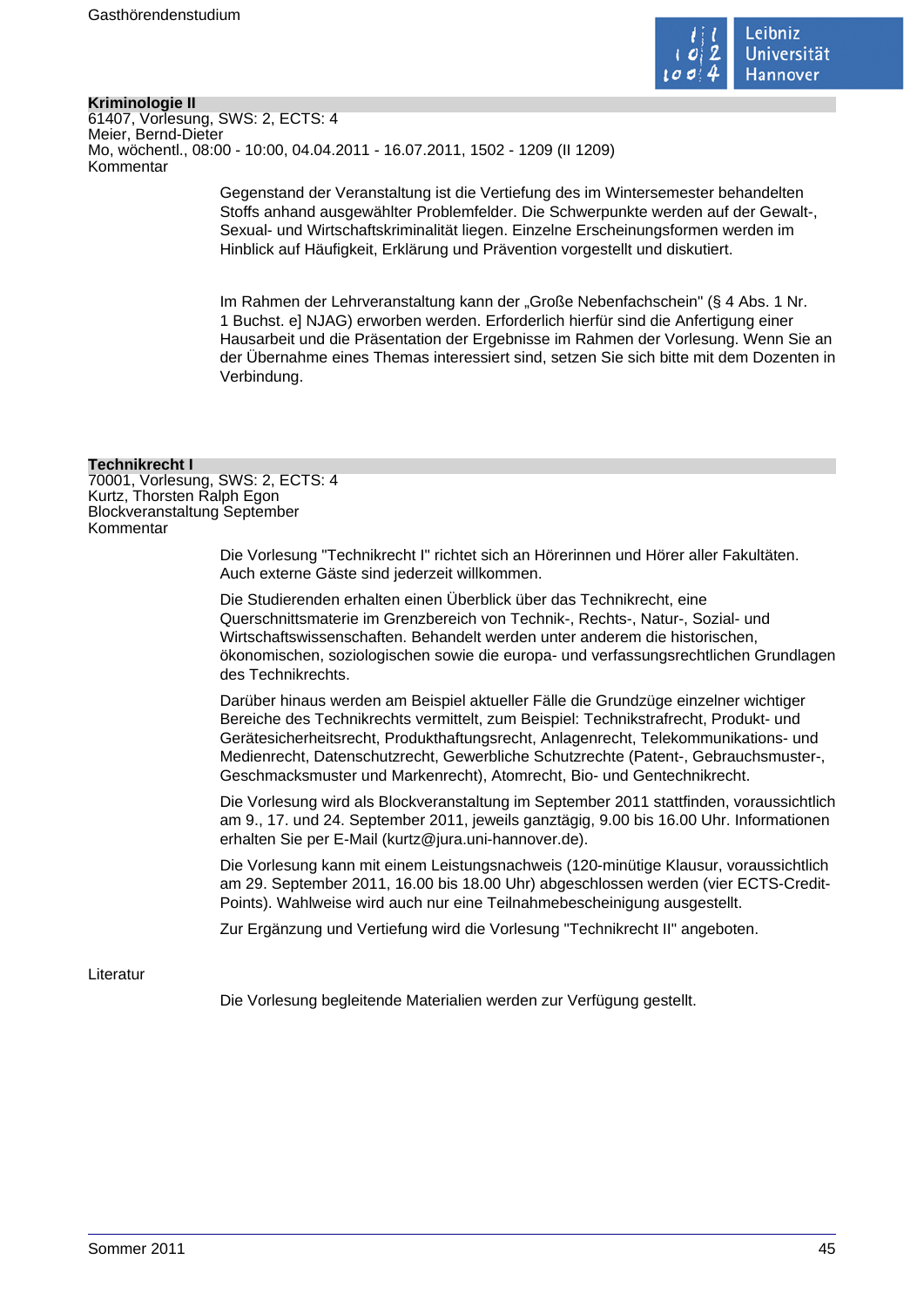

# **Technikrecht II**

70002, Vorlesung, SWS: 2, ECTS: 4 Kurtz, Thorsten Ralph Egon Blockveranstaltung September Kommentar

> Die Vorlesung "Technikrecht II" richtet sich an Hörerinnen und Hörer aller Fakultäten. Auch externe Gäste sind jederzeit willkommen.

Die Vorlesung dient in erster Linie der Ergänzung und Vertiefung der in der Vorlesung "Technikrecht I" vermittelten Inhalte. Insofern ist die vorherige oder parallele Teilnahme an der Vorlesung "Technikrecht I" empfehlenswert, jedoch nicht zwingende Voraussetzung.

Die Studierenden erhalten einen vertiefenden Einblick in ausgewählte Bereiche des Technikrechts, eine Querschnittsmaterie im Grenzbereich von Technik-, Rechts-, Natur-, Sozial- und Wirtschaftswissenschaften. Im Vordergrund der Vorlesung "Technikrecht II" steht ein intensiver Praxisbezug, der insbesondere durch die Vorträge mehrerer Gastdozentinnen und Gastdozenten aus der technikrechtlichen Praxis in Wirtschaft, Verwaltung, Rechtsprechung und Anwaltschaft hergestellt wird.

Behandelt werden aktuelle Themen verschiedener Bereiche des Technikrechts, zum Beispiel: Treibhausgas-Emissionshandel, Gewerbeaufsichtsrecht, Umweltund Deponierecht, Produkthaftungsrecht, Anlagensicherheits- und Störfallrecht, Architektenrecht, IT-Recht, Patentrecht, Technische Normung, Vergleichender Warentest, Technische Verkehrsunfallaufklärung vor Gericht, Bau-, Umwelt- und Gentechnikrecht.

Die Vorlesung wird als Blockveranstaltung im September 2011 stattfinden, voraussichtlich am 10., 16. und 23. September 2011, jeweils ganztägig, 9.00 bis 18.00 Uhr, sowie am 24. September 2011, 16.00 bis 18.00 Uhr. Informationen erhalten Sie per E-Mail (kurtz@jura.uni-hannover.de).

Die Vorlesung kann mit einem Leistungsnachweis (120-minütige Klausur, voraussichtlich am 30. September 2011, 16.00 Uhr) abgeschlossen werden (vier ECTS-Credit-Points). Wahlweise wird auch nur eine Teilnahmebescheinigung ausgestellt.

# Literatur

Die Vorlesung begleitende Materialien werden zur Verfügung gestellt.

# **Kunst/Kultur**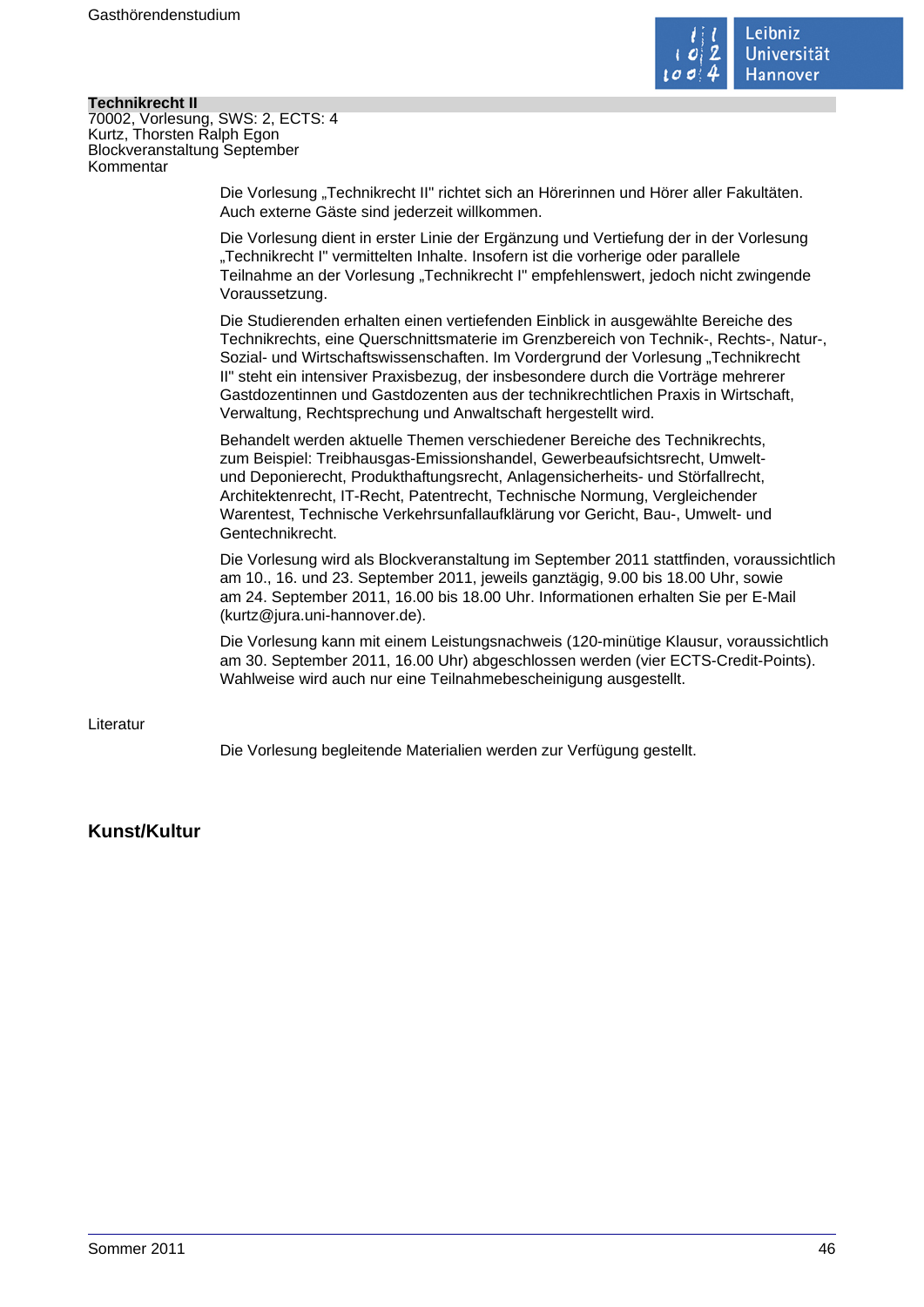

#### **Der Begriff Identität in künstlerisch-gestalterischen Prozessen**

Seminar, SWS: 3, Max. Teilnehmer: 12 Schrader, Gertrud

Mi, Einzel, 13:00 - 14:00, 06.04.2011 - 06.04.2011, 6303 - 406

Do, Einzel, ab 19:00, 14.04.2011 - 14.04.2011

Fr, Einzel, 12:00 - 16:00, 29.04.2011 - 29.04.2011, 6303 - 406

Fr, Einzel, 12:00 - 16:00, 13.05.2011 - 13.05.2011

Fr, Einzel, 12:00 - 16:00, 27.05.2011 - 27.05.2011, 6303 - 406

So, Einzel, ab 15:30, 29.05.2011 - 29.05.2011

Fr, Einzel, 12:00 - 16:00, 10.06.2011 - 10.06.2011, 6303 - 406

Fr, Einzel, 12:00 - 16:00, 01.07.2011 - 01.07.2011, 6303 - 406

Im Kunstverein Langenhagen wird vom 14.4. bis zum 29.5 eine Ausstellung mit dem Titel "Fashion Weeks" von dem Künstler Jerome Chazeix stattfinden. Zum Auftakt dieses Seminars werden wir uns in Blockterminen mit dieser Ausstellung auseinandersetzen und auch eigene gestalterische Experimente durchführen. Im weiteren Verlauf des Semesters wird es in der jeweils ersten Seminarstunde um ausgewählte Werkbeispiele gehen und anschließend werden die eigenen gestalterischen Projekte besprochen. Voraussetzung: Anwesenheit an dem ersten Termin Mittwoch 6.4. 13.00 Raum 406 und aktive Teilnahme an allen zu vereinbarenden Blöcken im April/Anfang Mai (die konkreten Termine werden am 6.4. feststehen). Leistungsnachweis für Modul C nach Absprache.

Zur Vorbereitung: http://www.zeixberlin.de/

# **Van Gogh - Gauguin - Cézanne**

Seminar, SWS: 2, ECTS: 2-3, Max. Teilnehmer: 20 Kehrbaum, Annegret Do, Einzel, 10:00 - 14:00, 14.04.2011 - 14.04.2011, 6303 - 403 Do, Einzel, 10:00 - 14:00, 21.04.2011 - 21.04.2011, 6303 - 403 Sa, Einzel, 10:00 - 16:00, 07.05.2011 - 07.05.2011 Sa, Einzel, 10:00 - 16:00, 04.06.2011 - 04.06.2011, 6303 - 403 Do, Einzel, 10:00 - 14:00, 07.07.2011 - 07.07.2011, 6303 - 403 Do, Einzel, 10:00 - 14:00, 14.07.2011 - 14.07.2011, 6303 - 403 Werke und künstlerische Konzepte von Vincent van Gogh, Paul Gauguin und Paul Cézanne - allesamt Gründerväter der Moderne - sollen in diesem Seminar eingehend untersucht werden. Wir betrachten gemeinsam Arbeiten unterschiedlicher Bildgattungen und Techniken und arbeiten Gemeinsamkeiten und Unterschiede in den künstlerischen Ausdrucksformen und Anschauungen der drei Künstler heraus. Ziel des Seminars ist das Erkennen wesentlicher Grundlagen der Kunst des beginnenden 20. Jahrhunderts. Das Seminar beinhaltet eine Tagesexkursion in die Hamburger Kunsthalle. Für die Teilnehmer des Seminars ist ein Eigenanteil mit Werk- und Theorieanteil obligatorisch (Kurzreferat). Bildbeschaffung und Interpretation der Referenzwerke sollen

auf der Grundlage von Recherchen in öffentlichen Bibliotheken und Museen selbständig erfolgen; inhaltliche Hilfestellungen werden von der Dozentin gegeben. Die Verteilung der Referatthemen findet am 14.4.2011 (Einführungstermin) statt.

Literatur Begleitliteratur zum Seminar wird am Einführungstermin bekannt gegeben.

# **Maschinenbau**

Die Fakultät für Maschinenbau öffnet das gesamte Vorlesungsangebot (außer Laboratorien und Projektarbeiten) für das Gasthörenden- und Seniorenstudium.

Die Zustimmung der Lehrenden ist weiterhin erforderlich. Diese erhalten Sie - wie in den anderen Fächern auch durch Unterschrift auf Ihrem Antrag auf Zulassung.

http://www.maschinenbau.uni-hannover.de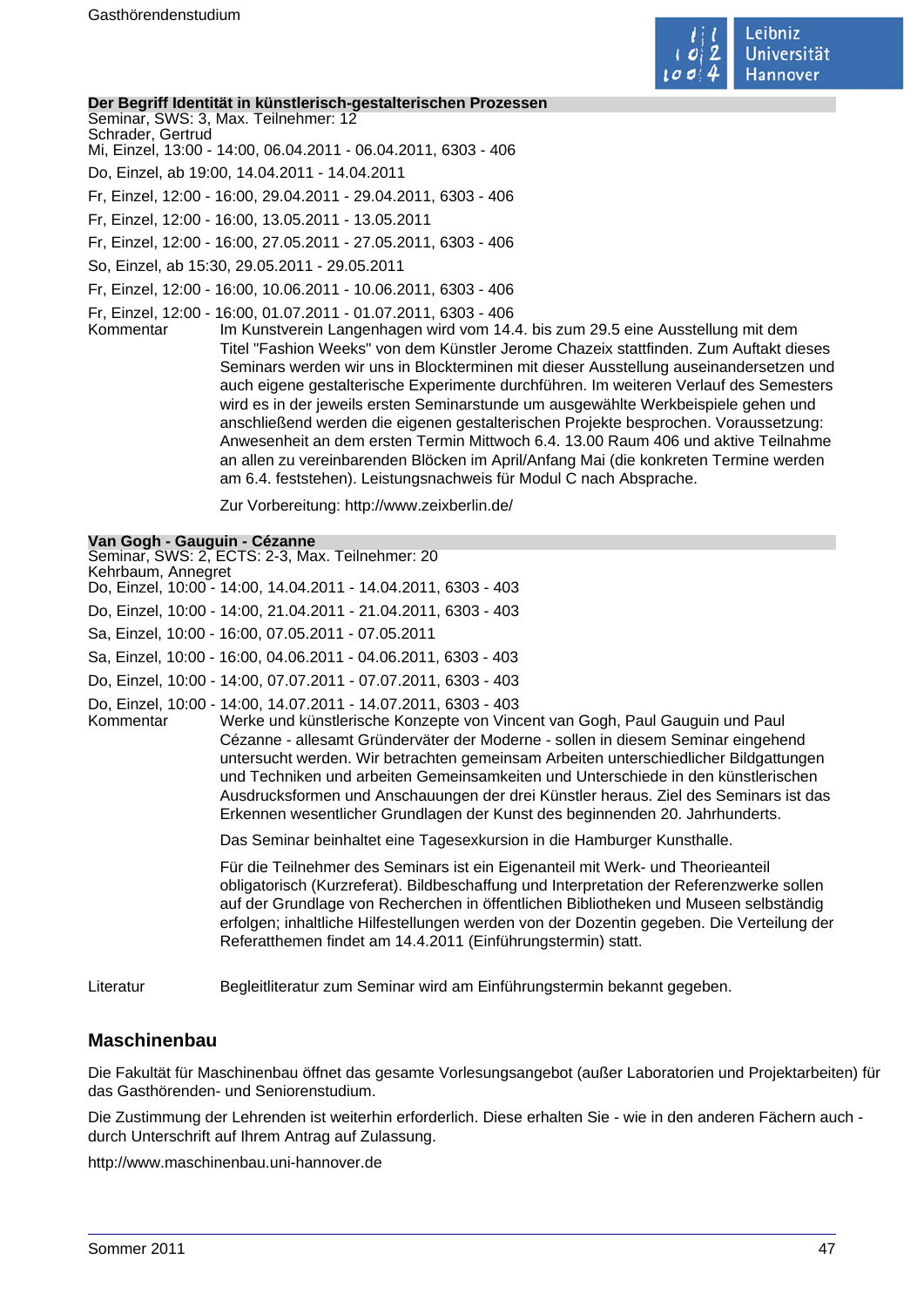

# **Didaktik der Technik II**

35358, Vorlesung, SWS: 2, ECTS: 3 Wagner, Bernardo / Möller, Wolfgang / Weiner, Andreas / Otten, Lars Fr, wöchentl., 14:00 - 15:30, ab 08.04.2011, 3408 - 010 MZ2

# **Mathematik/Physik**

**Mathematik für Physiker II** 10070, Vorlesung, SWS: 2, ECTS: 4 Habermann, Lutz Fr, wöchentl., 10:00 - 12:00, 1101 - F442 Bemerkung **Module:** Fachwissenschaftliche Vertiefung; Mathematik für Physiker

# **Analysis II**

10670, Vorlesung, SWS: 4, ECTS: 10 Escher, Joachim Mi, Einzel, 13:00 - 14:00, 13.04.2011 - 13.04.2011, 1101 - F107 Di, wöchentl., 10:00 - 12:00, 1101 - E001

Do, wöchentl., 08:00 - 10:00, 1101 - E001<br>Bemerkung **Module:** Analysis II: A **Module:** Analysis II; Analytische Methoden

# **Experimentalphysik II für Chemie, Biochemie, Geodäsie, Geoinformatik und Geowissenschaften**

13001, Vorlesung, SWS: 2 Skorupka, Sascha Mi, wöchentl., 11:00 - 13:00, 1101 - E214 Großer Physiksaal

# **Einführung in die Quantentheorie - Theoretische Physik II**

13061, Vorlesung, SWS: 4, ECTS: 8 Frahm, Holger Di, wöchentl., 08:00 - 10:00, 1101 - F342 Kleiner Physiksaal Do, wöchentl., 10:00 - 12:00, 1101 - F342 Kleiner Physiksaal Kommentar Hamilton-Formalismus Einfache Potentialprobleme Drehimpuls Zentralpotential Näherungsverfahren Mehrteilchensysteme Bemerkung **Module:** Fortgeschrittene Theoretische Physik, Einführung in die Quantentheorie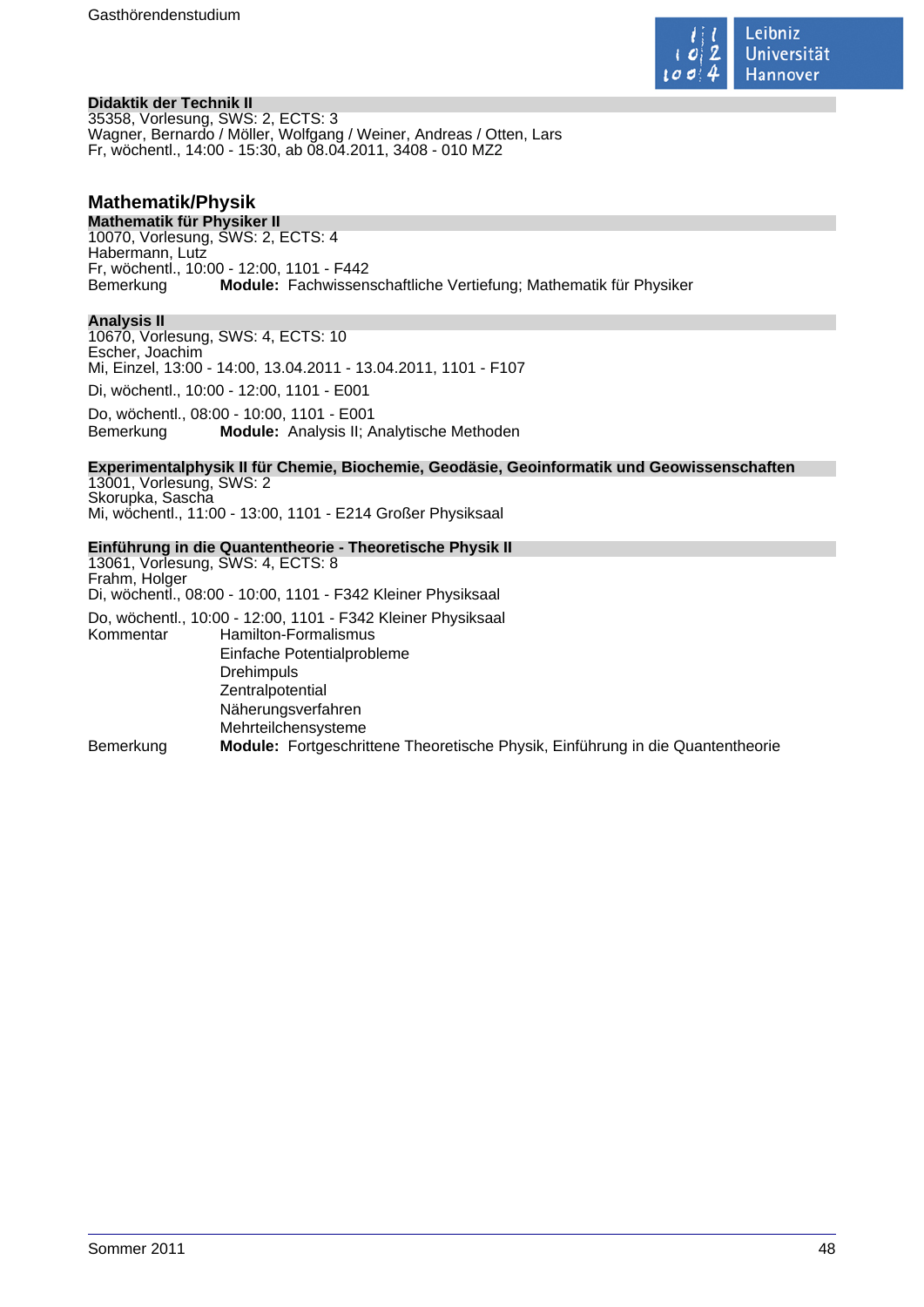

|                                                       | . <del>.</del>                                                                                                                                                                                                                                                                                                                                                                                                                                                  |
|-------------------------------------------------------|-----------------------------------------------------------------------------------------------------------------------------------------------------------------------------------------------------------------------------------------------------------------------------------------------------------------------------------------------------------------------------------------------------------------------------------------------------------------|
| <b>Atomoptik</b><br>13084, Vorlesung, SWS: 2, ECTS: 4 | Ospelkaus, Christian / Ospelkaus, Silke<br>Mo, wöchentl., 10:00 - 12:00, 1101 - D326                                                                                                                                                                                                                                                                                                                                                                            |
| Kommentar                                             | Moderne experimentelle Methoden der Physik ultrakalter Gase, der Lasermanipulation<br>von Atomen und                                                                                                                                                                                                                                                                                                                                                            |
|                                                       | des Quantenengineering werden von theoretischer wie experimenteller Seite vorgestellt.<br>Damit verfügen                                                                                                                                                                                                                                                                                                                                                        |
|                                                       | die Studierenden über einen Einblick in die aktuelle Entwicklung der Atomphysik.<br>Inhalte:<br>- Atom-Licht Wechselwirkung<br>· Strahlungsdruckkräfte<br>· Atom- und Ionenfallen<br>· Kühlung durch Evaporation<br>· Bose-Einstein-Kondensation<br>· Ultrakalte Fermi-Gase<br>- Experimente mit ultrakalten und entarteten Quantengasen<br>- Atome in optischen periodischen Gittern<br>- ATOMICS und moderne Experimente zur Atomoptik                        |
| Bemerkung<br>Literatur                                | <b>Module: Atomoptik</b><br>. B. Bransden, C. Joachain, "Physics of Atoms and Molecules" Longman 1983<br>. R. Loudon, "The Quantum Theory of Light" OUP, 1973<br>· Van den Straaten<br>· Aktuelle Publikationen                                                                                                                                                                                                                                                 |
|                                                       | Ausgewählte Texte zur Mathematikgeschichte                                                                                                                                                                                                                                                                                                                                                                                                                      |
| Raumbuchung<br>Breger, Herbert                        | Di, wöchentl., 16:00 - 18:00, 05.04.2011 - 16.07.2011, 1146 - B309                                                                                                                                                                                                                                                                                                                                                                                              |
| Kommentar                                             | Es sollen ausgewaehlte wichtige Texte aus der Geschichte der Mathematik (ggf. in<br>deutscher Übersetzung) gelesen werden. Dabei sollen unterschiedliche mathematische<br>Denkweisen und unterschiedliche Konzeptionen von Mathematik herausgearbeitet<br>werden.                                                                                                                                                                                               |
| <b>Kohärente Optik</b>                                |                                                                                                                                                                                                                                                                                                                                                                                                                                                                 |
| Vorlesung, SWS: 3, ECTS: 5                            | Rasel, Ernst Maria / Klempt, Carsten / Ertmer, Wolfgang / Schmidt, Piet O.<br>Di, wöchentl., 10:00 - 12:00, 1101 - F342 Kleiner Physiksaal                                                                                                                                                                                                                                                                                                                      |
|                                                       | Mi, wöchentl., 10:00 - 11:00, 1101 - F342 Kleiner Physiksaal                                                                                                                                                                                                                                                                                                                                                                                                    |
| Kommentar                                             | Maxwellgleichungen und EM Wellen, Wellenoptik, Matrixoptik (ABCD, Jones, Müller,<br>Streu, Transfer), Beugungstheorie, Fourieroptik, Resonatoren, Moden, Licht-<br>Materie-Wechselwirkung (klassisch / halbklassisch, Bloch-Modell), Ratengleichungen,<br>Laserdynamik, Lasertypen, Laserkomponenten, Laseranwendungen, Modengekoppelte<br>Laser, Einmodenlaser, Laserrauschen/-stabilisierung, Laserinterferometrie,<br>Modulationsfelder und Homodyndetektion |
| Bemerkung<br>Literatur                                | Module: Kohärente Optik<br>Grundlegende Literatur:<br>· Meschede, "Optik, Licht und Laser", Teubner Verlag<br>· Menzel, "Photonik"<br>· Born/Wolf, "Priciples of Optics"<br>· Kneubühl/Sigrist, "Laser", Teubner<br>· Reider, "Photonik", Springer<br>· Yariv, Hecht, Siegmann<br>· Originalliteratur                                                                                                                                                           |

# **Pädagogik**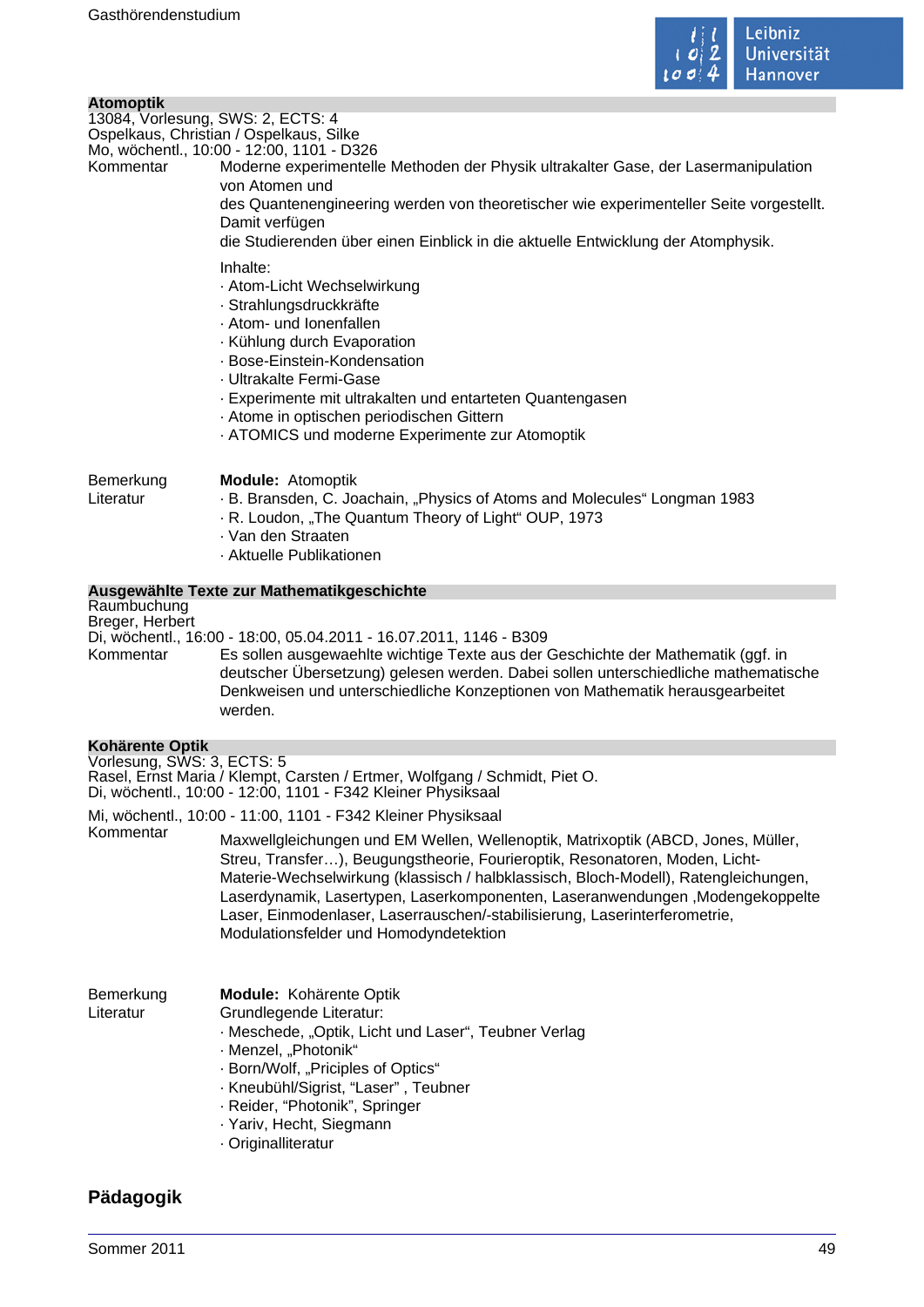

# **Aggression und Aggressionsentwicklung aus Sicht der psychoanalytischen Pädagogik**

Seminar, SWS: 2, ECTS: 3 Ramberg, Axel

Mi, wöchentl., 10:00 - 12:00, 06.04.2011 - 04.05.2011, 1211 - 105

Mi, wöchentl., 10:00 - 12:00, 18.05.2011 - 16.07.2011, 1211 - 105

Kommentar In diesem Seminar wird sich dem großen Bereich der Aggression/Aggressivität aus Sicht der psychoanalytischen Pädagogik genähert. Dafür sollen zunächst grundlegende Fragestellungen bezüglich des Verhältnisses von Psychoanalyse und Pädagogik gestellt. werden Darauf aufbauend werden sowohl klassisch psychoanalytische Erklärungsund Entwicklungsmuster für die Entstehung von Aggression diskutiert als auch verschiedene, von psychoanalytisch orientierten Pädagogen entwickelte Umgangsformen mit Aggression thematisiert. Die Entwicklung der Aggression wird zudem aus dem Blickwinkel der modernen Säuglingsforschung betrachtet. Überlegungen zum eigenen Umgang mit Aggression sowie therapeutischen Implikationen runden das Seminar ab. Bemerkung F5; Wahlpflichtveranstaltung; Profil Lernen und Entwicklung; Schlüsselqualifikationen: Kommunikationsfähigkeit, Reflexionsfähigkeit, Präsentationskompetenz, Didaktische Aufbereitung von Lerninhalten Literatur Muck, M. und Trescher, H-G. (Hg.) (2001): Grundlagen der psychoanalytischen Pädagogik. Gießen: Psychosozial Verlag Göppel, R. (2002): "Wenn ich hasse, habe ich keine Angst mehr…".Donauwörth: Auer-Verlag Heinemann, E./Rauchfleisch, U./Grüttner,

T. (2003): Gewalttätige Kinder. Düsseldorf: Walter-Verlag

**Antinomien pädagogischen Handelns** Seminar, SWS: 2, Max. Teilnehmer: 30

Fricke, Uwe

Do, wöchentl., 12:00 - 14:00, 07.04.2011 - 16.07.2011, 1211 - 233

Kommentar In diesem Seminar wird es um die Bedeutung von Antinomien bzw. Paradoxien im schulischen und außerschulischen pädagogischen Handeln gehen. Das Seminar wird durch den Wechsel zwischen Fall-Rekonstruktion und theoretischer Reflexion strukturiert sein. Die Auswahl der zu behandelnden Fälle erfolgt nach gemeinsamer Absprache in den ersten Sitzungen. Die theoretische Reflexion wird unterstützt durch die Lektüre zu Konzeptionen von pädagogischer Professionalität. Chronologisches Anmeldeverfahren über stud.ip zwischen Fr, 18.03.11, 10:00 Uhr und Fr 8.04.11, 20:00 Uhr. Sie können sich nur zu einem der Seminare dieses Typs anmelden, im Anmeldezeitraum aber noch ummelden. Ihre Anmeldung bleibt nur gültig, wenn Sie in der ersten Seminarsitzung anwesend sind. Anderenfalls wird Ihr Platz wieder vergeben. Bemerkung B. A. So B1 Literatur - HELSPER, Werner: Pädagogisches Handeln in den Antinomien der Moderne. In: Krüger, Heinz-Hermann; Helsper, Werner (1996, 2. Aufl.): Einführung in Grundbegriffe und Grundfragen der Erziehungswissenschaft. Opladen, S. 15-34 - COMBE, Arno; HELSPER, Werner (1996): Pädagogische Professionalität. Untersuchungen zum Typus pädagogischen Handelns. Frankfurt am Main - OEVERMANN, Ulrich: Professionalisierungsbedürftigkeit und Professionalität pädagogischen Handelns. In: KRAUL, M.; MAROTZKI, W.; SCHWEPPE, C. (2002): Biographie und Profession. Bad Heilbrunn, S. 19-63

# **Benachteiligte Jugendliche: Wer verbirgt sich hinter den Zielgruppen?**

Seminar, SWS: 2 Koch, Martin

Fr, wöchentl., 12:00 - 14:00, 08.04.2011 - 15.07.2011, 1211 - 225

Kommentar Benachteiligte Jugendliche scheinen in all ihrer Vielfalt eines gemeinsam zu haben: Sie verfügen allesamt über mindestens ein Defizit. Wir haben es mit Jugendlichen mit Migrationshintergrund, Lernschwachen, -behinderten und sozial Benachteiligten zu tun. Abgesehen davon, dass damit kaum komplexe Persönlichkeiten und Lebenssituationen beschrieben werden können, gerät dabei außer Acht, wie derartige Kategorien entstehen und wie wir mit welchen Methoden die betroffenen Jugendlichen fördern können. In diesem Seminar soll darum ein Überblick über das Spektrum an Zielgruppen und dahinter stehende Lebensverhältnisse erarbeitet werden.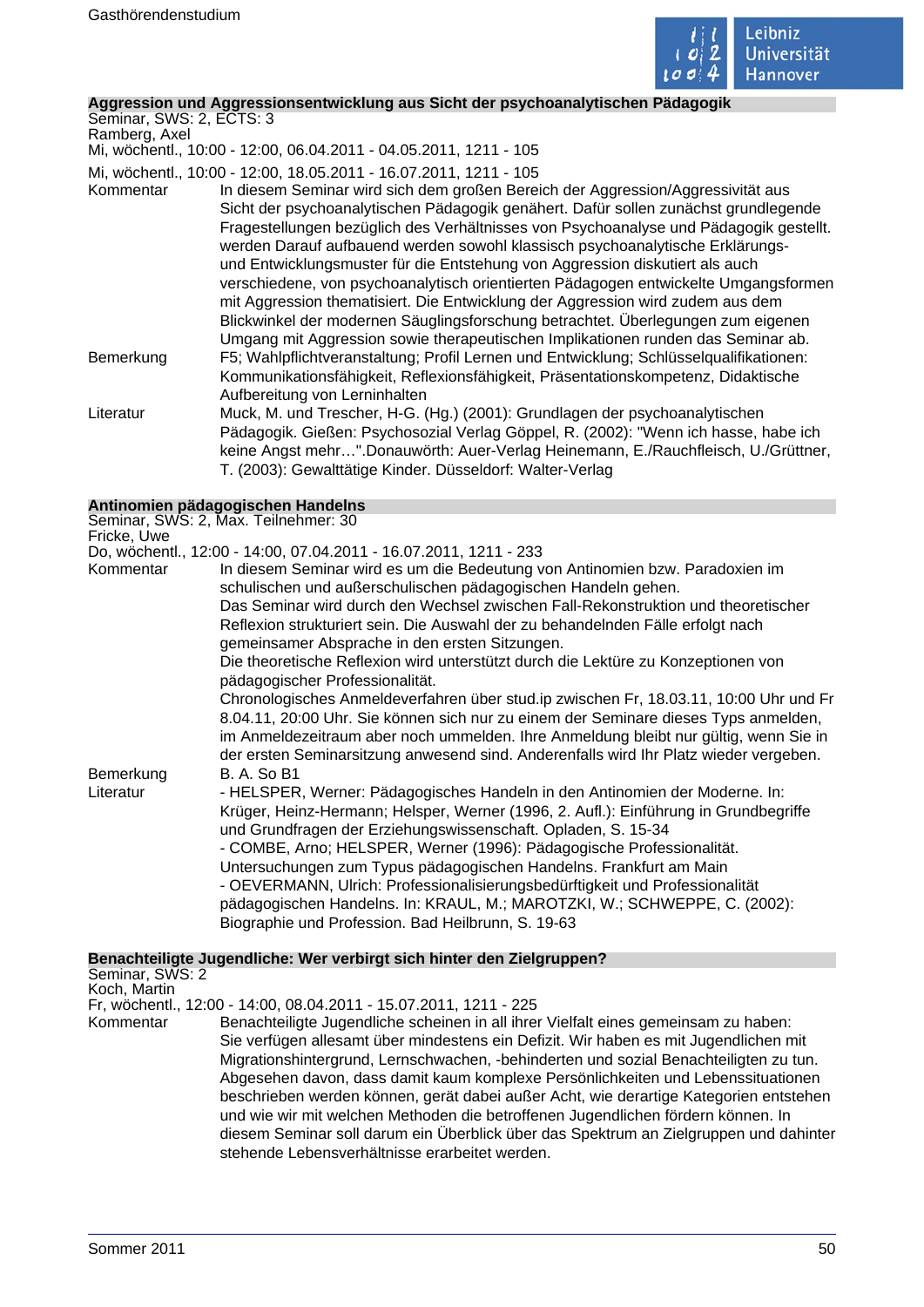

# **Beruf: Lehrkraft (Einführung in Schule und Unterricht)**

Seminar, SWS: 2, Max. Teilnehmer: 25 Kierchhoff, Arnd

Mi, wöchentl., 08:00 - 10:00, 06.04.2011 - 16.07.2011, 1211 - 333

Kommentar Dieses Seminar wirft einen Blick hinter die Kulissen der Schule. Es soll aufgezeigt werden, wie der Alltag von Lehrkräften aussieht, was sie motiviert und was sie belastet. Zentral werden die Themen Zusammen-Leben und Zusammen-Arbeiten gestellt. Im Seminar werden u.a. in Rollen-/Planspielen reale Situationen inszeniert und analysiert. Von den TeilnehmerInnen wird deshalb Aktivität und Kreativität gefordert! Ziel ist der Aufbau von Handlungskompetenzen, um später aktiv an der Gestaltung des Schulalltags teilzuhaben.

Chronologisches Anmeldeverfahren über stud.ip zwischen Fr, 18.03.11, 10:00 Uhr und Fr 8.04.11, 20:00 Uhr. Sie können sich nur zu einem der Seminare dieses Typs anmelden, im Anmeldezeitraum aber noch ummelden. Ihre Anmeldung bleibt nur gültig, wenn Sie in der ersten Seminarsitzung anwesend sind. Anderenfalls wird Ihr Platz wieder vergeben. Bemerkung FüBa "Schule und Unterricht"; LG 2,4

| Brush up your English! |                                                                                                                                                                                                                                                                                                                                                                                                                                 |
|------------------------|---------------------------------------------------------------------------------------------------------------------------------------------------------------------------------------------------------------------------------------------------------------------------------------------------------------------------------------------------------------------------------------------------------------------------------|
| Seminar                |                                                                                                                                                                                                                                                                                                                                                                                                                                 |
| Siekmann, Manfred      |                                                                                                                                                                                                                                                                                                                                                                                                                                 |
|                        | Do, wöchentl., 14:00 - 16:00, 07.04.2011 - 14.07.2011, 1211 - 233                                                                                                                                                                                                                                                                                                                                                               |
| Kommentar              | Studierende der Bildungswissenschaften, Erwachsenenbildung und Berufspädagogik<br>bedauern / beklagen, mit vorgelegten, in Lehrveranstaltungen verwendeten<br>englischsprachigen Texten zu Lebenslangem Lernen / adult and continuing education<br>nur spröde bis hilflos umgehen zu können. Die Angst vor Peinlichkeiten wie fehlerhafter<br>Dekodierung oder schlechter Aussprache hindere sie daran, diskursiv zu verfahren. |
| Bemerkung              | Dieses Seminarangebot bietet Gelegenheit zum aktiven oder zunächst rezeptiven<br>Gebrauch des Englischen in der Fachdiskussion "Implikationen Lebenslangen Lernens".<br>Hope to see you soon.<br>EB D 2.4                                                                                                                                                                                                                       |
|                        | Bitte melden Sie sich über Stud IP an.                                                                                                                                                                                                                                                                                                                                                                                          |

# **Didaktik beruflichen Lehrens und Lernens II**

| Vorlesung, SWS: 2 |                                                                                                                                                                                                                                                                                                                                                                                                                                                                                                                                                                     |
|-------------------|---------------------------------------------------------------------------------------------------------------------------------------------------------------------------------------------------------------------------------------------------------------------------------------------------------------------------------------------------------------------------------------------------------------------------------------------------------------------------------------------------------------------------------------------------------------------|
| Rütters, Klaus    |                                                                                                                                                                                                                                                                                                                                                                                                                                                                                                                                                                     |
|                   | Mo, wöchentl., 16:00 - 18:00, 04.04.2011 - 11.07.2011, 1208 - A001 Kesselhaus                                                                                                                                                                                                                                                                                                                                                                                                                                                                                       |
| Kommentar         | In dieser zweiten, in die Didaktik des beruflichen Lehrens und Lernens einführenden<br>Veranstaltung, erfolgt eine intensive Auseinandersetzung mit grundlegenden<br>didaktischen Theorien und Modellen. Dabei sollen bildungspolitische- und<br>wissenschaftstheoretische Grundlagen geklärt, Merkmale der Modelle untersucht und<br>ihre praktische Relevanz für die Planung, Durchführung und Evaluation von Unterricht an<br>berufsbildenden Schulen untersucht werden.<br>Diese Veranstaltung können auch Studierende besuchen, die bisher noch nicht an einer |
|                   | Veranstaltung "Didaktik beruflichen Lehrens und Lernens I" teilgenommen haben.                                                                                                                                                                                                                                                                                                                                                                                                                                                                                      |
| <b>Bemerkung</b>  | Diese Veranstaltung ist im Masterstudiengang Bildungswissenschaften dem Modul BW<br>5.1 (PO 2008) zuzuordnen.                                                                                                                                                                                                                                                                                                                                                                                                                                                       |
| Literatur         | 1. Für diese Veranstaltung wird ein Reader erstellt                                                                                                                                                                                                                                                                                                                                                                                                                                                                                                                 |
|                   | 2. Kron, F.W.: Grundwissen Didaktik, München u. Basel 1994.                                                                                                                                                                                                                                                                                                                                                                                                                                                                                                         |
|                   | 3. Helmke, A. Unterrichtsqualität – erfassen, bewerten, verbessern. Seelze 2003                                                                                                                                                                                                                                                                                                                                                                                                                                                                                     |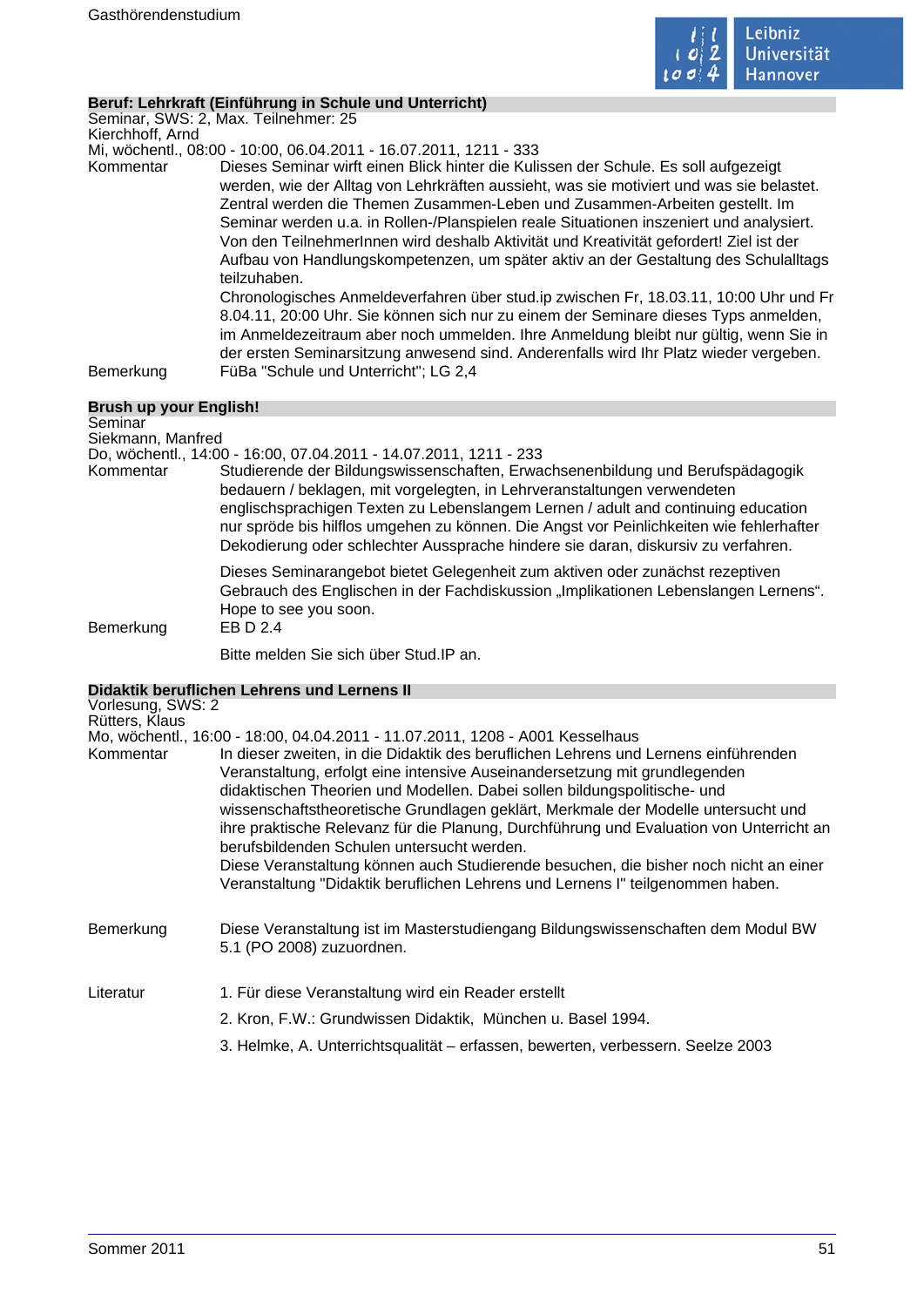

÷,

# **Einführung in die grundlegenden Theorien der Kommunikation und Interaktion**

| Vorlesung, SWS: 2, ECTS: 3 |                                                                                                                                                                                                                                                                                                                                                                                                                   |
|----------------------------|-------------------------------------------------------------------------------------------------------------------------------------------------------------------------------------------------------------------------------------------------------------------------------------------------------------------------------------------------------------------------------------------------------------------|
| Borsutzky, Marion          |                                                                                                                                                                                                                                                                                                                                                                                                                   |
|                            | Do, wöchentl., 12:00 - 14:00, 07.04.2011 - 16.07.2011, 1208 - A001 Kesselhaus                                                                                                                                                                                                                                                                                                                                     |
| Kommentar                  | Unterricht, Beratung, Förderung und Therapie mit Menschen mit Beeinträchtigungen der<br>Sprache, des Lernens oder mit problematischen Verhaltensweisen sind kommunikative<br>Situationen. Kommunikationsstörungen zu verstehen und Kommunikationsvorgänge<br>fördernd zu begleiten sind wesentliche Aufgaben von Pädagogen.                                                                                       |
|                            | In diesem Pflichtseminar wird in Theorien der Kommunikation und Interaktion eingeführt,<br>dir vor dem Hintergrund interventionstheoretischer Überlegungen kritisch analysiert<br>und einander gegenübergestellt werden. Zu ausgewählten Veranstaltungen werden<br>Gastreferenten eingeladen, um die verschiedenen Perspektiven vorzustellen. Intensive<br>Textarbeit wird in dieser Veranstaltung vorausgesetzt. |
| Bemerkung                  | E1; Pflichtveranstaltung; Schlüsselqualifikationen: Bibliotheksnutzung,<br>Reflexionsfähigkeit, Fähigkeit zum wissenschaftlichen Arbeiten                                                                                                                                                                                                                                                                         |
| Literatur                  | Retter, Hein (2002): Studienbuch pädagogische Kommunikation. Bad Heilbrunn/Obb.:<br>Klinkhard                                                                                                                                                                                                                                                                                                                     |

# **Facetten von Sozialisation in der Gegenwart**

|             | Seminar, SWS: 2, Max. Teilnehmer: 30                                                                                                                                                                                                                                                                                                                                                                                                                                                                                                                                                                                                                                                                                                    |
|-------------|-----------------------------------------------------------------------------------------------------------------------------------------------------------------------------------------------------------------------------------------------------------------------------------------------------------------------------------------------------------------------------------------------------------------------------------------------------------------------------------------------------------------------------------------------------------------------------------------------------------------------------------------------------------------------------------------------------------------------------------------|
| Fricke, Uwe |                                                                                                                                                                                                                                                                                                                                                                                                                                                                                                                                                                                                                                                                                                                                         |
|             | Mi, wöchentl., 14:00 - 16:00, 06.04.2011 - 16.07.2011, 1211 - 219                                                                                                                                                                                                                                                                                                                                                                                                                                                                                                                                                                                                                                                                       |
| Kommentar   | In diesem Seminar sollen Facetten der Sozialisation von Kindern und Jugendlichen<br>in der deutschen Gegenwartsgesellschaft behandelt werden. Nach einer Einführung<br>in die aktuelle Diskussion der Sozialisationsforschung können die Teilnehmenden<br>sich einem selbst gewählten Themenfeld widmen. Innerhalb dieses Themenfeldes<br>soll eine begründete Entscheidung für eine gegenwartsbezogene Publikation zu einer<br>Sozialisationstheorie oder für eine aktuelle Studie der empirischen Sozialisations-<br>forschung getroffen werden, um diese dann im Seminar vorzustellen und zu bewerten.<br>Abgeschlossen wird die Prüfungsleistung schließlich mit der schriftlichen Ausarbeitung<br>des Vortrags zu einer Rezension. |
|             | Als thematische Aspekte für Sozialisation kommen beispielsweise in Betracht: Armut,<br>Familie, Geschlecht, Gesundheit, Medien, Migration, Milieus, Peers, Politik u.v.m.<br>Um schon vorab einen Überblick zu gewinnen, kann etwa das "Handbuch<br>Sozialisationsforschung" von Klaus Hurrelmann konsultiert werden.<br>Chronologisches Anmeldeverfahren über stud.ip zwischen Fr, 18.03.11, 10:00 Uhr und Fr<br>8.04.11, 20:00 Uhr. Sie können sich nur zu einem der Seminare dieses Typs anmelden,<br>im Anmeldezeitraum aber noch ummelden. Ihre Anmeldung bleibt nur gültig, wenn Sie in<br>der ersten Seminarsitzung anwesend sind. Anderenfalls wird Ihr Platz wieder vergeben.                                                  |

Bemerkung M.Ed. LG EW 2.2

# **Gesetzliche Grundlagen der Arbeitsförderung**

| Seminar, SWS: 2 |                                                                                                                                                                                                                                                                                                                                                                                                                                                                                                                                                                                                                |
|-----------------|----------------------------------------------------------------------------------------------------------------------------------------------------------------------------------------------------------------------------------------------------------------------------------------------------------------------------------------------------------------------------------------------------------------------------------------------------------------------------------------------------------------------------------------------------------------------------------------------------------------|
| Koch, Martin    |                                                                                                                                                                                                                                                                                                                                                                                                                                                                                                                                                                                                                |
|                 | Mo, wöchentl., 10:00 - 12:00, 04.04.2011 - 16.07.2011, 1211 - 208 Medienraum                                                                                                                                                                                                                                                                                                                                                                                                                                                                                                                                   |
| Kommentar       | Neben den Schulgesetzen der Länder stellen vor allem die Gesetze der Arbeitsförderung<br>eine wesentliche Grundlage der Benachteiligtenförderung dar. Hier hat sich seit dem<br>01.01.2005 mit der Einführung des SGB II eine wesentliche Veränderung ergeben. Die<br>betroffenen Jugendlichen werden je nach ihrer Lebenssituation auf unterschiedlicher<br>Rechtsgrundlage und mit unterschiedlichen Mitteln gefördert. In diesem Seminar soll<br>darüber reflektiert werden, wie sich diese Umsteuerung auf die Möglichkeiten der<br>Jugendlichen auswirkt, welche Chancen und Nachteile dadurch entstehen. |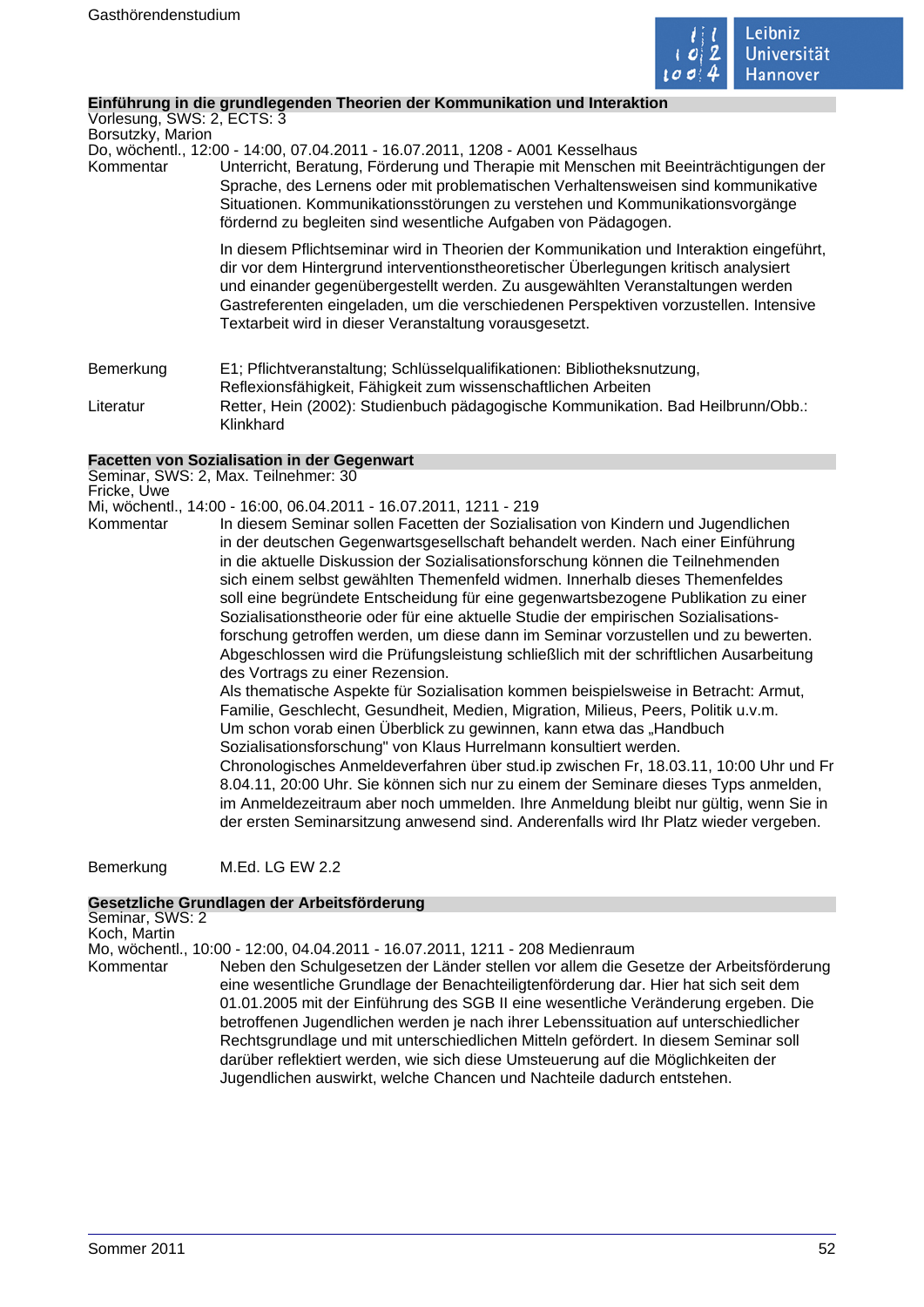

# **Gruppendynamische Prozesse im Unterricht**

Seminar, SWS: 2, Max. Teilnehmer: 25 Kierchhoff, Arnd

Fr, wöchentl., 10:00 - 12:00, 08.04.2011 - 16.07.2011, 1211 - 004

Kommentar Dieses Seminar wirft einen Blick hinter die Kulissen der Lerngruppe. Es soll aufgezeigt werden, welche gruppendynamischen Prozesse dem Unterricht zugrunde liegen, welche Intentionen die Richtung und den Ablauf dieser sozialen Prozesse bestimmen. Zentral stehen Begriffe wie Macht, Rolle, Gruppe und Teamentwicklung sowie Leitung und Führung. Im Seminar werden u.a. in Rollen-/Planspielen reale Situationen inszeniert und analysiert. Von den TeilnehmerInnen wird deshalb Aktivität und Kreativität gefordert! Ziel ist der Aufbau von Handlungskompetenzen, um später aktiv an der Gestaltung des Unterrichts teilzuhaben.

Chronologisches Anmeldeverfahren über stud.ip zwischen Fr, 18.03.11, 10:00 Uhr und Fr 8.04.11, 20:00 Uhr. Sie können sich nur zu einem der Seminare dieses Typs anmelden, im Anmeldezeitraum aber noch ummelden. Ihre Anmeldung bleibt nur gültig, wenn Sie in der ersten Seminarsitzung anwesend sind. Anderenfalls wird Ihr Platz wieder vergeben. Bemerkung M. Ed. LG EW 1.2

# **Heterogene Lern- und Entwicklungsvoraussetzungen im Kontext vorschulischer Institutionen als Herausforderung an die Professionen**

Seminar, SWS: 2, ECTS: 3 Rothe, Antje

# Di, wöchentl., 08:00 - 10:00, 05.04.2011 - 16.07.2011, 1211 - 233

Kommentar Ungleichheit von Bildungschancen ist in einem engen Zusammenhang mit unterschiedlichen Startchancen zu sehen. Deshalb wird von bildungspolitischer und pädagogischer Seite bereits im Vorfeld des Schulbeginns für eine Unterstützung des Kindes in seiner Lernentwicklung plädiert. Für die Professionen der vorschulischen Institutionen ergeben sich daraus bestimmte Anforderungen und Erwartungen an ihre Rolle in Bezug auf die Unterstützung des Kindes.

> Im Seminar wollen wir uns mit der Entstehung unterschiedlicher Lernvoraussetzungen von Kindern sowie mit sich ergebenden Implikationen für die Professionen auseinandersetzen. Der Zugang zum Thema soll über empirisches Material zu den Sichtweisen der Beteiligten erfolgen. Dies soll zu bildungspolitischen, familiären Anforderungen sowie theoretischen Perspektiven in Beziehung gesetzt und in Hinblick auf Chancen und Konfliktpotentiale diskutiert werden. Eine aktive Teilnahme wird hierbei vorausgesetzt.

Bemerkung J1/J2, LE 6.2, Wahlpflichtveranstaltung, Förderschwerpunkt: Lernen Literatur Fthenakis, W. E. (Hrsg.) (2003): Elementarpädagogik nach PISA. Wie aus Kindertagesstätten Bildungseinrichtungen werden. Freiburg [u.a.] Herder. Betz, T. (2008): Ungleiche Kindheiten. Theoretische und empirische Analysen zur Sozialberichterstattung über Kinder.

# **Individualisierung, Postmoderne und Prekarität**

| Seminar, SWS: 2<br>Koch, Martin |                                                                                                                                                                                                                                                                                                                                                                                                                                                                                                                                                                                                                                                                                                                                                                   |
|---------------------------------|-------------------------------------------------------------------------------------------------------------------------------------------------------------------------------------------------------------------------------------------------------------------------------------------------------------------------------------------------------------------------------------------------------------------------------------------------------------------------------------------------------------------------------------------------------------------------------------------------------------------------------------------------------------------------------------------------------------------------------------------------------------------|
|                                 | Do, wöchentl., 16:00 - 18:00, 07.04.2011 - 16.07.2011, 1211 - 208 Medienraum                                                                                                                                                                                                                                                                                                                                                                                                                                                                                                                                                                                                                                                                                      |
| Kommentar                       | Es besteht wohl kein breiterer Konsens als der, dass wir Zeiten umfassenden<br>Wandels durchleben. Nicht nur eine globalisierte Gesellschaftsform, auch veränderte<br>Arbeitsverhältnisse und neuartige Persönlichkeitsausprägungen werden diskutiert. Dabei<br>erscheint die Entwicklung als einzige Modernisierung. Handeln, Bildung und Arbeit<br>werden als flexibilisiert und zunehmend anspruchsvoller beschrieben. Im Gegensatz<br>dazu soll in diesem Seminar die gegenwärtige Entwicklung aus der Perspektive unterer<br>Schichten beschrieben werden. Es werden Begriffe wie die der Individualisierung und der<br>Postmoderne diskutiert und darüber reflektiert, wie sich für benachteiligte Gruppen die<br>Arbeits- und Lebensbedingungen verändern. |
|                                 |                                                                                                                                                                                                                                                                                                                                                                                                                                                                                                                                                                                                                                                                                                                                                                   |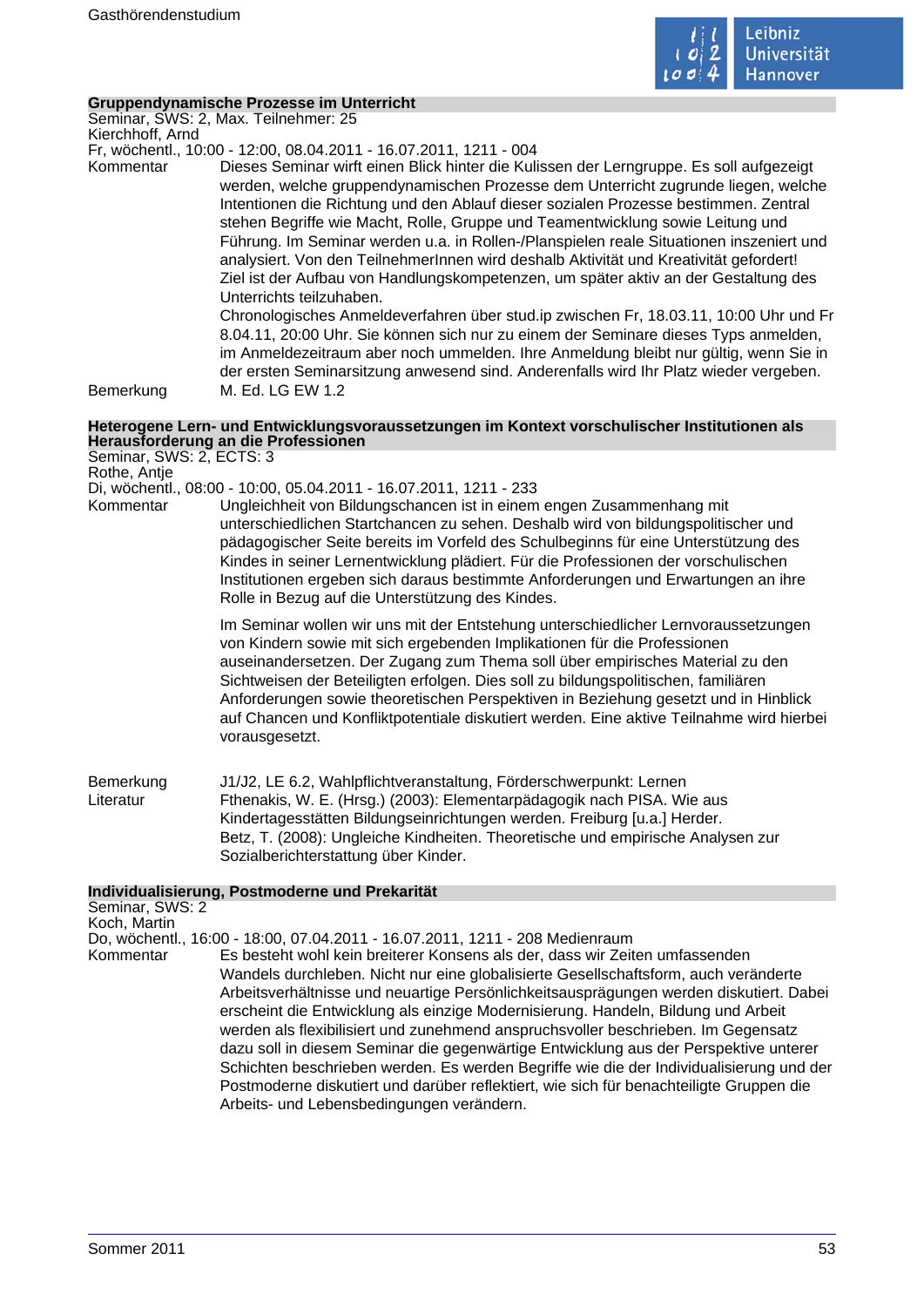

# **Inklusion/Exklusion im Förderschwerpunkt emotionale und soziale Entwicklung**

Seminar, SWS: 2, ECTS: 3 Meyer, Matthias

Mo, wöchentl., 16:00 - 18:00, 04.04.2011 - 16.07.2011, 1211 - 026

Kommentar Die Thematisierung von "Inklusion" verzeichnet gesellschafts-politisch wie auch im Förderschwerpunkt emotionale und soziale Entwicklung eine Zunahme.

> Im Seminar wird daher das Phänomen der Inklusion/Exklusion zunächst aus gesellschafts-analytischer Sicht betrachtet. Gerechtigkeitstheoretisch wird ein ethischer Handlungsrahmen erarbeitet, der ein "gutes Leben" für alle Menschen ermöglichen soll. Die erarbeiteten theoretischen Perspektiven werden zudem anhand von Praxisbeispielen (im internationalen Bereich) konkretisiert.

Zentrale Fragestellungen in dem Seminar werden sein:

- Was meint Inklusion, was Marginalisierung und Exklusion?
- Wer sind die "Ausgeschlossenen" und "Ausgegrenzten" der Gesellschaft?
- Was macht ein "gutes Leben" aus?

Bemerkung J1/J2, Wahlpflichtveranstaltung, Förderschwerpunkt: EusE Literatur Wird bei StudIP bekannt gegeben.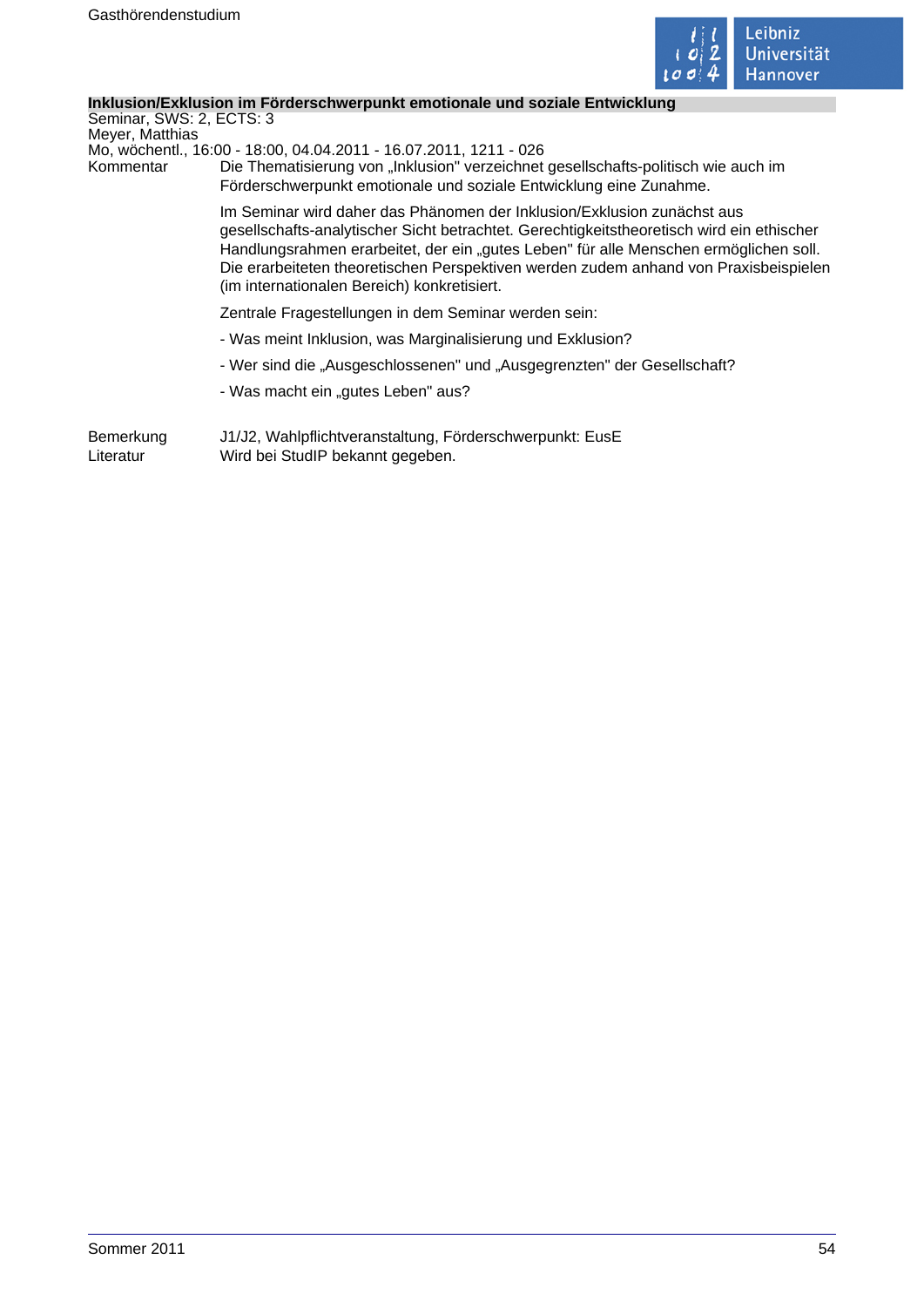

# **Interkulturelle vs. Transkulturelle Kompetenz - Bildungsarbeit mit Mädchen und Jungen unterschiedlicher sozialer Herkunft**

| Seminar<br>Jantz, Olaf |                                                                                                                                                                                                                                                                                                                                                                                                                                                                                                                                                                                                                                                                                                                                                                                                        |
|------------------------|--------------------------------------------------------------------------------------------------------------------------------------------------------------------------------------------------------------------------------------------------------------------------------------------------------------------------------------------------------------------------------------------------------------------------------------------------------------------------------------------------------------------------------------------------------------------------------------------------------------------------------------------------------------------------------------------------------------------------------------------------------------------------------------------------------|
| Kommentar              | Do, wöchentl., 12:00 - 14:00, 07.04.2011 - 14.07.2011, 1211 - 225<br>Pädagogische Angebote sollen zielgruppengerecht konzipiert werden. Doch welche<br>Interessen, Bedürfnisse und Bildungsgewohnheiten bringen die einzelnen sozio-<br>kulturellen Gruppen mit? Und wie sind die jeweiligen Ressourcen erkennbar und<br>aktivierbar?                                                                                                                                                                                                                                                                                                                                                                                                                                                                  |
|                        | Dabei offenbaren Jungen und Mädchen unterschiedliche Interessen und z.T.<br>unterschiedliche -Normalitäten-. Migration in der Familiengeschichte kann eine<br>besondere Erschwernis aber auch eine besondere Ressource bedeuten. Religiöse<br>Gebundenheit z.B. ist für viele eine Bürde der Ritualisierung und für viele eine<br>Chance der Partizipation. Wie kann also eine moderne Pädagogik den veränderten<br>Lebensbedingungen im Einwanderungsland Deutschland gerecht werden? Und wie<br>können wir die pädagogische Begegnung inhaltsanalytisch fassen? Welche Begrifflichkeit<br>ist nötig, um Jugendlichen begegnen zu können, die einerseits eine deutsche Normalität<br>erleben und andererseits mit einer familiengeschichtlichen Transformation oder<br>Entfremdung konfrontiert sind? |
|                        | Ist der Begriff interkulturelle Pädagogik noch zeitgemäß oder brauchen wir eine neue<br>Verständnisqualität zwischen Transkulturalität, Gender, Intersektionalität und Integraler<br>Pädagogik?                                                                                                                                                                                                                                                                                                                                                                                                                                                                                                                                                                                                        |
| Bemerkung              | In diesem Seminar wird anhand aktueller Zugänge diskutiert, welche theoretische<br>Begriffsdefinition praxisrelevant werden kann und wie dies in der Praxis mit Mädchen und<br>Jungen umgesetzt wird<br>BW 7 (PO 2008)                                                                                                                                                                                                                                                                                                                                                                                                                                                                                                                                                                                 |
|                        | BW PM 6.1 (PO 2010)                                                                                                                                                                                                                                                                                                                                                                                                                                                                                                                                                                                                                                                                                                                                                                                    |
|                        | EB D 2.3 / 2.5                                                                                                                                                                                                                                                                                                                                                                                                                                                                                                                                                                                                                                                                                                                                                                                         |
| Literatur              | Bitte melden Sie sich über Stud. IP an.<br>1. Auernheimer, G.: Schieflagen im Bildungssystem. Die Benachteiligung der<br>Migrantenkinder. Wiesbaden 2006.                                                                                                                                                                                                                                                                                                                                                                                                                                                                                                                                                                                                                                              |
|                        | 2. Jantz, O.: Migrantenjungen zwischen Gott und Alltag - neue Chancen in der Arbeit<br>mit Jungen. In: Werkstatt der Weltkulturen / Bundeszentrale für politische Bildung (Hrsg.).<br>Berlin 2007.                                                                                                                                                                                                                                                                                                                                                                                                                                                                                                                                                                                                     |
|                        | 3. Jantz, O: "Nimm den längsten Weg" Leitlinien einer interkulturellen Sexualpädagogik<br>In: Aktion Jugendschutz Landesarbeitsstelle Bayern (Hrsg.): pro jugend 3-2007. München<br>2007.                                                                                                                                                                                                                                                                                                                                                                                                                                                                                                                                                                                                              |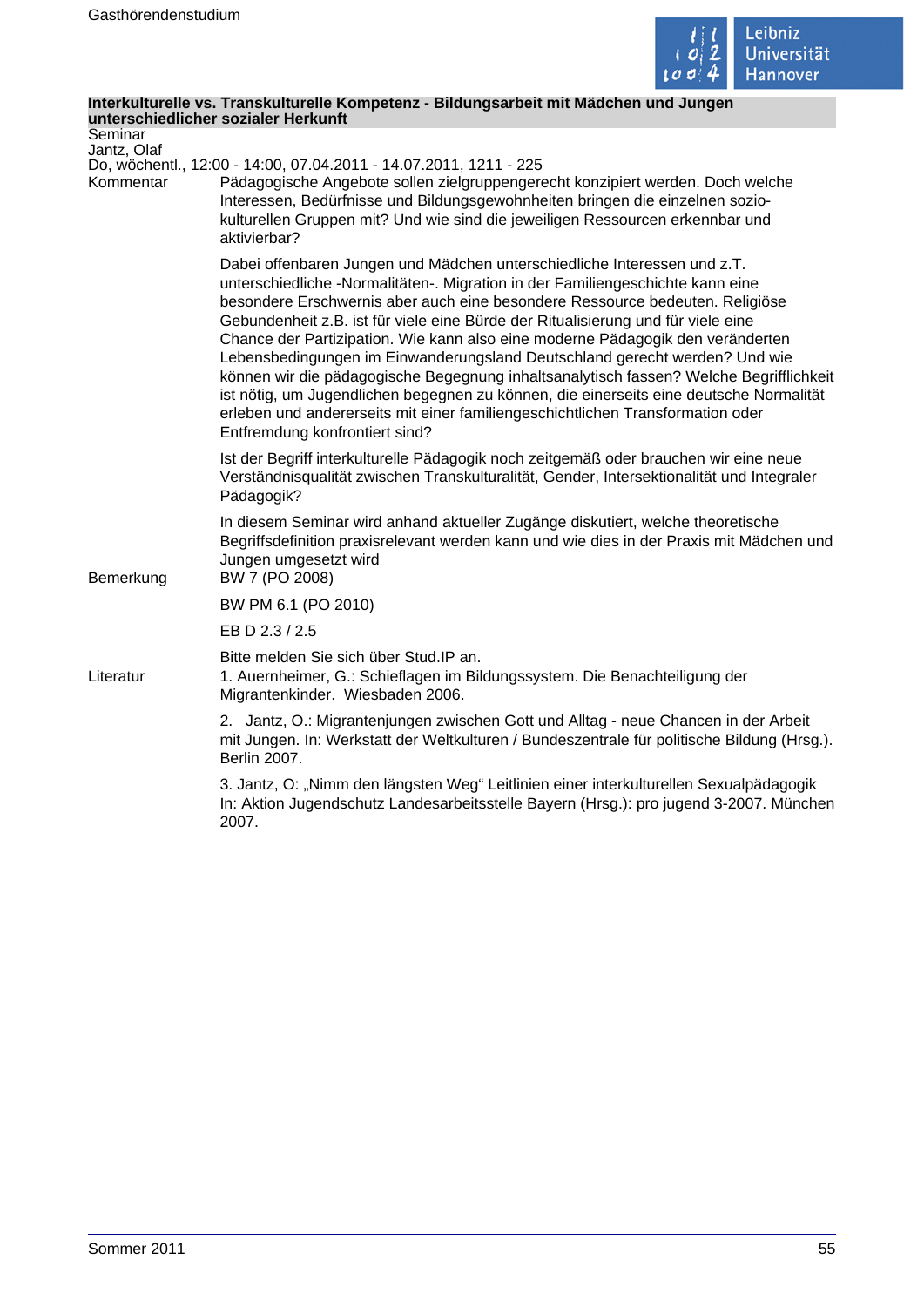

#### **Intersektionalität und Bildung: Welche Transformationen sind in EB und aJB beobachtbar und notwendig?**

**Seminar** Jantz, Olaf / Rhein, Rüdiger Mo, wöchentl., 10:00 - 12:00, 04.04.2011 - 11.07.2011, 1211 - 225 Kommentar Dieses Seminar wird im Rahmen einer Diskurswerkstatt (Jugendbildung begegnet Erwachsenenbildung) der Frage nachgehen, inwiefern Bildungsdefinitionen vor dem Hintergrund von Mehrfachzugehörigkeiten begrifflich transformiert werden müssen. Gefragt wird also nach einer angemessenen (Bildungs )Theorie in der Einwanderungsgesellschaft: Wie muss sich die (Bildungs-)Praxis verändern? Die Notwendigkeit einer nachhaltigen und umfassenden Reflexion der Praxis der Theoriearbeit wird vor dem Horizont des Konzeptes der Intersektionalität entfaltet. Bemerkung EB D 2.1 / 2.3 Bitte melden Sie sich über Stud.IP an. Literatur Degele, N. / Winker, G.: Intersektionalität als Mehrebenenanalyse. Frankfurt a.M. 2010 Lutz, H. / Leiprecht, R. (2005): Intersektionalität im Klassenzimmer. Ethnizität, Klasse, Geschlecht. In: Leiprecht, R. / Kerber, A. (Hrsg.): Schule in der Einwanderungsgesellschaft. Schwalbach/Ts., S. 218 - 234 Weitere Literatur wird zu Beginn des Seminars bekannt gegeben.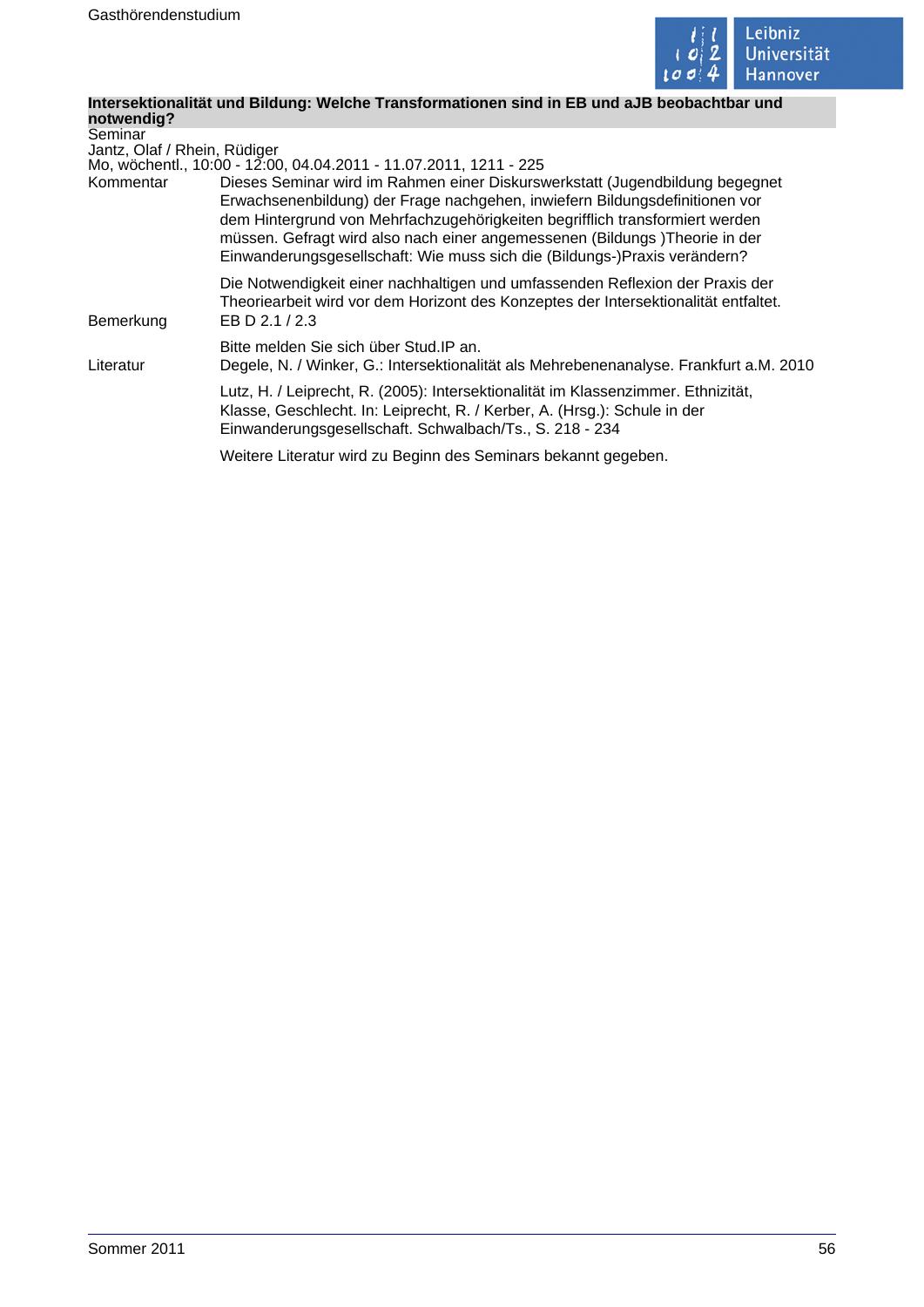

# **Konzepte und Methoden der Weiterbildungsberatung: Bildungsberatung in der Erwachsenenbildung**

| Seminar<br>Jantz, Olaf      |                                                                                                                                                                                                                                                                                                                                                                                                                                                                                                                                                                                                                                                                    |
|-----------------------------|--------------------------------------------------------------------------------------------------------------------------------------------------------------------------------------------------------------------------------------------------------------------------------------------------------------------------------------------------------------------------------------------------------------------------------------------------------------------------------------------------------------------------------------------------------------------------------------------------------------------------------------------------------------------|
|                             | Do, Einzel, 18:00 - 20:00, 07.04.2011 - 07.04.2011, 1211 - 233                                                                                                                                                                                                                                                                                                                                                                                                                                                                                                                                                                                                     |
|                             | Fr, Einzel, 14:00 - 18:00, 15.04.2011 - 15.04.2011, 1211 - 233                                                                                                                                                                                                                                                                                                                                                                                                                                                                                                                                                                                                     |
|                             | Sa, Einzel, 09:00 - 15:00, 16.04.2011 - 16.04.2011, 1211 - 233                                                                                                                                                                                                                                                                                                                                                                                                                                                                                                                                                                                                     |
|                             | Fr, Einzel, 14:00 - 19:00, 13.05.2011 - 13.05.2011, 1211 - 233                                                                                                                                                                                                                                                                                                                                                                                                                                                                                                                                                                                                     |
| Kommentar                   | Fr, Einzel, 14:00 - 19:00, 27.05.2011 - 27.05.2011, 1211 - 233<br>Bildungsberatung, Kompetenzermittlung und Lernberatung werden im Rahmen des<br>Lebenslangen Lernens zunehmend wichtiger. Doch was sollten LernbegleiterInnen selber<br>lernen? Welche Kompetenzen werden benötigt?                                                                                                                                                                                                                                                                                                                                                                               |
|                             | Männer wie Frauen suchen Unterstützung für ihre Weiterentwicklung. Dabei geht<br>es einerseits um das ganz persönliche Wachstum als Mensch und andererseits um<br>die Kompetenzanreicherung auch für den beruflichen Alltag. Erwachsenenbildung<br>konfrontiert die Lernenden mit Sachkenntnis, Inhalt und schließlich auch mit der eigenen<br>Person.                                                                                                                                                                                                                                                                                                             |
|                             | Der personzentrierte Ansatz der Beratung bietet ein gut erforschtes System an Zugängen<br>zu allen Menschen. Zwischen psychosozialer Unterstützung und gezielter Lern- und<br>Bildungsberatung stellen sich beraterische Anforderungen an die Erwachsenenbildung,<br>die es einzuüben gilt.                                                                                                                                                                                                                                                                                                                                                                        |
|                             | In diesem Seminar werden heuristische Zugänge zur Beratung vorgestellt und praktische<br>Möglichkeiten exemplarisch erprobt:                                                                                                                                                                                                                                                                                                                                                                                                                                                                                                                                       |
|                             | Was sind die Grundbedingungen einer erfolgreichen Bildungsberatung? Welche<br>Kompetenzen können ErwachsenenbildnerInnen ausbauen? Was gilt es zu<br>berücksichtigen?                                                                                                                                                                                                                                                                                                                                                                                                                                                                                              |
| Bemerkung                   | Theoretische Impulse werden durch gezielte Praxiseinheiten bereichert.<br>BW 7 (PO 2008)                                                                                                                                                                                                                                                                                                                                                                                                                                                                                                                                                                           |
|                             | BW PM 6.3 (PO 2010)                                                                                                                                                                                                                                                                                                                                                                                                                                                                                                                                                                                                                                                |
|                             | EB D 2.5                                                                                                                                                                                                                                                                                                                                                                                                                                                                                                                                                                                                                                                           |
|                             | Bitte melden Sie sich über Stud. IP an.                                                                                                                                                                                                                                                                                                                                                                                                                                                                                                                                                                                                                            |
| Literatur                   | 1. Herbrich, E. / Jurkeit, J.: Lebenslanges Lernen und Bildungsberatung zwischen<br>Theorie und Praxis, Berlin 2003                                                                                                                                                                                                                                                                                                                                                                                                                                                                                                                                                |
|                             | 2. Gröning, K.: Pädagogische Beratung: Konzepte und Positionen. Wiesbaden 2006                                                                                                                                                                                                                                                                                                                                                                                                                                                                                                                                                                                     |
|                             | 3. Weinberger, S.: Klientenzentrierte Gesprächsführung: Lern- und Praxisanleitung für<br>psychosoziale Berufe. Weinheim 2006                                                                                                                                                                                                                                                                                                                                                                                                                                                                                                                                       |
| Pädagogischer Fallarbeit    |                                                                                                                                                                                                                                                                                                                                                                                                                                                                                                                                                                                                                                                                    |
| Seminar                     |                                                                                                                                                                                                                                                                                                                                                                                                                                                                                                                                                                                                                                                                    |
| Rhein, Rüdiger<br>Kommentar | Fr, wöchentl., 10:00 - 12:00, 08.04.2011 - 15.07.2011, 1211 - 233<br>Fallarbeit bedeutet Reflexion beruflicher Praxiserfahrungen und leistet einen<br>Beitrag zur Professionalisierung und Weiterentwicklung eigener praktischer<br>Handlungskompetenz. In dieser Veranstaltung sollen eigene Deutungs- und<br>Handlungsmuster anhand konkreter Erfahrungen eigener pädagogischer Arbeit reflektiert<br>werden. Teilnahmevoraussetzung sind Praxiserfahrungen in der Erwachsenenbildung /<br>Weiterbildung / Personalentwicklung / Trainings usw. sowie die Bereitschaft, diese<br>Erfahrungen einzubringen und sich an der Reflexion fremder Beratungsanliegen zu |

Bemerkung

Bitte melden Sie sich über Stud.IP an.

beteiligen.<br>D  $2.5 / 2.6$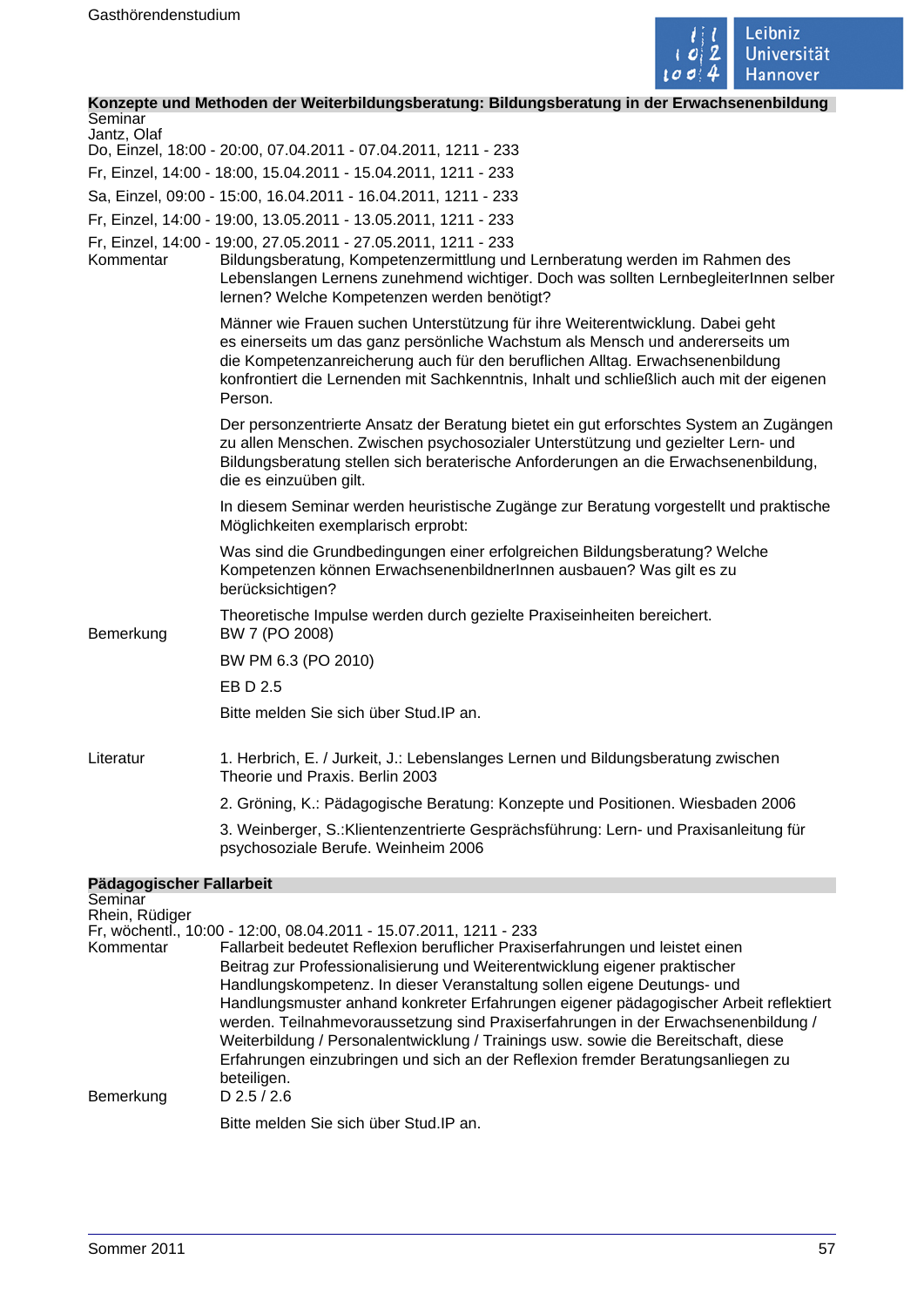

| <b>Praxisreflektionen zur Lehrerrolle</b> |                                                                                                                                                                                                                                                                                                                                                                                                                                                                                                                                                                                                                                                                                                                                                                                                                                                            |
|-------------------------------------------|------------------------------------------------------------------------------------------------------------------------------------------------------------------------------------------------------------------------------------------------------------------------------------------------------------------------------------------------------------------------------------------------------------------------------------------------------------------------------------------------------------------------------------------------------------------------------------------------------------------------------------------------------------------------------------------------------------------------------------------------------------------------------------------------------------------------------------------------------------|
| Seminar, SWS: 2                           |                                                                                                                                                                                                                                                                                                                                                                                                                                                                                                                                                                                                                                                                                                                                                                                                                                                            |
| Koch, Martin                              | Do, wöchentl., 18:00 - 20:00, 07.04.2011 - 16.07.2011, 1211 - 208 Medienraum                                                                                                                                                                                                                                                                                                                                                                                                                                                                                                                                                                                                                                                                                                                                                                               |
| Kommentar                                 | Je näher das Ende des Studiums rückt, desto mehr wächst bei vielen Studierenden<br>das Bedürfnis, konkret auf praktische Anforderungssituationen im Umgang mit<br>benachteiligten Jugendlichen vorbereitet zu werden. Erfahrungen in schulischen<br>und außerschulischen Praktika lassen Unsicherheiten im Umgang mit der eigenen<br>Lehrerrolle, die Befürchtung von Überforderung, Fehlern und Autoritätsverlusten offenbar<br>werden. Dieses Seminar richtet sich darum gezielt an Studierende, die bereits über<br>praktische Erfahrungen im Umgang mit benachteiligten Jugendlichen verfügen und<br>aus konkreten Problemkonstellationen Handlungsstrategien in einem angeleiteten<br>Reflexionsrahmen entwickeln wollen. Interessenten und Interessentinnen sollten konkrete<br>Anliegen einbringen, die sie während des Seminars bearbeiten wollen. |
|                                           | Projektmanagement: Praxisanwendung MS Projekt 2007 EDV-basiert                                                                                                                                                                                                                                                                                                                                                                                                                                                                                                                                                                                                                                                                                                                                                                                             |
| Seminar, SWS: 2<br>Sundmacher, Joachim    |                                                                                                                                                                                                                                                                                                                                                                                                                                                                                                                                                                                                                                                                                                                                                                                                                                                            |
| Kommentar                                 | Di, wöchentl., 14:00 - 16:00, 05.04.2011 - 12.07.2011, 1210 - C201 Computerraum<br>In diesem Seminar soll vermittelt werden:                                                                                                                                                                                                                                                                                                                                                                                                                                                                                                                                                                                                                                                                                                                               |
|                                           | <b>Basiswissen</b>                                                                                                                                                                                                                                                                                                                                                                                                                                                                                                                                                                                                                                                                                                                                                                                                                                         |
|                                           | Grundlagen des Projektmanagement                                                                                                                                                                                                                                                                                                                                                                                                                                                                                                                                                                                                                                                                                                                                                                                                                           |
|                                           | Grundlagen der Programmbedienung MS-Projekt 2007                                                                                                                                                                                                                                                                                                                                                                                                                                                                                                                                                                                                                                                                                                                                                                                                           |
|                                           | Anlegen eines Projekt                                                                                                                                                                                                                                                                                                                                                                                                                                                                                                                                                                                                                                                                                                                                                                                                                                      |
|                                           | Nutzung der Hilfefunktion                                                                                                                                                                                                                                                                                                                                                                                                                                                                                                                                                                                                                                                                                                                                                                                                                                  |
|                                           | Projekte planen                                                                                                                                                                                                                                                                                                                                                                                                                                                                                                                                                                                                                                                                                                                                                                                                                                            |
|                                           | Vorgangsbeziehungen erstellen und bearbeiten                                                                                                                                                                                                                                                                                                                                                                                                                                                                                                                                                                                                                                                                                                                                                                                                               |
|                                           | Nutzung des Kalenders                                                                                                                                                                                                                                                                                                                                                                                                                                                                                                                                                                                                                                                                                                                                                                                                                                      |
|                                           | Mit Ressourcen arbeiten                                                                                                                                                                                                                                                                                                                                                                                                                                                                                                                                                                                                                                                                                                                                                                                                                                    |
|                                           | Ansicht, Tabellen und Masken                                                                                                                                                                                                                                                                                                                                                                                                                                                                                                                                                                                                                                                                                                                                                                                                                               |
|                                           | Kapazitätsabgleich der Ressourcen                                                                                                                                                                                                                                                                                                                                                                                                                                                                                                                                                                                                                                                                                                                                                                                                                          |
|                                           | Dateien verwalten                                                                                                                                                                                                                                                                                                                                                                                                                                                                                                                                                                                                                                                                                                                                                                                                                                          |
|                                           | Projekte individuell anpassen                                                                                                                                                                                                                                                                                                                                                                                                                                                                                                                                                                                                                                                                                                                                                                                                                              |
|                                           | Projektverfolgung und Kontrolle                                                                                                                                                                                                                                                                                                                                                                                                                                                                                                                                                                                                                                                                                                                                                                                                                            |
| Bemerkung                                 | Projektkosten berechnen und überwachen<br>D 2.5                                                                                                                                                                                                                                                                                                                                                                                                                                                                                                                                                                                                                                                                                                                                                                                                            |
|                                           | Diese Veranstaltung ist auf 15 TN begrenzt.                                                                                                                                                                                                                                                                                                                                                                                                                                                                                                                                                                                                                                                                                                                                                                                                                |
|                                           | Bitte melden Sie sich über Stud. IP an.                                                                                                                                                                                                                                                                                                                                                                                                                                                                                                                                                                                                                                                                                                                                                                                                                    |
|                                           |                                                                                                                                                                                                                                                                                                                                                                                                                                                                                                                                                                                                                                                                                                                                                                                                                                                            |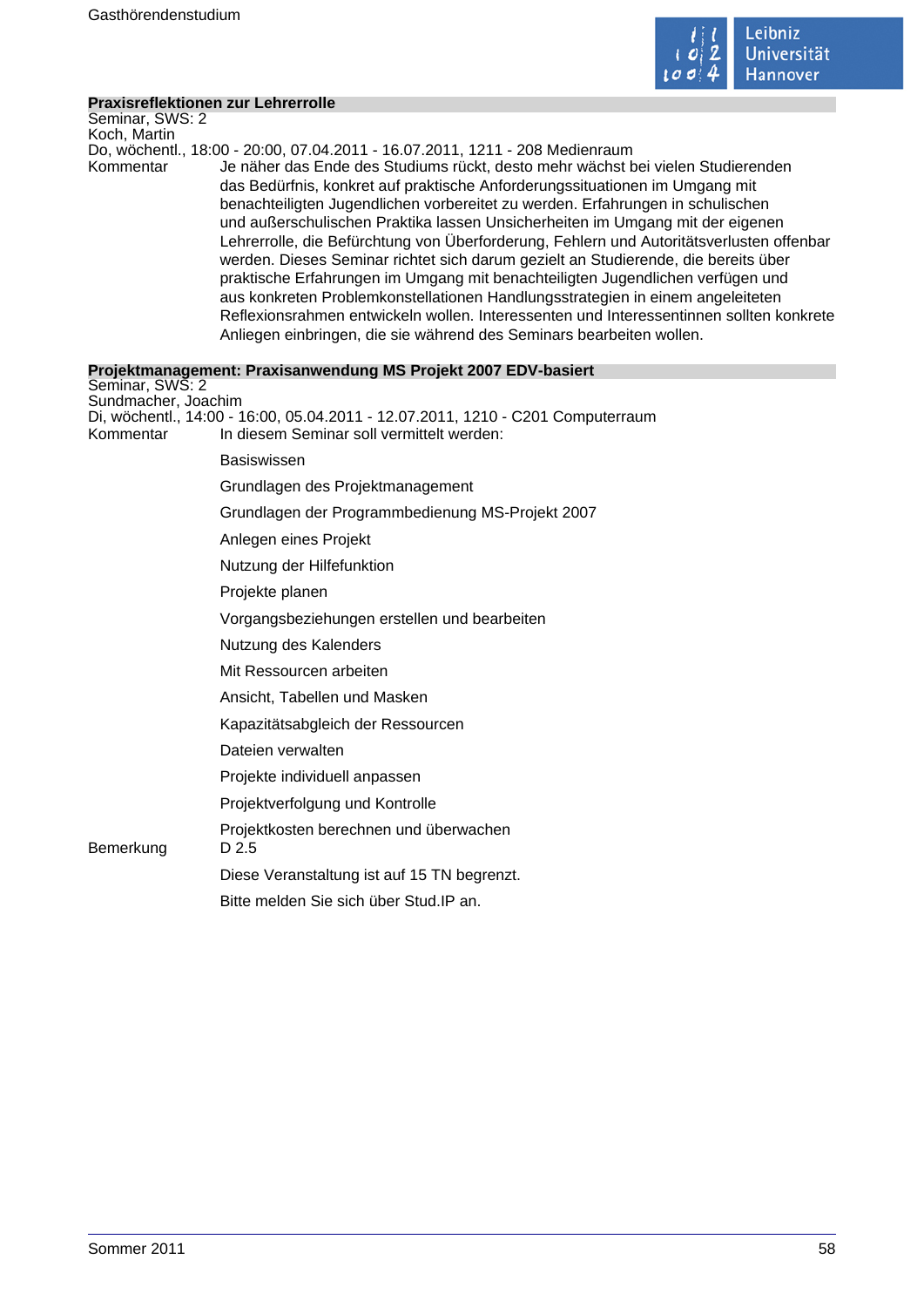

# **Qualitätssicherung und -entwicklung an berufsbildenden Schulen - Niedersachsen als Beispiel**

Seminar, SWS: 2 Rütters, Klaus Di, wöchentl., 14:00 - 16:00, 05.04.2011 - 12.07.2011, 1211 - 225 Kommentar In diesem Seminar werden Begründungen für die Forderung nach schulischer Qualitätssicherung und -entwicklung dargestellt, die Komplexität und Widersprüche des schulischen Qualitätsbegriffs herausgearbeitet und die Funktion eines Qualitätsmanagementmodells für die systematische und ganzheitliche Qualitätssicherung und -entwicklung an berufsbildenden Schulen untersucht. Am Beispiel Niedersachsens soll aufgezeigt werden, wie die Einführung eines QM-Systems an berufsbildenden Schulen realisiert wurde und welche Ergebnisse dazu bis heute vorliegen. Literatur 1. Euler, D. (2005): Qualitätsentwicklung in der Berufsausbildung. BLK, Bonn. 2. Fend, H. (2000): Qualität und Qualitätssicherung im Bildungswesen. Wohlfahrtsstaatliche Modelle und Marktmodelle. Zeitschrift für Pädagogik, Beiheft 41, S.

> 3. Künzel, J., Rütters, K.: Qualitätsentwicklung und -sicherung an Berufsbildunden Schulen mit Hilfe des EFQM-Modells - Theoretische Grundlagen und empirische Befunde. In: Bildung und Erziehung 61 (2008) 3, S. 271 - 295

#### **Sozialisation in der ausdifferenzierten Gesellschaft**

55-72.

Seminar, SWS: 2, Max. Teilnehmer: 25 Wenzl, Thomas

Di, wöchentl., 16:00 - 18:00, 05.04.2011 - 16.07.2011, 1211 - 333

Kommentar Das Seminar befasst sich mit grundlegenden Begriffen und Modellen der Sozialisationstheorie. Im Zentrum des Seminars stehen die sozialisationstheoretischen Beiträge Freuds, Meads und Parsons.

Chronologisches Anmeldeverfahren über stud.ip zwischen Fr, 18.03.11, 10:00 Uhr und Fr 8.04.11, 20:00 Uhr. Sie können sich nur zu einem der Seminare dieses Typs anmelden, im Anmeldezeitraum aber noch ummelden. Ihre Anmeldung bleibt nur gültig, wenn Sie in der ersten Seminarsitzung anwesend sind. Anderenfalls wird Ihr Platz wieder vergeben. Bemerkung M. Ed. LG EW 2.2

# **Sprechen und Reden lernen**

| Seminar, SWS: 2<br>Oehlschläger, Herwig                                                                                                                                                                                                                                                                                                                                                                                                                                                                                                                                                                                                                                                                                                                                                                                                                                                                                                                                                                                                        | Fr, Einzel, 14:00 - 18:00, 27.05.2011 - 27.05.2011, 1211 - 004                                                                                                                                                                                                      |  |
|------------------------------------------------------------------------------------------------------------------------------------------------------------------------------------------------------------------------------------------------------------------------------------------------------------------------------------------------------------------------------------------------------------------------------------------------------------------------------------------------------------------------------------------------------------------------------------------------------------------------------------------------------------------------------------------------------------------------------------------------------------------------------------------------------------------------------------------------------------------------------------------------------------------------------------------------------------------------------------------------------------------------------------------------|---------------------------------------------------------------------------------------------------------------------------------------------------------------------------------------------------------------------------------------------------------------------|--|
| Sa, Einzel, 10:00 - 18:00, 28.05.2011 - 28.05.2011, 1211 - 004                                                                                                                                                                                                                                                                                                                                                                                                                                                                                                                                                                                                                                                                                                                                                                                                                                                                                                                                                                                 |                                                                                                                                                                                                                                                                     |  |
| So, Einzel, 10:00 - 16:00, 29.05.2011 - 29.05.2011, 1211 - 004<br>Jeder weiß, dass es festgelegte Regeln für die Rechtschreibung und die Grammatik gibt,<br>Kommentar<br>dagegen ist oft unbekannt, dass ebenso auch Regeln für das richtige Sprechen festgelegt<br>sind (z.B. Theater-/Bühnensprache). Diese Grundregeln sollen ebenso vermittelt werden<br>wie die Behebung von Sprachfehlern. Das kann- besonders für Pädagogen- bei hilfen für<br>die Lernenden wichtig sein.<br>Daneben beschäftigt sich das Seminar mit dem Aufbau von Regeln für die Erstellung<br>und Durchführung von Reden für unterschiedliche Zwecke. Rhetorische Stilmittel<br>werden vermittelt und auf ihre Wirksamkeit in einer Rede hin überprüft. Schließlich wird<br>auf Merkmale non-verbaler Kommunikation eingegangen. Wie unterstreiche ich mein<br>Sprechen durch Mimik und Gestik? Wie deute ich non-verbale Äußerungen der Zuhörer<br>richtig? Zusammenfassungen und Lernhilfen zu den verschiedenen Themen werden in<br>der Veranstaltung verteilt. |                                                                                                                                                                                                                                                                     |  |
| Bemerkung                                                                                                                                                                                                                                                                                                                                                                                                                                                                                                                                                                                                                                                                                                                                                                                                                                                                                                                                                                                                                                      | Anmeldung über stud.ip zwischen Fr, 18.03.11, 10:00 Uhr und Fr 8.04.11, 20:00 Uhr.<br>Ihre Anmeldung bleibt nur gültig, wenn Sie in der ersten Seminarsitzung anwesend sind.<br>Anderenfalls wird Ihr Platz wieder vergeben.<br>Zusatzangebot für alle Studiengänge |  |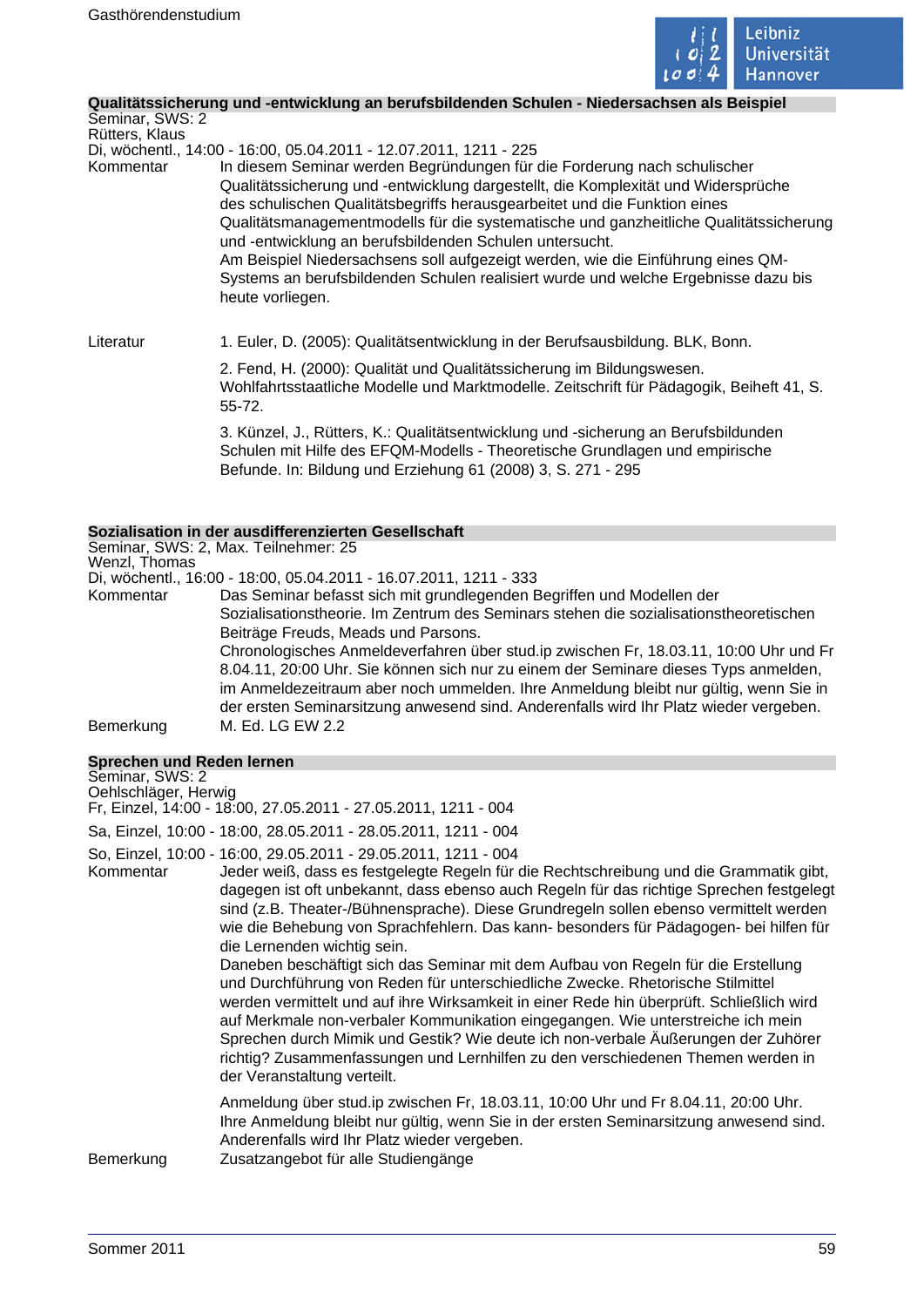

# **Unterrichten im Kontext der Gruppe**

Seminar, SWS: 2, Max. Teilnehmer: 25 Wenzl, Thomas

Do, wöchentl., 14:00 - 16:00, 07.04.2011 - 16.07.2011, 1211 - 333

Kommentar Im Zentrum des Seminars steht die theoretische Fragestellung, was es für den schulischen Unterricht bedeutet, dass er unter der Bedingung der Klassenförmigkeit stattfindet. Dabei wird unter anderem vergleichend in den Blick genommen, wie das Verhältnis von Individuum und Schulklasse in verschiedenen Kulturen strukturiert ist. Chronologisches Anmeldeverfahren über stud.ip zwischen Fr, 18.03.11, 10:00 Uhr und Fr 8.04.11, 20:00 Uhr. Sie können sich nur zu einem der Seminare dieses Typs anmelden, im Anmeldezeitraum aber noch ummelden. Ihre Anmeldung bleibt nur gültig, wenn Sie in der ersten Seminarsitzung anwesend sind. Anderenfalls wird Ihr Platz wieder vergeben. Bemerkung M. Ed. LG EW 1.2

#### **Wie die Bildungsarbeit auch Migrantenmädchen und Migrantenjungen erreicht. Handlungskompetenzen in Erwachsenenbildung und außerschulischer Jugendbildung** Seminar

Jantz, Olaf

Do, wöchentl., 10:00 - 12:00, 07.04.2011 - 14.07.2011, 1211 - 225

Kommentar In diesem Seminar werden aktuelle Erkenntnisse aus der Verknüpfung von Kulturund Geschlechterperspektive zusammengesammelt: Was lässt sich wissenschaftlich belegen und was ist reine Alltagstheorie? Auf der Basis aktueller Forschungsergebnisse lassen sich dann gemeinsam tragfähige Schlüsse für die Praxis mit Jugendlichen und Erwachsenen ziehen: Was muss ich bei Angeboten für alle (!) Jugendlichen berücksichtigen?

Dabei stellen wir uns folgende Fragen:

- Welche Folgen hat die Migration für einzelne Gruppen von MigrantInnen?
- Welche Rolle spielt das Mädchensein und das Jungesein für Jugendliche selbst?
- Wieso betonen viele Jugendliche ihre kulturelle und (!) religiöse Herkunft so stark?
- Wie verarbeiten deutsche Jugendliche die aktuelle Kulturdebatte um die Integration?

• Sehen sich Jungen selbst als Modernisierungsverlierer? Und Mädchen als Gewinnerinnen im Bildungssystem?

- Welche Gruppen wollen selbst integriert sein?
- Was haben wir als Erwachsene heutigen Jugendlichen anzubieten?

Anhand der Debatte um interkulturelle vs. transkulturelle Kompetenzen in der Bildungsarbeit werden die Bedürfnislagen von Jugendlichen und Erwachsenen mit unterschiedlichem Migrationshintergrund beleuchtet und verortet.

| Bemerkung | BW 6 (PO 2008)                                                                                                                                                                   |
|-----------|----------------------------------------------------------------------------------------------------------------------------------------------------------------------------------|
|           | BW PM 5.1 (PO 2010)                                                                                                                                                              |
|           | EB D 2.4                                                                                                                                                                         |
| Literatur | Bitte melden Sie sich über Stud. IP an.<br>Jantz, O.: Jungen stärken - Selbstbehauptungskurse: Konzeption, Haltung, Ziele und<br>Durchführung. Hannover 2007.                    |
|           | Jantz, O. / Brandes, S.: Geschlechtsbezogene Pädagogik an Grundschulen. Basiswissen<br>und Modelle zur Förderung sozialer Kompetenzen bei Jungen und Mädchen. Wiesbaden<br>2006. |
|           | Jantz; O.: Interkulturelle und geschlechtsbezogene Kompetenzen in der Jugendbildung.<br>Frankfurt 2010                                                                           |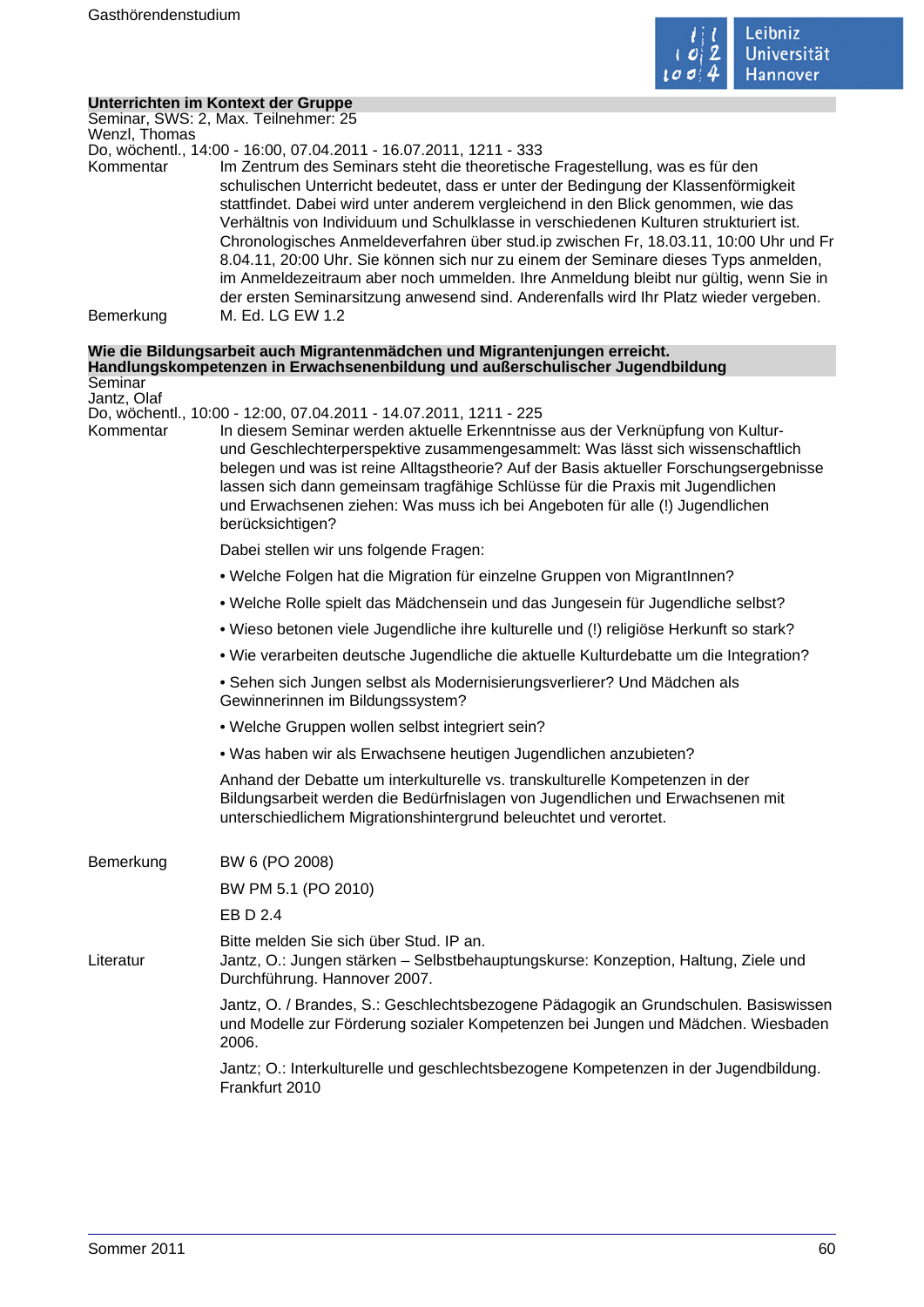

# **Wie Schule wirklich funktioniert?!**

| Seminar<br>Kierchhoff, Arnd |                                                                                                                                                                                                                                                                                                                                                                                                         |  |
|-----------------------------|---------------------------------------------------------------------------------------------------------------------------------------------------------------------------------------------------------------------------------------------------------------------------------------------------------------------------------------------------------------------------------------------------------|--|
| Mo04.04.2011 - 16.07.2011   |                                                                                                                                                                                                                                                                                                                                                                                                         |  |
| Kommentar                   | Dieses Seminar wirft einen Blick hinter die Kulissen des Schulalltags. Am Beispiel<br>"Schulentwicklung' soll erörtert werden, wie Schulen von persönlichen Interessen,<br>Machtspielen und geheimen Lehrplänen gesteuert werden. Im Seminar werden in<br>Rollen-/Planspielen reale Situationen inszeniert und analysiert. Von den TeilnehmerInnen<br>wird deshalb Aktivität und Kreativität gefordert! |  |
|                             | Ziel ist der Aufbau von Kompetenzen, um später aktiv an der Gestaltung des Schulalltags<br>teilzunehmen.                                                                                                                                                                                                                                                                                                |  |
|                             | Studienleistungen: Referat, Durchführung Rollen-/Planspiel. Mündliche Modulprüfungen<br>sind im Anschluss möglich.                                                                                                                                                                                                                                                                                      |  |
| Bemerkung                   | Terminabsprache unter: kierchhoff.arnd@web.de                                                                                                                                                                                                                                                                                                                                                           |  |
| Literatur                   | 1. Schratz / Steiner-Löffler (1999): Die lernende Schule                                                                                                                                                                                                                                                                                                                                                |  |
|                             | 2. Altrichter / Posch (1996): Mikropolitik der Schulentwicklung                                                                                                                                                                                                                                                                                                                                         |  |
|                             | 3. Neuberger (1995): Mikropolitik                                                                                                                                                                                                                                                                                                                                                                       |  |

#### **Zum Wandel prekärer Erwerbsarbeit**

Seminar, SWS: 2 Koch, Martin Fr, wöchentl., 10:00 - 12:00, 08.04.2011 - 16.07.2011, 1211 - 208 Medienraum Kommentar Wer den Fernseher anstellt, muss den Eindruck bekommen, dass sich die Probleme von Jugendarbeitslosigkeit und dem Mangel an Ausbildungsplätzen bald in das Gegenteil eines Mangels an Facharbeitern und überhaupt an Arbeitskräften umkehren werden. Ein solches Szenario muss unbedingt Auswirkungen auf die Benachteiligtenförderung haben. Werden wir als Sozialpädagogen selbst überflüssig, werden wir es vermehrt mit »unbelehrbaren Härtefällen« zu tun bekommen oder lassen die bereits sichtbaren Entwicklungen andere Rückschlüsse zu? In diesem Seminar sollen unterschiedliche Szenarien einer veränderten Arbeits-, Ausbildungs- und Fördergesellschaft diskutiert werden.

# **Philosophie**

|                                      | Descartes: Meditationen über die Erste Philosophie                                                                                                                                                                                                                                                                                                                                                                                                                                                                                                                                                                                                                                                                                                                      |  |  |
|--------------------------------------|-------------------------------------------------------------------------------------------------------------------------------------------------------------------------------------------------------------------------------------------------------------------------------------------------------------------------------------------------------------------------------------------------------------------------------------------------------------------------------------------------------------------------------------------------------------------------------------------------------------------------------------------------------------------------------------------------------------------------------------------------------------------------|--|--|
| Seminar, SWS: 2<br>Pelletier, Arnaud |                                                                                                                                                                                                                                                                                                                                                                                                                                                                                                                                                                                                                                                                                                                                                                         |  |  |
|                                      | Mo, wöchentl., 12:00 - 14:00, 04.04.2011 - 16.05.2011, 1146 - B310                                                                                                                                                                                                                                                                                                                                                                                                                                                                                                                                                                                                                                                                                                      |  |  |
|                                      | Mi, Einzel, 12:00 - 14:00, 25.05.2011 - 25.05.2011, 1146 - B310                                                                                                                                                                                                                                                                                                                                                                                                                                                                                                                                                                                                                                                                                                         |  |  |
|                                      | Mi, Einzel, 12:00 - 14:00, 01.06.2011 - 01.06.2011, 1146 - B310                                                                                                                                                                                                                                                                                                                                                                                                                                                                                                                                                                                                                                                                                                         |  |  |
| Kommentar                            | Mo, wöchentl., 12:00 - 14:00, 06.06.2011 - 16.07.2011, 1146 - B310<br>Descartes' Meditationen sind 1641 auf Lateinisch und 1647 auf Fränzösisch veröffentlicht<br>worden, und gelten seitdem nicht nur als ein Schlüsselwerk für die neuzeitlichen<br>Philosophie und Wissenschaft, sondern auch als eine Einführung in die Philosophie<br>überhaupt. Die Standard-Argumente über Zweifel und Skepsis, Wahrheit und<br>Gewissheit, Körper und Seele, die Existenz Gottes und die materiellen Dinge tauchen<br>immer wieder als Bezugspunkte in den jüngsten (auch analytischen) Philosophien auf.<br>Das Seminar bietet einen Lektürekurs für eine eingehende Erläuterung und Diskussion<br>der sechs Meditationen (ohne die beigefügten Einwände und Erwiderungen) an. |  |  |
| Bemerkung                            | Die Teilnehmer sollten im Besitz einer Ausgabe sein, und auch bereit sein, für jede<br>Sitzung Textpassagen (ca. 8-10 Seiten) methodisch zu lesen. Methodische Hinweise und<br>Seminarplan werden in der ersten Sitzung gegeben.                                                                                                                                                                                                                                                                                                                                                                                                                                                                                                                                        |  |  |
| Literatur                            | 1. Textgrundlage des Seminars: René Descartes, Meditationen über die Erste<br>Philosophie. Lateinisch/Deutsch. übers. und hrsg. von Gerhart Schmidt. Stuttgart, 1986:<br>Reclam UB 2888.<br>2. Zur allgemeinen Einführung: Dominik Perler, René Descartes. München: C.H. Beck,<br>1998 (2. Aufl. 2006).                                                                                                                                                                                                                                                                                                                                                                                                                                                                 |  |  |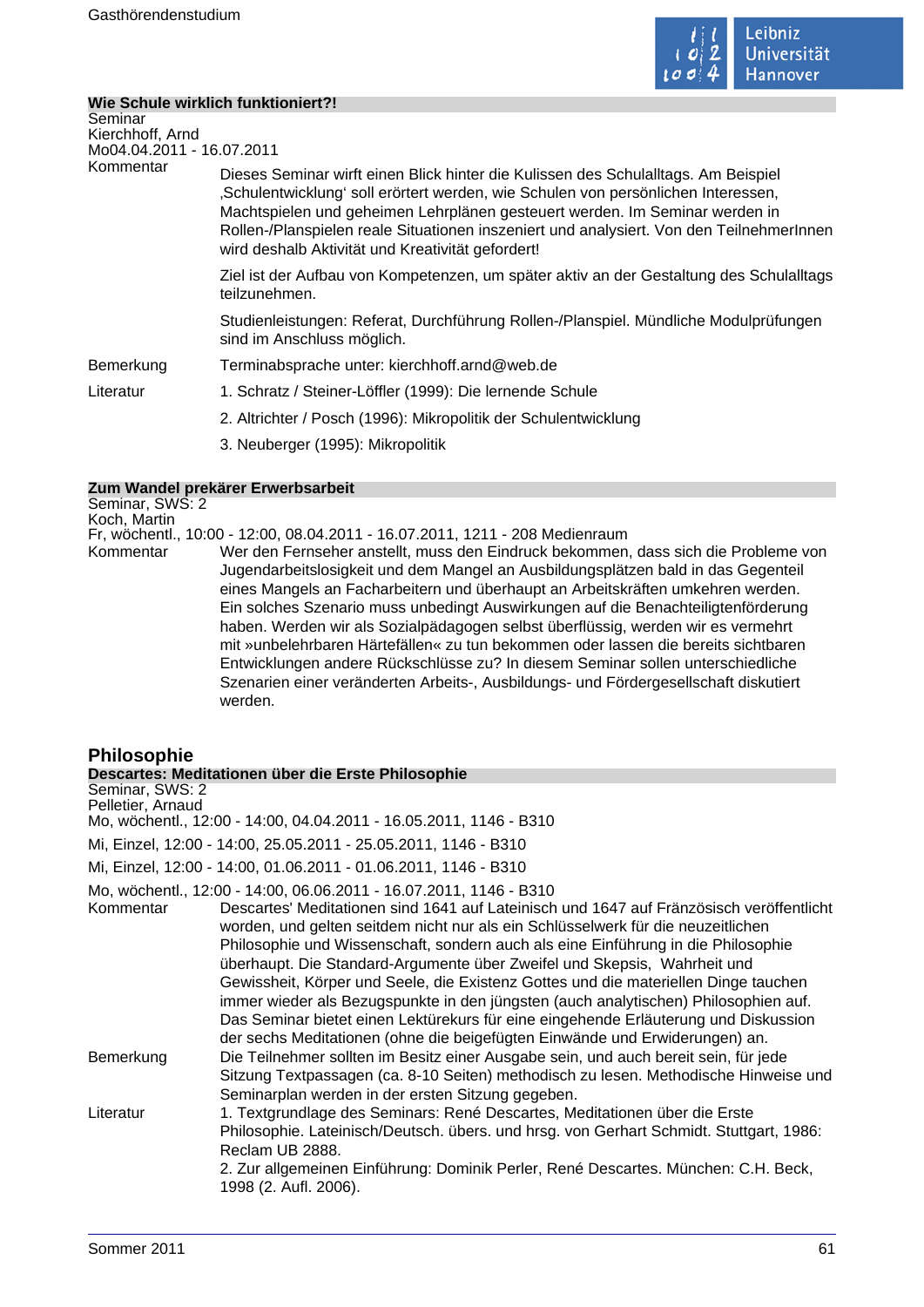

# **Einführung in die Philosophie der Viele-Welten-Theorien**

| Seminar, SWS: 2<br>Eisner, Werner |                                                                                                                                                                                                                                                                                                                                                                                                                                                                                                                                                                                                                                                                                                                                                                                                                                                                                                                                                                                                                                                             |
|-----------------------------------|-------------------------------------------------------------------------------------------------------------------------------------------------------------------------------------------------------------------------------------------------------------------------------------------------------------------------------------------------------------------------------------------------------------------------------------------------------------------------------------------------------------------------------------------------------------------------------------------------------------------------------------------------------------------------------------------------------------------------------------------------------------------------------------------------------------------------------------------------------------------------------------------------------------------------------------------------------------------------------------------------------------------------------------------------------------|
|                                   | Fr, Einzel, 16:00 - 19:00, 08.04.2011 - 08.04.2011, 1146 - B309                                                                                                                                                                                                                                                                                                                                                                                                                                                                                                                                                                                                                                                                                                                                                                                                                                                                                                                                                                                             |
|                                   | Block+SaSo, 10:00 - 17:00, 28.05.2011 - 29.05.2011, 1146 - B309                                                                                                                                                                                                                                                                                                                                                                                                                                                                                                                                                                                                                                                                                                                                                                                                                                                                                                                                                                                             |
| Kommentar                         | Fr, Einzel, 16:00 - 19:00, 10.06.2011 - 10.06.2011, 1146 - B309<br>In Kosmologie und Quantentheorie erleben in letzter Zeit Viele-Welten-Theorien eine z.T.<br>unerwartete Rennaissance. Hierbei handelt es sich um Theorien, die eine Vielzahl (bis<br>ins Unendliche) paralleler Welten bzw. Universen postulieren, die normalerweise keinerlei<br>Kontakt zueinander haben. Die wird aus kosmologisch-wahrscheinlichkeitstheoretischen<br>Überlegungen (z.B. Andrei Linde) oder aus den Paradoxien der Quantentheorie<br>(Everett, Deutsch) gefolgert. Im Seminar sollen die wichtigsten dieser Theorien<br>vorgestellt, erläutert und ihre philosophischen Konsequenzen und Implikationen<br>erarbeitet werden. Hierbei geht es z.B. um die Frage, ob ein wissenschaftstheoretisches<br>Ökonomieprinzip (z.B. Ockhams Rasiermesser) einer solchen Daseins-Inflation nicht<br>entgegensteht. Zum anderen wäre zu fragen, wo bei diesen Theorien notwendige<br>empirische Überprüfungsmodalitäten möglich sind bzw. immunstrategisch abgewehrt<br>werden. |
| Bemerkung<br>Literatur            | Anwesenheit beim Vorbereitungstermin unbedingt notwendig.<br>1. Tobias Hürter/Max Rauner, Die verrückte Welt der Paralleluniversen, München 2009<br>(Piper)<br>2. David Deutsch', Die Physik der Welterkenntnis, München 2000 (dtv)<br>3. Lisa Randall, Verborgene Universen, Ffm 2006 (S. Fischer)                                                                                                                                                                                                                                                                                                                                                                                                                                                                                                                                                                                                                                                                                                                                                         |
|                                   |                                                                                                                                                                                                                                                                                                                                                                                                                                                                                                                                                                                                                                                                                                                                                                                                                                                                                                                                                                                                                                                             |

Den Teilnehmern wird ein Reader mit wichtigen Texten zur Verfügung gestellt.

# **Einführung in die Philosophie Gottlob Freges**

| Seminar, SWS: 2<br>Kleemeier, Ulrike |                                                                                                                                                                                                                                                                                                                                                                                                                                                                                                                                                                                                                                                                                                                                                                                                                                                                      |
|--------------------------------------|----------------------------------------------------------------------------------------------------------------------------------------------------------------------------------------------------------------------------------------------------------------------------------------------------------------------------------------------------------------------------------------------------------------------------------------------------------------------------------------------------------------------------------------------------------------------------------------------------------------------------------------------------------------------------------------------------------------------------------------------------------------------------------------------------------------------------------------------------------------------|
|                                      | Do, wöchentl., 16:00 - 18:00, 07.04.2011 - 16.07.2011, 1146 - B310                                                                                                                                                                                                                                                                                                                                                                                                                                                                                                                                                                                                                                                                                                                                                                                                   |
| Kommentar                            | Gottlob Frege gilt als einer der bedeutendsten Denker in der Philosophie des 19.<br>Jahrhunderts. Begründet hat er nicht nur die formale Logik in ihrer heutigen Gestalt,<br>sondern auch die moderne Sprachphilosophie analytischer Prägung. Des Weiteren hat<br>er bahnbrechende Leistungen auf dem Gebiet der Philosophie der Mathematik erbracht.<br>Es gibt zwei Eckpfeiler der Fregeschen Philosophie: zum einen die Unterscheidung<br>zwischen dem Sinn und der Bedeutung sprachlicher Ausdrücke, zum anderen die<br>Differenzierung von Funktion/Begriff und Gegenstand. Diese beiden Unterscheidungen<br>sollen den Mittelpunkt der Veranstaltung bilden. Somit beansprucht das Seminar, eine<br>Einführung in das Fregesche Denken zu bieten. Vorkenntnisse in Logik sind zwar<br>grundsätzlich wünschenswert, aber nicht Voraussetzung für die Teilnahme. |
| Literatur                            | 1. Gottlob Frege: Funktion, Begriff, Bedeutung, hrsg. von Günther Patzig.                                                                                                                                                                                                                                                                                                                                                                                                                                                                                                                                                                                                                                                                                                                                                                                            |
|                                      | 2. Gottlob Frege: Logische Untersuchungen, hrsg. von Günther Patzig.                                                                                                                                                                                                                                                                                                                                                                                                                                                                                                                                                                                                                                                                                                                                                                                                 |

3. Weitere Literatur wird im Seminar bekannt gegeben.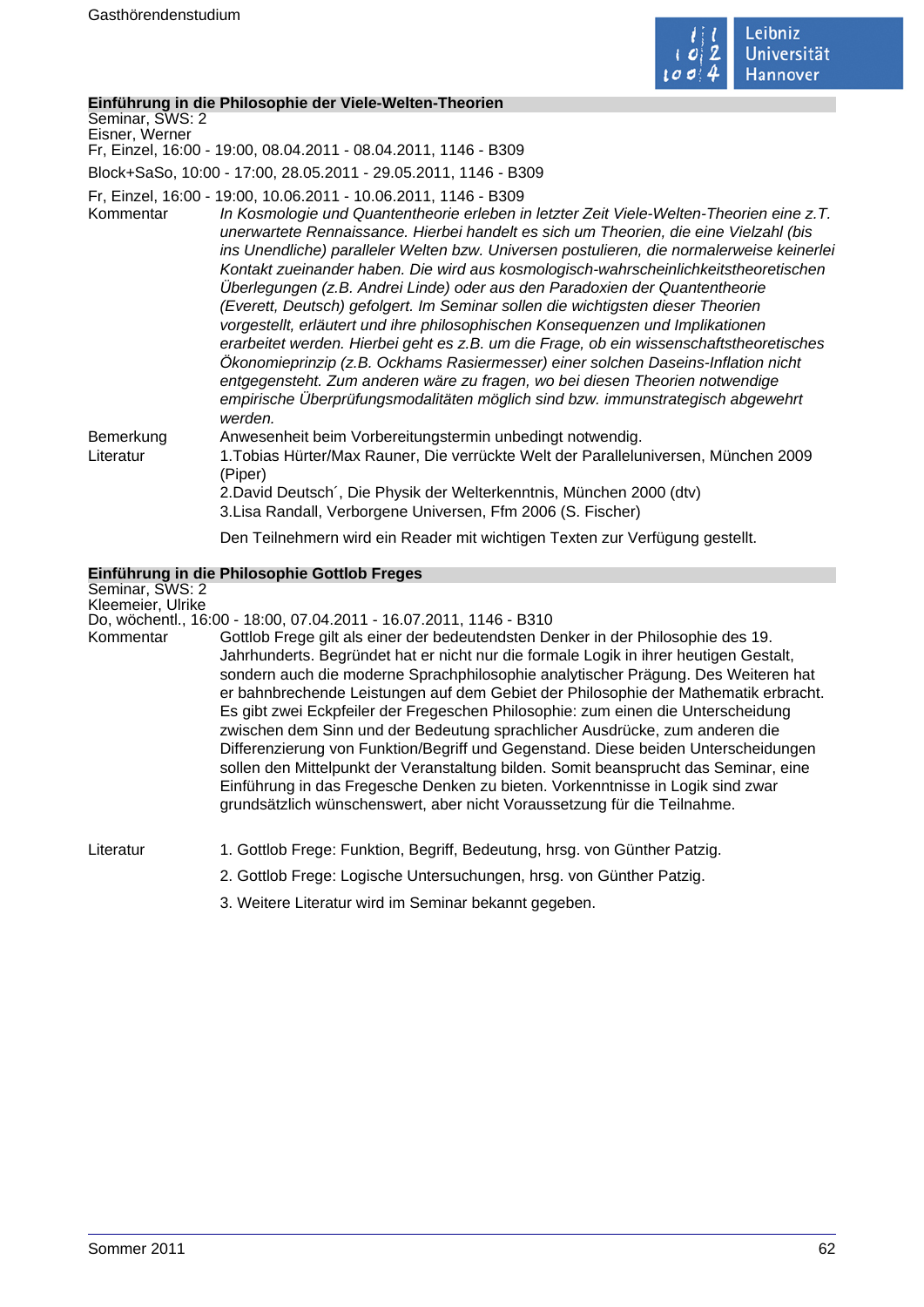

m.

# **Einführung in die politische Philosophie**

| Seminar, SWS: 2 |                                                                                                                                                                                                                                                                                                                                                                                                                                                                                                                                                                                                                                                                        |
|-----------------|------------------------------------------------------------------------------------------------------------------------------------------------------------------------------------------------------------------------------------------------------------------------------------------------------------------------------------------------------------------------------------------------------------------------------------------------------------------------------------------------------------------------------------------------------------------------------------------------------------------------------------------------------------------------|
| Hübner, Dietmar |                                                                                                                                                                                                                                                                                                                                                                                                                                                                                                                                                                                                                                                                        |
|                 | Mo, wöchentl., 18:00 - 20:00, 04.04.2011 - 16.07.2011, 1101 - A310                                                                                                                                                                                                                                                                                                                                                                                                                                                                                                                                                                                                     |
| Kommentar       | Die Veranstaltung gibt einen Überblick über wesentliche politische Theorieansätze von<br>der Antike bis zur Moderne. Behandelt werden insbesondere: die antike Diskussion<br>um die beste Staatsform; die Debatte zum Verhältnis von weltlicher und geistlicher<br>Herrschaft in Spätantike, Mittelalter und Reformation; neuzeitliche Konzeptionen von<br>Realpolitik und Naturrecht; die Staatsbegründung des klassischen Kontraktualismus;<br>die Geschichtssicht des deutschen Idealismus; die Traditionslinien von Liberalismus<br>und Marxismus; moderne Ansätze zur Gerechtigkeit von Institutionen, zu Diskurs und<br>Pluralität sowie zum Phänomen der Macht. |
| Bemerkung       | Die Seminarsitzungen werden in Vortragsform durch den Dozenten gestaltet.<br>Studienleistungen können durch schriftliche Ausarbeitungen zu den behandelten Themen<br>erbracht werden.                                                                                                                                                                                                                                                                                                                                                                                                                                                                                  |
| Literatur       | 1. Hans Maier, Horst Denzer (Hg.): "Klassiker des politischen Denkens", 2 Bde., 3. Aufl.,<br>München (C.H. Beck) 2007.                                                                                                                                                                                                                                                                                                                                                                                                                                                                                                                                                 |
|                 | 2. Manfred Brockern (Hg.): "Geschichte des politischen Denkens", Frankfurt a.M.<br>(Suhrkamp) 2007.                                                                                                                                                                                                                                                                                                                                                                                                                                                                                                                                                                    |
|                 | 3. Christoph Horn: "Einführung in die Politische Philosophie", Darmstadt (WBG) 2003.                                                                                                                                                                                                                                                                                                                                                                                                                                                                                                                                                                                   |

# **Einführung in die praktische Philosophie**

| Vorlesung, SWS: 2<br>Hübner, Dietmar |                                                                                                                                                                                                                                                                                                                                                                                                                                                                                                                                                                                                                                                                                                                                                                                                                                                |
|--------------------------------------|------------------------------------------------------------------------------------------------------------------------------------------------------------------------------------------------------------------------------------------------------------------------------------------------------------------------------------------------------------------------------------------------------------------------------------------------------------------------------------------------------------------------------------------------------------------------------------------------------------------------------------------------------------------------------------------------------------------------------------------------------------------------------------------------------------------------------------------------|
|                                      | Di, wöchentl., 14:00 - 16:00, 05.04.2011 - 16.07.2011, 1501 - 201 I 201                                                                                                                                                                                                                                                                                                                                                                                                                                                                                                                                                                                                                                                                                                                                                                        |
| Kommentar                            | "Was soll ich tun?", lautet die Grundfrage, auf die verschiedene Ansätze normativer<br>Ethik eine Antwort zu finden versuchen. Die Vorlesung gibt einen Überblick über diese<br>Ansätze, indem sie ihre zentralen Konzepte, ihre wichtigsten Argumentationsformen<br>und ihre maßgeblichen Ausdifferenzierungen einander gegenüberstellt. Systematische<br>Fragestellungen liefern dabei den Aufbau, um anhand historischer Entwicklungslinien<br>erläutert und vertieft zu werden.                                                                                                                                                                                                                                                                                                                                                            |
|                                      | Insbesondere werden auf diese Weise die Grundzüge ethischer Theorietypen<br>(Tugendethiken, Deontologien, Teleologien), der Zusammenhang wesentlicher<br>Handlungselemente (Zwecke, Mittel, Nebenfolgen) sowie die Unterteilung moralischer<br>Verbindlichkeitsstufen (Supererogatorisches, Tugendpflichten, Rechtspflichten)<br>vorgestellt. Verdeutlicht und konkretisiert werden diese Konzeptionen anhand der<br>Ethikmodelle von Aristoteles, Kant, Mill und anderen klassischen und modernen<br>Autoren. Fragestellungen aus dem Bereich der Meta-Ethik, wie die Unterscheidung<br>von Kognitivismus und Nonkognitivismus, die Reichweite skeptizistischer Argumente<br>oder die Bedeutung des Konzepts eines naturalistischen Fehlschlusses, finden ebenso<br>Berücksichtigung wie Beispielsfälle aus dem Gebiet der angewandten Ethik. |
| Bemerkung                            | Es ist geplant, diese Einführungsvorlesung künftig regelmäßig im Sommersemester<br>anzubieten.                                                                                                                                                                                                                                                                                                                                                                                                                                                                                                                                                                                                                                                                                                                                                 |
| Literatur                            | Es wird ein begleitendes Tutorium angeboten.<br>1. Dieter Birnbacher: "Analytische Einführung in die Ethik", 2. Aufl., Berlin (de Gruyter)<br>2007.<br>2. Friedo Ricken: "Allgemeine Ethik", 4. Aufl., Stuttgart (Kohlhammer) 2003.<br>3. Herlinde Pauer-Studer: "Einführung in die Ethik", Wien (UTB) 2003.                                                                                                                                                                                                                                                                                                                                                                                                                                                                                                                                   |
|                                      |                                                                                                                                                                                                                                                                                                                                                                                                                                                                                                                                                                                                                                                                                                                                                                                                                                                |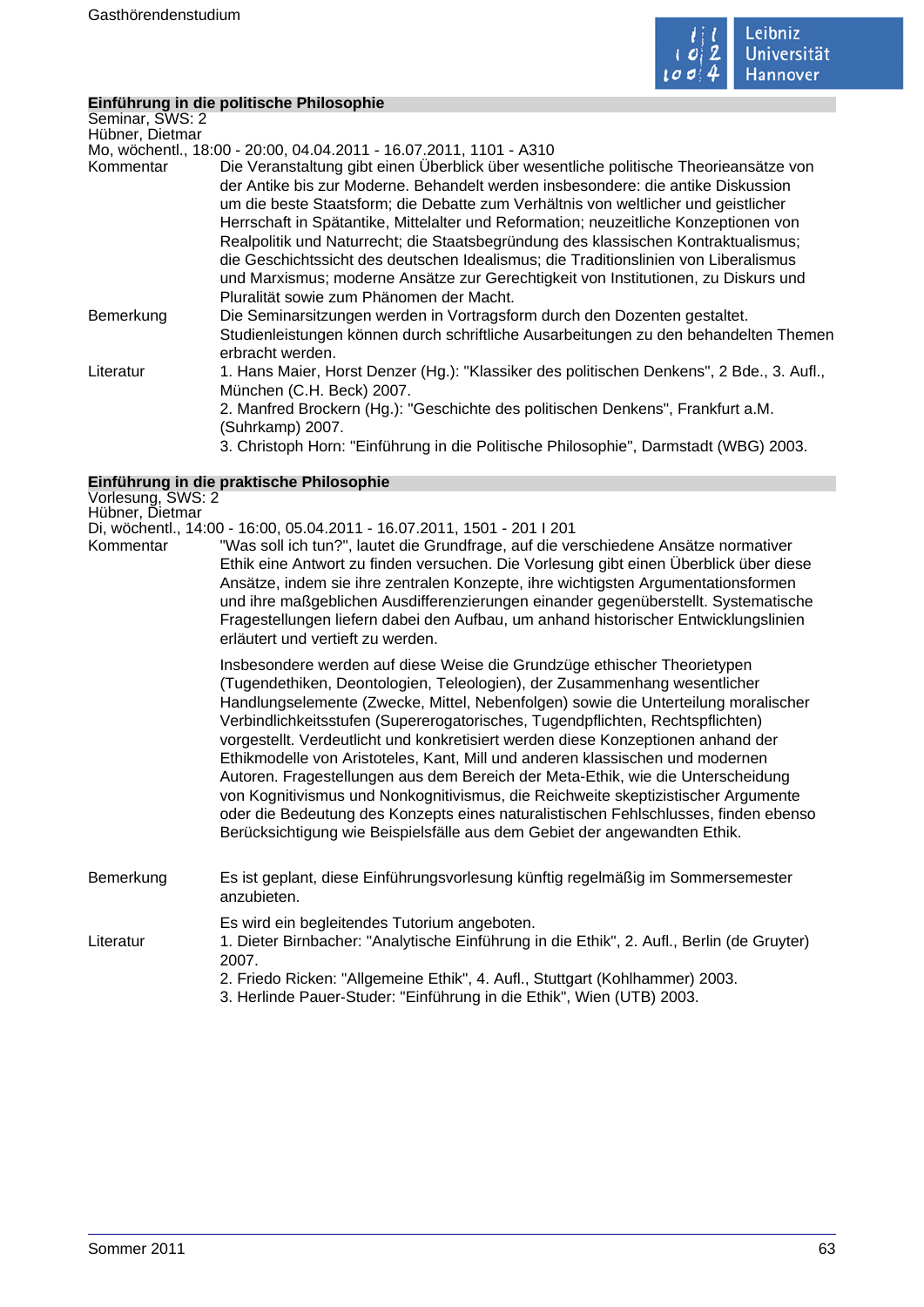

# **Grundlegende Texte des Pragmatismus**

Seminar, SWS: 2 Kleemeier, Ulrike

Mo, wöchentl., 14:00 - 16:00, 04.04.2011 - 16.07.2011, 1146 - B310

Kommentar Von Charles Sanders Peirce, dem Begründer des Pragmatismus, stammt der folgende, als "pragmatische Maxime" bekannte Grundsatz: "Überlege, was für Wirkungen, die denkbarerweise praktische Bedeutung besitzen können, wir vom Gegenstand unseres Begriffs in unserer Vorstellung erfassen. Dann ist unser Begriff dieser Wirkungen unser ganzer Begriff des Gegenstands." - So sehr auch einzelne sich als Pragmatisten begreifende Autoren voneinander differieren mögen, so hat Peirce mit obiger Maxime doch ein umgreifendes Merkmal pragmatischen Denkens auf den Punkt gebracht: die Konzentration auf mögliche praktische Wirkungen von Dingen und damit die Abkehr von einem Substanzdenken im klassischen Sinn. Das Seminar soll der Frage nachgehen, was genau unter diesem pragmatischen Ansatz zu verstehen ist. Dies wird anhand der Lektüre ausgewählter repräsentativer Texte von Peirce, James, Dewey und anderen geschehen.

Literatur Literatur wird zu Beginn des Seminars bekanntgegeben.

# **Kant: Grundlegung zur Metaphysik der Sitten**

| Mo, wöchentl., 10:00 - 12:00, 04.04.2011 - 16.07.2011, 1146 - B309                                                                                                                                                                                                         |
|----------------------------------------------------------------------------------------------------------------------------------------------------------------------------------------------------------------------------------------------------------------------------|
| Die "Grundlegung zur Metaphysik der Sitten" zählt zu den klassischen Texten der<br>Philosophischen Ethik und begründet zusammen mit der "Kritik der praktischen Vernunft"<br>Kants Moralphilosophie. Im Seminar sollen zentrale Passagen gelesen und diskutiert<br>werden. |
| Kant, Grundlegung zur Metaphysik der Sitten (z.B. als Suhrkamp Taschenbuch<br>Wissenschaft)                                                                                                                                                                                |
|                                                                                                                                                                                                                                                                            |

# **Kolloquium der ZEWW**

Kolloquium, SWS: 2 Hoyningen-Huene, Paul (verantwortlich) / Hübner, Dietmar

Di, wöchentl., 18:00 - 20:00, 12.04.2011 - 16.07.2011, 1101 - A310

Kommentar Im Kolloquium stellen eingeladene Fachwissenschaftler aus dem Bereich der systematisch oder historisch ausgerichteten Philosophie sowie aus benachbarten Disziplinen mit philosophischem Bezug ihre aktuellen Forschungsarbeiten vor. Nach den Vorträgen besteht Gelegenheit zur Diskussion mit den Referenten.

> Die Veranstaltung ist öffentlich und richtet sich gleichermaßen an wissenschaftliche Mitarbeiter, Studierende und die interessierte Öffentlichkeit. Programm und Hinweise sind auf der Internet-Seite des Instituts für Philosophie, www.philos.uni-hannover.de, zu finden.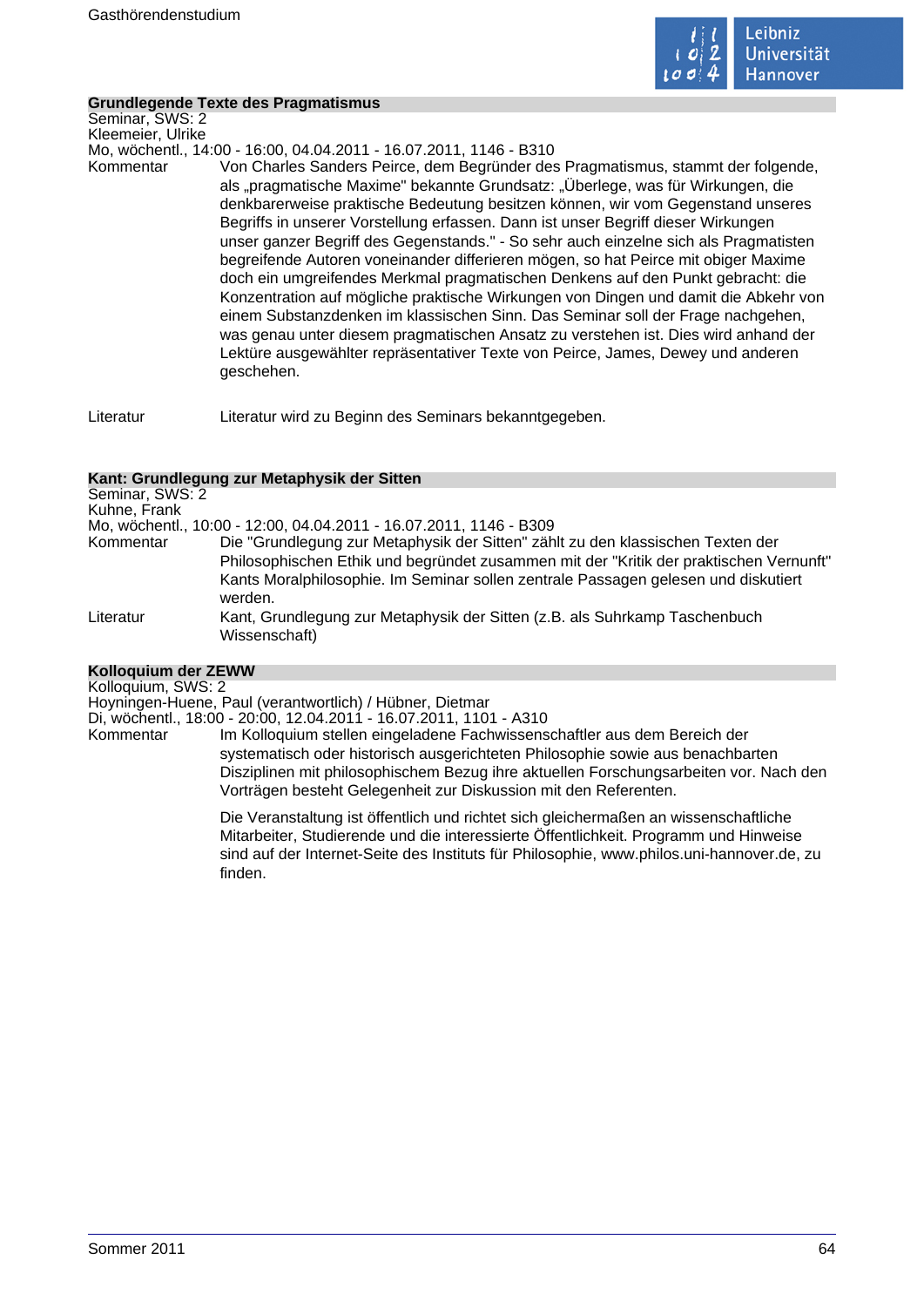

#### **Leibniz und die Religionen**

Seminar Antes, Peter / Li, Wenchao Do, wöchentl., 16:00 - 18:00, 07.04.2011 - 20.05.2011, 1211 - 105 Do, Einzel, 16:00 - 18:00, 26.05.2011 - 26.05.2011, 1502 - 003 II 003 Do, wöchentl., 16:00 - 18:00, 02.06.2011 - 16.07.2011, 1211 - 105 Kommentar Der Universalgelehrte Gottfried Wilhelm Leibniz (1646-1716), nach dem unsere Universität genannt ist, hat sich nicht nur mit christlicher Theologie und den verschiedenen Konfessionen innerhalb des Christentums beschäftigt. Sein Interesse galt auch nichtchristlichen Religionen und Kulturen. Ziel des interdisziplinären Seminars ist es, die diesbezüglichen Ausführungen darzustellen und zu diskutieren.  $\lozenge$  07.04.2011 Vorbesprechung, Festlegung des Semesterplans  $\lozenge$  14.04.2011 Leibniz´ "Ägyptischer Plan" I. Geschichte und Entstehung  $\lozenge$  21.04.2011 Leibniz´ "Ägyptischer Plan" II. Textanalyse  $\lozenge$  28.04.2011 Leibniz´ Interesse an Koranübersetzung  $\frac{\Diamond}{\Diamond}$  05.05.2011 Die Rolle des Islam in Leibniz´ Theologie  $\lozenge$  12.05.2011 Leibniz und die hebräische Bibel  $\lozenge$  19.05.2011 Leibniz und das Judentum  $\sqrt{26.05.2011}$ Christliche Missionsbewegung in der Frühneuzeit  $\gamma$  02.06.2011 Himmelfahrt  $\frac{6}{2}$  09.06.2011 Die "Wilden" und "Barbaren"  $\delta$  16.06.2011 Pfingstpause  $\lozenge$  23.06.2011 Leibniz über Konfuzius-Kult  $\frac{\Diamond}{\Diamond}$  30.06.2011 Die "natürliche Theologie" der Chinesen  $\lozenge$  07.07.2011 Leibniz und das Christentum (Übereinstimmung des Glaubens mit der Vernunft)  $\delta$  14.07.2011 Bewertung, Ausblick Bemerkung Textpassagen werden zur Verfügung gestellt. Literatur Jean Baruzi: Leibniz et l'organisation religieuse de la terre. D'après des documents inédits. Paris 1907; Nachdruck: Aalen 1975 Daniel J. Cook/Hartmut Rudolph/Christoph Schulte (Hrsg.): Leibniz und das Judentum. Stuttgart 2008 (= Studia Leibnitiana Sonderhefte 34). W. Li und H. Poser (Hrsg.) Das Neueste über China: Leibnizens Novissima Sinica von 1697, Stuttgart 2000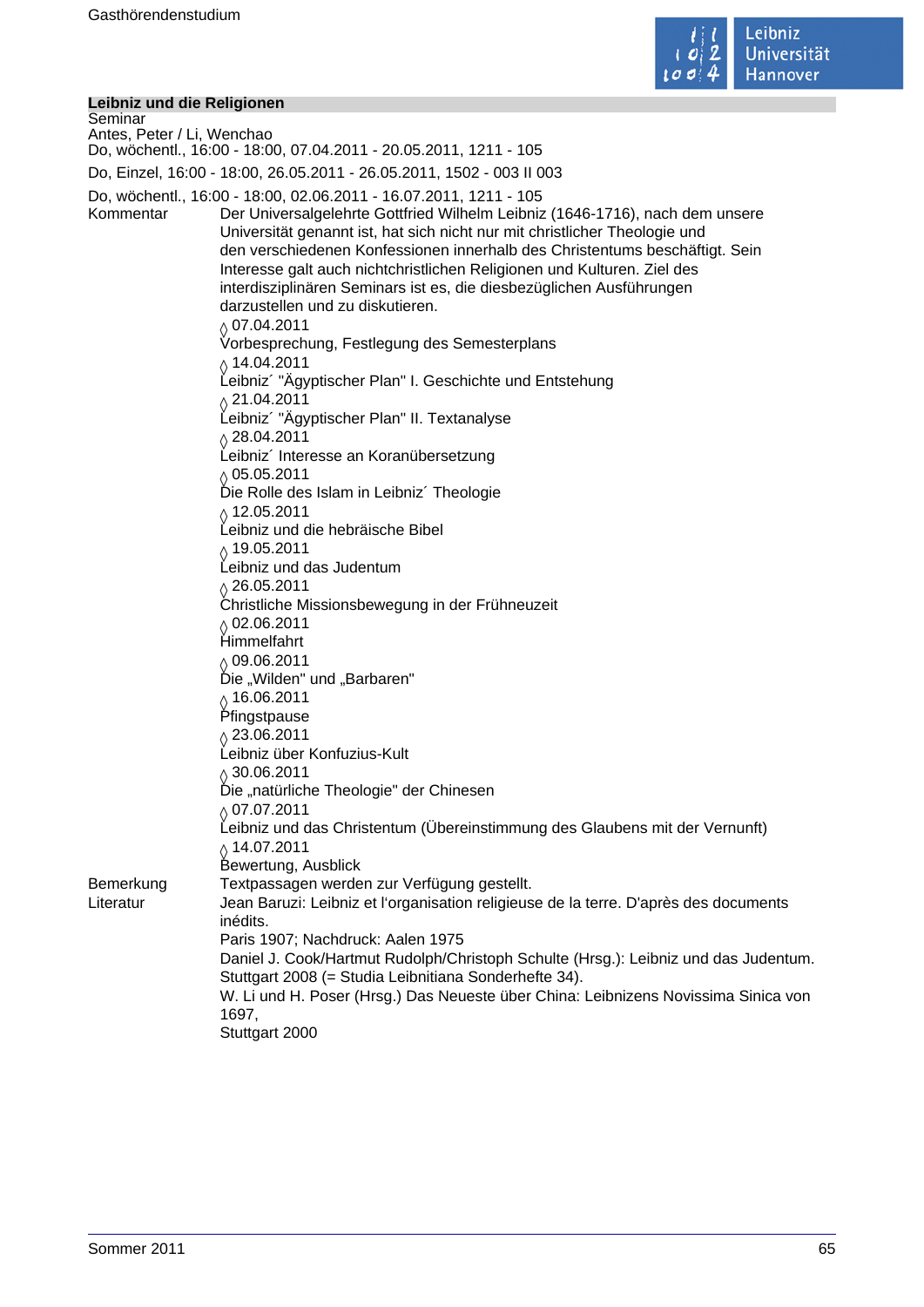

# **Moderne Ästhetik, mit besonderer Berücksichtigung anglo-amerikanischer Autoren**

| Seminar                |                                                                                                                                                                                                               |
|------------------------|---------------------------------------------------------------------------------------------------------------------------------------------------------------------------------------------------------------|
| Kiesow, Karl-Friedrich |                                                                                                                                                                                                               |
|                        | Di, wöchentl., 08:00 - 10:00, 05.04.2011 - 16.07.2011, 1146 - B309                                                                                                                                            |
| Kommentar              | Es werden klassische Texte der modernen "Ästehtik, vornehmlich aus der englisch-<br>sprechenden Welt, vorgestellt. Berücksichtigung finden: G. Santayana, R. G.<br>Collingwood, S. K. Langer, und M. A. Wiman |
| Literatur              | Die Orginaltexte werden bei Veranstaltungsbeginn in den Handapparaten eingestellt.                                                                                                                            |

# **Neuere Literatur zur Phylogenese des Spracherwerbs**

| Seminar, SWS: 2        |                                                                                |
|------------------------|--------------------------------------------------------------------------------|
| Kiesow, Karl-Friedrich |                                                                                |
|                        | Mo, wöchentl., 12:00 - 14:00, 04.04.2011 - 16.07.2011, 1146 - B309             |
| Kommentar              | Besprechung jüngerer Arbeiten zur Phylogenese des Spracherwerbs, besonders von |
|                        | Millikan, Pinker und Tomasello.                                                |
| Literatur              | M. Tomasello: Origins of Humans Communication, Massachusetts 2008              |

# **Nietzsche: Also sprach Zarathustra**

Seminar, SWS: 2 Kleemeier, Ulrike

Do, wöchentl., 14:00 - 16:00, 07.04.2011 - 21.04.2011, 1146 - B410 (Seminarraum ZEWW)

Do, wöchentl., 14:00 - 16:00, 28.04.2011 - 28.04.2011, 1146 - B310

- Do, wöchentl., 14:00 16:00, 05.05.2011 16.07.2011, 1146 B410 (Seminarraum ZEWW)
- Kommentar Im Seminar wollen wir versuchen, uns dem ebenso schwierigen wie faszinierenden Hauptwerk Friedrich Nietzsches so intensiv wie möglich zu nähern. Wie es dem Text angemessen ist, kommt es bei der Arbeit nicht nur auf philosophische Argumente an, sondern z. B. auch auf die geduldige Entschlüsselung literarischer Bilder und Figuren. Die Teilnehmer können irgendeine Ausgabe des "Zarathustra" benutzen. Literatur Sekundärliteratur wird während des Semesters bekannt gegeben.

# **Orpheus**

Seminar, SWS: 2 Emrich, Hinderk / Ries, Wiebrecht

Mi, 14-täglich, 16:00 - 18:00, 06.04.2011 - 16.07.2011, 1146 - B310

Kommentar Der Orpheus-Mythos, mit dem sich das Seminar beschäftigt, ist uralt. Seine Aktualisierung bei Ovid umfasst die Liebe des mythischen Sängers zu Eurydike, den Abstieg in die Unterwelt, den Verlust Eurydikes, den Tod des Sängers. Bei den Griechen gilt Orpheus als Stifter der Orphik , eines Mysterienkults in Verbindung mit Dionysos. Die frühantik orphische Lehre von der Unsterblichkeit der Seele gewinnt in Platos "Phaidon" ihre philosophische Ausdruckskraft. Uns interessieren die Rezeption des Mythos bei den Dichtern (Hölderlin, Rilke) sowie innovative Deutungsansätze.

Literatur Mythos "Orpheus". Texte von Vergil bis Ingeborg Bachmann. Reclam Leipzig.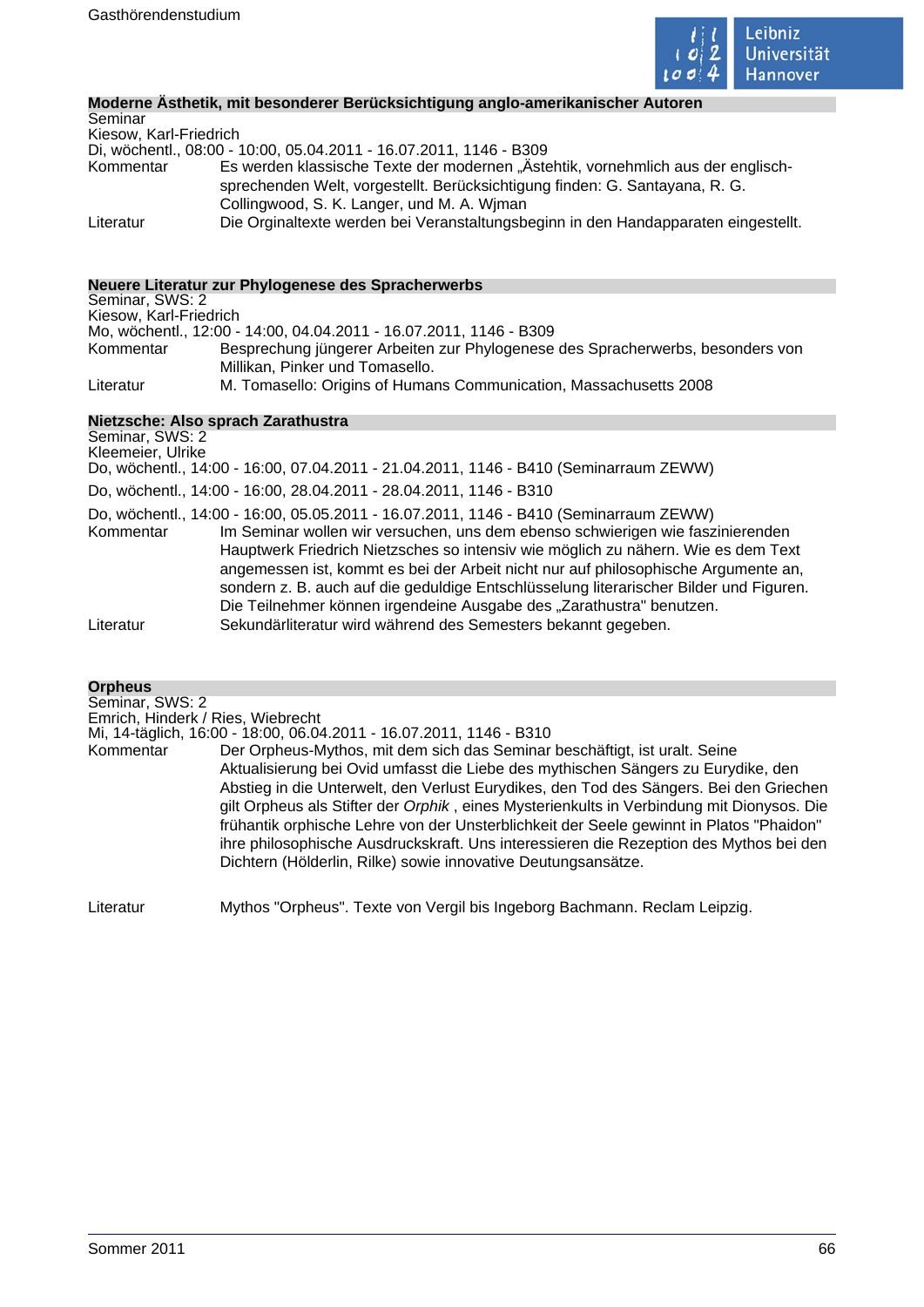

# **Philosophie der Wirtschaftswissenschaften**

Seminar, SWS: 2, Max. Teilnehmer: 20 Scholz, Markus Mi, wöchentl., 10:00 - 12:00, 13.04.2011 - 16.07.2011, 1146 - B410 (Seminarraum ZEWW) Kommentar In diesem Kurs sollen einige bekannte volks- und betriebswirtschaftliche Theorien und Konzepte mit Hilfe von philosophischen Techniken analysiert werden. Nach einer Einführung in die Wissenschaftstheorie sollen vor allem einige der methodologischen Kerndebatten der Wirtschaftswissenschaften untersucht werden. Wir werden der Frage nach der Natur von ökonomischen Theorien und Modellen nachgehen und analysieren, welche Rolle diese in der Erklärung von ökonomischen Phänomenen, in der Vorhersage von Phänomenen und zur Strategiebildung in Politik und Unternehmung, einnehmen. Wir werden fragen, ob die Theorien und Konzepte in den Wirtschaftswissenschaften wertfrei sind und ob diese vermeintliche Wertfreiheit überhaupt möglich und/ oder wünschenswert ist. In diesem Zusammenhang sollen auch Themen aus dem Bereich der Wirtschaftsethik behandelt werden. Weiterhin sollen die Studierenden in diesem Kurs ihre Fähigkeit verbessern, analytisch über die Natur von ökonomischen Theorien und Konzepten nachzudenken, die aufkommenden Fragen systematisch und klar zu adressieren und in der Folge durch die Integration von Konzepten und Techniken aus der Philosophie zu beantworten. Der Kurs enthält vier Schwerpunkte die nacheinander in Vorträgen, Diskussionen und Fallbeispielen behandelt werden: 1. Einführung in die Wissenschaftstheorie- und Ethik 2. Betrachtung und Analyse volkswirtschaftlicher Theorien und Konzepte 3. Betriebswirtschaftslehre & Wissenschaftstheorie 4. Wirtschaftsethik/ Unternehmensethik Bemerkung Grundlage für die Diskussion während der Lehrveranstaltungen sind einführende Artikel und Buchkapitel. Zu Beginn des Semesters wird ein Reader zur Verfügung gestellt werden. Teilnahmebedingungen sind regelmäßige Anwesenheit, die Bereitschaft zur Lektüre der bereitgestellten Literatur, die Übernahme eines Referats sowie die aktive Teilnahme an den Diskussionen. **Die Teilnehmerzahl ist auf 20 begrenzt. Bitte melden Sie sich rechtzeitig bei Stud.IP an.**

Literatur 1. D. M. Hausman (1992): The inexact and separate science of economics, Cambridge University Press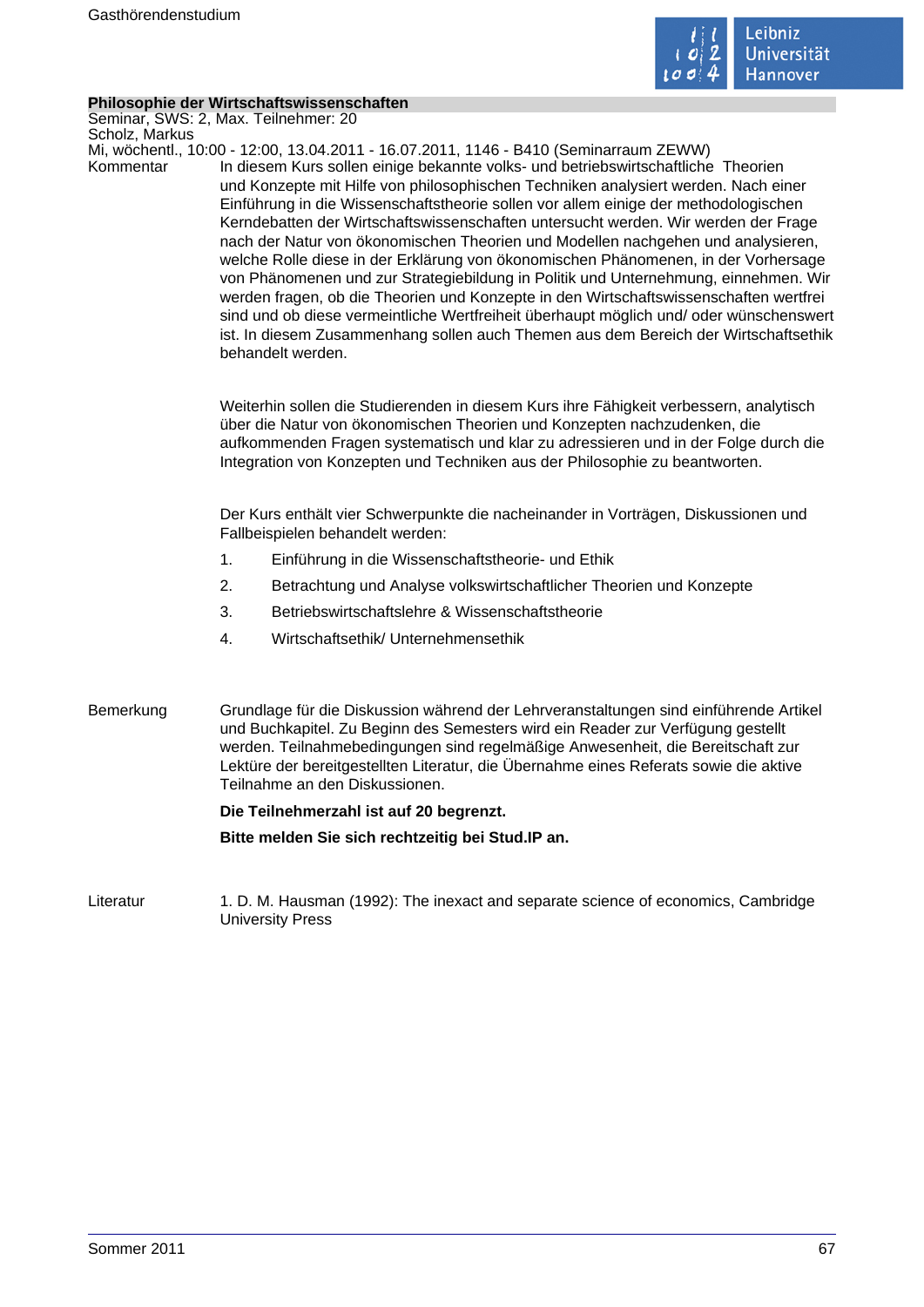

# **Ringvorlesung: Einführung in die Geschichte der Philosophie II** Vorlesung, SWS: 2 Hoyningen-Huene, Paul / Kiesow, Karl-Friedrich Mo, wöchentl., 16:00 - 18:00, 04.04.2011 - 16.07.2011, 1101 - B305 Bielefeldsaal Kommentar Mo., 04. 04. 2011: Descartes, Hobbes und der neuzeitliche Mechanismus (. K.-F. Kiesow) Mo., 11. 04. 2011: Spinoza: Gott, Natur und Wissen (G. Arnason) Mo., 18. 04. 2011: fällt aus (Leibniz-Vorlesung) Mo., 25. 04. 2011: fällt aus (Ostermontag) Mo., 02. 05. 2011: Leibniz: Theoretische Philosophie und praxisbezogene Wissenschaft (Th. Reydon) Mo., 09. 05. 2011: Humes Theorie menschlicher Emotionaliät (U. Kleemeier) Mo., 16. 05. 2011: Kant und der kategorische Imperativ (F. Kuhne) Mo., 23. 05. 2011: Hegels Phänomenologie des Geistes (H.-G. Bensch) Mo., 30. 05. 2011: Heidegger: Phänomenologie und Hermeneutik (D. Hübner) Mo., 06. 06. 2011: Wittgenstein: Vom logischen Empirismus zur analytischen Philosophie (D. Hübner) Mo., 13. 06. 2011: fällt aus (Pfingstmontag) Mo., 20. 06. 2011: Realismus und Anti-Realismus in der Wissenschaftstheorie (P. Hoyningen-Huene) Mo., 27. 06. 2011: Der Wiener Kreis (W. Eisner) Mo., 04. 07. 2011: Philosophie der Geistes- und Sozialwissenschaften (H. Heit) Mo., 11. 07. 2011: Philosophie und Geschichte der Wirtschaftswissenschaften (M. Scholz) Bemerkung Es werden 2 begleitende Tutorien angeboten.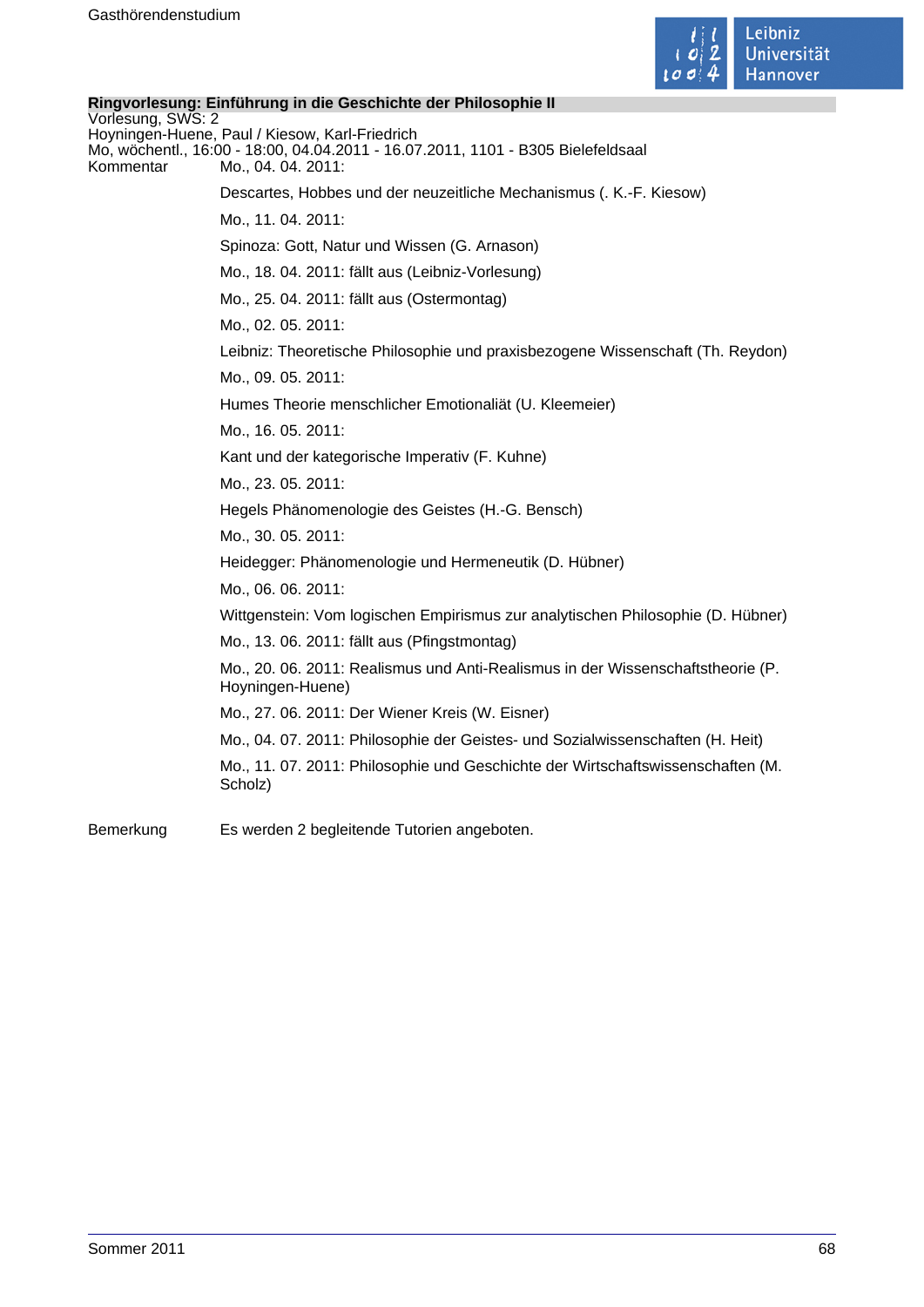

| Ringvorlesung: Leibniz und die Aufklärungskultur |                                                    |                                                                                       |
|--------------------------------------------------|----------------------------------------------------|---------------------------------------------------------------------------------------|
| Vorlesung<br>Kommentar                           | Li, Wenchao (verantwortlich) / Kosenina, Alexander | Mi, wöchentl., 18:00 - 20:00, 06.04.2011 - 16.07.2011, 2501 - 202 Kali-Chemie-Hörsaal |
|                                                  | 6. April                                           | Prof. Dr. Hans Poser (Berlin): Leibniz und Thomasius                                  |
|                                                  | 13. April<br>das                                   | Prof. Dr. Hans-Jürgens Schings (Berlin): Goethes "Faust" und                          |
|                                                  |                                                    | Theodizeeproblem                                                                      |
|                                                  | 20. April<br>Kultur                                | Dr. Arnaud Pelletier (Hannover): Leibniz und das Problem der                          |
|                                                  | 27. April<br>Leibniz im Gespräch                   | Dr. Nora Gädeke (Hannover): Dialog mit Langzeitwirkung -                              |
|                                                  |                                                    | mit Fürstinnen                                                                        |
|                                                  | 4. Mai<br>Gartenkultur                             | Prof. Dr. Michael Gamper (Hannover): Leibniz und die                                  |
|                                                  | 11. Mai<br>artis - die                             | Prof. Dr. Nikola Roßbach (Kassel): Leibniz' theatrum naturae et                       |
|                                                  | Frühen                                             | Theatralität des Wissens in der                                                       |
|                                                  |                                                    | Neuzeit                                                                               |
|                                                  | 18. Mai<br>der Ursprung                            | Prof. Dr. Carsten Zelle (Bochum): Leibniz' Erkenntnisstufen und                       |
|                                                  |                                                    | der Ästhetik                                                                          |
|                                                  | 25. Mai<br>Kolonialismus und Weltliteratur um 1800 | Prof. Dr. Gerhard Lauer (Göttingen): Goethes Indien.                                  |
|                                                  | 1. Juni<br>und Aufklärung:                         | Prof. Dr. Ulrich-Johannes Schneider (Leipzig): Enzyklopädie                           |
|                                                  | Universal-Lexicon bis                              | Von Zedlers                                                                           |
|                                                  |                                                    | zur Wikipedia                                                                         |
|                                                  | 8. Juni<br>im Licht der                            | Dr. Monika Meier (Hannover): Philosophisches Systemdenken                             |
|                                                  |                                                    | Poesie - Jean Pauls Leibniz                                                           |
|                                                  | 22. Juni<br>Fremde und die                         | Prof. Dr. Wenchao Li (Hannover): Zivilisation und Wildheit - Das                      |
|                                                  |                                                    | Aufklärung                                                                            |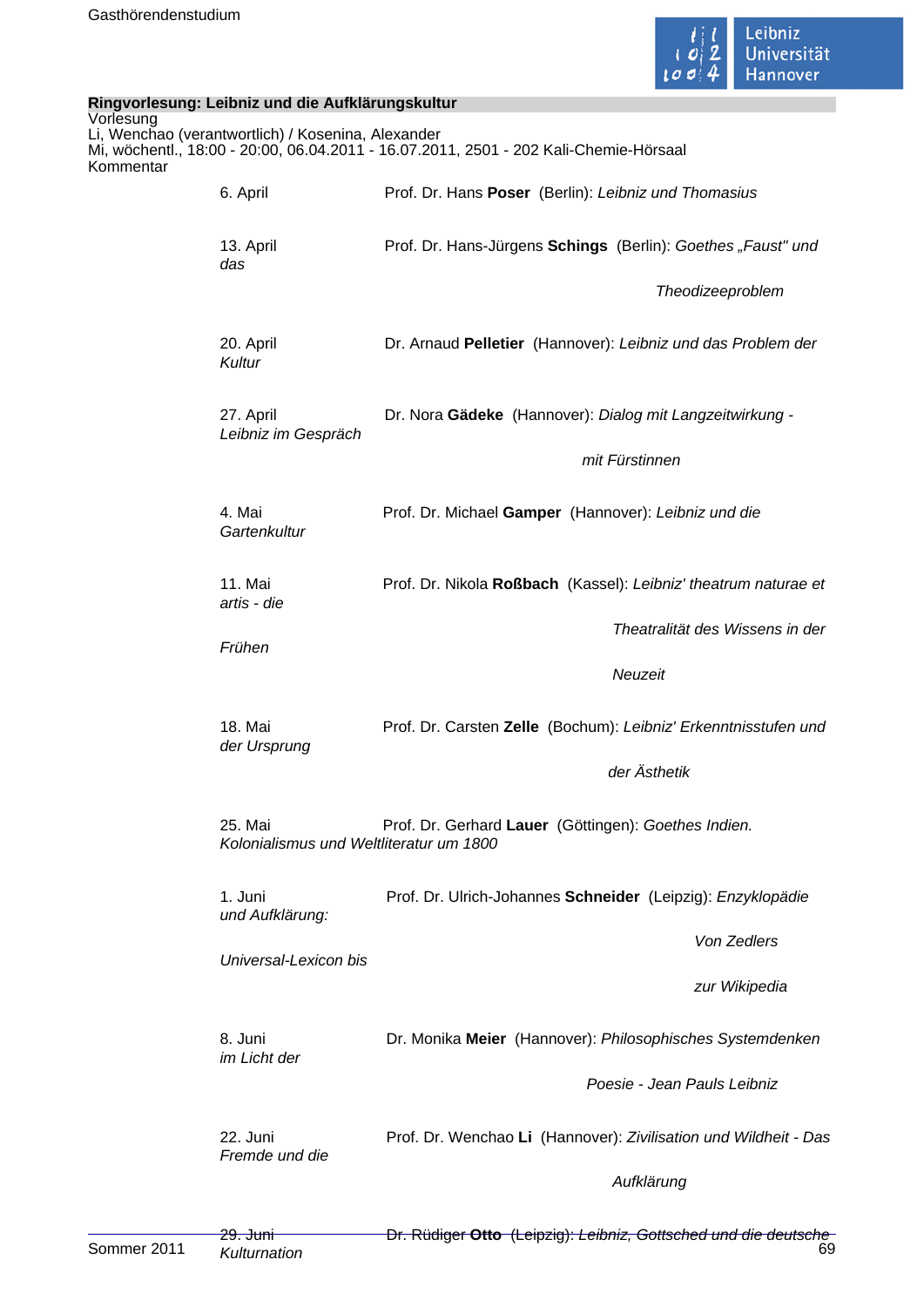

# **Übung zu Hermeneutik und Interpretationsphilosophie**

Seminar, SWS: 2 Kiesow, Karl-Friedrich Mo, wöchentl., 08:00 - 10:00, 04.04.2011 - 16.07.2011, 1146 - B309 Kommentar In dieser Veranstaltung sollen repräsentative Textstufen aus Werken von Gadamer, Abel, Holenstein und Lenk als Einführung in eine interkulturelle Hermeneutik gelesen und interpretiert werden.

#### **Umweltethik, ökologische Ethik und philosophische Themen in der Naturschutzbiologie** Seminar, SWS: 2

Reydon, Thomas Di, wöchentl., 12:00 - 14:00, 05.04.2011 - 16.07.2011, 1146 - B410 (Seminarraum ZEWW) Kommentar Im Zuge mehrerer Veröffentlichungen in der Mitte des 20. Jahrhunderts, wie z.B. Aldo Leopolds ..A Sand County Almanac" (1949) und Rachel Carsons ..Silent Spring" (1962), ist die Frage wie wir Menschen mit der Natur und mit unserer Umwelt umgehen sollten endgültig zum Diskussionsthema für Philosophen und Naturwissenschaftler geworden. Innerhalb der Philosophie ist es die Umweltethik bzw. die ökologische Ethik, die sich als Teilbereich der angewandten Ethik mit diesem Themenkomplex auseinandersetzt. Innerhalb der Naturwissenschaft ist es die Naturschutzbiologie (conservation biology), die sich seit einigen Jahrzehnten als eigenständige biologische Disziplin mit diesem Thema befasst. In diesem Seminar werden wir uns mit einigen grundlegenden Texten sowie einigen zentralen Fragestellungen und Ansätzen aus diesen Bereichen auseinandersetzen.

Bemerkung Alle Teilnehmer sollten sich vor Anfang des Semesters auf Stud.IP für die Veranstaltung eintragen. Die Seminarliteratur wird auf Stud.IP zur Verfügung stehen; nicht eingetragene Teilnehmer werden keinen Zugang zu den Texten haben. Für Fragen ist der Dozent über E-Mail erreichbar (reydon@ww.uni-hannover.de).

#### **Wendepunkt abendländischen Denkens**

Seminar, SWS: 2 Kiesow, Karl-Friedrich Do, wöchentl., 12:00 - 14:00, 07.04.2011 - 16.07.2011, 1146 - B309 In dieser Übung sollten ausgewählte Texte von Plato, Augustinus, Descartes und Kant als Stufen einer Entdeckungsgeschichte der Subjektivität interpretiert werden Literatur Plato: Phaidon, Augustinus: Konfession, Descartes: Meditation, Kant: Kritik der praktischen Vernunft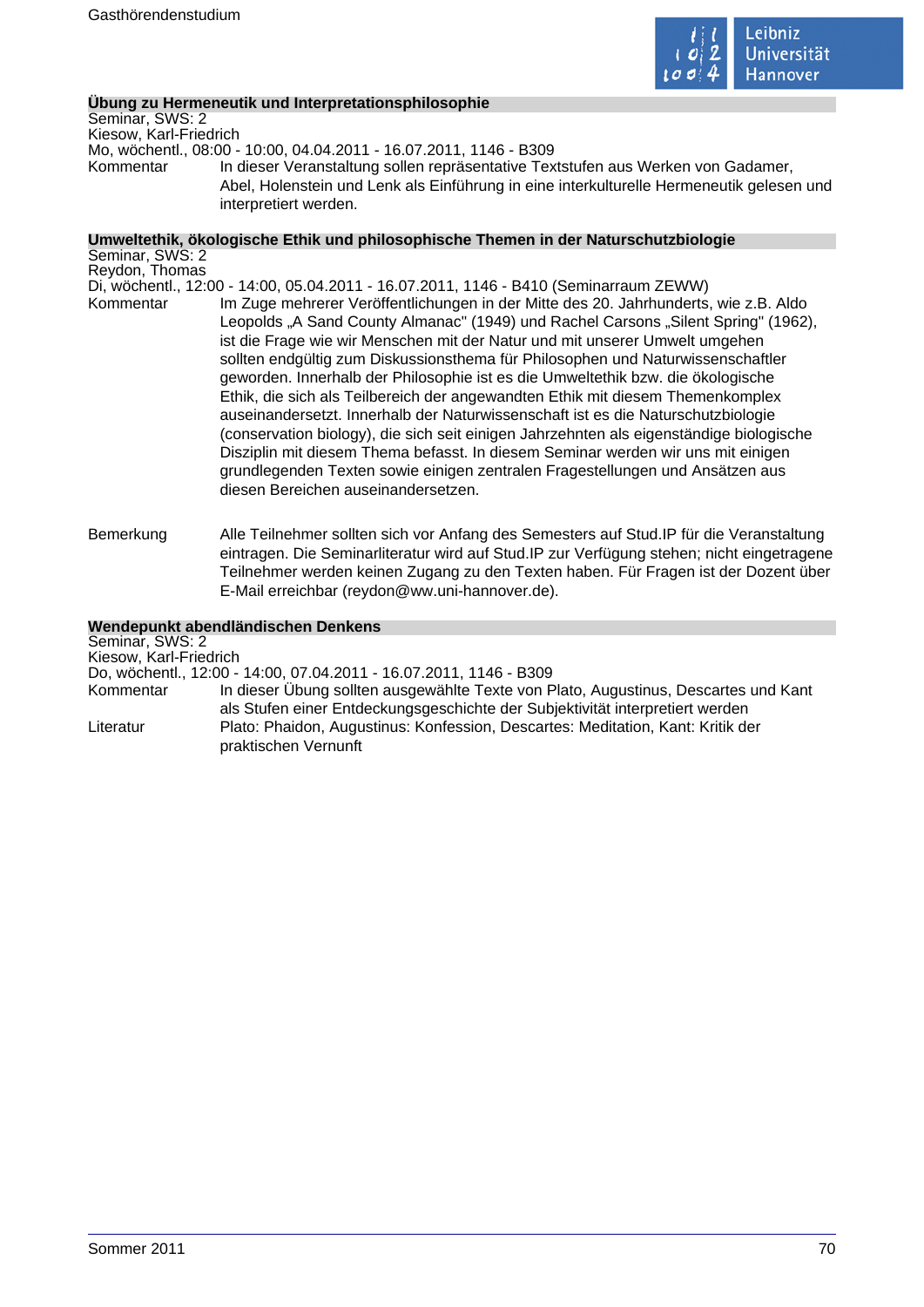

# **Wirtschafts- und Unternehmensethik**

| Wirtschafts- und Unternehmensethik                                                                                                     |                                                                                                                                                                                                                                                                                                                                                                                                                                                                                                                                                                                                                                                                                                                            |  |
|----------------------------------------------------------------------------------------------------------------------------------------|----------------------------------------------------------------------------------------------------------------------------------------------------------------------------------------------------------------------------------------------------------------------------------------------------------------------------------------------------------------------------------------------------------------------------------------------------------------------------------------------------------------------------------------------------------------------------------------------------------------------------------------------------------------------------------------------------------------------------|--|
| Seminar, SWS: 2, Max. Teilnehmer: 20<br>Scholz, Markus                                                                                 |                                                                                                                                                                                                                                                                                                                                                                                                                                                                                                                                                                                                                                                                                                                            |  |
| Mi, Einzel, 14:00 - 15:45, 13.04.2011 - 13.04.2011, 1146 - B410 (Seminarraum ZEWW), ACHTUNG! Das<br>Seminar beginnt schon um 13.45 Uhr |                                                                                                                                                                                                                                                                                                                                                                                                                                                                                                                                                                                                                                                                                                                            |  |
| Kommentar                                                                                                                              | Block+SaSo, 08:00 - 20:00, 27.05.2011 - 29.05.2011, 1146 - B410 (Seminarraum ZEWW)<br>Während einige Unternehmen ihre Aktionäre mit Gewinnsteigerungen und ihre Manager<br>mit hohen Boni-Zahlungen erfreuen, geben sie gleichzeitig die Entlassung großer Teile<br>ihrer Belegschaft bekannt und / oder verlassen sich auf den Staat als Krisenhelfer.<br>Weitergehend beschäftigen betrügerische Konkurse und dubiose Bankgeschäfte die<br>Justiz und beunruhigen die Öffentlichkeit. Handeln die Wirtschaftseliten schlichtweg<br>unmoralisch, oder führen die Eigentümer, Manager und Banker nur aus, was die Logik<br>der Funktionsweise des Wirtschaftssystems von ihnen - mehr oder weniger zwingend -<br>verlangt? |  |
|                                                                                                                                        | Außer Zweifel steht, dass mit zunehmender Verantwortung und Entscheidungsmacht<br>das persönliche Handeln Auswirkungen auf andere Menschen und deren Umfeld hat.<br>Dabei stellt sich nicht selten die Frage, wie beruflicher und wirtschaftlicher Erfolg und<br>verantwortungsvolles Handeln zusammenpassen.                                                                                                                                                                                                                                                                                                                                                                                                              |  |
|                                                                                                                                        | Mit reflektiertem werteorientierten Handeln ist es im beruflichen Alltag möglich,<br>schwierigen Situationen angemessener zu begegnen. Für die Arbeit in der freien<br>Wirtschaft ist es deshalb wichtig, Entscheidungen bewusst verantwortungsvoll zu<br>gestalten und mögliche Konfliktsituationen ethisch reflektieren zu können. In diesem<br>Seminar sollen entsprechende Kompetenzen praxisnah vermittelt und gestärkt werden.                                                                                                                                                                                                                                                                                       |  |
|                                                                                                                                        | Durch Vorträge, Diskussionen und Fallbeispiele werden in dieser Veranstaltung folgende<br>Akzente gesetzt:                                                                                                                                                                                                                                                                                                                                                                                                                                                                                                                                                                                                                 |  |
|                                                                                                                                        | Wirtschafts- und Unternehmensethik: Grundbegriffe und Anwendungsmöglichkeiten.<br>Sensibilisierung für mögliche Konfliktsituationen in Projektzyklen und<br>Führungssituationen. Gestaltung verantwortungsbewusster Entscheidungsprozesse.                                                                                                                                                                                                                                                                                                                                                                                                                                                                                 |  |
|                                                                                                                                        | Grundlage für die Diskussion während des Blockseminars sind einführende Artikel und<br>Buchkapitel. Zu Beginn des Semesters wird ein Reader zur Verfügung zu gestellt werden.<br>Teilnahmebedingungen sind die Bereitschaft zur Lektüre der bereitgestellten Literatur,<br>die Übernahme eines (kurzen) Referats sowie die aktive Teilnahme an den Diskussionen.<br>Die Prüfungsleistung wird durch ein Referat und eine (kurze) Hausarbeit erbracht.                                                                                                                                                                                                                                                                      |  |
| Bemerkung                                                                                                                              | Blockseminar:                                                                                                                                                                                                                                                                                                                                                                                                                                                                                                                                                                                                                                                                                                              |  |
|                                                                                                                                        | 13.04.2011, 13 Uhr s.t. (Besprechung, ca. 60 Min.)                                                                                                                                                                                                                                                                                                                                                                                                                                                                                                                                                                                                                                                                         |  |
|                                                                                                                                        | Blockveranstaltung (nach Vereinbarung)<br>Die Teilnehmerzahl ist auf 20 begrenzt.                                                                                                                                                                                                                                                                                                                                                                                                                                                                                                                                                                                                                                          |  |
|                                                                                                                                        | Dem Modul Praktische Philosophie kann diese Veranstaltung nur innerhalb der<br>Studiengänge Politikwissenschaft und Sozialwissenschaften zugeordnet werden.<br>Studierende der Philosophie können die Veranstaltung innerhalb der Module RK, VMs<br>und FM belegen.                                                                                                                                                                                                                                                                                                                                                                                                                                                        |  |
| Literatur                                                                                                                              | 1. Reader wird zu Semesterbeginn angeboten.                                                                                                                                                                                                                                                                                                                                                                                                                                                                                                                                                                                                                                                                                |  |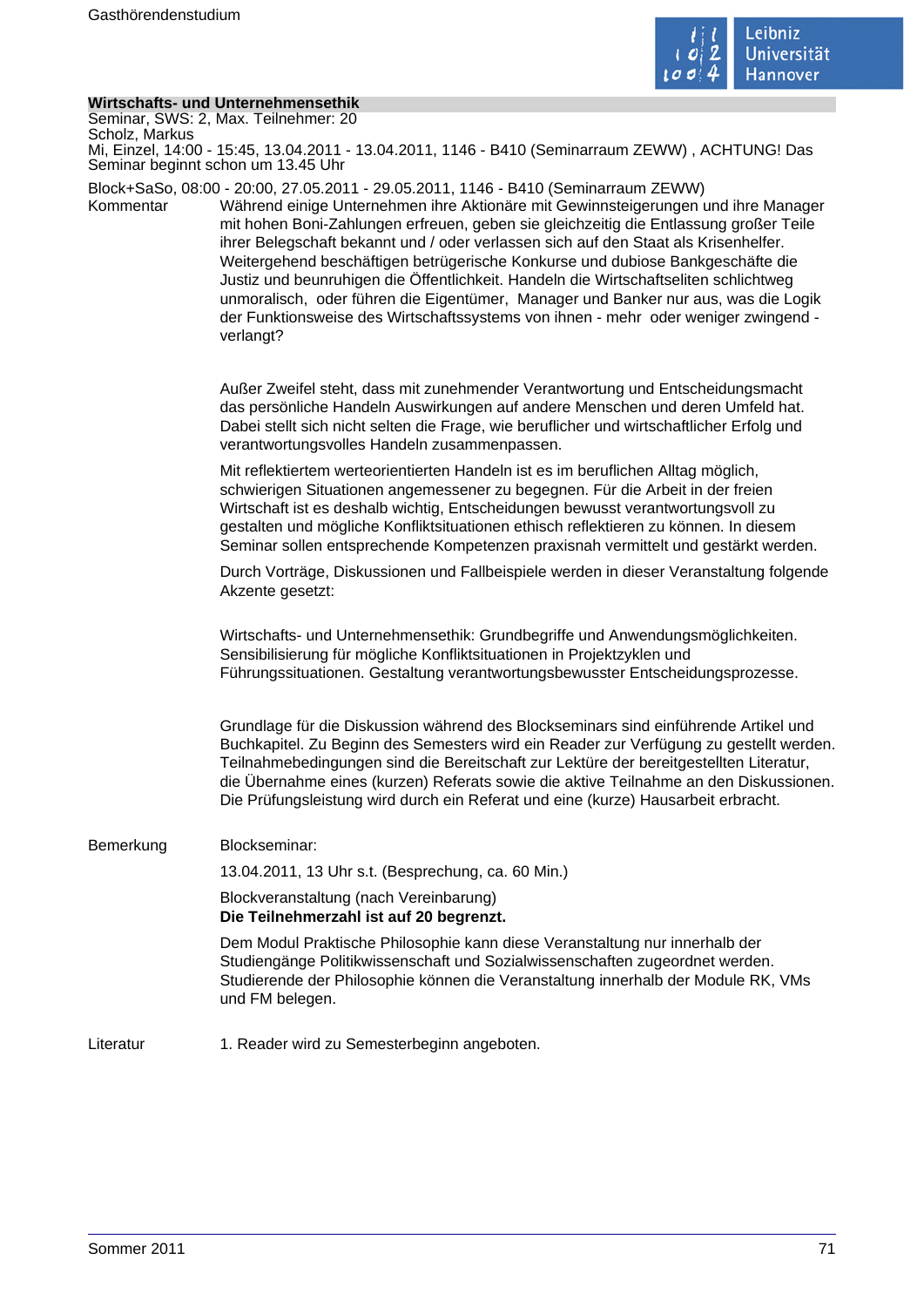

# **Zur Moralpsychologie des britischen Empirismus II: Von Hume zu Moore**

**Seminar** Kiesow, Karl-Friedrich Do, wöchentl., 08:00 - 10:00, 07.04.2011 - 16.07.2011, 1146 - B309 Kommentar In dieser Veranstaltung wird der Weg der britischen Moralpsychologie über Hume, Bentham, Mill, Sidgwick und Moore bis in das beginnende 20. Jahrhundert weiterverfolgt.

Literatur Wird bei Veranstaltungsbeginn bekannt gegeben

# **Politik**

# **Klassische Studien der Politischen Soziologie**

Seminar, SWS: 2 Klein, Markus

Di, wöchentl., 16:00 - 18:00, 05.04.2011 - 16.07.2011, 1208 - A001 Kesselhaus Kommentar

> Nachdem im WS 2010/2011 ein Überblick über zentrale Forschungsfelder der Politischen Soziologie vermittelt wurde, werden nun klassische Studien aus ausgewählten Forschungsfeldern vorgestellt und detailliert diskutiert. Die Studierenden sollen dabei die nötigen Kompetenzen erwerben, um empirische Forschungsarbeiten aus der Politischen Soziologie verstehen, darstellen und kritisieren zu können.

Art und Umfang der zu erbringenden Studienleistung werden in der ersten Sitzung besprochen. Die Prüfungsleistung ist eine Abschlussklausur.

Die Teilnahme an dieser Veranstaltung setzt den Besuch meiner Veranstaltung "Einführung in die Politische Soziologie" aus dem WS 2010/2011 voraus.

Bemerkung BM 2, SUP

|                                                | Politische Soziologie der Stadt                                                                                                                                                                                                                                                                                                                                                                                                                                                                                                      |
|------------------------------------------------|--------------------------------------------------------------------------------------------------------------------------------------------------------------------------------------------------------------------------------------------------------------------------------------------------------------------------------------------------------------------------------------------------------------------------------------------------------------------------------------------------------------------------------------|
| Seminar, SWS: 2<br>Geiling, Heiko<br>Kommentar | Di, wöchentl., 14:00 - 16:00, 05.04.2011 - 16.07.2011, 3109 - 108 V108                                                                                                                                                                                                                                                                                                                                                                                                                                                               |
|                                                | In dieser Lehrveranstaltung sollen klassische und aktuelle Diskussionsansätze zur<br>politischen Soziologie der Stadt erarbeitet werden. Neben grundlegenden Begriffen<br>der sozialen Kohäsion in der Stadt soll zudem mit Blick auf internationale wie auf<br>kommunalpolitische Phänomene der Stadtentwicklung ein problemorientierter Begriff der<br>Urbanität erarbeitet werden. Empfohlen wird, die Lehrveranstaltung von Lothar Eichhorn<br>und Jessica Huter zu Konzepten und Analysen sozialer Räume ergänzend zu besuchen. |
| Bemerkung<br>Literatur                         | VM 2. SUP                                                                                                                                                                                                                                                                                                                                                                                                                                                                                                                            |
|                                                | Hartmut Häußermann, Walter Siebel, Stadtsoziologie. Eine Einführung, Frankfurt/M.<br>2004; Helmut Berking, Martina Löw (Hg.), Die Eigenlogik der Städte. Neue Wege für die<br>Stadtforschung, Frankfurt 2008; siehe auch STUD.IP.                                                                                                                                                                                                                                                                                                    |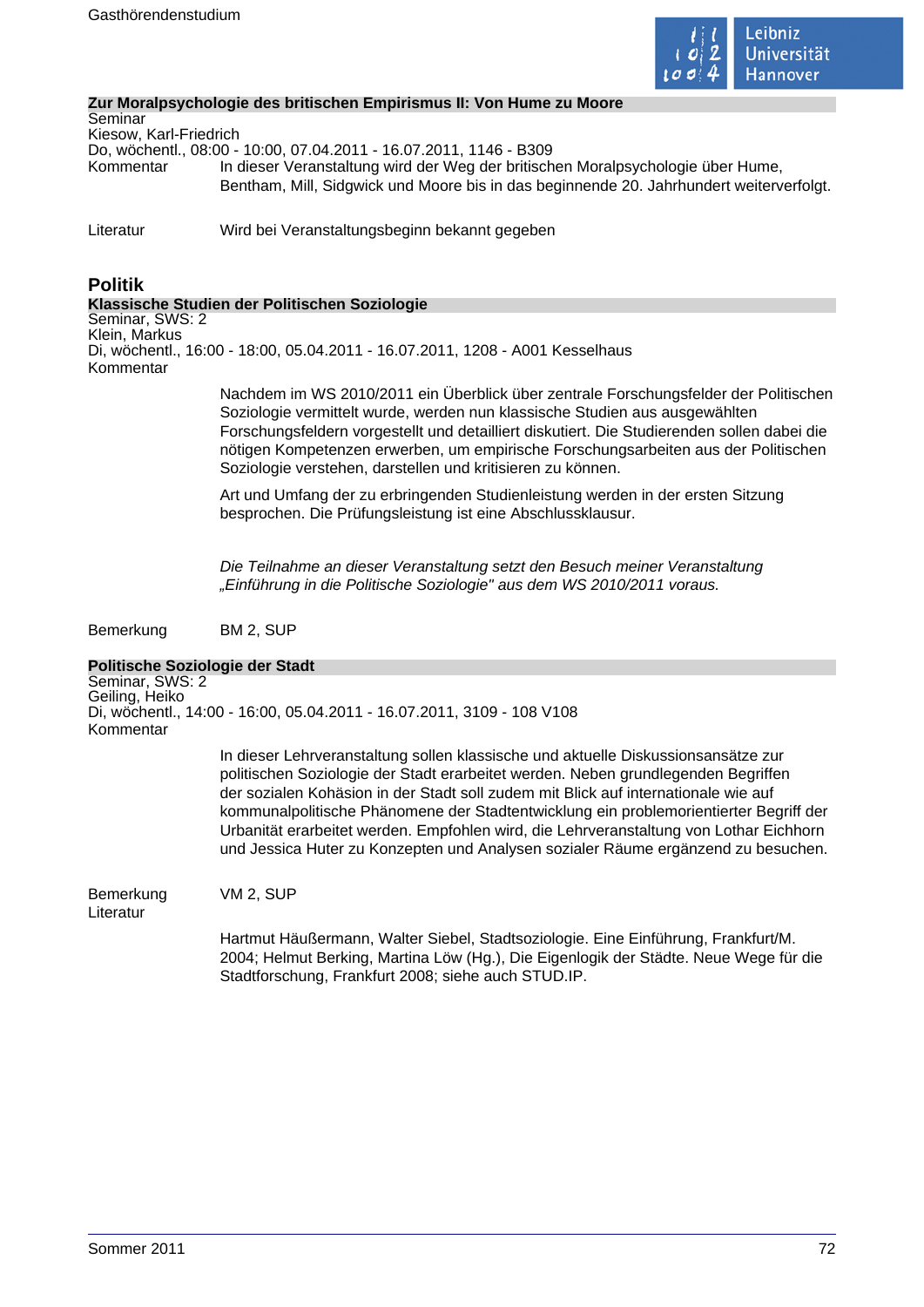

#### **Tagespolitisches Colloquium**

Seminar, SWS: 2 Wernstedt, Rolf (Prüfer/-in) Mi, wöchentl., 10:00 - 12:00, 06.04.2011 - 16.07.2011, 3109 - 411 V411

Kommentar Seit fast 30 Jahren wird am Institut für Politische Wissenschaften das Tagespolitische Kolloquium angeboten. Auf der Basis der wöchentlichen Lektüre von mindestens einer Tageszeitung ( am Besten einer überregionalen) entscheiden die Teilnehmerinnen und Teilnehmer über ein zu behandelndes aktuelles politisches Thema. Es soll bei den Diskussionen und Fragen darauf hingearbeitet werden, die hinter den aktuellen Ereignissen steckenden Interessen, historischen Bedingtheiten, systematischen Zusammenhänge, juristischen Einordnungen und möglichen Wirkungen zu identifizieren. Es ist Ziel der Veranstaltung, zu einem aufgeklärten und begründeten Urteil über politische Ereignisse zu befähigen, um vorschnellen Beurteilungen und emotionalen Befangenheiten zu begegnen. Es gehört zu den vornehmsten Zielsetzungen, dass sich die Teilnehmer reflektierend über ihre eigenen Voreinstellungen und Urteilskriterien Klarheit verschaffen und bereit sind, darüber verifizierend oder falsifizierend dazu zu verhalten.

# **Psychologie**

#### **Allgemeine Psychologie**

#### Vorlesung

Billmann-Mahecha, Elfriede

Di, wöchentl., 14:00 - 16:00, 05.04.2011 - 16.07.2011, 1208 - A001 Kesselhaus

Di, Einzel, 14:00 - 16:00, 12.07.2011 - 12.07.2011, 6304 - 001 III/1 - Oberer Hörsaal

In der Vorlesung werden folgende Themen behandelt: Gegenstand, Aufgaben und Methoden der Psychologie; theoretische Richtungen der Psychologie; Gedächtnis und Lernen; Motivation und Emotion; Intelligenz. Die Klausur findet am 12.7.2011 statt.

Die Vorlesung ist für FÜBA-Studierende konzipiert; sie ist nicht für Master-Studierende geeignet.

Literatur: Gerrig, R. J. & Zimbardo, P. G. (2008). Psychologie. 18. aktualisierte Aufl. München: Pearson Studium.

Um Anmeldung in Stud.IP wird gebeten.

#### **Entwicklungspsychologie**

Vorlesung Kölbl, Carlos

Do, wöchentl., 16:00 - 18:00, 07.04.2011 - 16.07.2011, 1101 - A310

Kommentar In der Vorlesung werden zunächst Gegenstand, Geschichte und Methoden der Entwicklungspsychologie dargelegt. Die nachfolgenden Termine sind der Entwicklung unterschiedlicher Funktionsbereiche gewidmet, wie der kognitiven und der motivationalen Entwicklung. Dabei findet sowohl eine Auseinandersetzung mit klassischen Autoren statt, etwa Jean Piaget oder Lawrence Kohlberg, als auch mit zeitgenössischen Ansätzen.

Die Klausur findet am Freitag, den 15. Juli statt.

Literatur:

Brandtstädter, Jochen & Lindenberg, Ulman (Hrsg.) (2007): Entwicklungspsychologie der Lebensspanne. Ein Lehrbuch. Stuttgart: Kohlhammer.

Oerter, Rolf & Montada, Leo (Hrsg.) (2008): Entwicklungspsychologie. Ein Lehrbuch. Weinheim/Basel: Beltz.

Weitere Literatur wird in der Vorlesung bekannt gegeben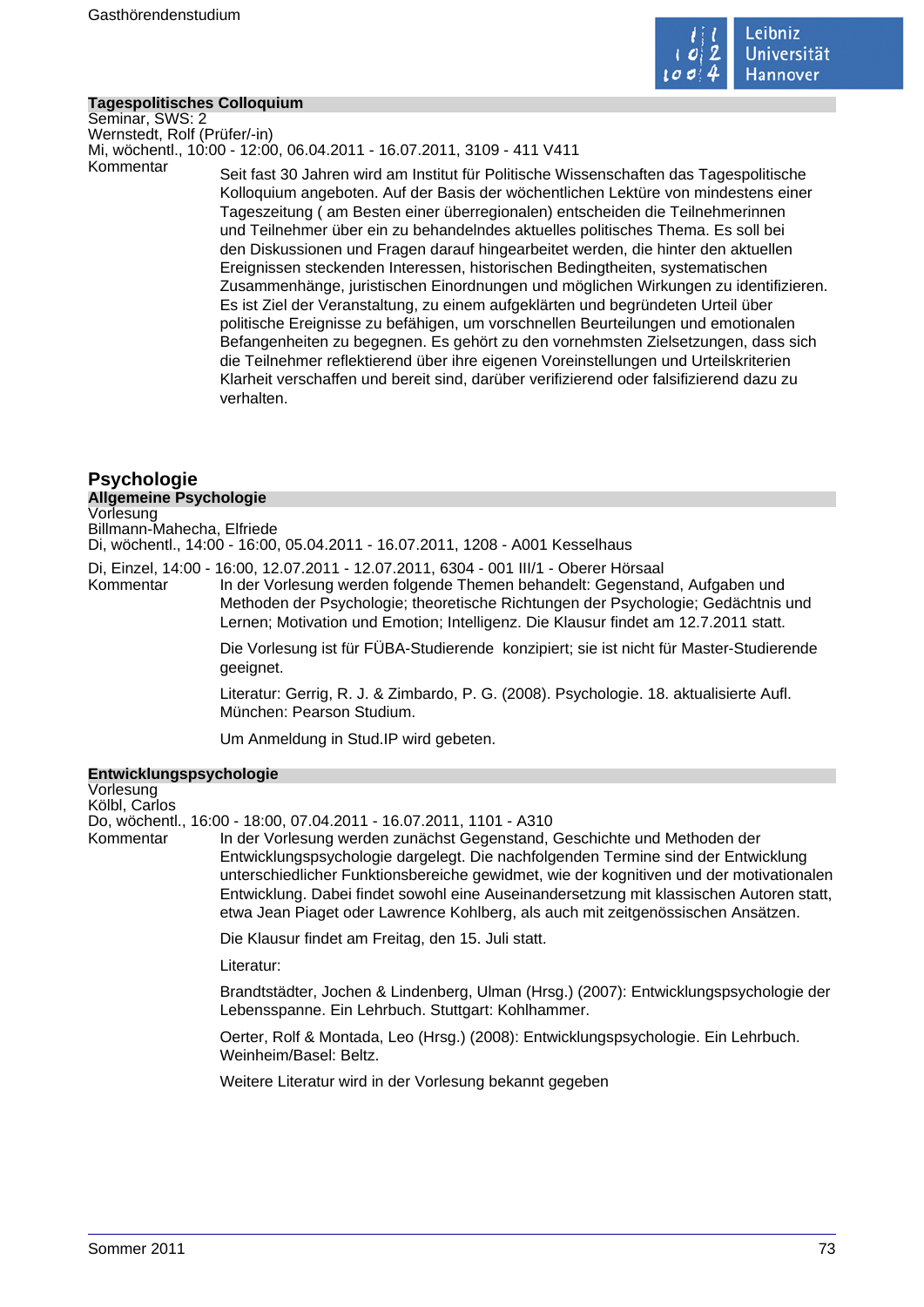

#### **Pädagogische Psychologie**

Vorlesung Grabowski, Joachim

Mo, wöchentl., 18:00 - 20:00, 04.04.2011 - 16.07.2011, 1208 - A001 Kesselhaus

Es werden pädagogisch-psychologische Grundlagen eingeführt und in Zusammenhang gebracht, die für pädagogisches Handeln relevant sind. Schwerpunkte liegen dabei auf Fragen der Diagnostik und Evaluation von Schulleistungen, der Rolle beeinflussbarer und weniger beeinflussbarer Determinanten für Bildungserfolg sowie Bedingungen erfolgreichen Lehrens und Lernens.

Um Anmeldung in Stud.IP wird gebeten. Folien werden über StudIP bereitgestellt.

Einführungsliteratur:

M. Hasselhorn & A. Gold (2009). Pädagogische Psychologie. Stuttgart: Kohlhammer. Krapp, A. & Weidenmann, B. (2006). Pädagogische Psychologie. Weinheim: Beltz.

**Die Klausur findet am 19.07.2011 statt.** 

# **Religionswissenschaft**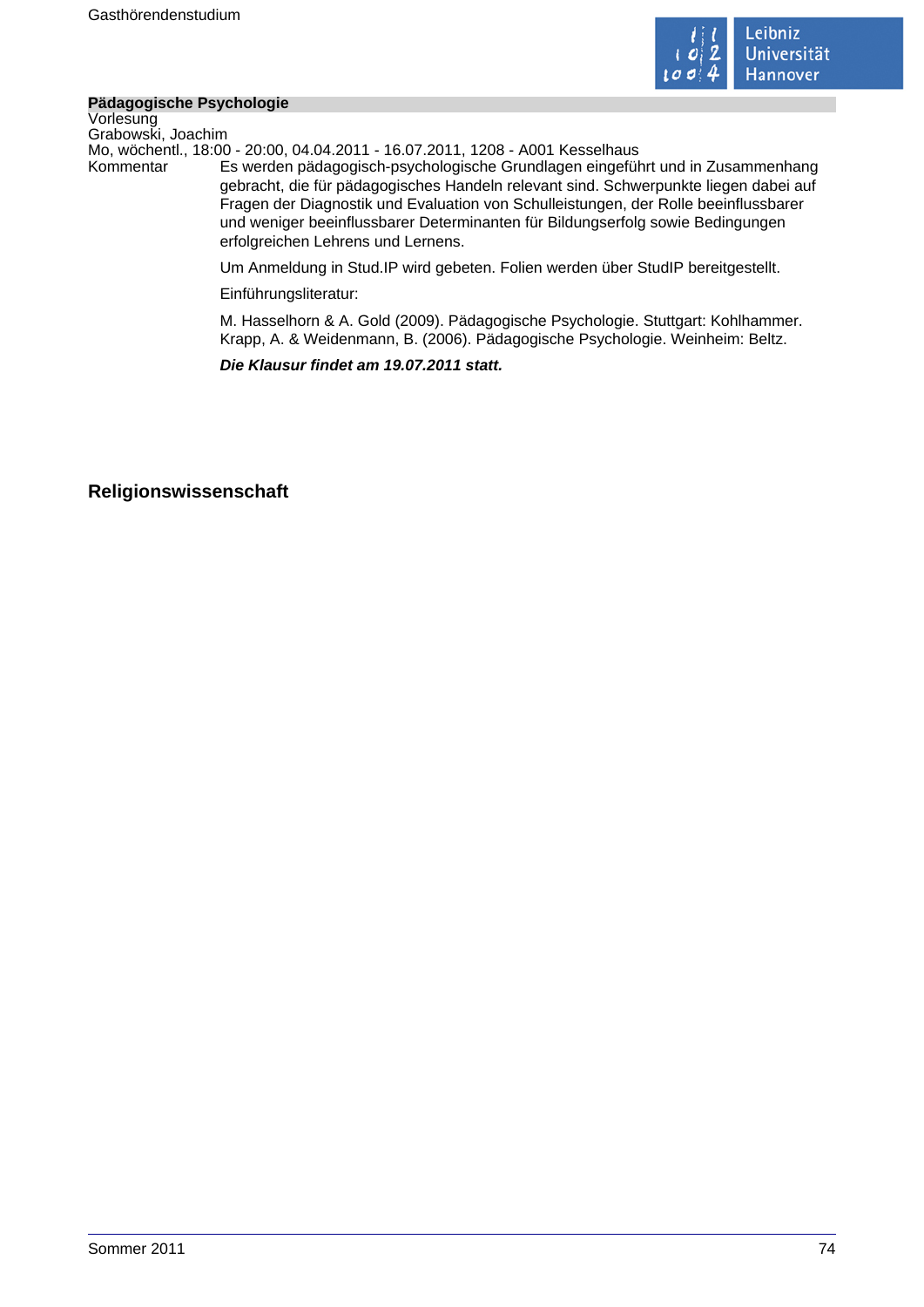

#### **Grundkurs Judentum, Christentum**

Seminar, SWS: 2 Schoener, Gustav-Adolf Di, wöchentl., 10:00 - 12:00, 05.04.2011 - 05.07.2011, 1208 - A001 Kesselhaus Kommentar

> Dieses Seminar knüpft an den "Grundkurs Hinduismus, Buddhismus, Islam" aus dem Wintersemester an und soll Grundkenntnisse aus der Geschichte, der Lehre und der religiösen Praxis von Judentum und Christentum vermitteln.

Literatur

Literatur zum Judentum:

Grübler, Monika: Judentum, Köln: DuMont 1996 (DuMont Schnellkurs 505).

Maier, Johann: Judentum, Göttingen: V&R 2007 UTB (2886).

Maier, Johann: Judentum Reader, Göttingen: V&R 2007 (UTB 2912).

Maier, Johann: Judentum von A-Z, Erfstadt: Hohe 2001.

Sigal, Philip: Judentum, Stuttgart: Kohlhammer 1986 (UTB 359).

Paffenholz, Alfred: Was macht der Rabbi den ganzen Tag? Das Judentum, Düsseldorf: Patmos 2. Auflage 1996.

Baumann, Arnulf H. (Hg): Was jeder vom Judentum wissen muss, Gütersloh: Mohn, 8. Auflage 1997.

Bormann, Lukas: Bibelkunde, Göttingen: V&R 2005 (UTB basics).

Literatur zum Christentum:

Antes, Peter: Das Christentum. Eine Einführung, München: dtv 2004 (34076).

Fischer, Helmut: Christentum, Köln: DuMont 2001 (DuMont Schnellkurs 525).

Beinert, Wolfgang: Das Christentum. Eine Gesamtdarstellung. Freiburg: Herder 2007.

Biser, Eugen: Die Entdeckung des Christentums. Freiburg: Herder 2000.

Wilson, Brian: Christentum, Freiburg/Br.: Herder 2000.

Nowak, Kurt: Das Christentum. Geschichte, Glaube, Ethik, München: Beck 1997.

Hans Küng: Christ sein, München: Piper 1974.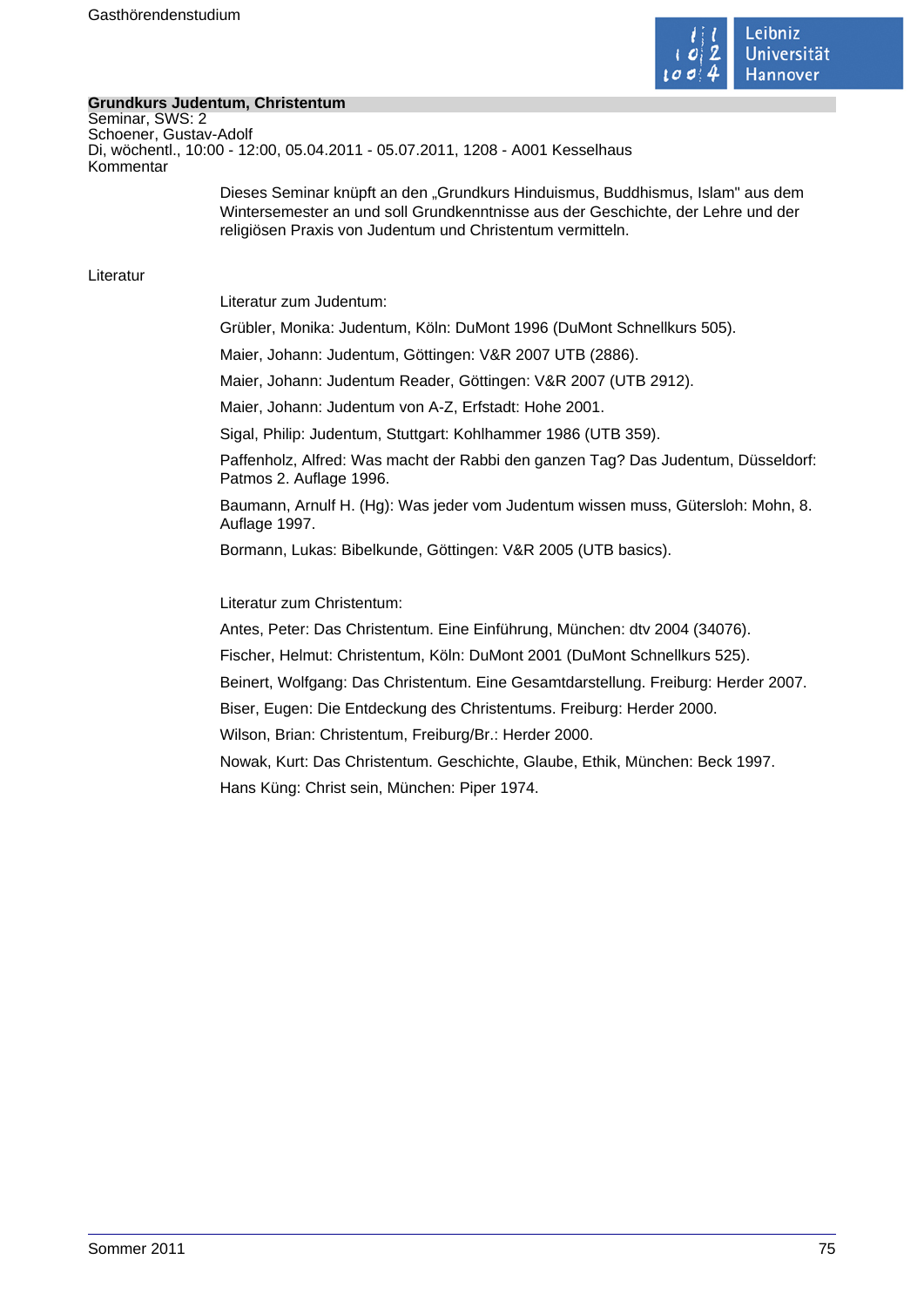

#### **Grundkurs Judentum, Christentum**

Seminar, SWS: 2 Schoener, Gustav-Adolf Do, wöchentl., 12:00 - 14:00, 07.04.2011 - 07.07.2011, 1146 - A004 Kommentar

> Dieses Seminar knüpft an den "Grundkurs Hinduismus, Buddhismus, Islam" aus dem Wintersemester an und soll Grundkenntnisse aus der Geschichte, der Lehre und der religiösen Praxis von Judentum und Christentum vermitteln.

Literatur

Literatur zum Judentum:

Grübler, Monika: Judentum, Köln: DuMont 1996 (DuMont Schnellkurs 505).

Maier, Johann: Judentum, Göttingen: V&R 2007 UTB (2886).

Maier, Johann: Judentum Reader, Göttingen: V&R 2007 (UTB 2912).

Maier, Johann: Judentum von A-Z, Erfstadt: Hohe 2001.

Sigal, Philip: Judentum, Stuttgart: Kohlhammer 1986 (UTB 359).

Paffenholz, Alfred: Was macht der Rabbi den ganzen Tag? Das Judentum, Düsseldorf: Patmos 2. Auflage 1996.

Baumann, Arnulf H. (Hg): Was jeder vom Judentum wissen muss, Gütersloh: Mohn, 8. Auflage 1997.

Bormann, Lukas: Bibelkunde, Göttingen: V&R 2005 (UTB basics).

Literatur zum Christentum:

Antes, Peter: Das Christentum. Eine Einführung, München: dtv 2004 (34076).

Fischer, Helmut: Christentum, Köln: DuMont 2001 (DuMont Schnellkurs 525).

Beinert, Wolfgang: Das Christentum. Eine Gesamtdarstellung. Freiburg: Herder 2007.

Biser, Eugen: Die Entdeckung des Christentums. Freiburg: Herder 2000.

Wilson, Brian: Christentum, Freiburg/Br.: Herder 2000.

Nowak, Kurt: Das Christentum. Geschichte, Glaube, Ethik, München: Beck 1997.

Hans Küng: Christ sein, München: Piper 1974.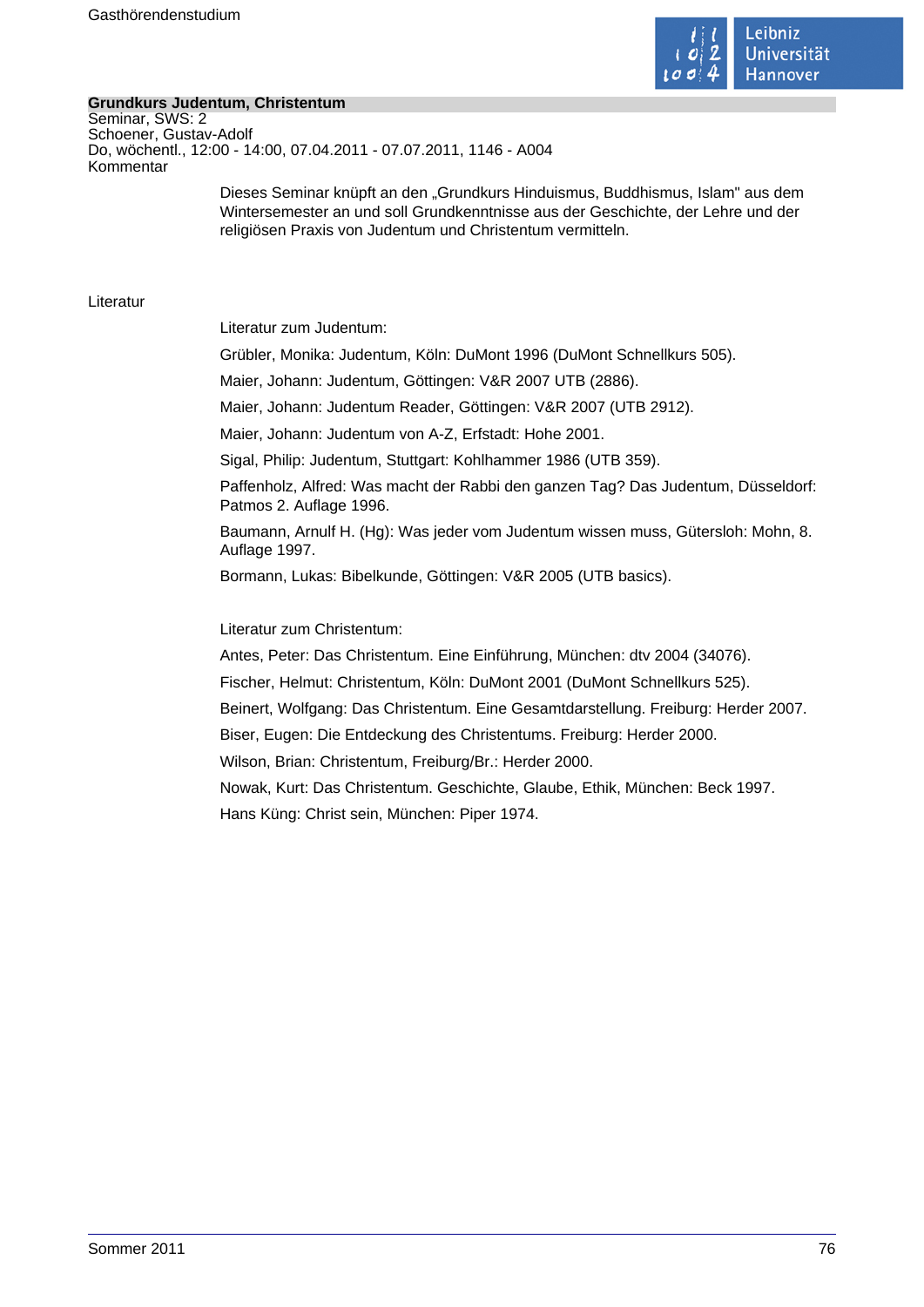

#### **Inklusive Religionspädagogik (AM 3b, AM 6b)**

Seminar, SWS: 2 Schröder, Ina Di, wöchentl., 16:00 - 18:00, 05.04.2011 - 16.07.2011, 1211 - 032 Di, Einzel, 16:00 - 18:00, 12.07.2011 - 12.07.2011, 1211 - 001 Kommentar Im Jahr 2007 unterzeichnete Deutschland die UN-Konvention über die Rechte von Menschen mit Behinderung, die zum 01.01.2009 in Kraft getreten ist. Artikel 24 dieser Konvention besagt, dass alle Schülerinnen und Schüler das Recht haben, eine Regelschule zu besuchen und nicht gegen ihren Willen oder den Willen der Eltern an eine Förderschule verwiesen werden dürfen. Stattdessen gilt es, inklusive Schulen für alle Schüler innen zu entwickeln - egal, mit welchen Gegebenheiten diese zu uns kommen. Die Illusion einer homogenen Schüler\_innenschaft wird hiermit endgültig als solche zurückgewiesen und von Lehrerinnen und Lehrern werden noch deutlicher als bisher Kompetenzen im Umgang mit Heterogenität gefordert. Dies gilt selbstverständlich auch für Religionslehrer innen - und zwar in allen Schulformen(!). Im Rahmen des Seminars wollen wir uns mit dem Begriff der Inklusion vertraut machen und diesen religionspädagogisch reflektieren. Dabei soll zum einen untersucht werden, welche Ideen innerhalb der Religionspädagogik hinsichtlich eines inklusiven Religionsunterrichts diskutiert werden. Zum anderen sollen die Begriffe "evangelisches Bildungsverständis" und "Inklusion" miteinander in Dialog gebracht werden. Literatur - Pithan, Annebelle / Adam, Gottfried / Kollmann, Roland (Hg.), Handbuch Integrative Religionspädagogik, Gütersloh 2002 - Müller-Friese, Anita: Vom Rand in die Mitte. Erfahrungsorientierter Religionsunterricht an der Schule für Lernhilfe. Stuttgart 2001 - Röhrig, Hans-Jürgen: Religionsunterricht mit geistigbehinderten Schülern - aber wie? Neukirchen-Vluyn 1999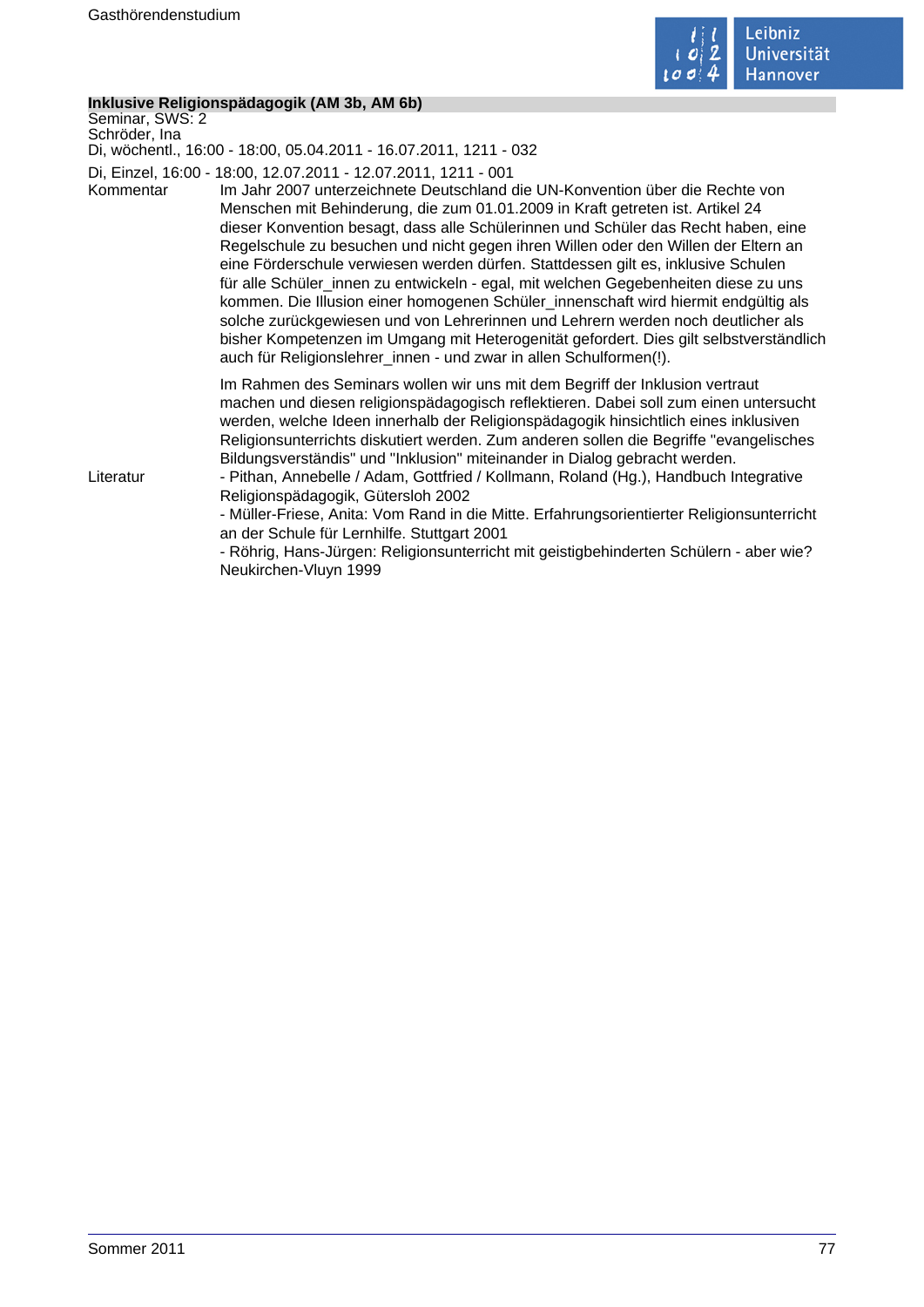

#### **Leibniz und die Religionen**

Seminar Antes, Peter / Li, Wenchao Do, wöchentl., 16:00 - 18:00, 07.04.2011 - 20.05.2011, 1211 - 105 Do, Einzel, 16:00 - 18:00, 26.05.2011 - 26.05.2011, 1502 - 003 II 003 Do, wöchentl., 16:00 - 18:00, 02.06.2011 - 16.07.2011, 1211 - 105 Kommentar Der Universalgelehrte Gottfried Wilhelm Leibniz (1646-1716), nach dem unsere Universität genannt ist, hat sich nicht nur mit christlicher Theologie und den verschiedenen Konfessionen innerhalb des Christentums beschäftigt. Sein Interesse galt auch nichtchristlichen Religionen und Kulturen. Ziel des interdisziplinären Seminars ist es, die diesbezüglichen Ausführungen darzustellen und zu diskutieren.  $\lozenge$  07.04.2011 Vorbesprechung, Festlegung des Semesterplans  $\lozenge$  14.04.2011 Leibniz´ "Ägyptischer Plan" I. Geschichte und Entstehung  $\lozenge$  21.04.2011 Leibniz´ "Ägyptischer Plan" II. Textanalyse  $\lozenge$  28.04.2011 Leibniz´ Interesse an Koranübersetzung  $\frac{\Diamond}{\Diamond}$  05.05.2011 Die Rolle des Islam in Leibniz´ Theologie  $\lozenge$  12.05.2011 Leibniz und die hebräische Bibel  $\lozenge$  19.05.2011 Leibniz und das Judentum  $\sqrt{26.05.2011}$ Christliche Missionsbewegung in der Frühneuzeit  $\gamma$  02.06.2011 Himmelfahrt  $\lozenge$  09.06.2011 Die "Wilden" und "Barbaren"  $\delta$  16.06.2011 Pfingstpause  $\lozenge$  23.06.2011 Leibniz über Konfuzius-Kult  $\frac{\Diamond}{\Diamond}$  30.06.2011 Die "natürliche Theologie" der Chinesen  $\lozenge$  07.07.2011 Leibniz und das Christentum (Übereinstimmung des Glaubens mit der Vernunft)  $\delta$  14.07.2011 Bewertung, Ausblick Bemerkung Textpassagen werden zur Verfügung gestellt. Literatur Jean Baruzi: Leibniz et l'organisation religieuse de la terre. D'après des documents inédits. Paris 1907; Nachdruck: Aalen 1975 Daniel J. Cook/Hartmut Rudolph/Christoph Schulte (Hrsg.): Leibniz und das Judentum. Stuttgart 2008 (= Studia Leibnitiana Sonderhefte 34). W. Li und H. Poser (Hrsg.) Das Neueste über China: Leibnizens Novissima Sinica von 1697, Stuttgart 2000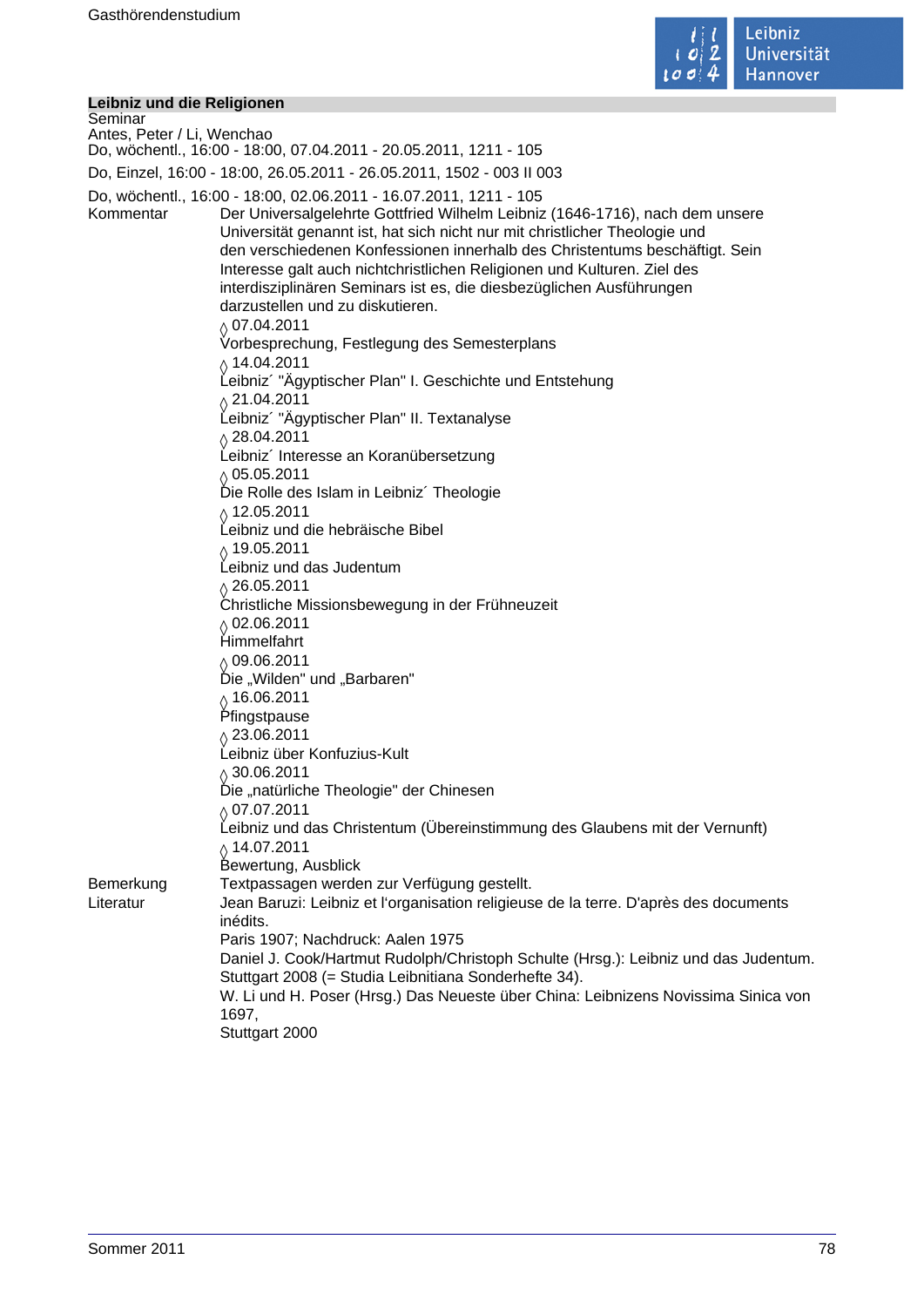

#### **Neuere Ansätze zur Religionsforschung in Theorie und Methodologie**

Seminar, SWS: 2 Antes, Peter Do, wöchentl., 18:00 - 20:00, 07.04.2011 - 14.07.2011, 1211 - 105 Kommentar

> Nicht nur die Erforschung der einzelnen Religionen schreitet voran, auch auf dem Feld der Theoriebildung und Methodologieforschung gibt es immer wieder neue Ansätze und Diskussionen. Das Seminar wird einige davon - vor allem die bei Stausberg dargestellten - vorstellen und diskutieren.

#### Bemerkung

| 7.4.2011                     | Einführung und endgültige Festlegung des Verlaufsplanes               |  |  |
|------------------------------|-----------------------------------------------------------------------|--|--|
| 14.4.2011                    | Lawson/McCauley: Rethinking religion (Stausberg Kap. 2)               |  |  |
| 21.4.2011                    | Burkert: Creation of the sacred (Stausberg Kap. 4)                    |  |  |
| 28.4.2011                    | Riesebrodt: Cultus und Heilsversprechen (Stausberg Kap. 16)           |  |  |
| 5.5.2011                     | Stark/Finke: Acts of Faith (Stausberg Kap. 6)                         |  |  |
| 12.5.2011                    | Casanova: Europas Angst vor der Religion                              |  |  |
| 19.5.2011                    | Religion as communication (Stausberg Kap. 7)                          |  |  |
| 26.5.2011<br>9)              | Religion as the unintended product of brain functions (Stausberg Kap. |  |  |
| 2.6.2011                     | Feiertag (Christi Himmelfahrt)                                        |  |  |
| 9.6.2011                     | Religion as evoluntionary cascade (Stausberg Kap. 10)                 |  |  |
| 16.6.2011                    | Exkursionswoche (Pfingsten)                                           |  |  |
| 23.6.2011                    | Theory of religion as myth (Stausberg Kap. 14)                        |  |  |
| 30.6.2011<br>(Stausberg Kap. | New Atheistic approaches in the cognitive science of religion         |  |  |
| 15)                          |                                                                       |  |  |
| 7.7.2011                     | Horyna: Kritik der religionswissenschaftlichen Vernunft               |  |  |
| 14.7.2011                    | <b>Fazit und Ausblick</b>                                             |  |  |

#### Literatur

#### Lit.-Empfehlung:

Casanova, José: Europas Angst vor der Religion, Berlin: Berlin Univ. Press 2009

Horyna, Bretislav: Kritik der religionswissenschaftlichen Vernunft. Plädoyer für eine empirisch fundierte Theorie und Methodologie, Stuttgart: Kohlhammer 2010

Riesebrodt, Martin: Cultus und Heilsversprechen. Eine Theorie der Religionen, München: Beck 2007

Stausberg, Michael (Hrsg.): Contemporary Theories of Religion. A critical companion, London-New York: Routledge 2009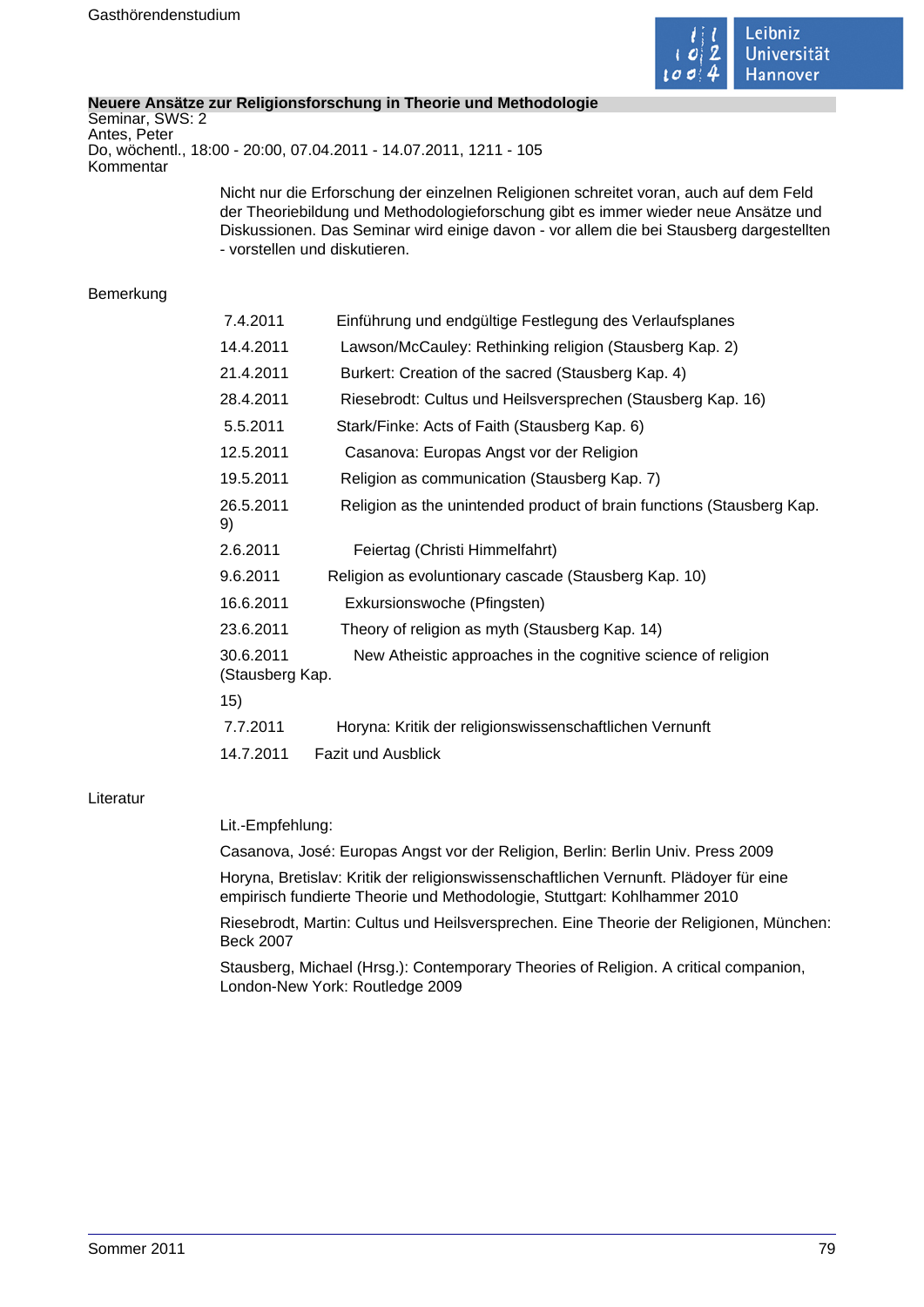

#### **Systematische Religionswissenschaft. Eine Überblicksvorlesung**

Vorlesung Schoener, Gustav-Adolf Do, wöchentl., 16:00 - 18:00, 14.04.2011 - 14.07.2011, 1208 - A001 Kesselhaus Kommentar

> Ziel der Vorlesung ist es, einen Überblick über die internen Diskussionen zu bieten, die die Religionswissenschaft seit dem 19. Jahrhundert beschäftigt. Sowohl religionsphilosophische als auch sozialanthropologische Ansätze wurden bemüht, das Entstehen und die Bedeutung von Religion zu erklären. Seit Bestehen des Faches beteiligen sich verschiedene akademische Disziplinen mit ganz unterschiedlichen Prämissen und Methoden an diesem Diskurs. Einzelne Protagonisten jeder Disziplin vertreten religiös motivierte Ansätze, andere beschränken sich auf den empirischen Gehalt von Religion. Die Vielfalt der Perspektiven und Methoden hat auch immer wieder die (bis heute ungelöste) Frage nach der Identität des Faches aufgeworfen. In dieser Vorlesung sollen die wichtigsten Positionen in der jungen Geschichte des Faches vorgestellt werden.

#### Literatur

Zur Anschaffung empfohlen:

Hock, Klaus: Einführung in die Religionswissenschaft. Darmstadt: Wissenschaftliche Buchgesellschaft 2002.

# **Romanistik**

**Marcel Proust** Vorlesung Sanders, Hans Di, wöchentl., 18:00 - 20:00, 05.04.2011 - 16.07.2011, 1502 - 003 II 003 Kommentar

> Die Vorlesung wird Schlüsselszenen des Proustschen Gesamtwerks behandeln. Dieses wird im Zusammenhang der Entwicklung des Romans vom ersten Drittel des 19. Jahrhunderts bis zur "Révolution romanesque" der zwanziger Jahre des 20. Jahrhunderts gesehen.

Dabei werde ich von der folgenden umfassenden Beobachtung ausgehen: Der Held der Recherche ist kein Charakter mehr wie Julien Sorel (Stendhal), Vautrin (Balzac) oder Etienne Lantier (Zola). Deshalb kann er nicht mehr in Handlungen verstrickt sein wie immerhin auch noch Frédéric Moreau (Flaubert). Wo aber nicht gehandelt wird, können keine ethischen Fragen verhandelt werden.

Das ist die Proustsche Konstellation. Proust nutzt sie dazu, seine Erzählungen am Primat ästhetischer Wahrnehmung auszurichten

# **Soziologie**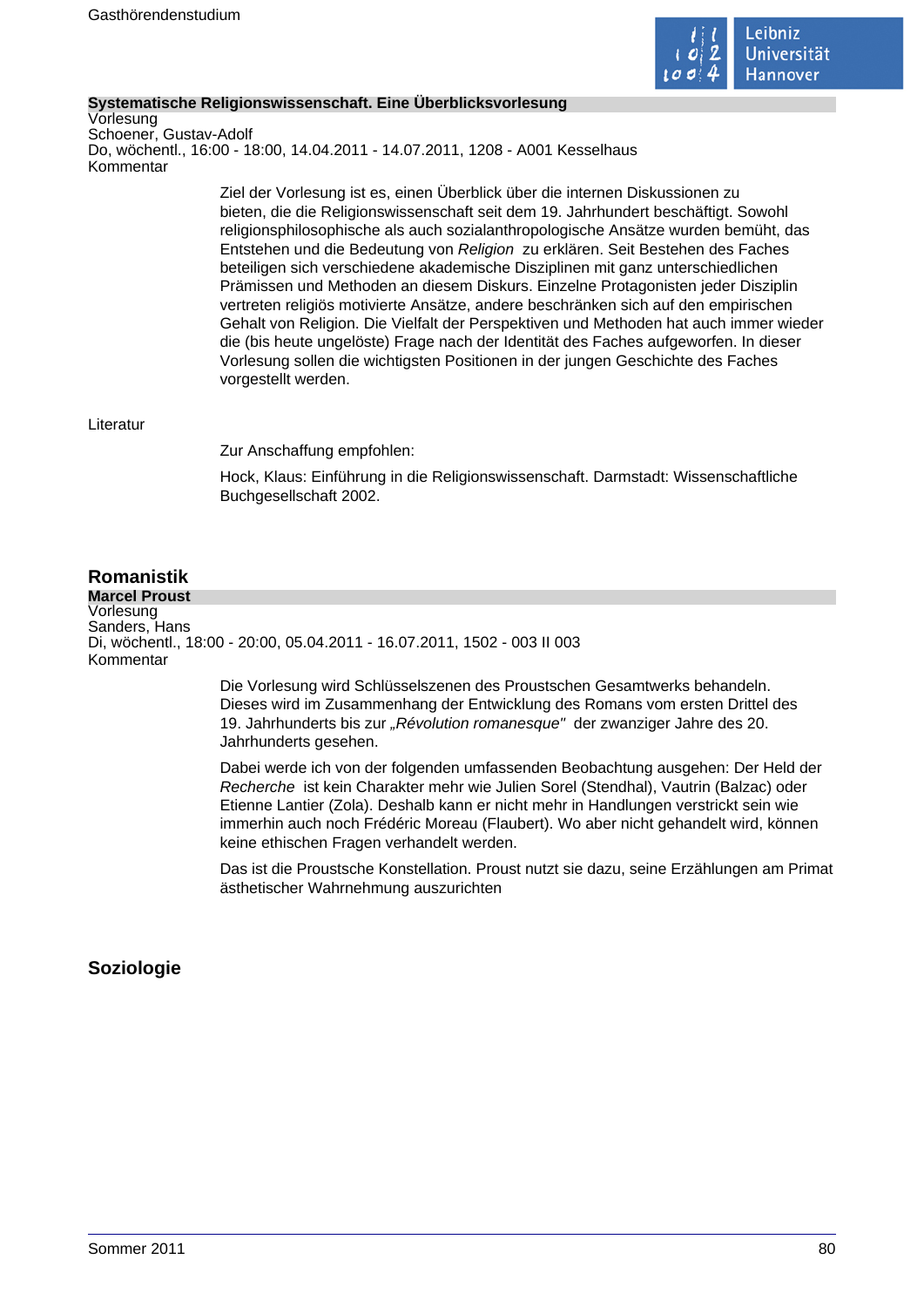

#### **Soziale Evolution**

Seminar, SWS: 2 Miller, Max

Mi, wöchentl., 10:00 - 12:00, 06.04.2011 - 16.07.2011, 1104 - 212 M11

Do, wöchentl., 12:00 - 14:00, 07.04.2011 - 16.07.2011, 3109 - 111 V111 , 1. Gruppe, Tutorium: Christian

Kühn

Kommentar In der Vorlesung werden klassische und neuere Ansätze zur Entwicklung einer Theorie soziokultureller Evolution behandelt. Im Zentrum der Vorlesung stehen folgende Themen:

- sozialer Evolutionismus
- Darwin und Darwinismus
- Ultradarwinismus: Kontroverse zwischen Dennett und Gould
- Systemtheoretische Ansätze: Parsons, Luhmann
- Rekonstruktion des historischen Materialismus: Habermas
- Evolution und Pfadentwicklung (Institutionenwandel)
- Evolution und Lernen.

# **Sportwissenschaft**

### **Bewegungslehre - ausgesuchte Schwerpunkte B**

| Seminar, SWS: 2, Max. Teilnehmer: 25                                            |
|---------------------------------------------------------------------------------|
| Effenberg, Alfred (verantwortlich) / Schmitz, Gerd (begleitend)                 |
| Di, wöchentl., 10:00 - 12:00, 05.04.2011 - 16.07.2011, 1801 - 135 Seminarraum 1 |
| Do, wöchentl., 08:00 - 10:00, 07.04.2011 - 16.07.2011, Projektteil              |
| Motorik und Kognition - Was Sport im Kopf bewegt<br>Kommentar                   |
|                                                                                 |

Inhalte: Welche Wirkung hat sportliche Aktivität auf die kognitiven Fähigkeiten und die kognitive Entwicklung? Kann man einzelne Sportarten mit bestimmten Hirnfunktionen in Verbindung bringen? Ist eine primär physiologische Belastung (45 min. Fahrradergometer) von den kognitiven Effekten her mit einer Teilnahme an einem Fußballspiel über 45 min Dauer vergleichbar? Wo werden Unterschiede erkennbar und worauf sind diese zurückzuführen? Welche Sportarten können in besonderer Weise empfohlen werden, um auch in anderen Bereichen alltäglicher Handlungen von den Trainingseffekten zu profitieren? Derartige Fragen stehen im Mittelpunkt des Seminars, in dem Bezüge zwischen dem koordinativen und taktischen Anforderungsprofil ausgewählter Sportarten und allgemeinen höheren kognitiven Funktionen (Planung, Entscheidung, Problemlösen etc.) thematisiert werden sollen, um die potentiellen Effekte dieser Sportarten auf die kognitive Entwicklung einschätzen zu lernen.

Ziele: Vermittlung von Aufbauwissen zur Wirksamkeit körperlicher - primär sportlicher - Aktivität auf kognitive Funktionen. Kompetenz für die Beurteilung und Gestaltung spezifischer Bewegungsangebote und deren Effekte auf die Kognition.

Literatur Anderson, J. R. (2007). Kognitive Psychologie (6 ed.). Berlin: Spektrum Akademischer Verlag.

> Hötting, K. & Röder, B. (2010). Bewegung und Kognition. In K.-M. Braumann & N. Stiller (Hrsg.), Bewegungstherapie bei Internistischen Erkrankungen. Berlin, Heidelberg, New York: Springer-Verlag, 211-221.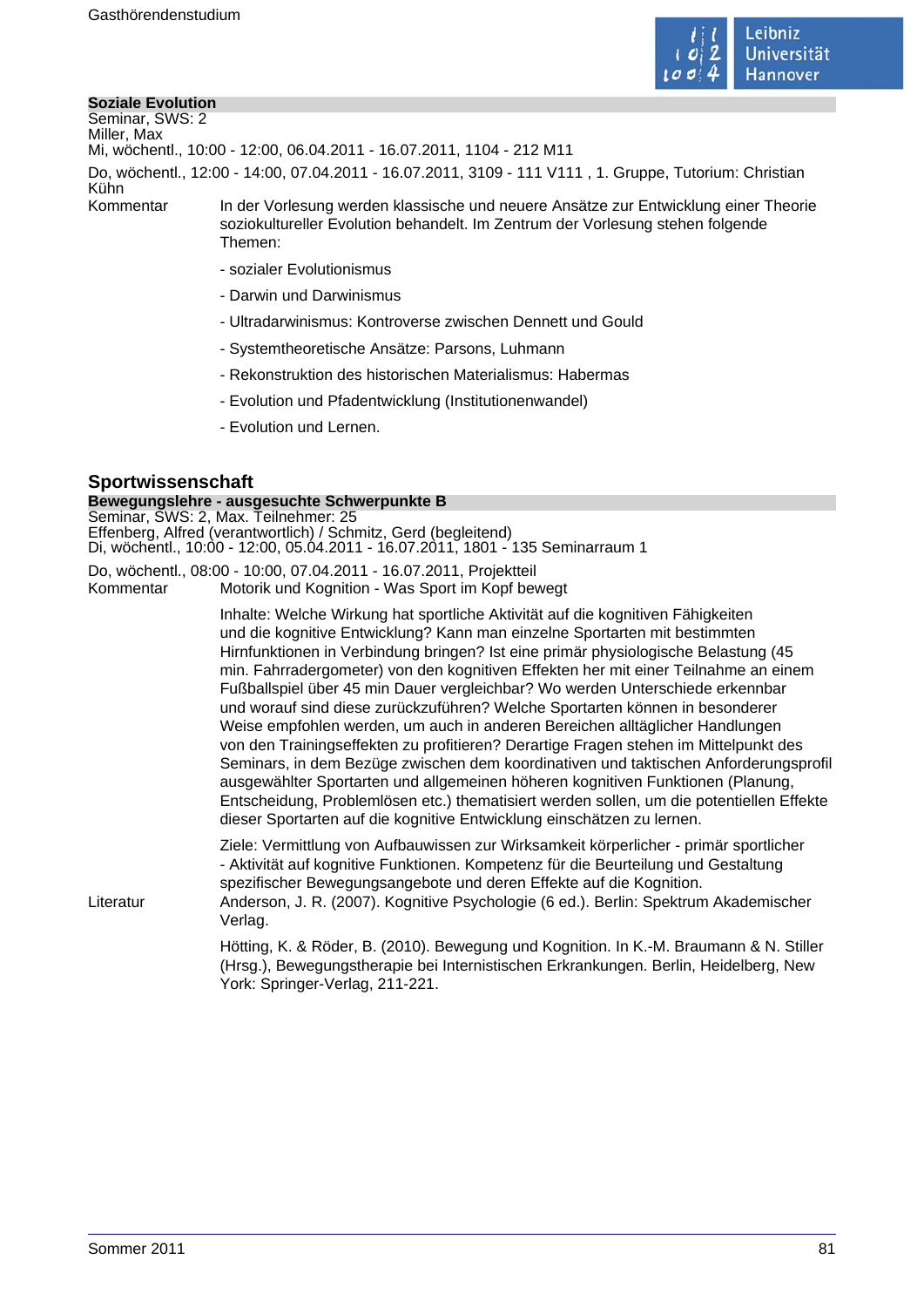

#### **Einführung in Sport und Erziehung**

Vorlesung, SWS: 1, Max. Teilnehmer: 100 Kuhlmann, Detlef

Do, 14-täglich, 10:00 - 12:00, 07.04.2011 - 14.07.2011, 1802 - -103 Hörsaal Sport Kommentar Die Sportpädagogik gehört zu den zentralen Lehrgebieten in sämtlichen Studiengängen des Faches Sportwissenschaft. Für alle Lehramtsstudierenden mit dem Fach Sport ist die Sportpädagogik quasi die "Berufswissenschaft". Die Sportpädagogik reflektiert die Zusammenhänge von Sport und Erziehung für den Sport(-unterricht) in der Schule, aber auch für andere Vermittlungsinstanzen des Sports. In dieser Lehrveranstaltung, die als Einführung insbesondere für Studierende in der Eingangsphase vorgesehen ist, wird ein Überblick über grundlegende Themen und Inhalte der Sportpädagogik in Form von "Lektionen" gegeben.

#### **Grundthemen der Sportpädagogik**

Seminar, SWS: 2, Max. Teilnehmer: 23

Kuhlmann, Detlef (verantwortlich)

Mo, wöchentl., 10:00 - 12:00, 04.04.2011 - 16.07.2011, 1801 - 135 Seminarraum 1

Kommentar Ziel dieser Lehrveranstaltung ist es, einen vertiefenden Einblick in wichtige Themen und gegenwärtige Problemstellungen der Sportpädagogik zu bieten. So soll es gelingen, die eigene Urteilsfähigkeit für das pädagogische Anliegen des Sports (in der Schule, aber auch außerhalb) weiter zu schärfen und ein Stück weit auf das "professionelle Handeln" im späteren Beruf als Sportlehrkraft vorzubereiten. Die Bearbeitung der Grundthemen erfolgt auf der Basis ausgewählter und in sich abgeschlossener Lektionen aus einem neueren Lehrbuch zur Sportpädagogik. In der ersten Sitzung wird eine Auflistung der Grundthemen vorgestellt.

#### **Seminar anatomisch-physiologische Grundlagen A**

Seminar, SWS: 2, Max. Teilnehmer: 25 Maassen, Norbert / Thorns, Elisabeth Mi, wöchentl., 09:00 - 10:30, 06.04.2011 - 13.07.2011, 1802 - -103 Hörsaal Sport Kommentar Anatomisch-Physiologische Grundlagen II

> In dieser Vorlesung werden der Aufbau und die Funktion der inneren Organe sowie akute Veränderungen und langfristige Anpassungserscheinungen bei sportlicher Betätigung in Vorlesungsform dargestellt. Am Ende des Semesters wird als Studienleistung eine Klausur durchgeführt.

#### **Seminar anatomisch-physiologische Grundlagen C**

Seminar, SWS: 2, Max. Teilnehmer: 25 Maassen, Norbert / Thorns, Elisabeth Fr, wöchentl., 09:00 - 10:30, 08.04.2011 - 15.07.2011, 1802 - -103 Hörsaal Sport Kommentar Seminar zu anatomisch-physiologischen Grundlagen II

> Aufbauend auf der Einführungsveranstaltung werden die Grundlagenkenntnisse erweitert und vertieft. Zur erfolgreichen Teilnahme gehört die selbständige Erarbeitung eines Themenkomplexes (Herz-Kreislauf, Blut, Atmung, Salz-Wasserhaushalt etc.).

#### **Seminar sportmedizinische Grundlagen A**

Seminar, SWS: 2, Max. Teilnehmer: 25 Garbe, Gernulf Di, wöchentl., 18:00 - 20:00, 05.04.2011 - 12.07.2011, 1801 - 135 Seminarraum 1 Kommentar Grundlagen und Methoden gesundheitlich orientierten Krafttrainings

> Früher als exotische Sportart gehandelt, hat Muskeltraining einen festen Platz als präventive und rehabilitative Maßnahme erlangt, da wir ohne Training etwa die Hälfte unserer Muskeln im Altersgang verlieren. Die Muskulatur als größtes willkürlich zugängliches Stoffwechsel- und Bewegungssystem bedarf einer lebenslangen trainingsgemäßen "Wartung". Nach Verletzungen am Bewegungssystem und auch nach Operationen ist Muskeltraining ein wichtiger Faktor im Sinne einer frühfunktionellen Anschlussbehandlung. In dieser Veranstaltung werden erforderliche Kenntnisse der Trainingslehre, funktioneller Anatomie und auch die praktische Durchführung und Anwendung vermittelt mit gelegentlichen Besuchen im Kraftraum.

Literatur Grosser, M., Starischka, S. & Zimmermann, E. (2008). Das neue Konditionstraining. München: BLV.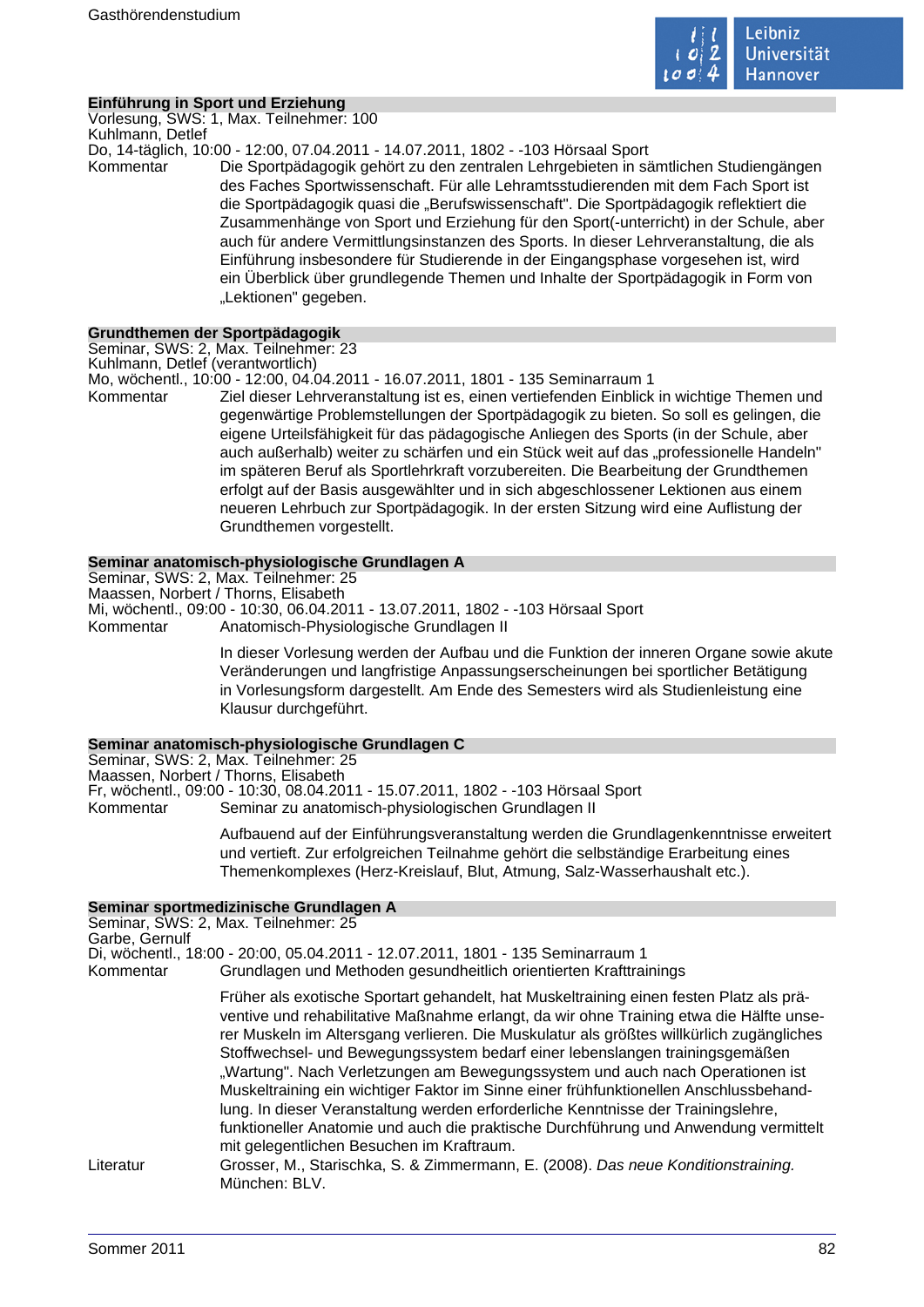

#### **Sportsoziologie - Gewalt C**

Seminar, SWS: 2, Max. Teilnehmer: 25

Schröder, Dirk (verantwortlich) Fr, wöchentl., 10:00 - 12:00, 08.04.2011 - 16.07.2011, 1801 - 135 Seminarraum 1

Kommentar Fußball als Medium schulischer und beruflicher Qualifikation - Begleitung und Evaluation eines Unterrichtsmoduls an der BBS 6

> An der berufsbildenden Schule 6 wird im Schuljahr 2010/11 in Zusammenarbeit mit dem Institut für Sportwissenschaft und dem Niedersächsischen Fußballverband das Modellprojekt fortgesetzt, das benachteiligten Schülern im BVJ (Berufsvorbereitungsjahr) mit Hilfe eines Unterrichtsmoduls "Fußball" ermöglichen soll, den Hauptschulabschluss bzw. berufsqualifizierende Fähigkeiten und Fertigkeiten sowie Schlüsselqualifikationen und Sozialkompetenzen zu erwerben. Das Unterrichtsmodul "Fußball" folgt dem didaktischen Ansatz, der sich weniger an Defiziten orientiert, sondern zur Förderung der Schul- und Lernmotivation auf bereits vorhandenen Kompetenzen aufbaut und an den Stärken der Schüler ansetzt. Mit dem neuen Projekt "Lernen im Stadion" soll die Attraktivität des Stadionumfeldes und die motivierende Nähe zu Hannover 96 genutzt werden, um zusätzliche Lernanreize zu setzen. Das Projekt wird unter sportpädagogischen und sozialpädagogischen Aspekten praxisorientiert begleitet. Neueinsteiger sind (auch unter dem Aspekt einer Fortsetzung im Wintersemester 2011/12) sehr willkommen.

Literatur Fleischmann, D. (2006). Fußball als Medium sozialen Lernens - Kritische Reflektion eines Modellprojektes an der BBS 6 und Folgerungen für die schulische Praxis. Hausarbeit im Rahmen der Ersten Staatsprüfung für das Lehramt an Gymnasien im Land Niedersachsen, Hannover.

> Pilz, G.A., Meyer, A., Pietschmann, A., Postel, C., Pundt, A., Schierholz, C., Schick, H. (2006). Fußball als Medium und beruflicher und sozialer Handlungskompetenz im Rahmen des Berufsvorbereitungsjahres (Abschlussbericht Modellprojekt Schuljahr 2005-06)

# **Sprachen**

#### **Fachsprachenzentrum (FSZ)**

Welfengarten 1, 30167 Hannover

Telefon: (0511) 762-4914

E-Mail: sekretariat@fsz.uni-hannover.de

Internet: www.fsz.uni-hannover.de

**Wichtig:** Anmeldebeginn ist der 18. September 2009, 12:00 Uhr.

Die letzte Anmeldemöglichkeit für das Wintersemester ist der 9. Oktober!

Am Fachsprachenzentrum der Leibniz Universität Hannover können Sie Sprachkurse in den folgenden Sprachen besuchen, sofern Plätze frei sind, unter anderem:

AltgriechischChinesischEnglischFranzösischItalienischJapanischLateinRussischSpanischTürkisch

Die angebotenen Sprachkurse reichen dabei von Grammatik- und Schreibtrainings bis hin zu Literatur- und Sprachpraxiskursen. Wenn Sie teilnehmen möchten, erkundigen Sie sich bitte rechtzeitig im Internet (oder persönlich) unter der oben angegebenen Adresse nach dem Kursangebot für das Wintersemester, da die Anmeldungen für Sprachkurse bereits ab der ersten Septemberwoche möglich sind.

Für die Teilnahme ist es erforderlich, dass Sie über einen Stud.IP-Zugang verfügen und sich online für Ihre Kurse anmelden.

Wenn Sie noch keinen Stud.IP-Zugang besitzen sollten, melden Sie sich bitte im Gasthörendenbüro - wir richten Ihnen gerne einen Zugang ein. Sie benötigen dazu eine E-Mailadresse sowie Ihren Personalausweis.

Bitte denken Sie daran, Ihren Antrag auf Zulassung (den Sie in der Heftmitte finden) mitzunehmen, wenn Sie die Zulassung für Sprachkurse erhalten haben. Die Unterschrift der DozentInnen gilt als Teinahmeerlaubnis und ist für jeden Kurs notwendig. Bitte beachten Sie, dass im FSZ großer Wert auf regelmäßige Anwesenheit gelegt wird.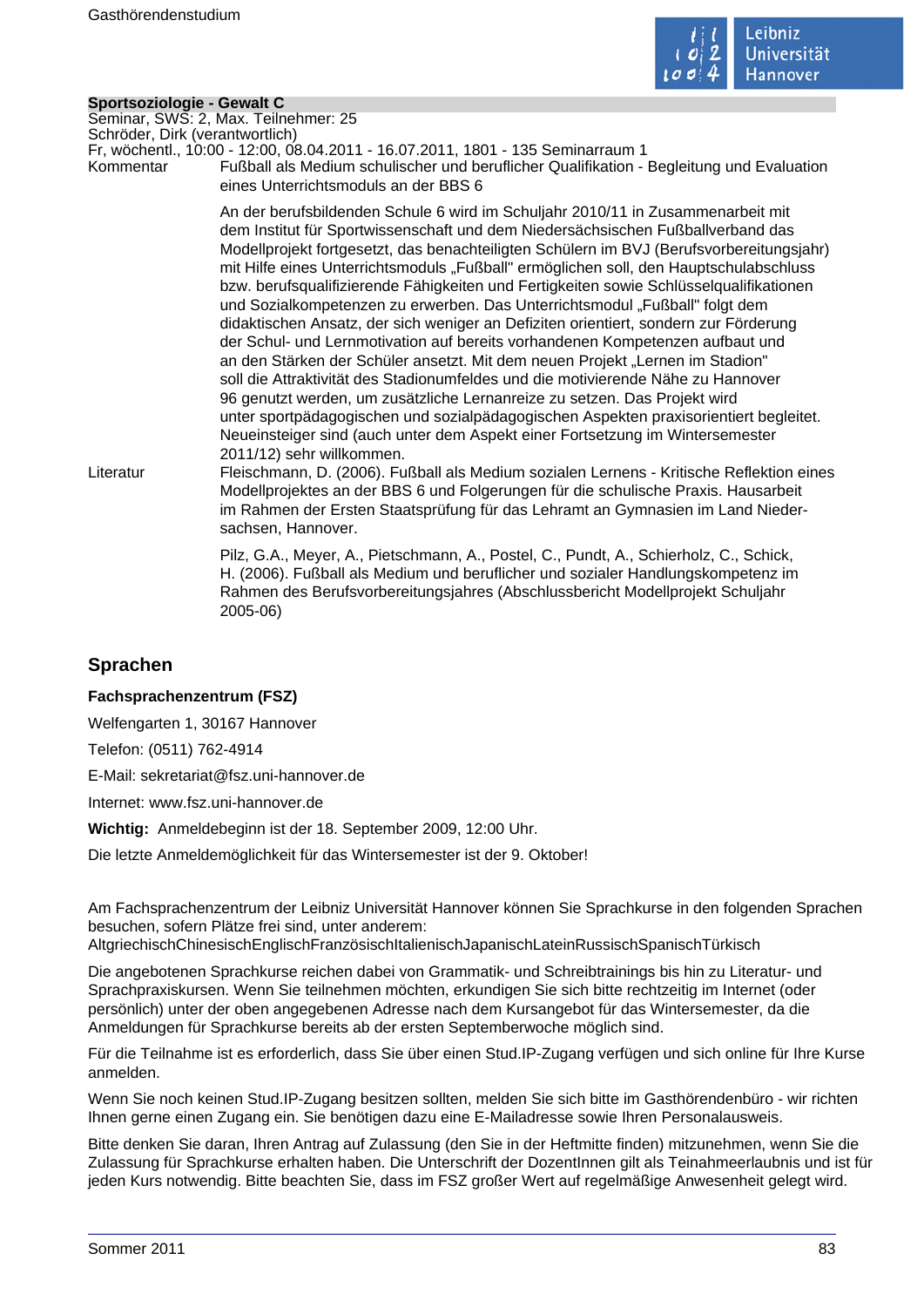

#### **Theologie Christliche Erinnerungsorte (VM 4a, AM 1b)**

Seminar, SWS: 2

Noormann, Harry Do, wöchentl., 10:00 - 12:00, 07.04.2011 - 07.04.2011, 1211 - 105

Do, wöchentl., 10:00 - 12:00, 21.04.2011 - 19.05.2011, 1211 - 105

Do, Einzel, 10:00 - 12:00, 26.05.2011 - 26.05.2011, 1101 - B302

Do, wöchentl., 10:00 - 12:00, 02.06.2011 - 16.07.2011, 1211 - 105

Das Christentum teilt mit dem Judentum das unverwechselbare Merkmal, eine Religion der Erinnerung zu sein - quer durch die Konfessionen und kulturellen Kontexte prägt das religiöse "Elephantengedächtnis" (J.B.Metz) die religiösen Riten, den Zyklus der Gedächtnisfeste im Kirchenjahr, die versteinerten Kulturzeugnisse, die Gegenwartsdeutung und Zukunftshoffnung.

Andererseits hat die Diversität präsenter Religionsgemeinschaften, die fortschreitende Säkularisierung der Lebensstile und die Binnenpluralisierung der Konfessionen ehemals geschlossene Gedächtnismilieus aufgeweicht. Was in der Vielzahl von Geschichten gemeinsame Geschichte genannt und erinnernd gestaltet werden kann und soll, steht zur Disposition und muss in gemeinsamer Anstrengung erarbeitet werden - über Halloween statt Reformationstag scheint die Entscheidung schon gefallen zu sein.

"Erinnerungsorte" sind keine nur räumlich fassbaren "Gedenkstätten". Sie stehen im Verständnis des französischen Historikers Pierre Nora für das lebendige kollektive Gedächtnis (in Gestalt einer Persönlichkeit, eines Textes, eines Mythos', eines Ritus usf.) einer sozialen Gruppe.

Ist die Rede von "christlichen Erinnerungsorten" in der Migrationsgesellschaft ein Anachronismus?

Literatur - Harry Noormann (Hg.): Arbeitsbuch Religion und Geschichte. Das Christentum im interkulturellen Gedächtnis, Band 1 und 2, Stuttgart 2009 und 2011 - Christoph Markschies & Hubert Wolf (Hg.): Erinnerungsorte des Christentums, München 2010

# **Das Vaterunser (VM 2a, VM 2b)**

Seminar, SWS: 2

Johannsen, Friedrich / Riechmann, Jens

Di, wöchentl., 12:00 - 14:00, 05.04.2011 - 10.05.2011, 1211 - 105

Di, Einzel, 12:00 - 14:00, 17.05.2011 - 17.05.2011, 1502 - 003 II 003

Di, wöchentl., 12:00 - 14:00, 24.05.2011 - 28.06.2011, 1211 - 105

Di, wöchentl., 12:00 - 14:00, 05.07.2011 - 16.07.2011, 1502 - 003 II 003

Kommentar Adolf von Harnack nennt es "das christlichste aller Gebete", der jüdische Religionswissenschaftler Pinchas Lapide stellt hingegen die Frage, ob es sich um ein christliches oder ein jüdischen Gebet handele: Das Vaterunser! Kein Gebet ist so sehr Allgemeingut aller Christen jenseits ihrer Konfession oder Denomination wie dieses. Das Seminar will neben einer dezidierten Exegese des Vaterunsers, die auch einen Einblick in die jüdischen Wurzeln geben soll, seine Rezeption im Verlauf der Kirchengeschichte in den Blick nehmen. Das Seminar wird darüber hinaus das Vaterunser in seinem biblischen Kontext, der Bergpredigt, betrachten. Es ist als Alternative für all diejenigen gedacht, die nicht mit zum Kirchentag in Dresden fahren wollen. Literatur - Becker, Ulrich, Friedrich Johannsen und Harry Noormann: Neutestamentliches Arbeitsbuch für Religionspädagogen, dritte, überarbeitete und erweiterte Auflage, Stuttgart 2005. - Philenko, Marc: Das Vaterunser, Göttingen 2002.

- Lohse, Eduard: Das Vaterunser im Lichter seiner jüdischen Voraussetzungen, Tübingen 2008.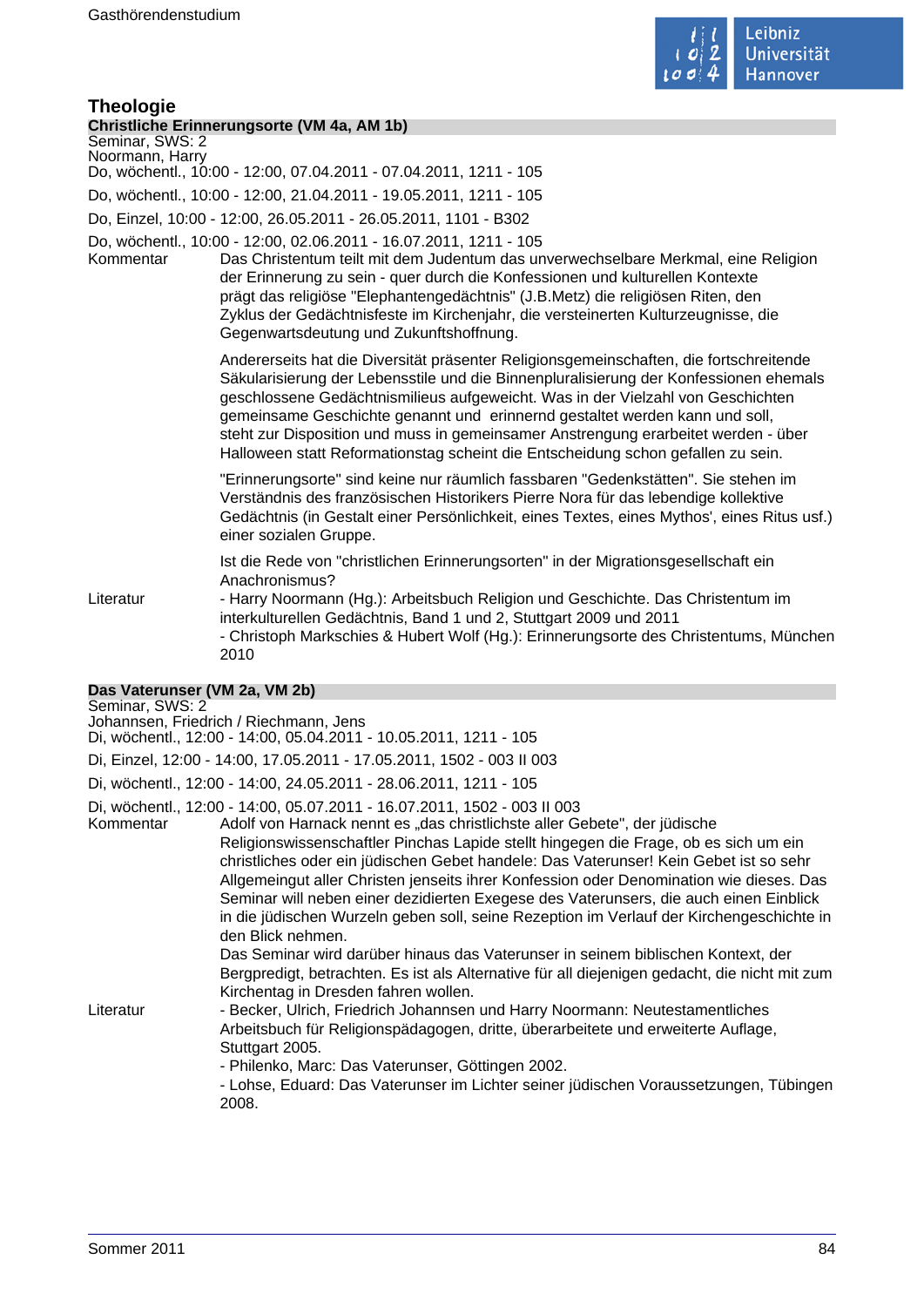

# **Der Protestantismus als Kritik und Gestaltung - Ausgewählte Texte von Paul Tillich (VM 3b, VM 7b,**

**AM 3a)** Seminar, SWS: 2 Riechmann, Jens Mi, wöchentl., 10:00 - 12:00, 06.04.2011 - 16.07.2011, 1211 - -108 Besprechungsraum Kommentar Der Theologe Paul Tillich (1886-1965), der als erster nicht jüdischer Hochschullehrer 1933 seinen Lehrstuhl räumen musste, gehört zu den zentralen Gestalten der Theologiegeschichte des 20. Jahrhunderts. Er hat u.a. auch für die Religionspädagogik vielerlei Impulse gegeben. Im Zentrum seines Denkens stehen die Beziehung von menschlicher Situation und göttlicher Offenbarung sowie der reformatorische Rechtfertigungsgedanke als Kriterium für die Wahrnehmung der konkreten geschichtlichen Situation des Menschen. Im Mittelpunkt des Seminars soll eine Auswahl von Texten Tillichs stehen, über deren Lektüre und Interpretation wichtige Aspekte seines theologischen Ansatzes erschlossen werden sollen. Darüber hinaus sollen einzelne Beispiele einer kritischen Tillichrezeption untersucht werden. Bemerkung Ein Reader wird erstellt und zu Beginn des Semesters an alle ausgegeben, die sich bis spätestens 15. März 2011 unter stud.ip angemeldet haben. Alle anderen müssen selbst dafür Sorge tragen, die Texte zu erhalten.

#### **Griechisch für Religionspädagogen**

Seminar, SWS: 2 Kursawe, Barbara Mi, wöchentl., 15:00 - 16:30, 06.04.2011 - 04.05.2011, 1211 - 105 Mi, Einzel, 15:00 - 16:30, 11.05.2011 - 11.05.2011, 1502 - 003 II 003 Mi, wöchentl., 15:00 - 16:30, 18.05.2011 - 18.05.2011, 1211 - 105 Mi, Einzel, 15:00 - 16:30, 25.05.2011 - 25.05.2011, 1211 - 307 Mi, wöchentl., 15:00 - 16:30, 01.06.2011 - 16.07.2011, 1211 - 105 Kommentar In Katholischer Theologie ist der Nachweis griechischer Sprachkenntnisse eine fachspezifische Voraussetzung für die Zulassung zur Bachelorarbeit. Für die Fächer Evangelische Religion und Katholische Religion ist der Nachweis der entsprechenden Kenntnisse eine Zugangsvoraussetzung für den Masterstudiengang "Lehramt an Gymnasien". Der Kurs wendet sich an Studierende, die diese Sprachkenntnisse nicht durch das Graecum nachweisen können. Er schließt mit einer Prüfung über fachgebundene Griechischkenntnisse ab.

#### **Latein für Religionspädagogen**

Seminar, SWS: 2 Kursawe, Barbara Mi, wöchentl., 16:30 - 18:00, 06.04.2011 - 04.05.2011, 1211 - 105 Mi, Einzel, 16:30 - 18:00, 11.05.2011 - 11.05.2011, 1502 - 003 II 003 Mi, Einzel, 16:30 - 18:00, 18.05.2011 - 18.05.2011, 1211 - 105 Mi, Einzel, 16:30 - 18:00, 25.05.2011 - 25.05.2011, 1211 - 307 Mi, wöchentl., 16:30 - 18:00, 01.06.2011 - 16.07.2011, 1211 - 105 Kommentar In Katholischer Theologie ist der Nachweis lateinischer Sprachkenntnisse eine fachspezifische Voraussetzung für die Zulassung zur Bachelorarbeit. Für die Fächer Evangelische Religion und Katholische Religion ist der Nachweis der entsprechenden Kenntnisse eine Zugangsvoraussetzung für den Masterstudiengang "Lehramt an Gymnasien". Der Kurs wendet sich an Studierende, die diese Sprachkenntnisse nicht durch das Latinum nachweisen können. Er schließt mit einer Prüfung über fachgebundene Lateinkenntnisse ab.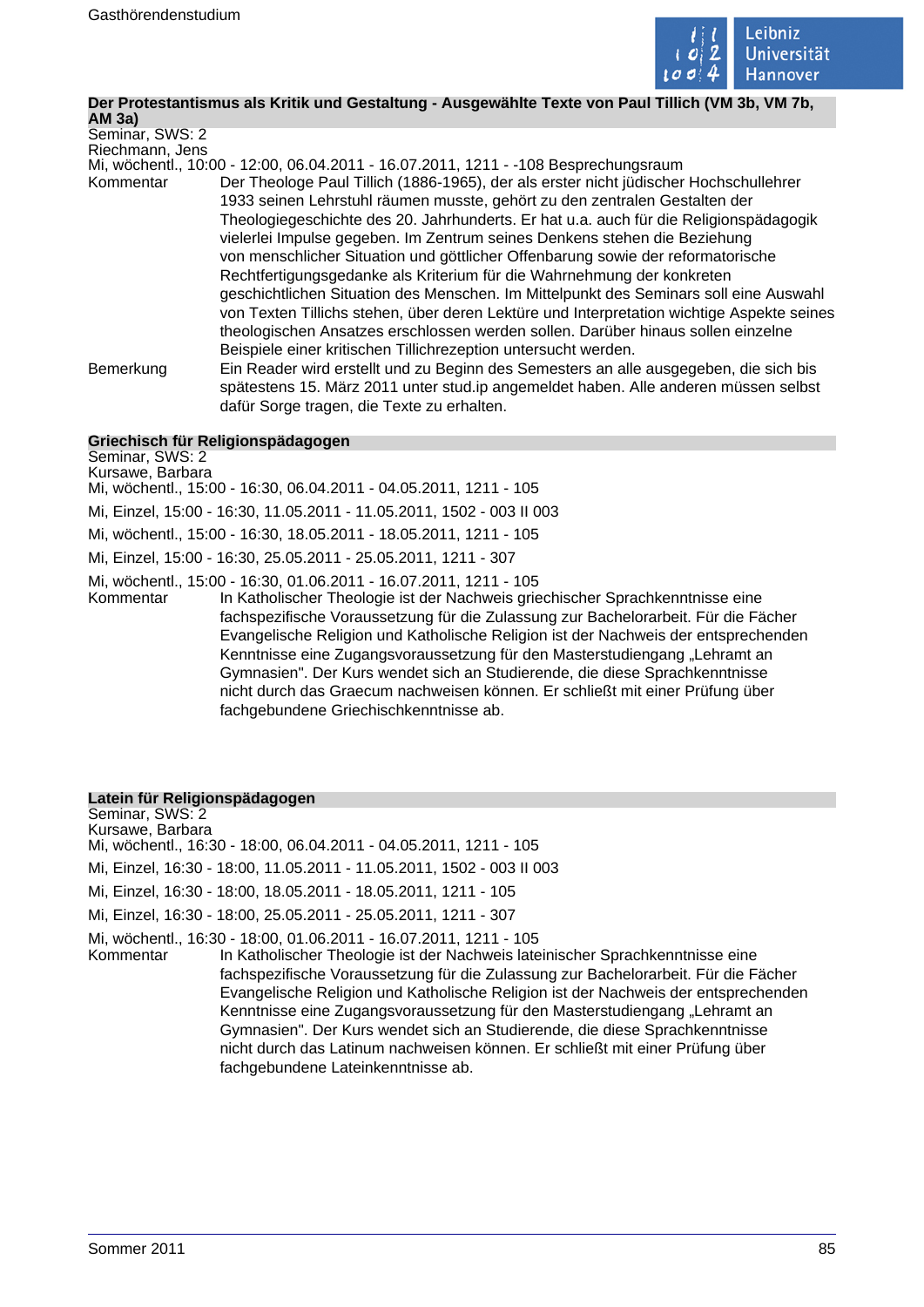

## **Prophetie nach der Katastrophe (Alttestamentliches Seminar) (VM 1a, VM 1b)**

| Seminar, SWS: 2      |                                                                                                                |
|----------------------|----------------------------------------------------------------------------------------------------------------|
| Johannsen, Friedrich |                                                                                                                |
|                      | Di, wöchentl., 16:00 - 18:00, 05.04.2011 - 16.07.2011, 1211 - 225                                              |
| Kommentar            | Die prophetischen Literatur des Exils ist eine Auseinandersetzung und Antwort auf                              |
|                      | die große Existenzkrise Israels im 6. vorchr. Jahrhundert. In diesem Seminar sollen                            |
|                      | ausgewählte Texte der Propheten Deuterojesaja (Jes 40-55) und Ezechiel behandelt                               |
|                      | werden. Ein Schwerpunkt wird auf den sogenannten Gottesknechtlieder liegen. Es wird                            |
|                      | darum gehen, die literarische und theologische Eigenart der Texte, ihren geschichtlichen                       |
|                      | wie ihren literarischen Kontext zu erfassen, um so Anregungen und Kriterien für einen                          |
|                      | angemessenen Umgang in der religionspädagogischen Praxis zu gewinnen.                                          |
| Literatur            | - Johannsen, Friedrich: Alttestamentliches Arbeitsbuch für Religionspädagogen, Stuttgart<br>u.a. 4. Aufl. 2010 |
|                      | - Kratz, Reinhard G.: Die Propheten Israels, München 2003                                                      |

#### **Prophetie nach der Katastrophe (Alttestamentliches Seminar) (VM 1a, VM 1b)**

#### Seminar, SWS: 2 Johannsen, Friedrich

Do, wöchentl., 16:00 - 18:00, 07.04.2011 - 16.07.2011, 1211 - 402

Kommentar Die prophetischen Literatur des Exils ist eine Auseinandersetzung und Antwort auf die große Existenzkrise Israels im 6. vorchr. Jahrhundert. In diesem Seminar sollen ausgewählte Texte der Propheten Deuterojesaja (Jes 40-55) und Ezechiel behandelt werden. Ein Schwerpunkt wird auf den sogenannten Gottesknechtlieder liegen. Es wird darum gehen, die literarische und theologische Eigenart der Texte, ihren geschichtlichen wie ihren literarischen Kontext zu erfassen, um so Anregungen und Kriterien für einen angemessenen Umgang in der religionspädagogischen Praxis zu gewinnen. Literatur - Johannsen, Friedrich: Alttestamentliches Arbeitsbuch für Religionspädagogen, Stuttgart u.a. 4. Aufl. 2010,

# - Kratz, Reinhard G.: Die Propheten Israels, München 2003

#### **Protestantische Profile: Von Luther bis heute (VM 3c)**

Seminar, SWS: 2 Paprotny, Thorsten

Mo, wöchentl., 10:00 - 12:00, 04.04.2011 - 16.07.2011, 1211 - 105

Kommentar Ganz ehrlich: Wissen Sie eigentlich, was "gut protestantisch" ist? Zunächst sicherlich dies: "Da unser Herr und Meister Jesus Christus spricht: "Tut Buße" usw. (Matth. 4,17), hat er gewollt, daß das ganze Leben der Gläubigen Buße sein soll." - So lautet Martin Luthers berühmte (Haupt-)These, die von der prägenden, formenden und persönlichkeitsbildenden Kraft des Protestantismus spricht. Ausgehend von Luther werden in dieser Lehrveranstaltung in Vortrag, Referat und Diskussion berühmte "protestantische Denker" und "protestantische Themen" vorgestellt und erörtert. Literatur Friedrich Schorlemmer: Was protestantisch ist. Große Texte aus 500 Jahren. Freiburg i. Br. 2008 (Herder-Verlag)

#### **Wirtschaftswissenschaften**

**Statistische Analyse der Finanzmärkte** 172452/71652/72452, Vorlesung, SWS: 2, ECTS: 4 Heinen, Florian Mo, wöchentl., 08:15 - 09:45, 11.04.2011 - 16.07.2011, 1501 - 063 (I 063)

#### **Stochastische Prozesse zur Optionsbewertung**

172476/70576/72276/7, Vorlesung, SWS: 2, ECTS: 4 Rohde, Johannes Di, wöchentl., 14:15 - 15:45, 12.04.2011 - 16.07.2011, 1501 - 112 (I 112)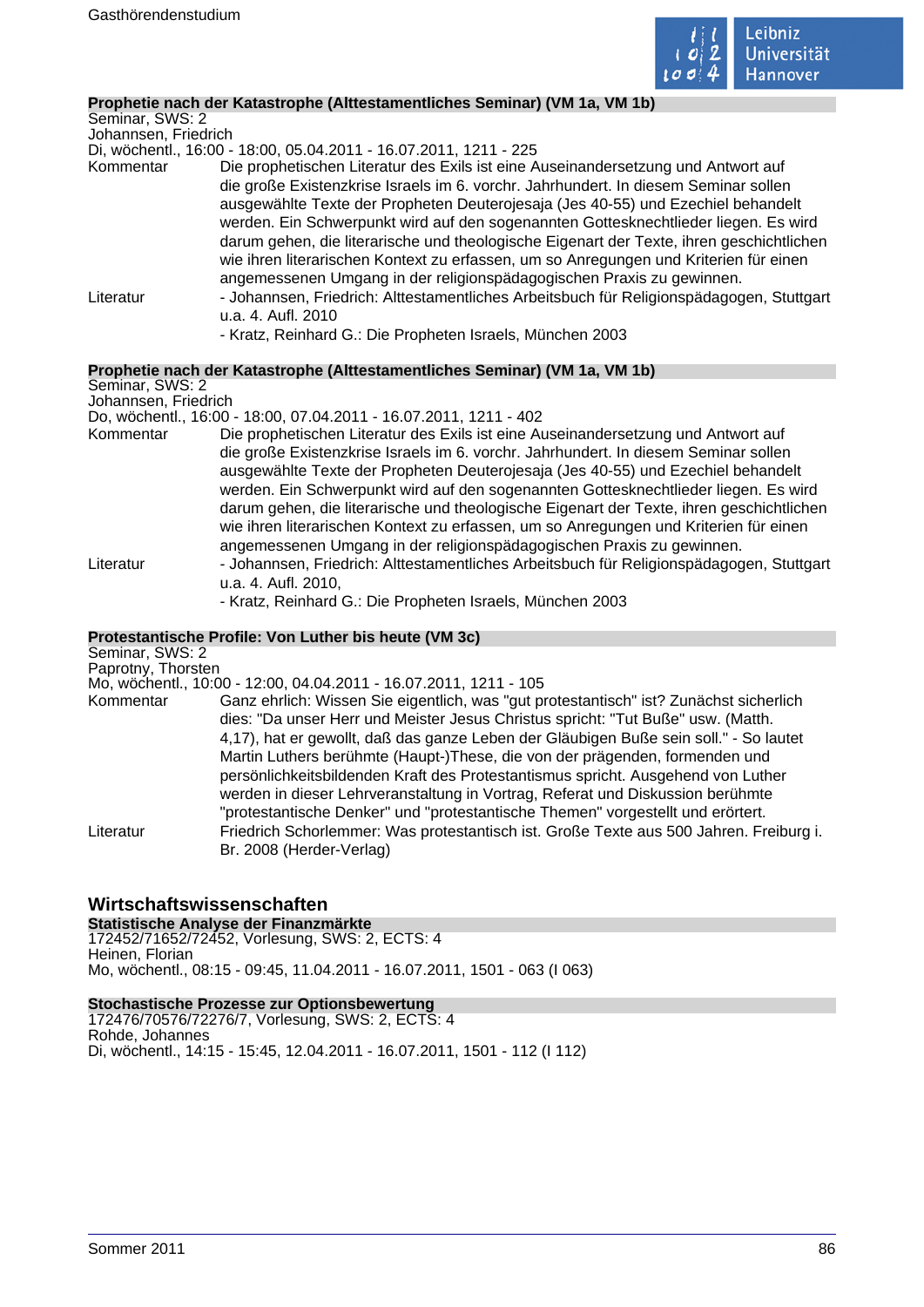

#### **Beschreibende Statistik**

70148, Vorlesung/Theoretische Übung, SWS: 4, ECTS: Bestandteil des Moduls Statistik mit 2 \* 8 Kreditpunkten Willert, Juliane Fr, Einzel, 10:45 - 12:15, 06.05.2011 - 06.05.2011, 1507 - 201 VII 201 Mi, wöchentl., 16:15 - 17:45, 1507 - 201 VII 201 Fr, wöchentl., 10:00 - 11:30, 1507 - 201 VII 201

#### **Produktionswirtschaft**

70161, Vorlesung, SWS: 2, ECTS: Bestandteil des Moduls BWL III mit 8 Kreditpunkten Helber, Stefan / Kellenbrink, Carolin / Khoramnia, Ariane Mo, wöchentl., 14:15 - 15:45, 1501 - 401 I 401 , 2. Gruppe, Kellenbrink, Carolin Mo, wöchentl., 14:15 - 15:45, 1507 - 002 VII 002 , 1. Gruppe, Helber, Stefan Mo, wöchentl., 14:15 - 15:45, 1501 - 301 I 301 , 3. Gruppe, Khoramnia, Ariane

#### **Sozialpolitik**

70197, Vorlesung, SWS: 2, ECTS: Bestandteil des Moduls VWL IV mit 8 Kreditpunkten Wagener, Andreas Mo, wöchentl., 10:00 - 11:30, ab 04.04.2011, 1507 - 201 VII 201

#### **Grundlagen der Unternehmungsführung 1 (UfO 1) / Unternehmensführung I**

70251/71251/171200, Vorlesung, SWS: 2, ECTS: 4 Steinle, Claus Mo, wöchentl., 12:30 - 14:00, 1501 - 401 I 401

#### **Labour Economics I / Arbeitsökonomik I**

70354/71554/171554, Vorlesung, SWS: 2, ECTS: 4 Schwiebert, Jörg Fr, wöchentl., 10:00 - 11:30, 1501 - 401 I 401

#### **Marketingforschung**

70802/170802, Vorlesung, SWS: 2, ECTS: 4 Hennigs, Nadine Mo, wöchentl., 10:00 - 11:30, ab 11.04.2011, 1501 - 301 I 301 Di, Einzel, 18:15 - 19:45, 28.06.2011 - 28.06.2011, 1501 - 301 I 301

#### **Strategisches Marketing**

70803/170803, Vorlesung, SWS: 2, ECTS: 4 Wiedmann, Klaus-Peter Di, wöchentl., 14:15 - 15:45, 05.04.2011 - 16.07.2011, 1501 - 301 I 301 Di, Einzel, 18:15 - 19:45, 24.05.2011 - 24.05.2011, 1501 - 301 I 301

#### **Übung Marketingforschung**

70826/170826, Theoretische Übung, SWS: 1 Behrens, Stefan / Wüstefeld, Thomas Do, 14-täglich, 14:15 - 15:45, ab 21.04.2011, 1501 - 342 (I 342) Do, Einzel, 14:15 - 15:45, 30.06.2011 - 30.06.2011, 1501 - 233 (I 233)

#### **Brand Management and International Customer Behavior**

70868/170868, Vorlesung, SWS: 2, ECTS: 4 Wiedmann, Klaus-Peter Fr, Einzel, 16:00 - 18:00, 03.06.2011 - 03.06.2011, 1501 - 233 (I 233) Sa, Einzel, 10:00 - 12:00, 04.06.2011 - 04.06.2011, 1501 - 233 (I 233) Di, Einzel, 16:15 - 20:00, 21.06.2011 - 21.06.2011, 1501 - 301 I 301

#### **Projektmanagement (UfO 6)**

71206/171206, Vorlesung, SWS: 2, ECTS: 4 Barnert, Mirjam Fr, Einzel, 14:00 - 19:00, 20.05.2011 - 20.05.2011, 1502 - 013 II 013 Sa, Einzel, 09:00 - 16:30, 21.05.2011 - 21.05.2011, 1502 - 013 II 013 Fr, Einzel, 14:00 - 19:00, 27.05.2011 - 27.05.2011, 1502 - 013 II 013 Sa, Einzel, 09:00 - 16:30, 28.05.2011 - 28.05.2011, 1502 - 013 II 013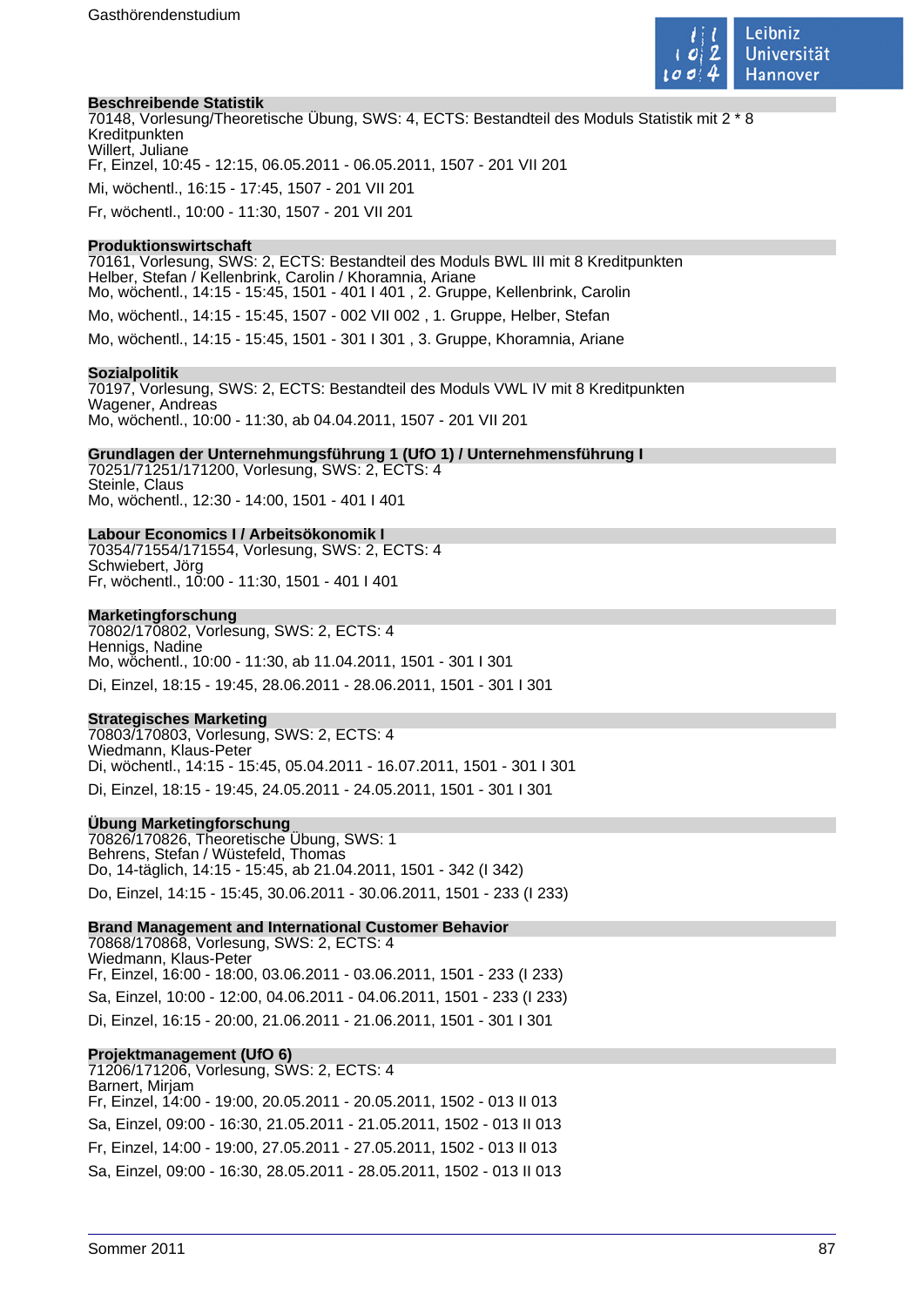

#### **Bevölkerungsökonomik / Population Economics**

71516/171516/72056, Vorlesung, SWS: 2, ECTS: 4 Haaren, Friederike / Puhani, Patrick Do, wöchentl., 12:30 - 14:00, ab 14.04.2011, 1501 - 332 (I 332)

#### **Seminar zur Arbeitsökonomie**

71517/171517, Seminar, SWS: 2, ECTS: 4 Puhani, Patrick

#### **Personnel Economics**

71571/171571/170771, Vorlesung, SWS: 2, ECTS: 4 Puhani, Patrick / Sterrenberg, Margret Do, wöchentl., 10:00 - 11:30, ab 14.04.2011, 1502 - 013 II 013

#### **Statistische Methoden / Schätz- und Testtheorie**

72358/72450/172450, Vorlesung, SWS: 2, ECTS: 4 Sibbertsen, Philipp Mo, wöchentl., 14:15 - 15:45, ab 04.04.2011, 1501 - 332 (I 332)

#### **Multivariate Verfahren**

72405 / 172405, Vorlesung, SWS: 2, ECTS: 4 Lehne, Hartmut Do, wöchentl., 14:15 - 15:45, 14.04.2011 - 16.07.2011, 1501 - 063 (I 063)

#### **Statistik mit R**

72414/172414, Vorlesung, SWS: 2, ECTS: 4 Kaufmann, Hendrik Di, wöchentl., 16:15 - 17:45, ab 12.04.2011, 1501 - 233 (I 233)

#### **International Competitiveness**

72864/72164/76465/17, Vorlesung, SWS: 2, ECTS: 4 Grote, Ulrike Di, wöchentl., 10:00 - 11:30, ab 12.04.2011, 1501 - 342 (I 342)

# **Einführung in die Volkswirtschaftslehre (Nebenfach)**

76300, Vorlesung, SWS: 2 Meyer, Wolfgang Mo, wöchentl., 10:00 - 11:30, 3101 - A104 N213

#### **Makroökonomische Theorie, Vorlesung**

76312, Vorlesung, SWS: 2 Meyer, Wolfgang Di, wöchentl., 16:15 - 17:45, 1502 - 013 II 013

#### **Makroökonomische Theorie, Übung**

76315, Theoretische Übung, SWS: 2 Lausen, Tobias Mi, wöchentl., 16:15 - 17:45, ab 13.04.2011, 1502 - 013 II 013

#### **Wirtschaftspolitik**

76323, Vorlesung, SWS: 2 Wagener, Andreas Di, wöchentl., 08:15 - 09:45, ab 05.04.2011, 1507 - 002 VII 002

# **GHS-Veranstaltungen**

Im Folgenden finden Sie die GHS-Veranstaltungen, die die Zentrale Einrichtung für Weiterbildung speziell für Gasthörende organisiert. Sie ergänzen in Form von Seminaren, Vorträgen und Arbeitskreisen das Lehrveranstaltungsangebot der Fakultäten.

# **GHS-Vorträge**

### **GHS-Seminare**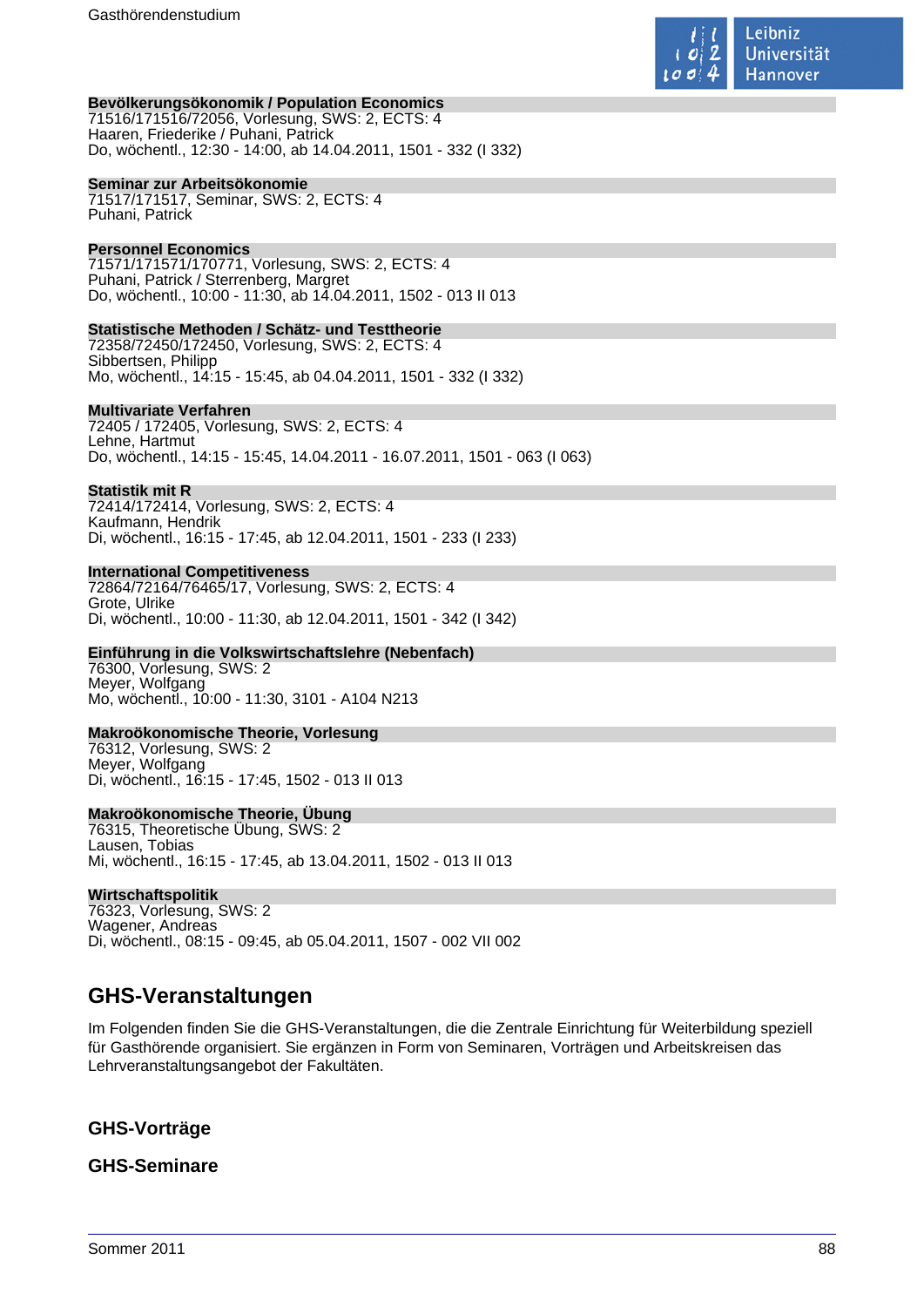

# **"Gerade wusste ich es noch..." Erfassen - verstehen - behalten - erinnern Leichter lernen - besser**

| erinnern         |                                                                                                                                                                                                                                                                                                                                                                                                                                                                                                                                                                                                                                                                                                                                                                              |
|------------------|------------------------------------------------------------------------------------------------------------------------------------------------------------------------------------------------------------------------------------------------------------------------------------------------------------------------------------------------------------------------------------------------------------------------------------------------------------------------------------------------------------------------------------------------------------------------------------------------------------------------------------------------------------------------------------------------------------------------------------------------------------------------------|
| Seminar          |                                                                                                                                                                                                                                                                                                                                                                                                                                                                                                                                                                                                                                                                                                                                                                              |
| Volmer, Gabriele |                                                                                                                                                                                                                                                                                                                                                                                                                                                                                                                                                                                                                                                                                                                                                                              |
|                  | Mo, wöchentl., 11:00 - 12:30, 20.06.2011 - 04.07.2011, 1208 - C001                                                                                                                                                                                                                                                                                                                                                                                                                                                                                                                                                                                                                                                                                                           |
| Kommentar        | Nach dem Lesen eines Textes oder nach dem Besuch einer Vorlesung kann es sein,<br>dass die Inhalte schnell wieder vergessen werden. Die Verankerung von neuem Wissen<br>ist eine komplexe Gehirnleistung, die der "fluiden Intelligenz" eines Menschen zugeordnet<br>wird.                                                                                                                                                                                                                                                                                                                                                                                                                                                                                                   |
|                  | Diese verändert sich im Alter, wie wissenschaftliche Untersuchungen aufzeigen. Das<br>sogenannte Kurzzeitgedächtnis verarbeitet Informationen langsamer. Die Übertragung<br>ins Langzeitgedächtnis erfordert mehr Anstrengung als in jüngeren Jahren.<br>Mit einem trainierten Muskel fällt es leichter, einen schweren Gegenstand zu bewegen.<br>So verhält es sich auch mit dem menschlichen Gehirn. Durch gezielte Übungen können<br>Gehirnregionen aktiviert und trainiert werden, die für das Lernen entscheidend sind.<br>In diesem Seminar werden die Vorgänge, die erfolgreiches Lernen verantworten,<br>erläutert. Übungen zur Förderung der Merkfähigkeit, Konzentration, Denkflexibilität und<br>Wahrnehmung, erhalten in jeder Sitzung eine besondere Bedeutung. |
| Bemerkung        | Begrenzte Teilnehmerzahl. Anmeldungen sind ab Donnerstag, den 24.03.2011, 9:00 Uhr<br>möglich:                                                                                                                                                                                                                                                                                                                                                                                                                                                                                                                                                                                                                                                                               |
|                  | Tel. (0511) 762-5687 oder ghs-info@zew.uni-hannover.de.                                                                                                                                                                                                                                                                                                                                                                                                                                                                                                                                                                                                                                                                                                                      |

#### **Aufbruch in die Bronzezeit**

| Seminar     |                                                                                         |
|-------------|-----------------------------------------------------------------------------------------|
| Veil, Beate |                                                                                         |
|             | Mo, wöchentl., 09:30 - 11:00, 02.05.2011 - 04.07.2011, 1208 - C001                      |
| Kommentar   | Im 4. Jt. v. Chr. werden aus den Jägern und Sammlern in der Norddeutschen               |
|             | Tiefebene sesshafte Bauern. Damit ist in der Norddeutschen Tiefebene die jägerische     |
|             | Tradition beendet und Ackerbau und Viehhaltung in ganz Europa verbreitet. Schnell       |
|             | entwickeln sich regionale kulturelle Eigenarten, die archäologisch vor allem aufgrund   |
|             | unterschiedlicher Gefäßform und Verzierungsmuster auf Tongefäßen sowie in               |
|             | unterschiedlichem Grabbrauch zum Ausdruck kommen. Am Ende der Jungsteinzeit             |
|             | finden wir neue Formen, die sich alsbald über ganz Europa ausbreiten, gefolgt von einer |
|             | unglaublichen Innovation - der Metallverarbeitung.                                      |
|             | Das Seminar wird diese bedeutsame Epoche in der Menschheitsgeschichte beleuchten        |
|             | und der Frage nachgehen, welche Veränderungen die neue Technik für die Menschen in      |
|             | der beginnenden Bronzezeit mit sich brachte.                                            |
| Bemerkung   | Begrenzte Teilnehmerzahl. Anmeldungen sind ab Donnerstag, den 24.03.2011, 9:00 Uhr      |
|             |                                                                                         |
|             | möglich:                                                                                |
|             | Tel. (0511) 762-5687 oder ghs-info@zew.uni-hannover.de.                                 |
| Literatur   | Hansjürgen Müller-Beck, "Die Steinzeit - Der Weg des Menschen in die Geschichte",       |
|             | 2004.                                                                                   |
|             | "Leben - Glauben - Sterben vor 3000 Jahren. Bronzezeit in Niedersachsen." Begleitheft   |
|             | zur Ausstellung  des Nds. Landesmuseums Hannover, Heft 7, 1997.                         |
|             | Eine Literaturliste wird am ersten Seminartermin verteilt.                              |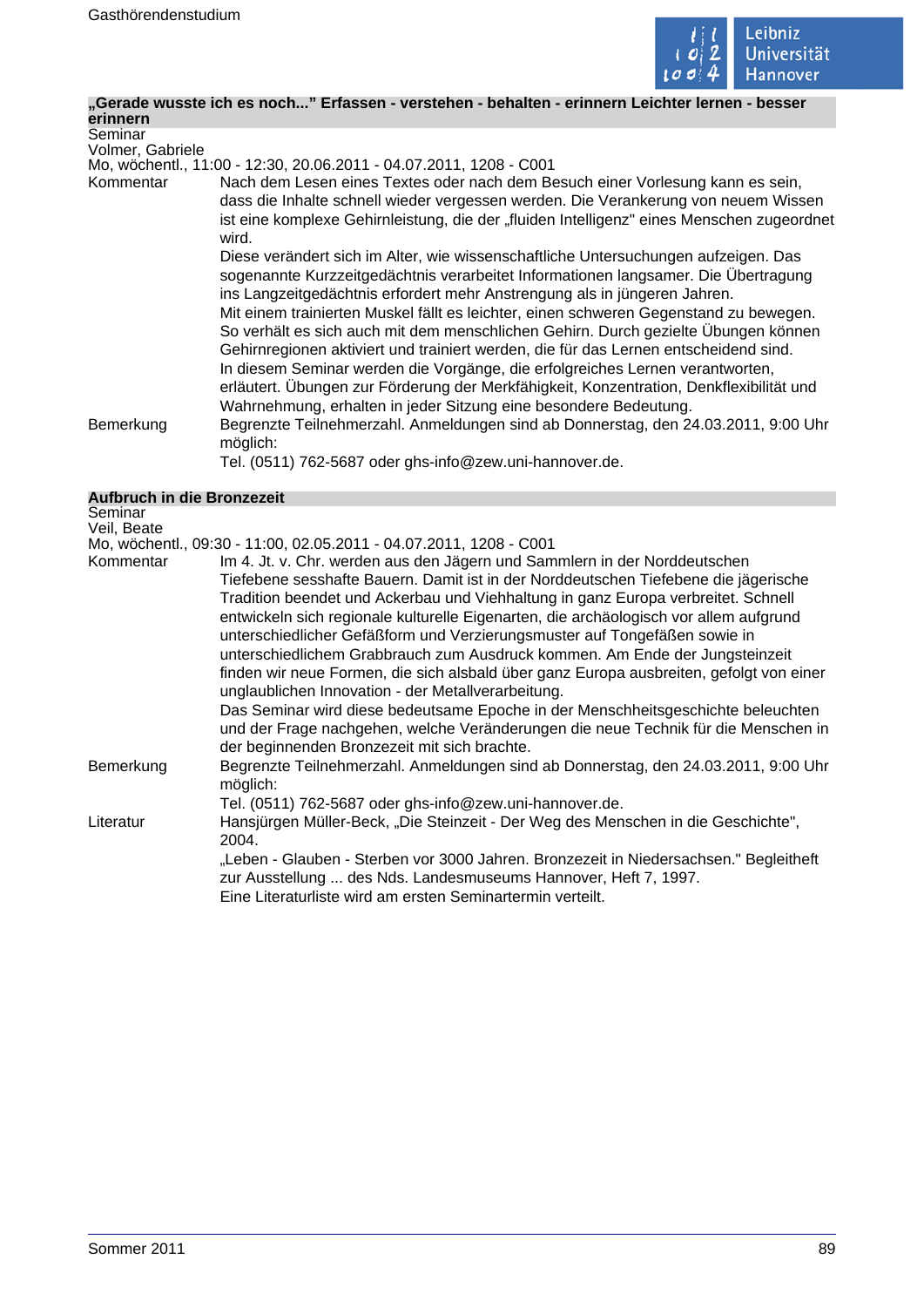

 $\mathcal{L}$ 

# **Aufstieg und Fall des Hauses Habsburg**

| Seminar          |                                                                                                                                                                                                                                                                                                                                                                                                    |
|------------------|----------------------------------------------------------------------------------------------------------------------------------------------------------------------------------------------------------------------------------------------------------------------------------------------------------------------------------------------------------------------------------------------------|
| Schrader, Gudrun |                                                                                                                                                                                                                                                                                                                                                                                                    |
| <b>Block</b>     | Mi, Einzel, 16:30 - 18:00, 11.05.2011 - 11.05.2011, 6301 - 101 Großer Konferenzraum, Fortsetzung im                                                                                                                                                                                                                                                                                                |
| Kommentar        | Der Legende nach hatte Radbot, ein Enkel des Adligen Guntram zu Beginn des 11.<br>Jahrhunderts bei der Jagd im Aargau seinen Habicht verloren. Er fand ihn auf einem Berg<br>wieder. Die Stelle schien Radbot günstig zum Siedeln, und weil ihn der Habicht dorthin<br>geführt hatte, nannte er den Ort "Habichtsburg". Daraus wurde "Habsburg", für das es<br>aber noch andere Herleitungen gibt. |
|                  | "Wie konnte ein Grafengeschlecht aus dem Aargau zur weltweit mächtigen,<br>jahrhundertelang regierenden Dynastie aufsteigen?" (Pieper, Salzwedel) Und welches<br>waren die Gründe ihres Niedergangs? Im Rahmen eines Studienbegleitenden Gesprächs<br>wollen wir versuchen, uns Antworten auf diese Fragen zu erarbeiten.                                                                          |
|                  | Das Seminarangebot wendet sich an Studierende aller Semester, die zu aktiver Mitarbeit<br>bereit sind. Weitere Informationen und Literaturhinweise erhalten Sie während der<br>Veranstaltung am 23. März 2011 (s.o.).                                                                                                                                                                              |
|                  | Es besteht die Möglichkeit an einer Wien-Exkursion teilzunehmen.                                                                                                                                                                                                                                                                                                                                   |
| Bemerkung        | Begrenzte Teilnehmerzahl. Anmeldungen sind ab Donnerstag, den 24.03.2011, 9:00 Uhr<br>möglich:<br>Tel. (0511) 762-5687 oder ghs-info@zew.uni-hannover.de                                                                                                                                                                                                                                           |
|                  | Die Veranstaltung wird als Blockseminar vom 04. - 08.07.2011 im Ursulinen Kloster in<br>Duderstadt fortgesetzt.                                                                                                                                                                                                                                                                                    |
|                  | Info-Veranstaltung: Mi 23.03.2011, 14:00 - 15:30 Uhr, Raum 101, Gebäude 6301,<br>Bismarckstraße 2.                                                                                                                                                                                                                                                                                                 |
|                  |                                                                                                                                                                                                                                                                                                                                                                                                    |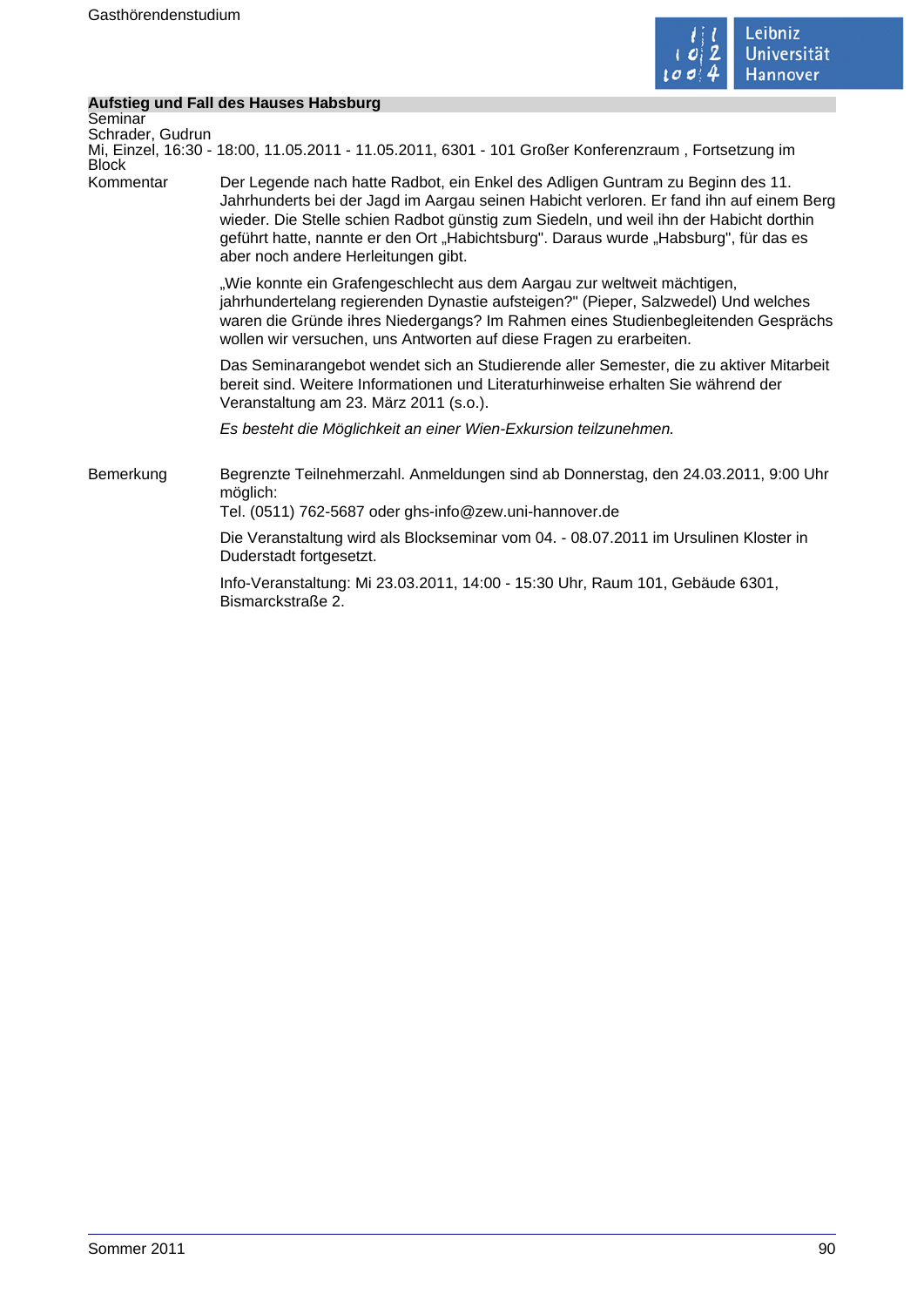

#### **Das Doppelgesicht der Industrialisierung Englands im 18./19. Jahrhundert. Parallelen heute versäumte Lektionen**

Seminar Rohloff, Heide

Do, wöchentl., 16:15 - 17:45, 07.04.2011 - 14.07.2011, 1502 - 609 II 609 , Raum 609, Conti-Hochhaus, Königsworther Platz 1

Kommentar "Wer sich an die Vergangenheit nicht erinnert, ist dazu verdammt, sie zu wiederholen". Kein Satz passt besser auf den Gegenstand dieser Vorlesung als dieser Ausspruch von George Santayana (1863 - 1952). Rücksichtsloses Abholzen von Wäldern, umweltzerstörende Monokulturen, Gewinnung von Treibstoff aus Nahrungspflanzen, Verdrängung landwirtschaftlicher und gewerblicher Kleinbetriebe, erzwungene Migration, Übermacht des Großunternehmertums, industrielle Massenproduktion mit billiger Kinderarbeit, Industrieslums, Luftverschmutzung, Ausbeutung, Vertreibung und Entrechtung von Menschen, Hunger und Verelendung, Tierquälerei, Kampf um Land, Rohstoffe und Wasser, ungehemmte Profitgier: Wir neigen dazu, solche Missstände als Gegenwartsübel anzusehen und sie der Globalisierung und dem internationalen Konkurrenzdruck, vielleicht noch dem Anspruchsdenken einer verwöhnten Gesellschaft zuzuschreiben. Weit gefehlt! Viele der aufgezählten Phänomene sind keineswegs neueren Datums, sondern reichen weit in die Geschichte der sich so aufgeklärt, fortschrittlich, zivilisiert und überlegen wähnenden "westlichen Welt" zurück. Die Industrialisierung Englands, das als erstes Land Europas zur Industrienation wurde, ist der wohl eindrucksvollste Beleg dafür.

> Die meisten Werke über die "Industrielle Revolution" in England heben den Nutzen und die Vorteile der Industrialisierung hervor und stellen deren negative Kehrseite als bedauerliche, aber unvermeidliche und schließlich überwundene Begleiterscheinungen hervor. Und die Autoren versäumen nicht, die späteren Reformen als beispielhafte historische Leistung zu preisen.

> Die mühsam erkämpften Verbesserungen verdienen Anerkennung. Das Doppelgesicht der Industrialisierung aber muss heute deutlicher als bisher herausgearbeitet und ins Bewusstsein gerückt werden. Denn die Parallelen zwischen damals und heute sind ebenso bestürzend wie offensichtlich, wenn man sie denn sehen will. Hätte die Wiederholung damaliger Fehler vermieden werden können, wenn Politik und die sogen. "Entscheidungsträger" der Wirtschaft bereit und in der Lage gewesen wären, aus der Geschichte zu lernen? Inwieweit lassen sich die schlimmsten Auswüchse noch stoppen oder Fehlentwicklungen wenigstens in Teilen noch korrigieren? Skepsis ist angebracht, darf aber die Kritik nicht entmutigen oder zum Verstummen bringen.

> Die angekündigte Vorlesung soll deshalb keine herkömmliche "Geschichte der Industrialisierung Englands" sein. Sie ist darauf angelegt, die Parallelen sichtbar zu machen und die möglichen Lektionen aus der Vergangenheit wenigstens zu benennen.

Bemerkung Zu dieser Vorlesung wird eine englischsprachige Begleitveranstaltung Industrial Slavery: The Struggle about Reform in 19th Century Britain (Fr 12.15 - 13.45, Conti-Hochhaus, Königsworther Platz 1, Raum 709, Beginn 15.04. 2011) angeboten, die der dunklen Seite der Industrialisierung gewidmet ist und den hartnäckigen Kampf um die nur schleppend realisierten und keineswegs triumphalen Reformen im einzelnen näher untersuchen soll.

> Begrenzte Teilnehmerzahl. Anmeldungen sind ab Donnerstag, den 24.03.2011, 9:00 Uhr möglich:

Tel. (0511) 762-5687 oder ghs-info@zew.uni-hannover.de.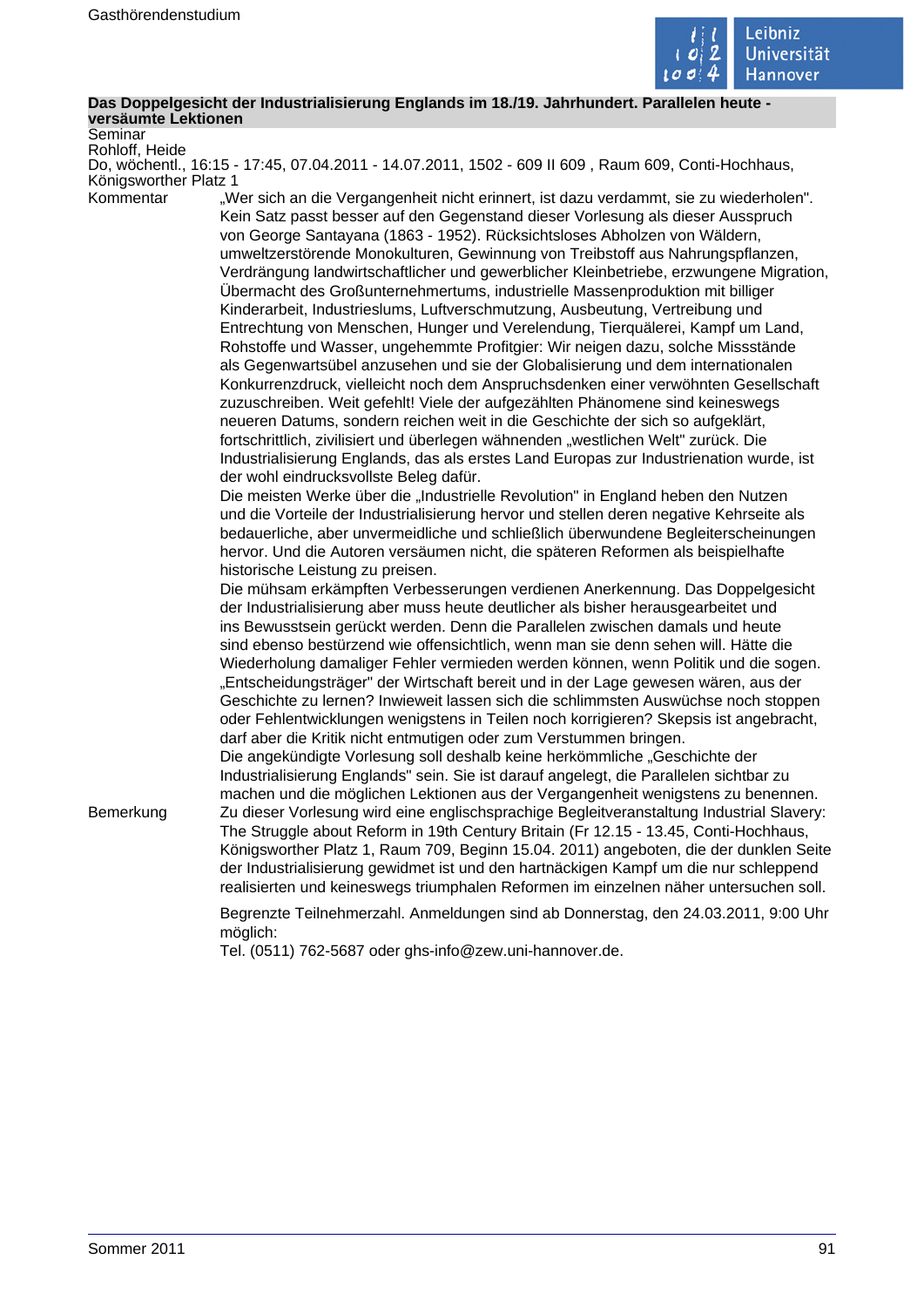

#### **David Precht im Spiegel der Geschichte der Philosophie**

```
Seminar
Moritz, Peter
```
Di, wöchentl., 14:45 - 19:45, 03.05.2011 - 24.05.2011, Raum 503, Gebäude 6303, Bismarckstraße 2

Di, wöchentl., 14:45 - 19:45, 03.05.2011 - 24.05.2011, Raum 504, Gebäude 6303, Bismarckstraße 2 Kommentar Der Philosoph Richard David Precht zählt gegenwärtig zu den populären Denkern, die komplexe philosophische Inhalte leichtverständlich, aber doch gehaltvoll zu transportieren wissen. Deshalb wollen wir uns in diesem Seminar mit Prechts Bestseller auf eine philosophische Reise zur Verständigung derart gehaltvoller Begriffe wie Vernunft, Wahrheit, Moral, Freiheit, Glück, Sinn und Liebe begeben. Aphoristische Texte aus der klassischen Philosophie ergänzen die Reflexionen zu den genannten Schwerpunkten (Platon, Kant, Nietzsche, Schopenhauer, Gadamer, Fromm, Horkheimer).

> Das Seminar richtet sich besonders an Teilnehmende, die bislang noch keine oder erst wenig Berührung mit der Philosophie hatten. Ein spannender philosophischer Filmbeitrag mit Richard David Precht rundet unsere Einführung ab.

Philosophische Lektüre wird im Seminar ausgegeben.

Vorkenntnisse sind nicht erforderlich!

ausgehändigt.

- Bemerkung Begrenzte Teilnehmerzahl. Anmeldungen sind ab Donnerstag, den 24.03.2011, 9:00 Uhr möglich: Tel. (0511) 762-5687 oder ghs-info@zew.uni-hannover.de.
- Literatur Lektüre: 3,00 Euro beim Dozenten Alle im Seminar zu erörternden Texte werden bereitgestellt und in der ersten Sitzung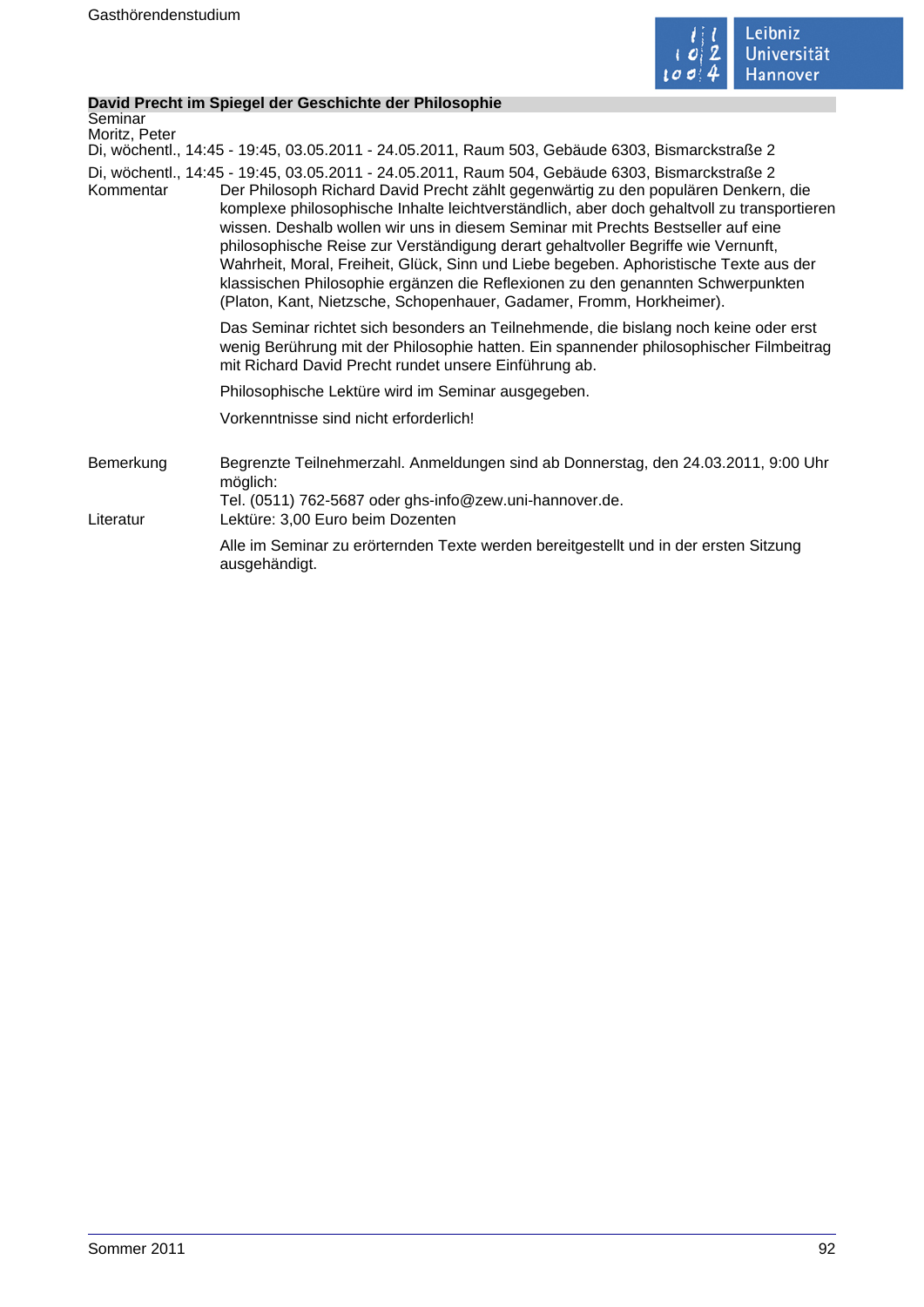

#### **Die Kunst der Salier- und Stauferzeit**

Seminar Helling, Dörte

Fr, wöchentl., 09:30 - 13:00, 27.05.2011 - 10.06.2011, 1502 - 003 II 003

Fr, Einzel, 09:30 - 13:00, 17.06.2011 - 17.06.2011, 1502 - 003 II 003

Kommentar Nach über dreißigjähriger Bauzeit war im Jahr 1061 der Dom zu Speyer in seiner frühromanischen Form fertig gestellt worden. Bis heute zählt der salische Kaiserdom zu den bedeutendsten Zeugnissen der europäischen Architektur. Das Seminar bietet einen Einblick in die Architektur (u.a. Mainzer und Wormser Dom) und die klösterlichen Reformbewegungen (Hirsauer Bauschule) dieser Zeit. Darüber hinaus werden die Anfänge der romanischen Buchmalerei und die zeitgenössische Goldschmiedekunst (Helmarshausen) skizziert. Die Monumentalskulptur (z.B. Imad-Madonna und Werdener Bronzekruzifixus) und die romanische Wandmalerei (Idensen, Lambach, etc.) wird ebenfalls Thema sein. Aus der Zeit der Hochromanik steht beispielhaft Braunschweig im Blick der Betrachtung (Dom, Braunschweiger Löwe, etc.). Im 13. Jh. hielten in Deutschland neue Strömungen Einzug und es entstanden um 1235 mit der Elisabethkirche in Marburg und der Liebfrauenkirche in Trier erste gotische Bauten. Der Werktrupp von Bildhauern und Steinmetzen, mit dem sich der Name "Naumburger Meister" verbindet, nahm innerhalb des Bauhüttenwesens des europäischen Mittelalters eine herausragende Stellung ein. Nach der Ausbildung an den nordfranzösischen Kathedralbauten führte ihr Weg nach Naumburg und Meißen. Die Anzahl und vor allem die Qualität der erhaltenen Skulpturen sind von Weltrang (z.B. Stifterfigur der Markgräfin Uta in Naumburg).

> Im Anschluss an das Seminar werden Exkursionen nach Speyer und Umgebung mit dem Besuch der Salier-Ausstellung angeboten (2 Termine: 22.-24. Juli und 2.-4. September). Vom 17.-21. August findet eine Fahrt nach Naumburg, Bamberg, etc. mit dem Besuch der Ausstellung zum "Naumburger Meister" statt.

Bemerkung Begrenzte Teilnehmerzahl. Anmeldungen sind ab Donnerstag, den 24.03.2011, 9:00 Uhr möglich: Tel. (0511) 762-5687 oder ghs-info@zew.uni-hannover.de.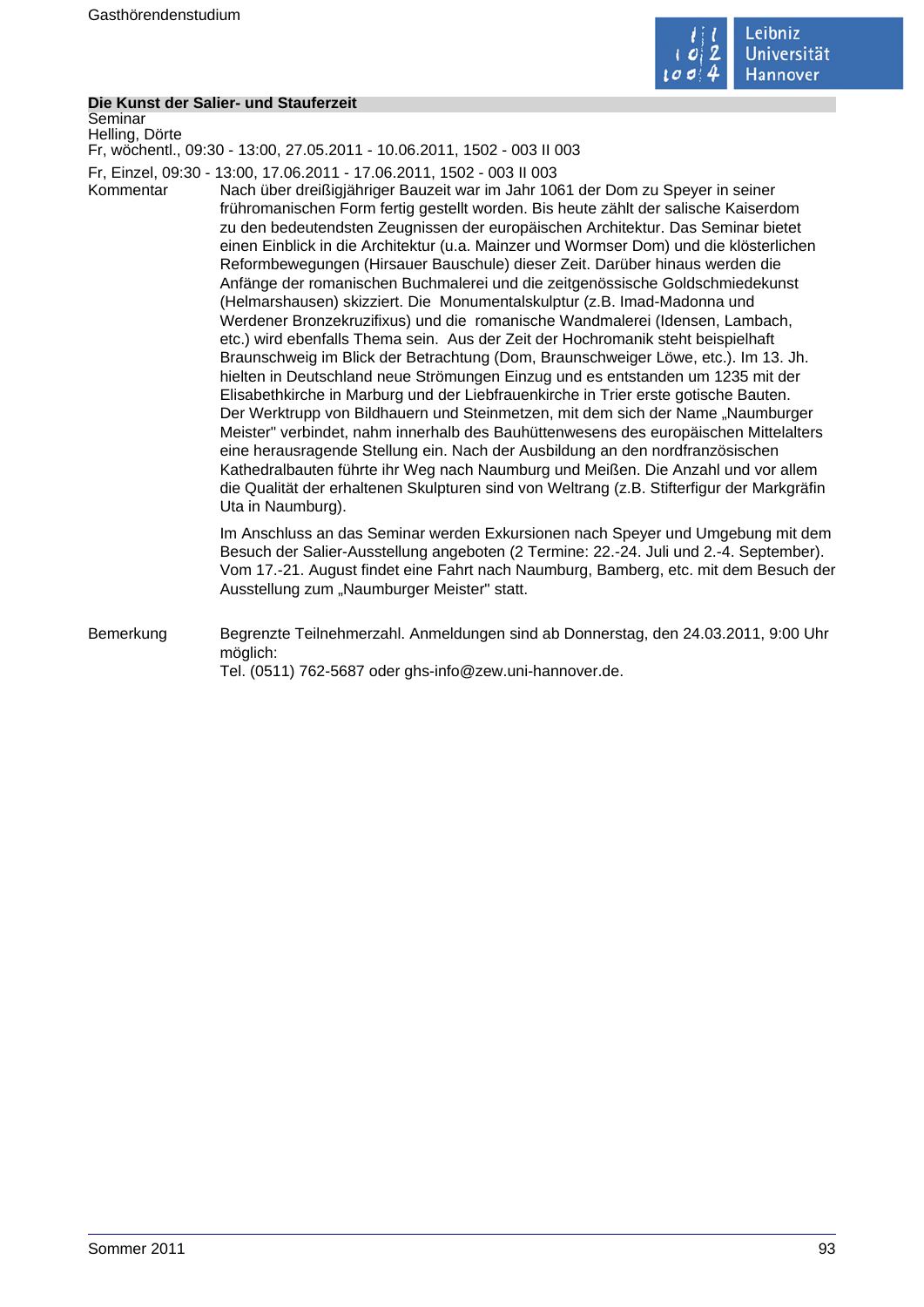

÷,

# **Die launischen Götter**

| Seminar<br>Schrader, Gudrun<br><b>Block</b>      | Mi, Einzel, 15:00 - 16:30, 11.05.2011 - 11.05.2011, 6301 - 101 Großer Konferenzraum, Fortsetzung im                                                                                                                                                                                                                                                                                                                                                                                                                                                                                                                                                                            |
|--------------------------------------------------|--------------------------------------------------------------------------------------------------------------------------------------------------------------------------------------------------------------------------------------------------------------------------------------------------------------------------------------------------------------------------------------------------------------------------------------------------------------------------------------------------------------------------------------------------------------------------------------------------------------------------------------------------------------------------------|
| Kommentar                                        | Ein wichtiger Mythos für die griechische Antike war der von Athene, der Tochter des<br>Zeus: "Athena soll als erste eine Flöte aus einem Hirschknochen gefertigt haben und zum<br>Mahl der Götter gekommen sein, um zu spielen. Hera und Aphrodite lachten sie aus, weil<br>sie blau wurde und ihre Backen aufblies. Weil sie häßlich ausgesehen hatte und beim<br>Spiel verspottet worden war, ging sie in den Wald Ida zu einer Quelle. Dort betrachtete<br>sie sich beim Flöten im Wasser und sah sich zu Recht verspottet. Daher warf sie die<br>Flöte weg und sprach die Verwünschung aus, daß, wer sie aufhebe, schwer bestraft<br>werden sollte." (Hyginus Fabulae 165) |
|                                                  | Diese Flöte spielt eine entscheidende Rolle im Mythos um den musikalischen Wettstreit<br>zwischen Apoll, dem Gott der Musik und dem Satyr Marsyas, der dabei das Opfer einer<br>göttlichen Laune wurde.                                                                                                                                                                                                                                                                                                                                                                                                                                                                        |
|                                                  | "Kläglich, sehr kläglich, des Satyrs Marsyas Schicksal. Der, von Apoll besiegt im Getön<br>des tritonischen Rohres, jetzt die Rache empfing." (Ovid, Metamorphosen 6, 385)                                                                                                                                                                                                                                                                                                                                                                                                                                                                                                     |
|                                                  | Wir wollen im Rahmen der Auseinandersetzung mit den antiken Mythen u.a. auch der<br>Frage des grundlegenden Unterschieds zwischen den neuzeitlichen und den antiken<br>Darstellungen von Gewalt, Triumph und Leid nachgehen.                                                                                                                                                                                                                                                                                                                                                                                                                                                   |
|                                                  | Das Seminarangebot, als Studienbegleitendes Gespräch, wendet sich an Studierende<br>aller Semester, die sich für Geschichte, Kunst und Philosophie interessieren und bereit<br>sind zu aktiver Mitarbeit.                                                                                                                                                                                                                                                                                                                                                                                                                                                                      |
|                                                  | Weitere Informationen und Literaturhinweise erhalten Sie während der Veranstaltung am<br>23. März 2011 (s.o.).                                                                                                                                                                                                                                                                                                                                                                                                                                                                                                                                                                 |
| Bemerkung                                        | Begrenzte Teilnehmerzahl. Anmeldungen sind ab Donnerstag, den 24.03.2011, 9:00 Uhr<br>möglich:<br>Tel. (0511) 762-5687 oder ghs-info@zew.uni-hannover.de.                                                                                                                                                                                                                                                                                                                                                                                                                                                                                                                      |
|                                                  | Die Veranstaltung wird als Blockseminar vom 20.- 24.06.2011 im Ursulinen Kloster in<br>Duderstadt fortgesetzt.                                                                                                                                                                                                                                                                                                                                                                                                                                                                                                                                                                 |
|                                                  | Info-Veranstaltung: Mi 23.03.2011, 14:00 - 15:30 Uhr, Raum 101, Gebäude 6301,<br>Bismarckstraße 2.                                                                                                                                                                                                                                                                                                                                                                                                                                                                                                                                                                             |
|                                                  | Einblicke in die politische Religionsgeschichte                                                                                                                                                                                                                                                                                                                                                                                                                                                                                                                                                                                                                                |
| Seminar, SWS: 3<br>Janocha, Barbara<br>Kommentar | Mo, wöchentl., 16:00 - 18:30, 02.05.2011 - 30.05.2011, 1208 - C001<br>Manche Sicht- und Vorgehensweisen in islamisch geprägten Länder sind Europäern mit                                                                                                                                                                                                                                                                                                                                                                                                                                                                                                                       |
|                                                  | christlichem Hintergrund oft schwer verständlich.                                                                                                                                                                                                                                                                                                                                                                                                                                                                                                                                                                                                                              |
|                                                  | Warum sind die meisten Türken stolz auf Kemal Atatürk? Wie ist zu erklären, dass<br>Osama bin Laden in Saudi-Arabien den Nährboden für seine terroristischen Aktivitäten<br>gefunden hat? Wer war Ayatollah Khomenei? Welche Rolle spiel(t)en die "Muslimbrüder"<br>in Ägypten?                                                                                                                                                                                                                                                                                                                                                                                                |
|                                                  | Um die politischen Zusammenhänge besser verstehen zu können, ermöglicht dieses<br>Seminar Einblicke in die politische Religionsgeschichte der Türkei, des Iran, Saudi-                                                                                                                                                                                                                                                                                                                                                                                                                                                                                                         |
| Bemerkung                                        | Arabiens und Ägyptens.<br>Begrenzte Teilnehmerzahl. Anmeldungen sind ab Donnerstag, den 24.03.2011, 9:00 Uhr<br>möglich:                                                                                                                                                                                                                                                                                                                                                                                                                                                                                                                                                       |
|                                                  | Tel. (0511) 762-5687 oder ghs-info@zew.uni-hannover.de.                                                                                                                                                                                                                                                                                                                                                                                                                                                                                                                                                                                                                        |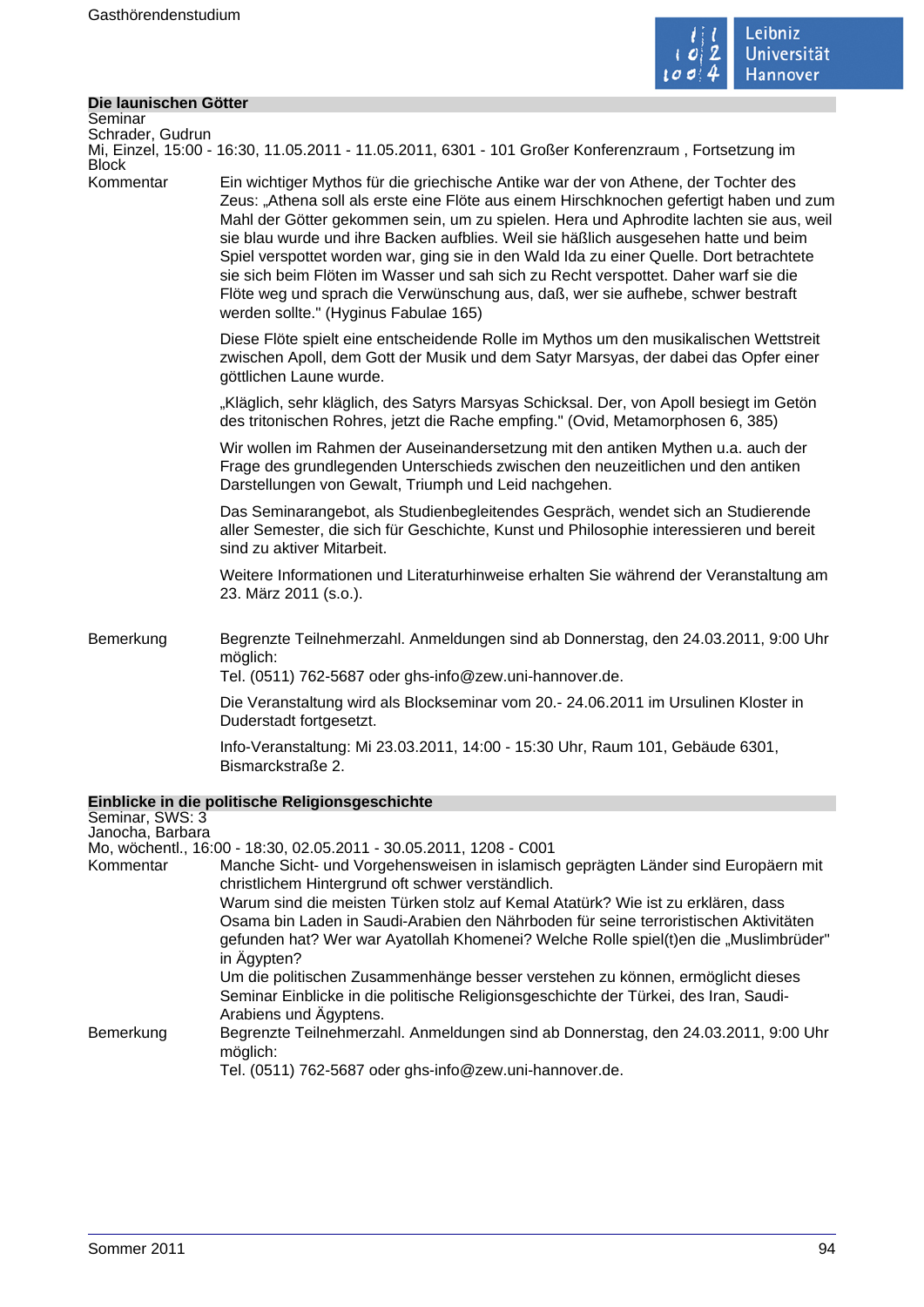

|                                     | Einführung in die Textverarbeitung                                                                                                                                                                                                                                                                                                                                                                                                                                                                                                                                                                                                           |
|-------------------------------------|----------------------------------------------------------------------------------------------------------------------------------------------------------------------------------------------------------------------------------------------------------------------------------------------------------------------------------------------------------------------------------------------------------------------------------------------------------------------------------------------------------------------------------------------------------------------------------------------------------------------------------------------|
| Seminar                             |                                                                                                                                                                                                                                                                                                                                                                                                                                                                                                                                                                                                                                              |
| Buck, Martin                        | Fr, wöchentl., 14:45 - 19:00, 03.06.2011 - 17.06.2011, 1210 - C203 Computerraum                                                                                                                                                                                                                                                                                                                                                                                                                                                                                                                                                              |
| Kommentar                           | Mit dem Textverarbeitungsprogramm Word aus der "Windows-Familie" bieten sich<br>äußerst umfangreiche Möglichkeiten zur Gestaltung von Texten. Beginnend mit der<br>Texteingabe und -korrektur widmet sich das Seminar folgenden Inhalten: Einsatz<br>verschiedener Schriftarten und -größen, Gestaltung von Absätzen (Zeilenabstand, Einzug<br>usw.), Spaltendruck, Kopf- und Fußzeilen, Silbentrennung, Arbeit mit Textbausteinen<br>und Synonymwörterbuch, Rechtschreibfunktion, Einfügen von Textfeldern, Grafiken und<br>Clips. PC-Grundlagenkenntnisse werden vorausgesetzt; Kenntnisse im Umgang mit der<br>PC-Tastatur sind sinnvoll. |
| Bemerkung                           | Begrenzte Teilnehmerzahl. Anmeldungen sind ab Donnerstag, den 24.03.2011, 9:00 Uhr<br>möglich:                                                                                                                                                                                                                                                                                                                                                                                                                                                                                                                                               |
|                                     | Tel. (0511) 762-5687 oder ghs-info@zew.uni-hannover.de.                                                                                                                                                                                                                                                                                                                                                                                                                                                                                                                                                                                      |
|                                     | Expressionismus - Mode oder Weltanschauung?                                                                                                                                                                                                                                                                                                                                                                                                                                                                                                                                                                                                  |
| Seminar, SWS: 4<br>Speckmann, Julia |                                                                                                                                                                                                                                                                                                                                                                                                                                                                                                                                                                                                                                              |
|                                     | Di, wöchentl., 15:00 - 17:15, 03.05.2011 - 24.05.2011, 1208 - C001                                                                                                                                                                                                                                                                                                                                                                                                                                                                                                                                                                           |
| Kommentar                           | Ausgehend vom Werk Paul Cézannes, Vincent Van Goghs und Paul Gaugins - den<br>Vätern der Moderne - aber auch beispielsweise dem der frühexpressionistischen<br>Künstlerin Paula Modersohn-Becker wollen wir der Frage nachgehen, welcher                                                                                                                                                                                                                                                                                                                                                                                                     |

- Orte, Inspirationsquellen und Gestaltungsmöglichkeiten sich die Künstler um die Jahrhundertwende und zu Beginn des 20. Jahrhunderts bedienten. Die Arbeiten der Mitglieder der Künstlergemeinschaft "Brücke", die der Künstler um den Almanach "Der Blaue Reiter", aber auch Werke aus Architektur, Film und Musik sollen dabei Gegenstand der Betrachtung sein und es erlauben, den kulturhistorischen Hintergrund der Zeit umfassend aufzuspannen.
- Bemerkung Begrenzte Teilnehmerzahl. Anmeldungen sind ab Donnerstag, den 24.03.2011, 9:00 Uhr möglich:

|  | <b>Franz Kafka: Der Proceß</b> |
|--|--------------------------------|

| Seminar, SWS: 2<br>Köllner, Frederick |                                                                                                                                                                                                                                                                                                                                                                                                                                                                                                                                                                         |
|---------------------------------------|-------------------------------------------------------------------------------------------------------------------------------------------------------------------------------------------------------------------------------------------------------------------------------------------------------------------------------------------------------------------------------------------------------------------------------------------------------------------------------------------------------------------------------------------------------------------------|
|                                       | Mi, 14-täglich, 10:15 - 11:45, 11.05.2011 - 06.07.2011, 1209 - 002 Maggiewürfel                                                                                                                                                                                                                                                                                                                                                                                                                                                                                         |
| Kommentar                             | "Jemand mußte Josef K. verleumdet haben, denn ohne daß er etwas Böses getan hätte,<br>wurde er eines Morgens verhaftet." Mit diesem Paukenschlag beginnt Franz Kafkas<br>Process, der seit seiner Veröffentlichung Generationen von Lesern und Interpreten zu<br>immer neuen Deutungsversuchen herausfordert. Warum nimmt diese Interpretationsflut<br>kein Ende? Mit welchen Techniken gelingt es Kafka uns derartig zu verunsichern? Kann<br>man Kafka überhaupt deuten oder ist bei Kafka, wie Martin Walser 1952 behauptet, der<br>"Sinn eigentlich Sinnlosigkeit"? |
|                                       | Ziel dieses Seminars ist es, mit Hilfe gründlicher Lektüre und intratextueller Vergleiche<br>ein wenig Licht in den Process zu bringen - vielleicht sogar mit der Erkenntnis, dass der<br>"große Finsterling" mit seinen Lesern bewusst spielt und sich dabei prächtig amüsiert,<br>ganz so, wie schon der Prokurist in der Verwandlung ahnt: "er macht sich doch wohl<br>nicht einen Narren aus uns?"                                                                                                                                                                  |
| Bemerkung                             | Dieses Seminar knüpft an die vorangegangenen Veranstaltungen zu Kafkas Biographie<br>und dem Verschollenen an; Neueinsteiger sind herzlich willkommen.<br>Begrenzte Teilnehmerzahl. Anmeldungen sind ab Donnerstag, den 24.03.2011, 9:00 Uhr<br>möglich:                                                                                                                                                                                                                                                                                                                |
|                                       | Tel. (0511) 762-5687 oder ghs-info@zew.uni-hannover.de.                                                                                                                                                                                                                                                                                                                                                                                                                                                                                                                 |
|                                       |                                                                                                                                                                                                                                                                                                                                                                                                                                                                                                                                                                         |

Tel. (0511) 762-5687 oder ghs-info@zew.uni-hannover.de.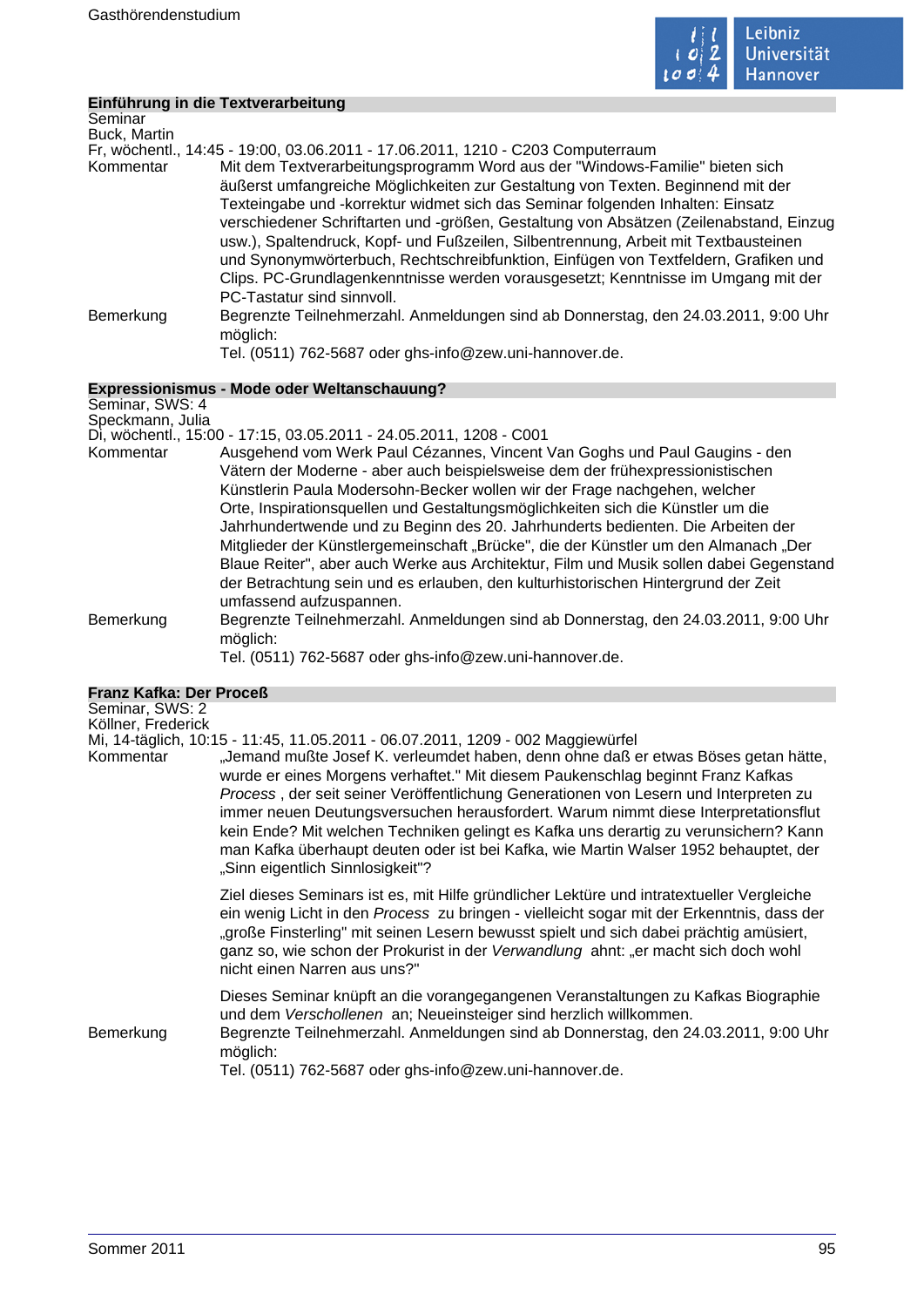

÷,

# **Herodots antike Völker im Osten**

| Seminar, SWS: 3         |                                                                                                                                                                                                                                                                                                                                                                                                                                                                                                                                                                                                                                                                                                                                                                                                         |
|-------------------------|---------------------------------------------------------------------------------------------------------------------------------------------------------------------------------------------------------------------------------------------------------------------------------------------------------------------------------------------------------------------------------------------------------------------------------------------------------------------------------------------------------------------------------------------------------------------------------------------------------------------------------------------------------------------------------------------------------------------------------------------------------------------------------------------------------|
| Veil, Beate             |                                                                                                                                                                                                                                                                                                                                                                                                                                                                                                                                                                                                                                                                                                                                                                                                         |
|                         | Di, wöchentl., 11:00 - 13:45, 10.05.2011 - 24.05.2011, 1208 - C001                                                                                                                                                                                                                                                                                                                                                                                                                                                                                                                                                                                                                                                                                                                                      |
| Kommentar               | Die Skythen sind seit der Antike die wohl bekanntesten Steppennomaden. Vor diesen<br>seit dem 7. Jh. v. Chr. aus den innerasiatischen Steppengebieten nach Westen bis<br>ans Schwarze Meer drängenden Reiternomaden flohen die Kimmerier, wie Herodot<br>berichtete. Er schrieb im 5. Jh. v. Chr. sein neunbändiges Werk "Die Historien". Das 4.<br>Buch widmet er dem Feldzug des Dareius gegen die Skythen, und beschreibt deren<br>Geschichte sowie die der Völker nördlich der Skythen. Das Seminar widmet sich diesen<br>antiken Überlieferungen des griechischen Gelehrten. Dabei soll hinterfragt werden,<br>in wie weit die Beschreibungen Herodots als glaubwürdig eingestuft und mit den<br>archäologischen Hinterlassenschaften der Reiternomaden in Zusammenhang gebracht<br>werden können. |
| Bemerkung               | Begrenzte Teilnehmerzahl. Anmeldungen sind ab Donnerstag, den 24.03.2011, 9:00 Uhr<br>möglich:                                                                                                                                                                                                                                                                                                                                                                                                                                                                                                                                                                                                                                                                                                          |
|                         | Tel. (0511) 762-5687 oder ghs-info@zew.uni-hannover.de.                                                                                                                                                                                                                                                                                                                                                                                                                                                                                                                                                                                                                                                                                                                                                 |
| Literatur               | Literatur: Hermann Parzinger, "Die Skythen", 13. Aufl., 2007                                                                                                                                                                                                                                                                                                                                                                                                                                                                                                                                                                                                                                                                                                                                            |
|                         | Eine Literaturliste wird zu Beginn der Veranstaltung verteilt.                                                                                                                                                                                                                                                                                                                                                                                                                                                                                                                                                                                                                                                                                                                                          |
| Internet für Einsteiger |                                                                                                                                                                                                                                                                                                                                                                                                                                                                                                                                                                                                                                                                                                                                                                                                         |

| Seminar<br>Buck, Martin |                                                                                                |
|-------------------------|------------------------------------------------------------------------------------------------|
|                         | Fr, wöchentl., 14:45 - 19:00, 13.05.2011 - 27.05.2011, 1210 - C203 Computerraum                |
| Kommentar               | Dieser Kurs richtet sich an ältere Studierende, die sich einen Überblick über den              |
|                         | Nutzen und die Nutzung des Internet verschaffen möchten. Für die Teilnahme werden              |
|                         | Grundkenntnisse im Umgang mit dem Computer vorausgesetzt.                                      |
| Bemerkung               | Begrenzte Teilnehmerzahl. Anmeldungen sind ab Donnerstag, den 24.03.2011, 9:00 Uhr<br>möglich: |
|                         | Tel. (0511) 762-5687 oder ghs-info@zew.uni-hannover.de.                                        |

| Jenny Erpenbeck: Heimsuchung<br>Seminar, SWS: 2<br>Simon-Ern, Gundel |                                                                                                                                                                                                                                                                                                                                                      |
|----------------------------------------------------------------------|------------------------------------------------------------------------------------------------------------------------------------------------------------------------------------------------------------------------------------------------------------------------------------------------------------------------------------------------------|
|                                                                      | Do, wöchentl., 14:00 - 16:00, 05.05.2011 - 23.06.2011, 1208 - C001                                                                                                                                                                                                                                                                                   |
| Kommentar                                                            | Do, Einzel, 14:00 - 16:00, 16.06.2011 - 16.06.2011, 1208 - C001<br>Fremdsein im eigenen Haus                                                                                                                                                                                                                                                         |
|                                                                      | Dass dieses Bild von Sigmund Freud nicht allein zur individual-psychologischen<br>Innenschau taugt, sondern dass mit dieser Metapher ein ganzes Panorama deutscher<br>Befindlichkeiten im 20. Jahrhundert illustriert werden kann, hat Jenny Erpenbeck mit<br>ihrem Roman "Heimsuchung" aufs eindrucksvollste bewiesen:                              |
|                                                                      | Sie hat dafür hier in Hannover 2009 den Preis der LiteraTour Nord erhalten.                                                                                                                                                                                                                                                                          |
|                                                                      | Ihre Variationen über den Begriff Heimat tasten sich behutsam an den Wort-feldern<br>entlang: Heim - Heimat - Suche - Heimsuchung. Demnach ist das Fremde, das<br>Verhängnis, das, was die Sehnsucht nach Heimat immer schon bedroht, der Vision<br>von Geborgenheit ebenso inhärent wie die zerstörerischen Kräfte dem individuellen<br>Seelenheil. |
|                                                                      | Es bleibt die Trauer und - im Falle des Romans - die sorgfältige historische<br>Rekonstruktion dessen, was als Wunsch nach Heimat erlebt bzw. erstrebt worden<br>war; und das war individuell und so vielfältig wie die wechselnden Bewohner eines<br>Sommerhauses am Scharmützelsee                                                                 |
|                                                                      | Jenny Erpenbeck lädt dazu ein, in den denkmalgeschützten Räumen zugleich das innere<br>Haus der Kindheit zu besichtigen.                                                                                                                                                                                                                             |
| Bemerkung                                                            | Begrenzte Teilnehmerzahl. Anmeldungen sind ab Donnerstag, den 24.03.2011, 9:00 Uhr<br>möglich:<br>Tel. (0511) 762-5687 oder ghs-info@zew.uni-hannover.de.                                                                                                                                                                                            |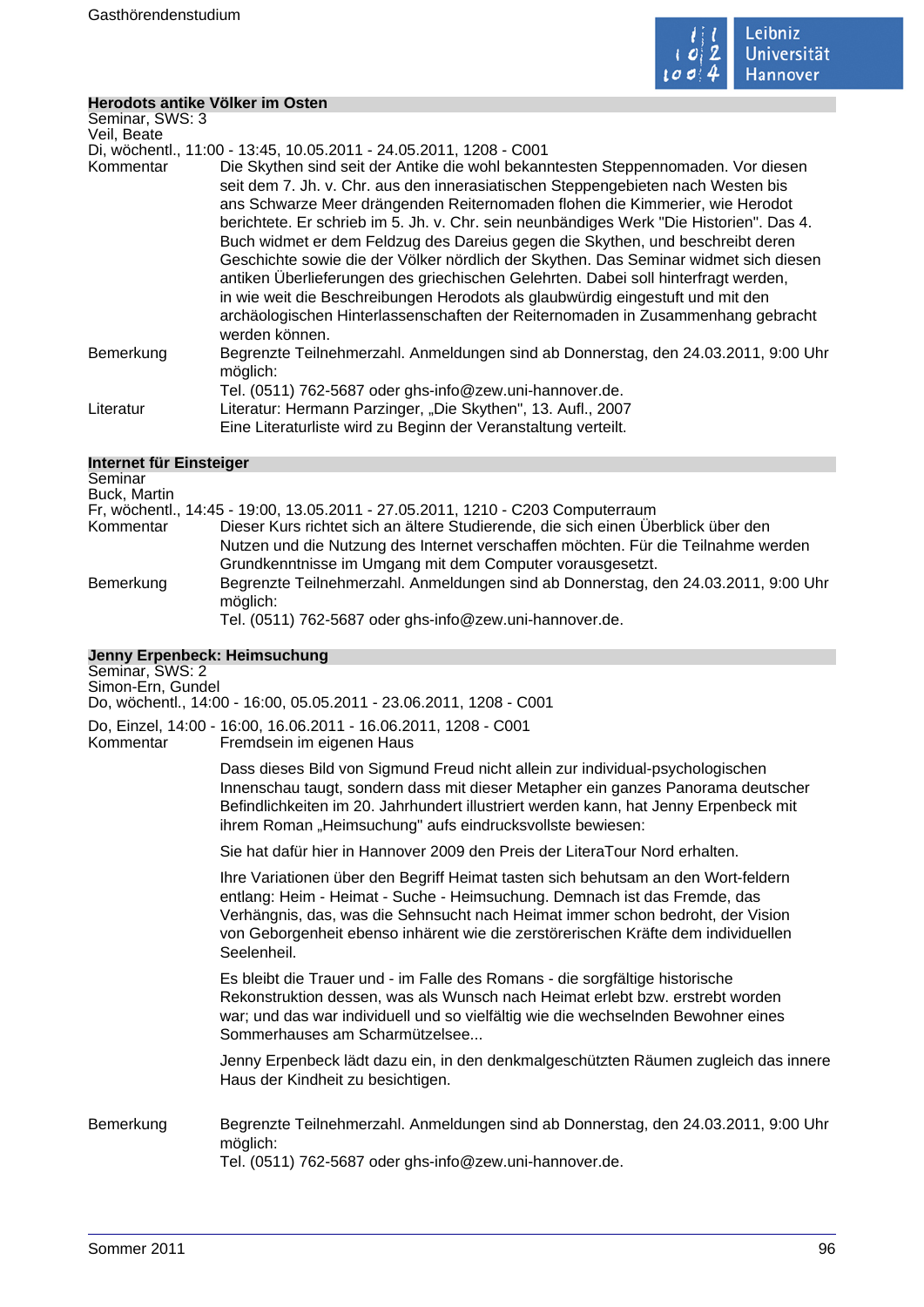

#### **"Kannst du mir wohl sagen, Sokrates, ob die Tugend gelehrt werden kann?" – Platon als Erzieher**

Seminar, SWS: 4 Lindner, Benjamin

Mi, wöchentl., 14:00 - 18:00, 25.05.2011 - 22.06.2011, 1208 - C001

Mi, Einzel, 14:00 - 18:00, 15.06.2011 - 15.06.2011, 1208 - C001

Kommentar Platon gehört zu den herausragenden Denkern der abendländischen Philosophie. Alfred North Whitehead, ein amerikanischer Philosoph des 20. Jahrhunderts, hat einmal davon gesprochen, dass sich die Philosophiegeschichte am besten charakterisieren lasse, indem man behaupte, sie bestehe aus einer "Reihe von Fußnoten zu Platon". Tatsächlich finden wir bei Platon viele Fragen, mit denen sich die Philosophen seit 2500 Jahren beschäftigen. Im Zentrum von Platons Denken steht eine moralische Frage. Sie lautet: Wie sollen wir leben?

> Platons Werke sind uns in Form von fiktiven Gesprächen überliefert, die er seinen Lehrer Sokrates mit Zeitgenossen führen lässt. Dabei geht es um erkenntnistheoretische, ethische und ästhetische Probleme. Das Höhlengleichnis, der Mythos vom Untergang des Staates, das Gespräch über die Liebe; alle diese Texte bieten uns Anlass zum Nachund Selbstdenken. Immer wieder behandelt Platon dabei das Problem der Erziehung. Man hat Platons Philosophie "Idealismus" genannt. Die geistige Schau der Ideen ist das höchste Ziel philosophischer Tätigkeit. Auf welchem Weg aber gelangen wir zu diesen Ideen? Und welche Aufgabe kommt dabei dem philosophischen Erzieher zu? Kann der Philosoph überhaupt lehren oder muss jeder Philosophierende seinen eigenen Weg gehn?

Unter dem Gesichtspunkt "Erziehung" sollen im Kurs ausgewählte Dialoge Platons in Auszügen gelesen und diskutiert werden. Vielleicht wissen Sie ja bereits wie Sokrates, dass Sie gar nichts wissen. Dann können Sie hier mit Platon Ihre Suche nach Weisheit fortsetzen. Falls Sie dies noch nicht wussten, sind Sie eingeladen zu erfahren, was sich aus dieser Einsicht gewinnen lässt.

Bemerkung Begrenzte Teilnehmerzahl. Anmeldungen sind ab Donnerstag, den 24.03.2011, 9:00 Uhr möglich: Tel. (0511) 762-5687 oder ghs-info@zew.uni-hannover.de.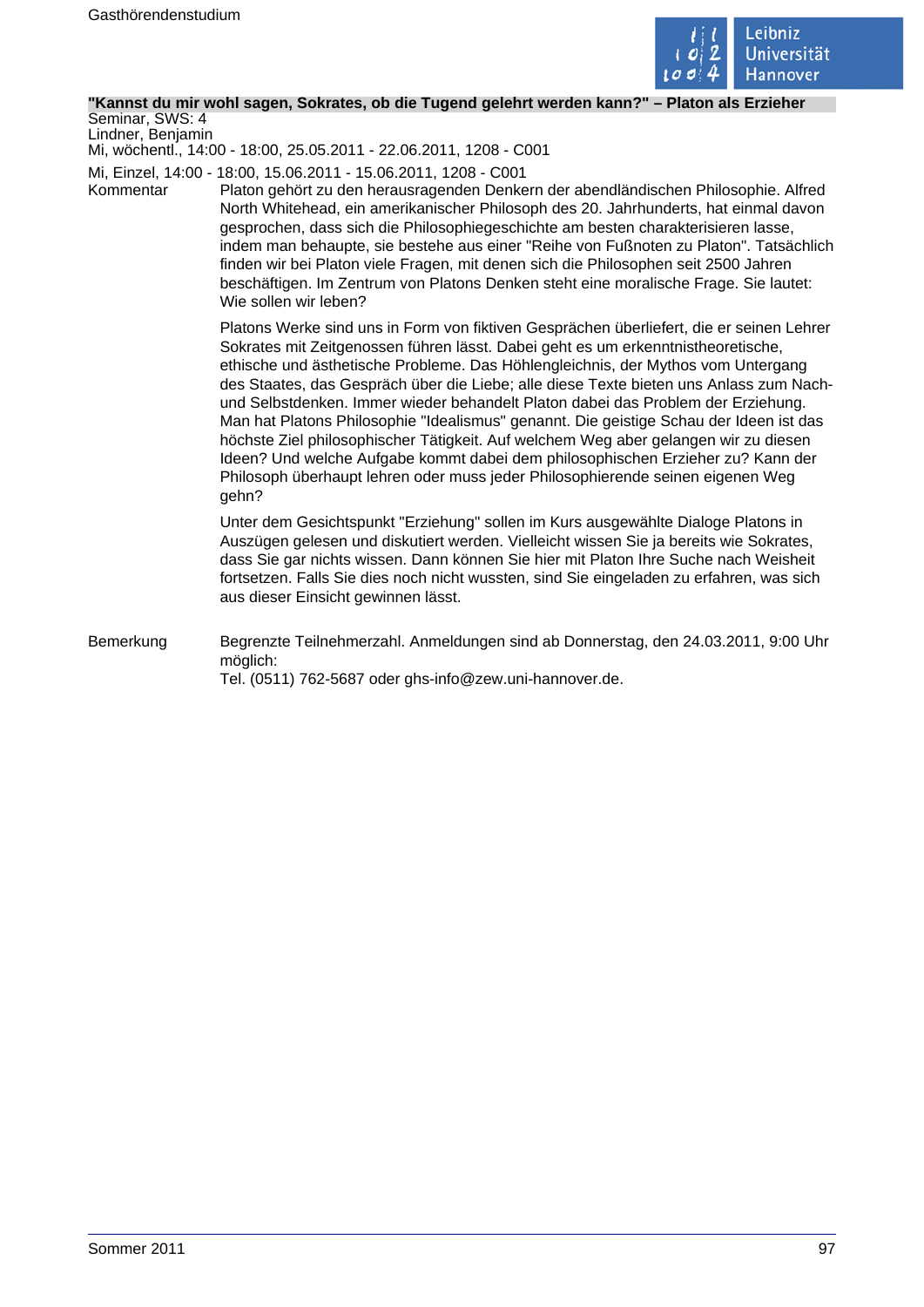

|                                  | Mittelalterliche Wandmalereien in Südtirol                                                                                                                                                                                                                                                                                                                                                                                                                                                                                                                                                                                                                                                                                                                                                                                                                                                                                                                                                                                                                                                                                                                                                                                                                                                                                                                                                                                                                                                                                                                                                                                                                                                                                                                                                                         |
|----------------------------------|--------------------------------------------------------------------------------------------------------------------------------------------------------------------------------------------------------------------------------------------------------------------------------------------------------------------------------------------------------------------------------------------------------------------------------------------------------------------------------------------------------------------------------------------------------------------------------------------------------------------------------------------------------------------------------------------------------------------------------------------------------------------------------------------------------------------------------------------------------------------------------------------------------------------------------------------------------------------------------------------------------------------------------------------------------------------------------------------------------------------------------------------------------------------------------------------------------------------------------------------------------------------------------------------------------------------------------------------------------------------------------------------------------------------------------------------------------------------------------------------------------------------------------------------------------------------------------------------------------------------------------------------------------------------------------------------------------------------------------------------------------------------------------------------------------------------|
| Seminar, SWS: 4                  |                                                                                                                                                                                                                                                                                                                                                                                                                                                                                                                                                                                                                                                                                                                                                                                                                                                                                                                                                                                                                                                                                                                                                                                                                                                                                                                                                                                                                                                                                                                                                                                                                                                                                                                                                                                                                    |
| Helling, Dörte                   | Do, Einzel, 09:30 - 13:00, 26.05.2011 - 26.05.2011, 1208 - C001                                                                                                                                                                                                                                                                                                                                                                                                                                                                                                                                                                                                                                                                                                                                                                                                                                                                                                                                                                                                                                                                                                                                                                                                                                                                                                                                                                                                                                                                                                                                                                                                                                                                                                                                                    |
|                                  | Do, Einzel, 09:30 - 13:00, 09.06.2011 - 09.06.2011, 1208 - C001                                                                                                                                                                                                                                                                                                                                                                                                                                                                                                                                                                                                                                                                                                                                                                                                                                                                                                                                                                                                                                                                                                                                                                                                                                                                                                                                                                                                                                                                                                                                                                                                                                                                                                                                                    |
|                                  | Do, Einzel, 09:30 - 13:00, 16.06.2011 - 16.06.2011, 1208 - C001                                                                                                                                                                                                                                                                                                                                                                                                                                                                                                                                                                                                                                                                                                                                                                                                                                                                                                                                                                                                                                                                                                                                                                                                                                                                                                                                                                                                                                                                                                                                                                                                                                                                                                                                                    |
| Kommentar                        | Das Seminar bietet einen Überblick über die umfangreichen Bestände mittelalterlicher<br>Wandmalerei in Südtirol.                                                                                                                                                                                                                                                                                                                                                                                                                                                                                                                                                                                                                                                                                                                                                                                                                                                                                                                                                                                                                                                                                                                                                                                                                                                                                                                                                                                                                                                                                                                                                                                                                                                                                                   |
|                                  | Zu den wichtigen zählt die kleine St. Prokulus-Kirche in Naturns, die in die Jahre 630-50<br>datiert werden kann. In ihrem Inneren befinden sich bedeutende frühmittelalterliche<br>Fresken, die in ihrem speziellen Stil einzigartig sind. In späterer Zeit wurden sogar<br>die Außenwände der Kirche mit Malereien versehen. In Mals entstand um 800 die<br>kleine St. Benedikt-Kirche. Die Malereien zeigen einen weltlichen und einen kirchlichen<br>Stifter und Szenen aus Heiligenviten. Außerdem sind in der kleinen Kirche seltene<br>Reste eines Stuckdekors erhalten. Das Kloster St. Johann in Müstair, vermutlich eine<br>Stiftung Karls des Grossen, liegt im Schweizer Kanton Graubünden. Die karolingische<br>Saalkirche weist Freskenzyklen aus verschiedenen Jahrhunderten auf. So haben sich<br>etwa ein umfangreicher Bestand an Wandmalereien aus karolingischer Zeit (um 800)<br>und ein romanischer Zyklus erhalten. Berühmt sind die romanischen Malereien des<br>Benediktinerklosters Marienberg. Die Fresken der 1156 geweihten Krypta zeigen deutlich<br>byzantinischen Einfluss. Auch die Kapelle der Burg Hocheppan bei Bozen birgt wertvolle<br>Fresken aus der Zeit der Romanik. Neben religiösen Motiven ist auch eine Jagdszene<br>dargestellt. Fresken dieser Zeit zeigen u.a. auch St. Jacob in Kastellaz (Tramin), St.<br>Johann in Taufers und St. Jakob in Grissian. Ab etwa 1330 setzte sich in Südtirol der<br>Stil der sog. "Giotto-Schule" durch. Fresken dieser Zeit finden sich z.B. in Bozen. Den<br>Stil der sog. "Bozener Schule" findet man beispielsweise in St. Helena in Deutschnofen,<br>der Pfarrkirche in Terlan und in St. Valentin in Tramin. Der größte erhaltene profane<br>Freskenzyklus des Mittelalters findet sich auf Schloss Runkelstein bei Bozen. |
| Bemerkung                        | Begrenzte Teilnehmerzahl. Anmeldungen sind ab Donnerstag, den 24.03.2011, 9:00 Uhr<br>möglich:<br>Tel. (0511) 762-5687 oder ghs-info@zew.uni-hannover.de.                                                                                                                                                                                                                                                                                                                                                                                                                                                                                                                                                                                                                                                                                                                                                                                                                                                                                                                                                                                                                                                                                                                                                                                                                                                                                                                                                                                                                                                                                                                                                                                                                                                          |
| <b>Schiller auf Seitenpfaden</b> |                                                                                                                                                                                                                                                                                                                                                                                                                                                                                                                                                                                                                                                                                                                                                                                                                                                                                                                                                                                                                                                                                                                                                                                                                                                                                                                                                                                                                                                                                                                                                                                                                                                                                                                                                                                                                    |
| Seminar                          |                                                                                                                                                                                                                                                                                                                                                                                                                                                                                                                                                                                                                                                                                                                                                                                                                                                                                                                                                                                                                                                                                                                                                                                                                                                                                                                                                                                                                                                                                                                                                                                                                                                                                                                                                                                                                    |
| Nusche, Peter                    |                                                                                                                                                                                                                                                                                                                                                                                                                                                                                                                                                                                                                                                                                                                                                                                                                                                                                                                                                                                                                                                                                                                                                                                                                                                                                                                                                                                                                                                                                                                                                                                                                                                                                                                                                                                                                    |
|                                  | Mo, wöchentl., 11:15 - 12:45, 09.05.2011 - 30.05.2011, 1208 - C001<br>Kommentar Jeder Schiller-Rezipient denkt wahrscheinlich bei Nennung des schwäbischen Idealisten<br>zunächst an Die Räuber, Das Lied von der Glocke oder auch an Wilhelm Tell und fühlt<br>sich dabei vielleicht an die eigene Schulzeit erinnert.                                                                                                                                                                                                                                                                                                                                                                                                                                                                                                                                                                                                                                                                                                                                                                                                                                                                                                                                                                                                                                                                                                                                                                                                                                                                                                                                                                                                                                                                                            |
|                                  | In diesem Seminar soll von Friedrich Schiller die Rede sein, wie man ihn in der<br>Rezeptionsgeschichte gemeinhin eher vernachlässigt hat. Es sollen seine Leistungen als<br>Historiograph, Philosoph und Erzähler gewürdigt werden und die Aufmerksamkeit wird<br>dementsprechend hauptsächlich auf seine weniger bekannten Prosaschriften gerichtet<br>sein. Zudem möchte die Veranstaltung eine Erkundung ermöglichen, die ohne Weihrauch<br>die Legitimität von Schillers Nachruhm im europäischen Diskurs zu unterstreichen<br>sucht. Schiller soll hier also in jenen Arbeitsbereichen vorgestellt werden, die über seine<br>großen Gedichte, Balladen und seine klassischen Dramen hinausgehen bzw. diese<br>werkgeschichtlich flankieren.                                                                                                                                                                                                                                                                                                                                                                                                                                                                                                                                                                                                                                                                                                                                                                                                                                                                                                                                                                                                                                                                  |
|                                  | Die Veranstaltung sucht einen unverkrampften Zugang zu Schiller und seinem Werk.<br>Explizit wird dabei der Fokus auf seine oft unterschätzte Modernität gerichtet sein.<br>Am Ende wird deutlich, dass der Klassiker häufig instrumentalisiert und noch häufiger<br>verkannt wurde.                                                                                                                                                                                                                                                                                                                                                                                                                                                                                                                                                                                                                                                                                                                                                                                                                                                                                                                                                                                                                                                                                                                                                                                                                                                                                                                                                                                                                                                                                                                               |
| Bemerkung                        | Begrenzte Teilnehmerzahl. Anmeldungen sind ab Donnerstag, den 24.03.2011, 9:00 Uhr<br>möglich:<br>Tel. (0511) 762-5687 oder ghs-info@zew.uni-hannover.de.                                                                                                                                                                                                                                                                                                                                                                                                                                                                                                                                                                                                                                                                                                                                                                                                                                                                                                                                                                                                                                                                                                                                                                                                                                                                                                                                                                                                                                                                                                                                                                                                                                                          |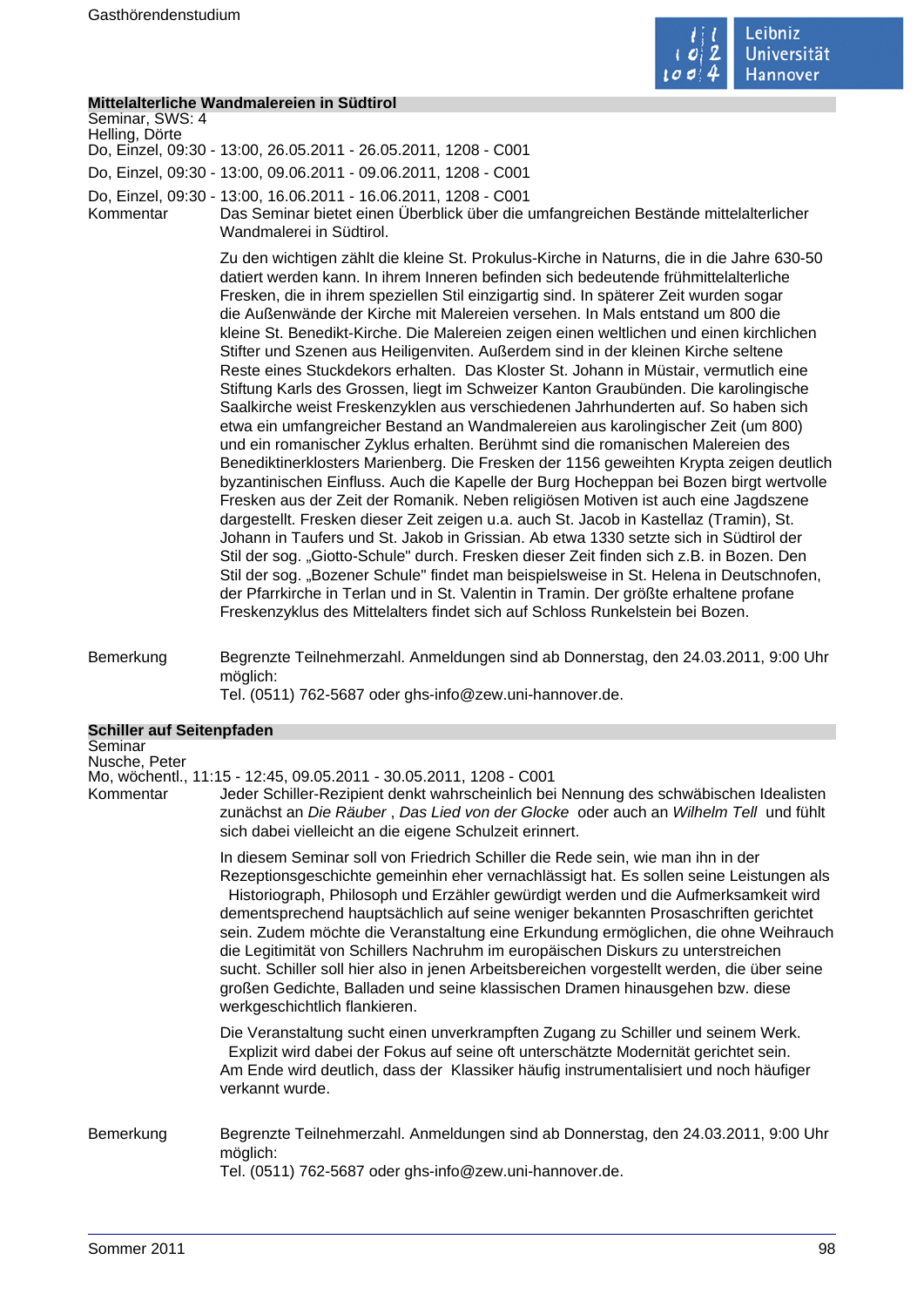

#### **Zwischen Gründung und Mauerfall - Die Geschichte der DDR**

Seminar, SWS: 4 Schoenmakers, Christine

Mi, wöchentl., 10:00 - 13:00, 01.06.2011 - 29.06.2011, 1208 - C001

Mi, Einzel, 10:00 - 13:00, 13.07.2011 - 13.07.2011, 1208 - C001

Kommentar 20 Jahre nach der Wiedervereinigung Deutschlands und dem Ende des "Kalten Krieges" ist die DDR heute nicht nur in Gedenkveranstaltungen rund um die "Wende", sondern besonders durch das Phänomen der "Ostalgie", präsenter denn je. Auch in der historischen Forschung gibt es seit Öffnung der Archive nach 1990 ein nicht abreißendes Interesse an dem "anderen Deutschland". Seit Mitte der Neunziger Jahre sind eine Vielzahl an Studien zur Innen# und Außenpolitik, zu Alltags# und Populärkultur, zu Opposition und Widerstand und nicht zuletzt zu spezifischen "Erinnerungsorten" der DDR entstanden. Das Seminar möchte die wissenschaftlichen Erkenntnisse, die auf diesem Gebiet in den letzten 15 Jahren gewonnen worden sind, zu einem Gesamtüberblick verbinden und zu einer Diskussion über das Bild der DDR, über Kontinuitäten und Zäsuren in der Gegenwart anregen.

> Die Veranstaltung richtet sich dabei speziell an GasthörerInnen und Seniorenstudierende. In zehn Sitzungen à fünf Doppelstunden wird ein "Rundumschlag", angefangen bei den Ursachen der deutschen Teilung und Entstehung sowie Entwicklung bis hin zum Zusammenbruch der Deutschen Demokratischen Republik von 1949 bis 1989, geboten. Bestimmte Aspekte werden vertiefend behandelt: So betrachtet das Seminar das innere Herrschaftssystem der DDR und ihren ideologischen Überbau genauer, stellt Fragen nach der Alltagskultur und dem Leben des Individuums im Staatssozialismus und beleuchtet die innere Agonie und den Zerfall der "sozialistischen Gesellschaft". Dabei soll auch die gegenwärtige Erinnerungskultur ("Ostalgie", Streit über den Unrechtscharakter der DDR, sowie die "Wende" aus Ost# bzw. Westsicht) kritisch reflektiert und diskutiert werden. Ein Besuch der Ausstellung "Innerdeutsche Grenze" ist als kleine Exkursion vorgesehen.

Am 22.06.2011 Besuch der Ausstellung "Innerdeutsche Grenze" im Historischen Museum in Hannover.

Bemerkung Begrenzte Teilnehmerzahl. Anmeldungen sind ab Donnerstag, den 24.03.2011, 9:00 Uhr möglich:

Tel. (0511) 762-5687 oder ghs-info@zew.uni-hannover.de.

# **GHS-Arbeitskreise**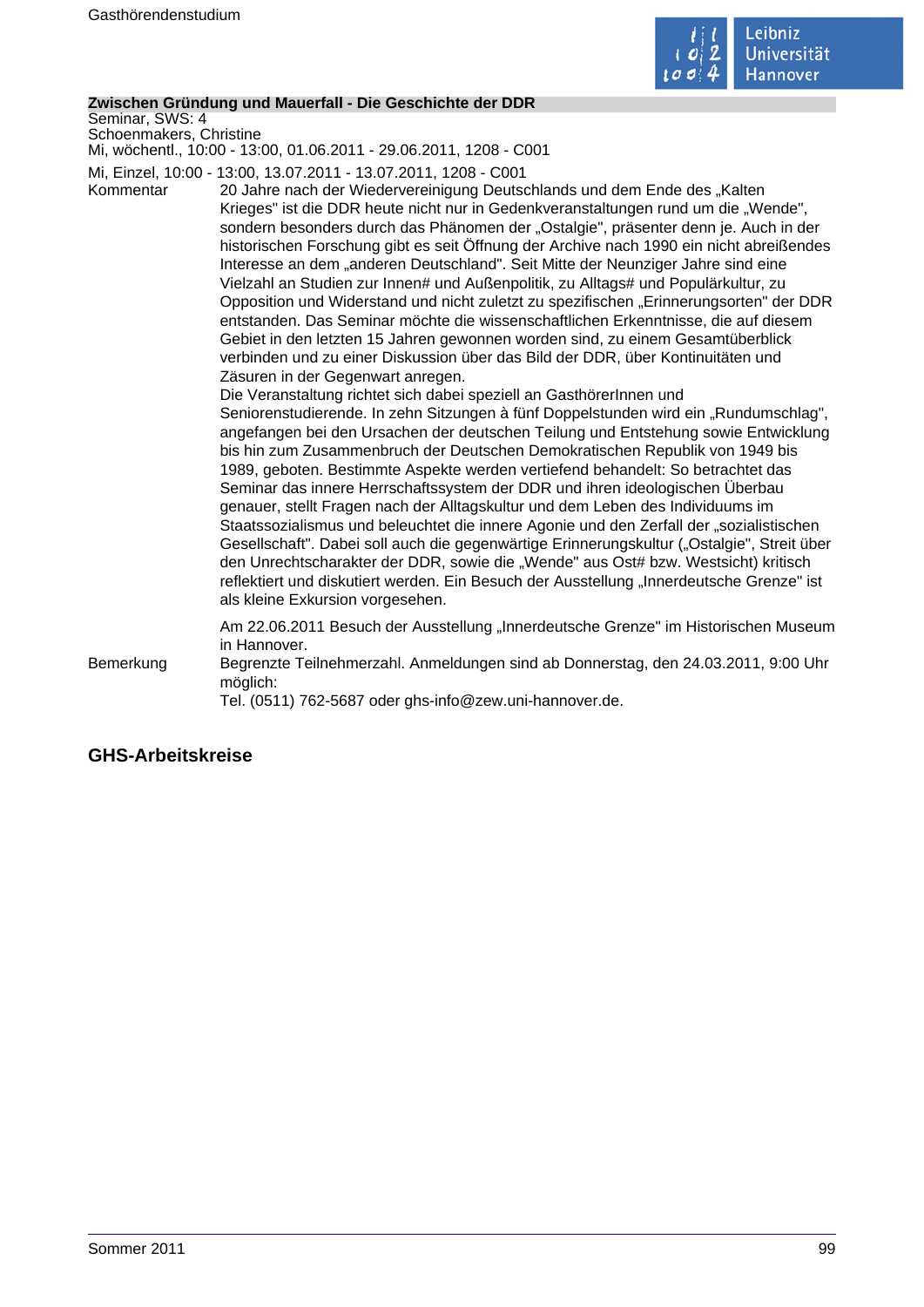

m,

# **Arbeitskreis Geragogik: Lernen im Alter**

| Arbeitsgemeinschaft<br>Merchert, Eckehart |                                                                                                                                                                                                                                                                                                                                                                                                                                                                                                                                        |
|-------------------------------------------|----------------------------------------------------------------------------------------------------------------------------------------------------------------------------------------------------------------------------------------------------------------------------------------------------------------------------------------------------------------------------------------------------------------------------------------------------------------------------------------------------------------------------------------|
|                                           | Sa, Einzel, 10:00 - 13:00, 30.04.2011 - 30.04.2011, Raum 309, Conti-Hochhaus, Königsworther Platz 1                                                                                                                                                                                                                                                                                                                                                                                                                                    |
|                                           | Sa, Einzel, 10:00 - 13:00, 07.05.2011 - 07.05.2011, Raum 309, Conti-Hochhaus, Königsworther Platz 1                                                                                                                                                                                                                                                                                                                                                                                                                                    |
|                                           | Sa, Einzel, 10:00 - 13:00, 28.05.2011 - 28.05.2011, Raum 309, Conti-Hochhaus, Königsworther Platz 1                                                                                                                                                                                                                                                                                                                                                                                                                                    |
|                                           | Sa, Einzel, 10:00 - 13:00, 04.06.2011 - 04.06.2011, Raum 309, Conti-Hochhaus, Königsworther Platz 1                                                                                                                                                                                                                                                                                                                                                                                                                                    |
| Kommentar                                 | Sa, wöchentl., 10:00 - 13:00, 09.07.2011 - 16.07.2011, Raum 309, Conti-Hochhaus, Königsworther Platz 1<br><b>Bedeutet Alter Aufbruch oder Endstation?</b>                                                                                                                                                                                                                                                                                                                                                                              |
|                                           | Im Alter verfügen wir über einen guten Fundus aus Kenntnissen, Fähigkeiten und<br>Wertvorstellungen. Soll er nicht verstauben und unbrauchbar werden, bedarf er einer<br>ständigen Nutzung und Erneuerung. Seine Bestände bilden das Material, mit dem wir die<br>Innenräume unseres Lebensgebäudes gestalten.                                                                                                                                                                                                                         |
|                                           | Wir gestalten diese Räume lebenslang, um sie bewohnbar für uns zu erhalten oder sie<br>sogar noch wohnlicher zu machen. In diesem Verständnis bedeutet das Alter weder eine<br>passive Auslaufzeit unseres vorausgegangenen Lebens noch einen abrupten Neustart.<br>Unser Leben im Alter bleibt ebenso eine permanente Lernzeit wie unsere Kindheit,<br>Jugend und Erwerbsphase, denn auch als ältere Menschen erleben wir fortgesetzt<br>Neues, das uns zur Stellungnahme und Gestaltung herausfordert und unser Leben<br>bereichert. |
|                                           | Hierbei können wir unseren Lebensfundus mitverantwortlich in die Gesellschaft<br>einbringen und ihn unverzichtbar für sie machen, so lange wir ihn verlässlich anwenden.                                                                                                                                                                                                                                                                                                                                                               |
|                                           | So lernen wir als "Hans und Grete" das, was wir als "Gretel und Hänschen" noch gar<br>nicht verstehen und deshalb auch gar nicht lernen konnten. Was, warum, wie und<br>wofür wir im Alter lernen, darauf wird der Arbeitskreis auf dem Weg eines "forschenden<br>Lernens" nach Antworten suchen bei den Erkenntnissen aus Gerontologie und<br>Geragogik.                                                                                                                                                                              |
| Bemerkung                                 | Begrenzte Teilnehmerzahl. Anmeldungen sind ab Donnerstag, den 24.03.2011, 9:00 Uhr<br>möglich:<br>Tel. (0511) 762-5687 oder ghs-info@zew.uni-hannover.de.                                                                                                                                                                                                                                                                                                                                                                              |
| Literatur                                 | Orientierungsliteratur:<br>E. Bubolz-Lutz, E. Gösken u.a: Geragogik, Das Lehrbuch, Kohlhammer 2010<br>Andreas Kruse: Alter, die wichtigsten Antworten, Herder spektrum Tb. 5750<br>Viktor E. Frankl: Der Mensch vor der Frage nach dem Sinn, Piper Tb. 289                                                                                                                                                                                                                                                                             |
|                                           | "Deutsche Schreibschrift" für Fortgeschrittene                                                                                                                                                                                                                                                                                                                                                                                                                                                                                         |
| Arbeitsgemeinschaft<br>Hansen, Silke      |                                                                                                                                                                                                                                                                                                                                                                                                                                                                                                                                        |
| Kommentar                                 | Mo, wöchentl., 17:30 - 19:00, 06.06.2011 - 04.07.2011, 1208 - C001<br>In diesem Arbeitskreis wollen wir uns mit ausgesuchten Zeitzeugnissen beschäftigen und<br>die im Einführungskurs erworbenen Kenntnisse der deutschen Schreibschrift vertiefen.<br>Wir werden sowohl Material der Arbeitskreiseiterin, als auch Material der Teilnehmer<br>transkribieren.                                                                                                                                                                        |
| Bemerkung                                 | Bitte mitbringen: Papier, Bleistift und Radiergummi.                                                                                                                                                                                                                                                                                                                                                                                                                                                                                   |
|                                           | Begrenzte Teilnehmerzahl. Anmeldungen sind ab Donnerstag, den 24.03.2011, 9:00 Uhr                                                                                                                                                                                                                                                                                                                                                                                                                                                     |

möglich:

Tel. (0511) 762-5687 oder ghs-info@zew.uni-hannover.de.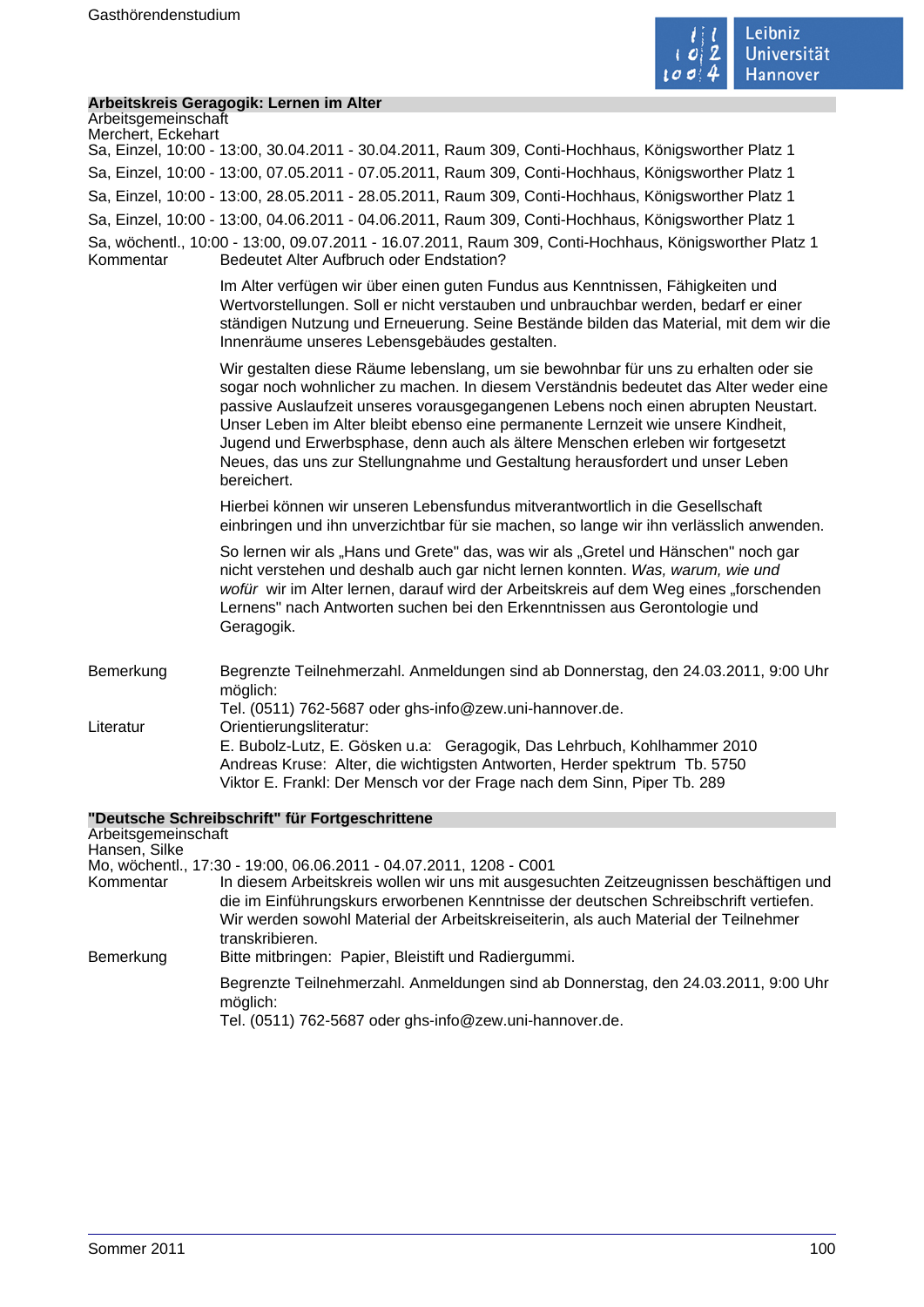

#### **Niccolò Machiavelli: Il Principe / Der Fürst**

| Arbeitsgemeinschaft |                                                                                                                        |
|---------------------|------------------------------------------------------------------------------------------------------------------------|
| Breslauer, Burkhard |                                                                                                                        |
|                     | Mo, wöchentl., 10:00 - 12:00, 11.04.2011 - 16.07.2011, Raum 1109, Conti-Hochhaus                                       |
| Kommentar           | Es ist sicher nicht zu viel des Rühmens, wenn gelegentlich behauptet wird, mit                                         |
|                     | Machiavelli (1469 - 1527) beginne die politische Theorie überhaupt erst "modern" zu                                    |
|                     | werden. Seither datiert freilich auch das fatale Missverständnis, den Theoretiker des                                  |
|                     | modernen Machtstaates unvermittelt mit "Machiavellismus" gleichzusetzen, wie es z.B.                                   |
|                     | Friedrich der Große mit seinem "Antimachiavell" getan hat.                                                             |
|                     | Wie Luther hat Machiavelli die geistige Physiognomie seiner Epoche - und darüber                                       |
|                     | hinaus - entscheidend geprägt, wenn auch auf völlig andere Weise als der deutsche                                      |
|                     | Reformator. Machiavelli wirkte als Diplomat und weltgewandter Fürstenberater, aber auch                                |
|                     | als Außenpolitiker seiner Heimatstadt Florenz. In die Annalen der politischen Theorie                                  |
|                     | hat er sich als der unbestechliche Analytiker des frühneuzeitlichen Macht(mittel)staates<br>eingeschrieben.            |
|                     | Gleichzeitig kann er aber auch als Verkünder eines neuen Freiheitspathos gelten, vor                                   |
|                     | allem dann, wenn er in den Kontext jener frühneuzeitlichen Stadtentwicklung gerückt                                    |
|                     | wird, wie er sie am Beispiel der Geschichte seiner Vaterstadt Florenz selbst beschrieben<br>hat (vgl. seine Discorsi). |
|                     | Den Studierenden soll insoweit Gelegenheit gegeben werden, nicht etwa einen                                            |
|                     | "Machiavelli für Frauen" oder einen für "Unternehmensmanager" etc. kennenzulernen                                      |
|                     | - eine willkürliche und beliebige Instrumentalisierung, wie sie der Autor schon öfter                                  |
|                     | über sich hat ergehen lassen müssen. Vielmehr sollen anhand der Lektüre seines wohl                                    |
|                     | bekanntesten Werkes (II Principe/Der Fürst) d.h. am Original, dessen grundlegende                                      |
|                     | Gedanken über Politik und Staatsführung herausgearbeitet werden.                                                       |
| Bemerkung           | Begrenzte Teilnehmerzahl. Anmeldungen sind ab Donnerstag, den 24.03.2011, 9:00 Uhr                                     |
|                     | möglich:                                                                                                               |
|                     | Tel. (0511) 762-5687 oder ghs-info@zew.uni-hannover.de.                                                                |
|                     | Informationen bei:                                                                                                     |
|                     | <b>Burkhard Breslauer</b>                                                                                              |
|                     | 0511 - 55 25 80 / 0172-5404689                                                                                         |
|                     | B.u.E.Breslauer@t-online.de                                                                                            |
|                     | [otwin.massing@ffr.uni-hannover.de]                                                                                    |
| Literatur           | Literatur:                                                                                                             |
|                     | Niccolò Machiavelli: Il Principe/Der Fürst, italienisch/deutsch, Reclam 1219, Stuttgart<br>1986/1999.                  |
|                     | Quentin Skinner: Machiavelli zur Einführung, Junius Verlag, 2. Aufl. Hamburg 1990.                                     |
|                     | Herfried Münkler: Machiavelli, Die Begründung politischen Denkens der Neuzeit aus der                                  |
|                     | Krise                                                                                                                  |
|                     | der Republik Florenz, Fischer Taschenbuch Verlag, Frankfurt a.M, 2. Auflage 2007.                                      |
|                     |                                                                                                                        |

# **Studienprogramm Kulturwissenschaften**

Dieses Programm ergänzt das Angebot des allgemeinen Gasthörenden- und Seniorenstudiums und richtet sich hauptsächlich an Personen in der nachberuflichen und nachfamilialen Lebensphase. Es bietet die Möglichkeit, kulturelle Interessen in systematischer Weise abschlussbezogen zu vertiefen. Es erstreckt sich über mindestens fünf Semester. Der zeitliche Aufwand beträgt zwischen sechs und acht Unterrichtsstunden pro Woche, zuzüglich Vorund Nachbereitungszeiten.

Das Studienprogramm umfasst folgende Fachrichtungen: Anglistik Geschichte Deutsche Literatur und Sprache Kunst Philosophie Politische Wissenschaft Religionswissenschaft Theologie

Aus diesem Spektrum wählen die Teilnehmenden eine individuelle Kombination von Haupt- und Nebenfach aus. Es empfiehlt sich sowohl eine interne (innerhalb einer Fachrichtung) als auch eine externe (fächerübergreifende) Verknüpfung.

Das Studium gliedert sich in jeweils eine Orientierungs- und Studienphase und ein Abschlusssemester. Es sollen mindestens drei Leistungsnachweise erbracht werden. Zwei davon im Hauptfach, einer im Nebenfach. Das Studienprogramm schließt mit einem Zertifikat für die erbrachten Leistungen ab.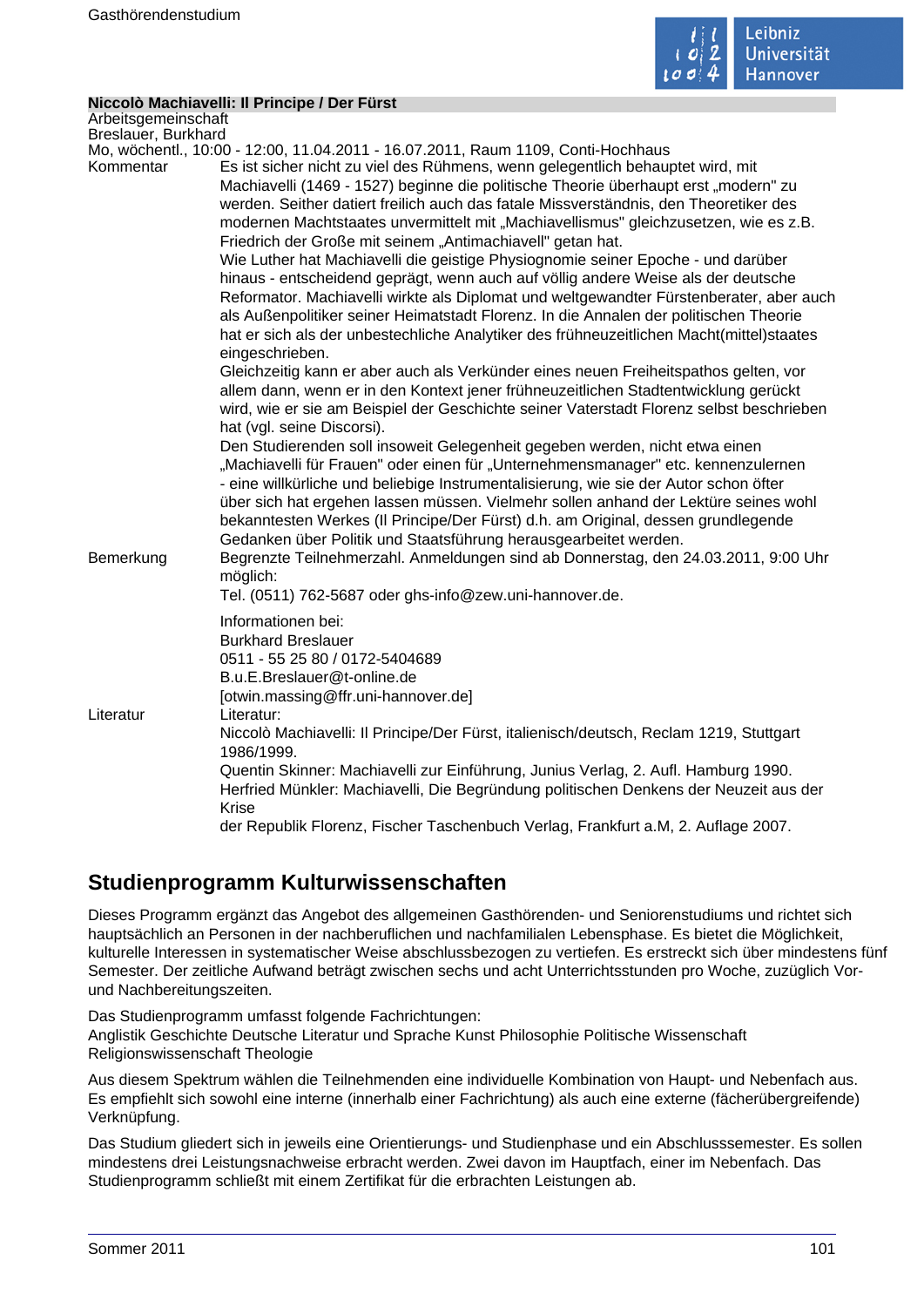

Eine Anmeldung ist nur zum **Wintersemester** und nach einer persönlichen Beratung im Gasthörendenbüro möglich. Die Teilnehmendenzahl ist begrenzt.

# **Studienzertifikat ÄBuG**

# Studienzertifikat Ästhetische Bildung und Gestaltung (ÄBuG)

**Der Begriff Identität in künstlerisch-gestalterischen Prozessen** Seminar, SWS: 3, Max. Teilnehmer: 12

Schrader, Gertrud

Mi, Einzel, 13:00 - 14:00, 06.04.2011 - 06.04.2011, 6303 - 406

Do, Einzel, ab 19:00, 14.04.2011 - 14.04.2011

Fr, Einzel, 12:00 - 16:00, 29.04.2011 - 29.04.2011, 6303 - 406

Fr, Einzel, 12:00 - 16:00, 13.05.2011 - 13.05.2011

Fr, Einzel, 12:00 - 16:00, 27.05.2011 - 27.05.2011, 6303 - 406

So, Einzel, ab 15:30, 29.05.2011 - 29.05.2011

Fr, Einzel, 12:00 - 16:00, 10.06.2011 - 10.06.2011, 6303 - 406

Fr, Einzel, 12:00 - 16:00, 01.07.2011 - 01.07.2011, 6303 - 406

Im Kunstverein Langenhagen wird vom 14.4. bis zum 29.5 eine Ausstellung mit dem Titel "Fashion Weeks" von dem Künstler Jerome Chazeix stattfinden. Zum Auftakt dieses Seminars werden wir uns in Blockterminen mit dieser Ausstellung auseinandersetzen und auch eigene gestalterische Experimente durchführen. Im weiteren Verlauf des Semesters wird es in der jeweils ersten Seminarstunde um ausgewählte Werkbeispiele gehen und anschließend werden die eigenen gestalterischen Projekte besprochen. Voraussetzung: Anwesenheit an dem ersten Termin Mittwoch 6.4. 13.00 Raum 406 und aktive Teilnahme an allen zu vereinbarenden Blöcken im April/Anfang Mai (die konkreten Termine werden am 6.4. feststehen). Leistungsnachweis für Modul C nach Absprache.

Zur Vorbereitung: http://www.zeixberlin.de/

# **Architektur**

# **Darstellendes Spiel und Theater**

**Öffentliche Didaktik des Theaters**

| Seminar, SWS: 2<br>Hruschka, Ole |                                                                                                                                                                                                                                                                                                                                                                                                                                                                                                                                                                                                                                                                                                                |
|----------------------------------|----------------------------------------------------------------------------------------------------------------------------------------------------------------------------------------------------------------------------------------------------------------------------------------------------------------------------------------------------------------------------------------------------------------------------------------------------------------------------------------------------------------------------------------------------------------------------------------------------------------------------------------------------------------------------------------------------------------|
|                                  | Mo, wöchentl., 14:00 - 16:00, 04.04.2011 - 16.07.2011, 1502 - 116 Ton- und Videostudio                                                                                                                                                                                                                                                                                                                                                                                                                                                                                                                                                                                                                         |
| Kommentar                        | Dem Theater wird seit seinen griechischen Anfängen und insbesondere mit Beginn des<br>bürgerlichen Zeitalters eine didaktische Funktion zugeschrieben. Anhand einschlägiger<br>Texte verfolgen wir im Seminar entsprechende programmatische Überlegungen -<br>angefangen bei Schillers Ideen zur "Schaubühne als moralischer Anstalt" über das<br>epische Theater Brechts, das unterhaltend und belehrend zugleich wirken soll, bis in die<br>Gegenwart. Zudem überprüfen wir die Frage nach der gesellschaftlichen Funktion und<br>Wirkmacht von Theater, aber auch die nach seiner ästhetischen Vermittlungsleistung<br>anhand historischer und zeitgenössischer Inszenierungsbeispiele. Dabei gilt es deren |
|                                  | Rezeption im publizistischen Diskurs (Theaterkritik) ebenso im Blick zu behalten wie<br>(kultur-)politische Entwicklungen und Rahmenbedingungen.                                                                                                                                                                                                                                                                                                                                                                                                                                                                                                                                                               |
| Bemerkung                        | Teilnehmerzahl: keine Begrenzung, Anmeldung per Stud. IP.                                                                                                                                                                                                                                                                                                                                                                                                                                                                                                                                                                                                                                                      |
|                                  | An der HBK immatrikulierte Studierende erscheinen zur ersten Sitzung und lassen sich in<br>die Veranstaltung eintragen.                                                                                                                                                                                                                                                                                                                                                                                                                                                                                                                                                                                        |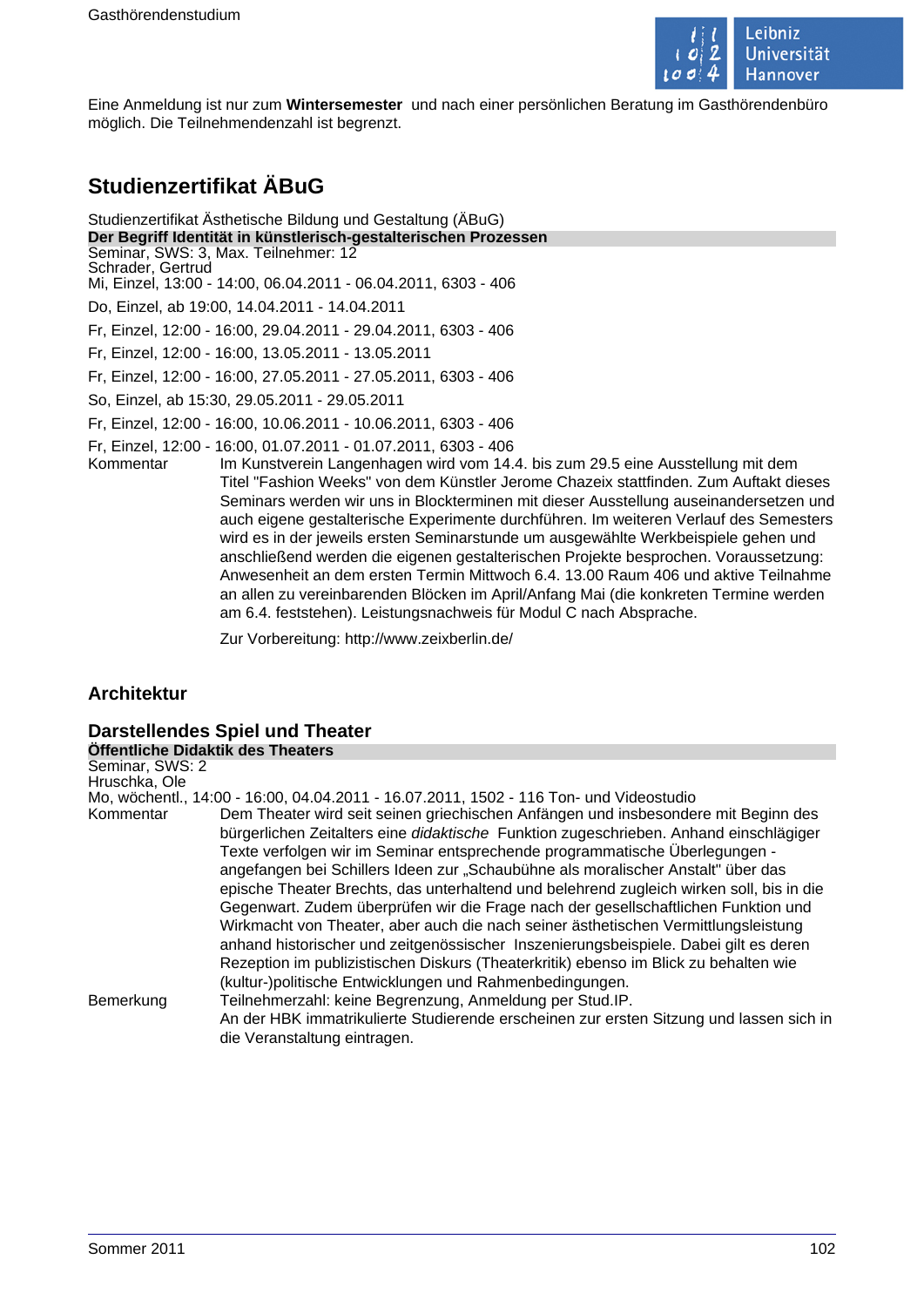

## **Theaterprojekte besichtigen, beschreiben, bedenken**

| modierprejence i                |                                                                                                                                                                                                                                                                                                                                                                                                                                                                                                                                                                                                                                                                                                                                                                                                                                                                    |
|---------------------------------|--------------------------------------------------------------------------------------------------------------------------------------------------------------------------------------------------------------------------------------------------------------------------------------------------------------------------------------------------------------------------------------------------------------------------------------------------------------------------------------------------------------------------------------------------------------------------------------------------------------------------------------------------------------------------------------------------------------------------------------------------------------------------------------------------------------------------------------------------------------------|
| Seminar, SWS: 2<br>Zimmer, Hans |                                                                                                                                                                                                                                                                                                                                                                                                                                                                                                                                                                                                                                                                                                                                                                                                                                                                    |
|                                 | Do, wöchentl., 10:00 - 12:00, 07.04.2011 - 16.07.2011, 1502 - 103 II 103                                                                                                                                                                                                                                                                                                                                                                                                                                                                                                                                                                                                                                                                                                                                                                                           |
| Kommentar                       | Die Hamburger Rahmenrichtlinien für das Darstellende Spiel, auf die man sich auch<br>in Niedersachsen zu beziehen hat, sehen als Ergebnis der Theaterarbeit in allen<br>Jahrgangsstufen Theateraufführungen, "Performances", oder Ähnliches vor. Im<br>Mittelpunkt des Seminarinteresses                                                                                                                                                                                                                                                                                                                                                                                                                                                                                                                                                                           |
|                                 | stehen daher Theaterprojekte, die im schulischen Rahmen entstanden sind.<br>Diese sollen im Sinne des Seminartitels untersucht werden. Als Anschauungsmaterial<br>stehen die Aufführungen dreier im Sommersemester 2011 in Hannover veranstalteter<br>Jugendtheaterfestivals zur Verfügung. Ergänzend dazu sollen die "Einheitlichen<br>Prüfungsanforderungen in der Abiturprüfung Darstellendes Spiel" kritisch und die dort                                                                                                                                                                                                                                                                                                                                                                                                                                      |
| Bemerkung                       | aufgeführten Prüfungsaufgaben praktisch erprobt werden.<br>Teilnehmerzahl: 25, Anmeldung über Stud.IP, an der HBK immatrikulierte Studierende<br>erscheinen bei der ersten Sitzung und lassen sich in die Veranstaltung eintragen.                                                                                                                                                                                                                                                                                                                                                                                                                                                                                                                                                                                                                                 |
| <b>Volkstheater</b>             |                                                                                                                                                                                                                                                                                                                                                                                                                                                                                                                                                                                                                                                                                                                                                                                                                                                                    |
| Seminar, SWS: 2                 |                                                                                                                                                                                                                                                                                                                                                                                                                                                                                                                                                                                                                                                                                                                                                                                                                                                                    |
| Hruschka, Ole                   | Mo, wöchentl., 10:00 - 12:00, 04.04.2011 - 16.07.2011, 1502 - 109 II 109                                                                                                                                                                                                                                                                                                                                                                                                                                                                                                                                                                                                                                                                                                                                                                                           |
| Kommentar                       | Volkstheater kennt eine große Vielfalt an Formen und Funktionen. Als Trivial- oder<br>Popularkultur dient es der reinen Unterhaltung, als Gegen- oder Alternativ-Theater wirkt<br>es kritisch-subversiv - im idealtypischen Fall ist es ein Theater über und für das Volk,<br>vielleicht auch durch das Volk (vgl. Münz, Hein).                                                                                                                                                                                                                                                                                                                                                                                                                                                                                                                                    |
|                                 | Das Seminar widmet sich zunächst den historischen Ausprägungen dieser Theaterform<br>im Drama des 19. und 20. Jahrhunderts. Ausgehend vom Höhepunkt der Wiener<br>Volkskomödie (Nestroy, Raimund) beschäftigt es sich mit Konzeptionen eines "neuen<br>Volksstücks" in den späten 1920ern (Fleißer, Horváth, Brecht), schließlich mit deren<br>Wiederbelebung in den späten 1960er Jahren (Kroetz, Fassbinder).<br>Durch Aufführungsbesuche wird schließlich zu klären sein, welche Formen des<br>Volkstheaters es heute gibt, inwiefern diese die früheren fortsetzen oder welche<br>überraschend neuen Verfahren es integriert: durch seine regionale Verankerung, aktuelle<br>Themen und Stoffe, besondere Spieler oder ein spezifisches Publikum (Dresdner<br>Bürgerbühne, Chawwerusch Theater in der Pfalz, Heersums Landschaftstheater in<br>Niedersachsen). |
| Bemerkung                       | Teilnehmerzahl: keine Begrenzung, Anmeldung per Stud.IP.<br>An der HBK immatrikulierte Studierende erscheinen zur ersten Sitzung und lassen sich in<br>die Veranstaltung eintragen.                                                                                                                                                                                                                                                                                                                                                                                                                                                                                                                                                                                                                                                                                |
|                                 | Zeitgenössische Theaterliteratur                                                                                                                                                                                                                                                                                                                                                                                                                                                                                                                                                                                                                                                                                                                                                                                                                                   |
| Seminar, SWS: 2                 |                                                                                                                                                                                                                                                                                                                                                                                                                                                                                                                                                                                                                                                                                                                                                                                                                                                                    |
| Lang, Thomas                    | Do, wöchentl., 16:00 - 18:00, 07.04.2011 - 16.07.2011, 1502 - 116 Ton- und Videostudio                                                                                                                                                                                                                                                                                                                                                                                                                                                                                                                                                                                                                                                                                                                                                                             |
| Kommentar                       | Zeitgenössische Theaterliteratur, von "lebenden" Autoren und Autorinnen fürden                                                                                                                                                                                                                                                                                                                                                                                                                                                                                                                                                                                                                                                                                                                                                                                     |
|                                 | Theaterbetrieb verfasst, gehört nicht zur Standardlektüre derLiteraturwissenschaft. Und<br>auch das Theater in der Schule nimmt derartigesTextmaterial nur gelegentlich und höchst                                                                                                                                                                                                                                                                                                                                                                                                                                                                                                                                                                                                                                                                                 |
|                                 | skeptisch wahr, gilt es doch zurZeit eher, eigene Mitteilungen, Befindlichkeiten und                                                                                                                                                                                                                                                                                                                                                                                                                                                                                                                                                                                                                                                                                                                                                                               |
|                                 | Assoziationen, Überschreibungen vorgeschriebener und vertrauter Unterrichtsstoffe oder                                                                                                                                                                                                                                                                                                                                                                                                                                                                                                                                                                                                                                                                                                                                                                             |
|                                 | auchpopuläre Prosa und Filmstoffe szenisch zu erarbeiten und zu präsentieren. Schade                                                                                                                                                                                                                                                                                                                                                                                                                                                                                                                                                                                                                                                                                                                                                                               |
|                                 | eigentlich. Denn in Theaterstücken von Palmetshofer, Kluck, Schimmelpfennig,                                                                                                                                                                                                                                                                                                                                                                                                                                                                                                                                                                                                                                                                                                                                                                                       |
|                                 | Danckwart, Rinke, Lünstedt, Bicker, Kaegi sind in höchstkunstvoller wie wahrhaftiger<br>Form Weltwissen und Zeitbeschreibungaufzufinden. In einer Mischung aus Lesebühne,                                                                                                                                                                                                                                                                                                                                                                                                                                                                                                                                                                                                                                                                                          |
|                                 | Textstudium, Theaterbesuchenund Zeitgeistdebatten gilt es in diesem Seminar also,                                                                                                                                                                                                                                                                                                                                                                                                                                                                                                                                                                                                                                                                                                                                                                                  |
|                                 | Theaterliteratur derGegenwart wahrzunehmen und für sich zu erfahren.                                                                                                                                                                                                                                                                                                                                                                                                                                                                                                                                                                                                                                                                                                                                                                                               |
| Bemerkung                       | Teilnehmerzahl: 25, Anmeldung über Stud.IP; an der HBK immatrikulierte Studierende<br>erscheinen bei der ersten Sitzung und lassen sich in die Veranstaltung eintragen.                                                                                                                                                                                                                                                                                                                                                                                                                                                                                                                                                                                                                                                                                            |

# **Gestaltungspraxis und Kunstwissenschaft**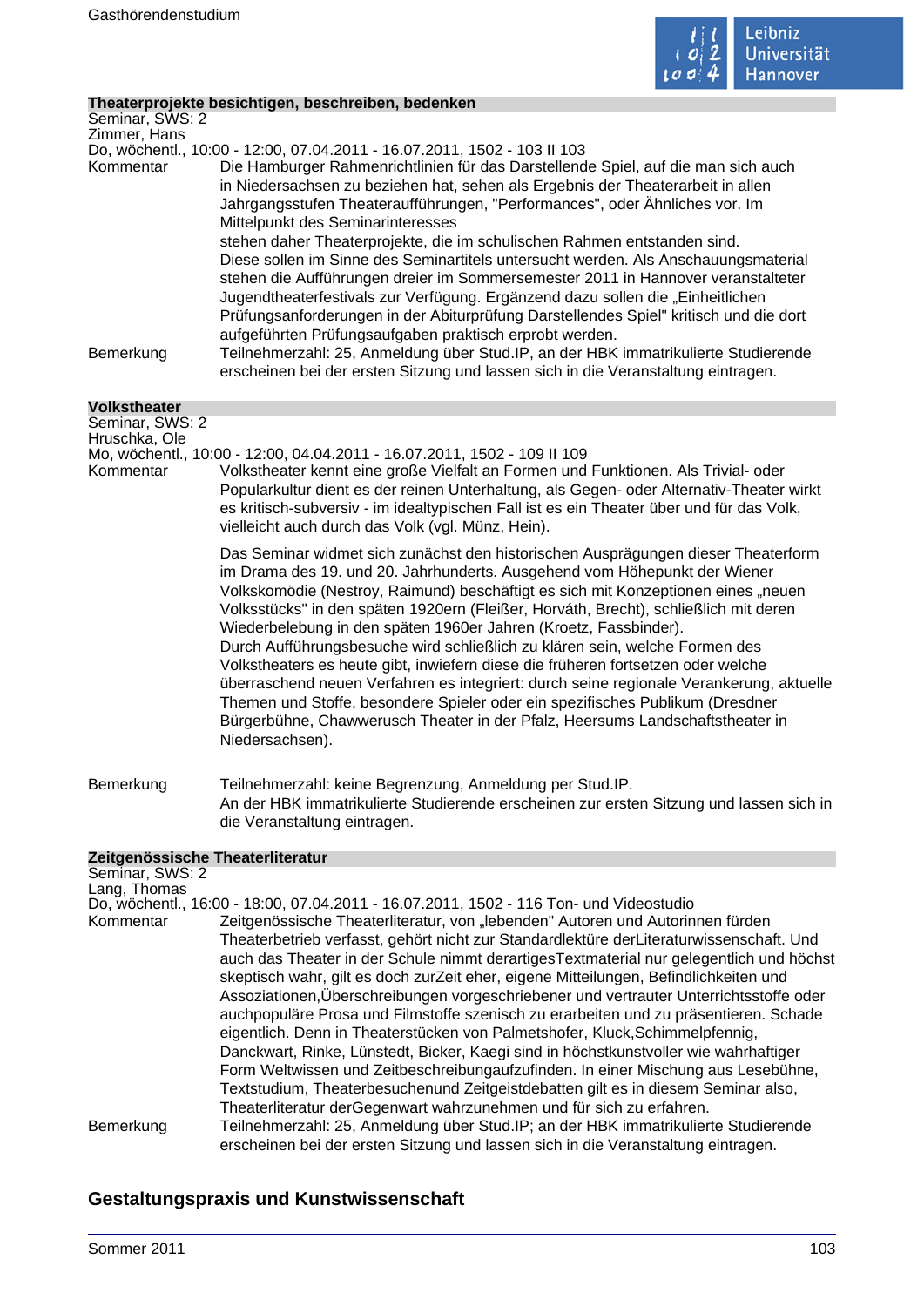

#### **Bildende Kunst und kunstbezogene Wissenschaft**

Kolloquium, SWS: 2 Koethen, Eva Fr, Einzel, ab 12:00, 08.04.2011 - 08.04.2011 Fr, Einzel, ab 12:00, 15.04.2011 - 15.04.2011

Fr, Einzel, ab 12:00, 24.06.2011 - 24.06.2011

Fr, Einzel, ab 12:00, 08.07.2011 - 08.07.2011

Kommentar modulübergreifend für ExamenskandidatInnen und DoktorandInnen

Was bedeutet es, künstlerisch zu forschen bzw. künstlerisch-wissenschaftlich zu arbeiten, und inwieweit berührt diese Frage- und Problemstellung das Thema Bildung? Ausgehend von aktuellen Positionen und Kontroversen wird der fachliche Diskurs eingehend erörtert und in exemplarischen Projekten vorgestellt.

8. 4. und 15.4

Einführung in den Forschungsstand des IGK und Überprüfung der Kompatibilität mit der Forschungsinitiative Bildungswelten (PhilFak.);

Diskussion, Abklärung und evtl. Vorbereitung einer gemeinsamen Strategie

24.6 oder 8.7.

Vorstellung von aktuellen Beispielen: Sabine Amstad, Masterarbeit; Denise Bettelyoun, **Dissertation** 

#### **Fachspezifische Übung Medien**

Übung, SWS: 2, ECTS: 1

Schrader, Gertrud / Winter, Katharina

Mi, wöchentl., 14:30 - 16:30, 06.04.2011 - 16.07.2011, 6303 - 407 Kommentar Im Mittelpunkt der Fachspezifischen Übung Medien stehen Einführungen in die analoge

und digitale Foto- und Vidoetechnik. Im Zusammenhang mit eigenen Seminarprojekten können hier auch spezielle technische Fragen gestellt werden.Die TeilnehmerInnen lernen die in der Medienwerkstatt vorhandenen Foto- und Videokamera, Scanner, Licht, Reprostativ etc. zur Verfügung. Zwei PC Arbeitsplätze und ein Casablanca Videoschnittplatz kennen und erarbeiten sich hier die technischen Kenntnisse für gestalterische Projekte mit technischen Medien.

#### **Fachspezifische Übung Modul C: Einführung in das kunstwissenschaftliche Arbeiten**

Seminar, SWS: 2, Max. Teilnehmer: 20

Bube, Agnes

Fr, wöchentl., 10:00 - 12:00, 08.04.2011 - 16.07.2011, 6303 - 403

Kommentar Diese Fachspezifische Übung zeigt Wege der Annäherung an Kunst und ihre Prozesse auf und gibt Hilfestellungen zum selbständigen fachwissenschaftlichen Arbeiten ("Wie finde ich eine Fragestellung?", "Wie erarbeite ich mir ein Thema?"...). Besonderer Fokus liegt auf dem "Ausgangspunkt Anschauung" (Imdahl) als Verfahren. Nach der gemeinsamen Erprobung verschiedener Arbeitsweisen und Recherchen in unterschiedlichen Medien (Text, Bild, Film usw.), sollen diese individuell oder in Kleingruppen exemplarisch angewendet und vertieft werden. Dabei können die Teilnehmer eigene Themen oder auch konkret anstehende Arbeiten in die Diskussion einbringen.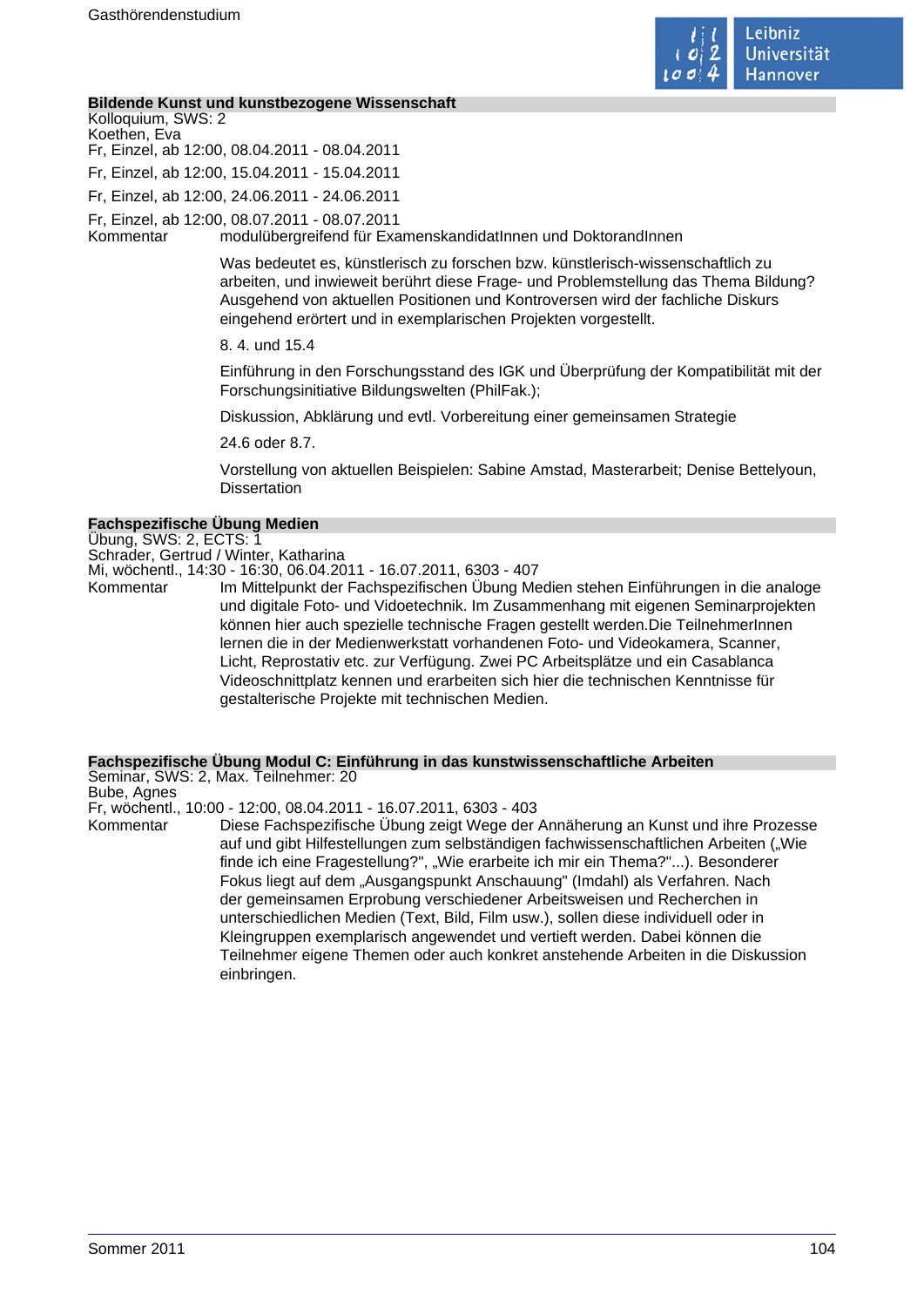

#### **Fachspezifische Übung Zeichnen**

Übung, SWS: 2, ECTS: 1, Max. Teilnehmer: 12 Lang, Stefan Mo, Einzel, 14:00 - 18:00, 11.04.2011 - 11.04.2011, 6303 - 406 Mo, Einzel, 14:00 - 18:00, 18.04.2011 - 18.04.2011, 6303 - 406 Mo, Einzel, 14:00 - 18:00, 02.05.2011 - 02.05.2011, 6303 - 406 Mo, Einzel, 14:00 - 18:00, 16.05.2011 - 16.05.2011, 6303 - 406 Mo, Einzel, 14:00 - 18:00, 30.05.2011 - 30.05.2011, 6303 - 406 Mo, Einzel, 14:00 - 18:00, 20.06.2011 - 20.06.2011, 6303 - 406 Mo, Einzel, 14:00 - 18:00, 04.07.2011 - 04.07.2011, 6303 - 406

Im Blickpunkt dieser Veranstaltung stehen grundlegende Erfahrungen mit dem Medium Zeichnung. Auf experimentelle Art und Weise werden gestalterische Möglichkeiten entdeckt und grundlegende künstlerische Strategien entwickelt. Nach Absprache und in Kooperation mit der Veranstaltung "Künstlerische Materialien" (Koethen) können eigene künstlerische Themen und Projekte erarbeitet werden.

# **Kunst im Kontext von Religion: Wahrnehmung, Reflexion und Vermittlung im kirchlichen Raum (Ausstellungsprojekt Teil 2)**

Übung, SWS: 2, ECTS: 1 (weitere nach Absprache), Max. Teilnehmer: 15 Kehrbaum, Annegret / Bube, Agnes Do, Einzel, 10:00 - 14:00, 07.04.2011 - 07.04.2011, 6303 - 403 Do, Einzel, 10:00 - 14:00, 05.05.2011 - 05.05.2011, 6303 - 403 Do, Einzel, 10:00 - 14:00, 12.05.2011 - 12.05.2011, 6303 - 403 Do, Einzel, 10:00 - 14:00, 19.05.2011 - 19.05.2011, 6303 - 403 Do, Einzel, 10:00 - 14:00, 26.05.2011 - 26.05.2011, 6303 - 403 Do, Einzel, 10:00 - 14:00, 09.06.2011 - 09.06.2011, 6303 - 403 Do, Einzel, 10:00 - 14:00, 16.06.2011 - 16.06.2011, 6303 - 403 Kommentar (Weitere Termine nach Absprache)

> Diese fachspezifische Übung bildet die zweite von zwei gekoppelten Veranstaltungen mit dem Ziel, anhand eines kleinen Ausstellungsprojekts im Spannungsfeld von Kirche und Kunst der Moderne die Wahrnehmung, theoretische Aufarbeitung und Vermittlung von Kunstwerken einzuüben sowie die Grundprinzipien der kuratorischen Praxis kennenzulernen. Unter dem Titel "Geist und Form. Arbeiten von Gabriele Marwede" werden in der neuen Kapelle St. Joseph in Hannover-List, Isernhagener Straße, vom 17.6. bis 30.6.2011 Werke der Bildhauerin Gabriele Marwede aus Springe gezeigt (Vernissage 16.6.2011, 19 Uhr).

Die einzelnen Arbeitsfelder der Ausstellungsplanung erarbeiten die Teilnehmer in kleinen Gruppen selbst, die Präsentation der Werke im Raum sowie die Herstellung einer kleinen Broschüre inbegriffen.

Die Mitarbeit am ersten Teil des Projekts ist nicht Voraussetzung für die Teilnahme. Interessierte können sich auch noch in die bereits fortgeschrittenen Arbeitsprozesse einbringen. Für eigene Arbeitsanteile kann auch eine erweiterte Vergabe von Leistungspunkten mit den Dozentinnen abgesprochen werden.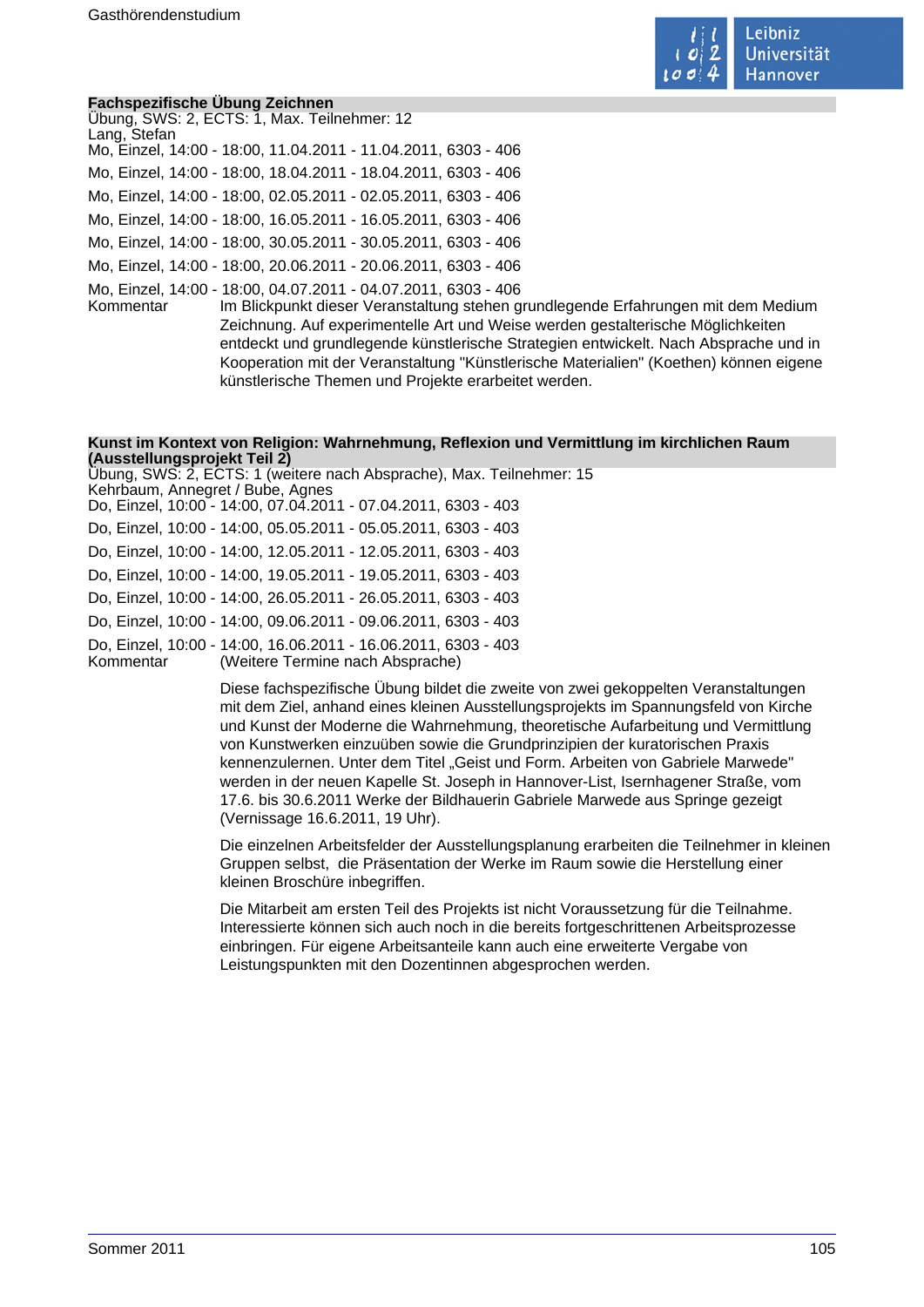

#### **Künstlerische Materialien**

| Seminar, SWS: 2, ECTS: 2-3, Max. Teilnehmer: 12                |
|----------------------------------------------------------------|
| Koethen, Eva                                                   |
| Sa, Einzel, 12:00 - 16:30, 16.04.2011 - 16.04.2011, 6303 - 403 |
| So, Einzel, 12:00 - 16:30, 17.04.2011 - 17.04.2011, 6303 - 403 |
| Mo, Einzel, 12:00 - 16:30, 18.04.2011 - 18.04.2011, 6303 - 403 |
| Mo, Einzel, 13:00 - 17:30, 20.06.2011 - 20.06.2011, 6303 - 403 |
| Mo, Einzel, 12:00 - 16:30, 04.07.2011 - 04.07.2011, 6303 - 403 |

Kommentar Heutzutage kann alles zu künstlerischem Material werden. Dennoch bedarf es einer Orientierung, wenn man Dinge in den Blick nimmt oder sie verwirft: Was lohnt sich zu sammeln, zu ordnen oder weiterzuverarbeiten? Gemeinsam nehmen wir in Augenschein, was in unseren Archiven vorhanden ist, lernen zu qualifizieren und zu wählen und bereiten geeignete Unterbringungs- und Präsentationsformen für künstlerische Materialien vor.

#### **Van Gogh - Gauguin - Cézanne**

Seminar, SWS: 2, ECTS: 2-3, Max. Teilnehmer: 20 Kehrbaum, Annegret Do, Einzel, 10:00 - 14:00, 14.04.2011 - 14.04.2011, 6303 - 403 Do, Einzel, 10:00 - 14:00, 21.04.2011 - 21.04.2011, 6303 - 403 Sa, Einzel, 10:00 - 16:00, 07.05.2011 - 07.05.2011 Sa, Einzel, 10:00 - 16:00, 04.06.2011 - 04.06.2011, 6303 - 403 Do, Einzel, 10:00 - 14:00, 07.07.2011 - 07.07.2011, 6303 - 403 Do, Einzel, 10:00 - 14:00, 14.07.2011 - 14.07.2011, 6303 - 403 Werke und künstlerische Konzepte von Vincent van Gogh, Paul Gauguin und Paul Cézanne - allesamt Gründerväter der Moderne - sollen in diesem Seminar eingehend untersucht werden. Wir betrachten gemeinsam Arbeiten unterschiedlicher Bildgattungen und Techniken und arbeiten Gemeinsamkeiten und Unterschiede in den künstlerischen Ausdrucksformen und Anschauungen der drei Künstler heraus. Ziel des Seminars ist das Erkennen wesentlicher Grundlagen der Kunst des beginnenden 20. Jahrhunderts. Das Seminar beinhaltet eine Tagesexkursion in die Hamburger Kunsthalle. Für die Teilnehmer des Seminars ist ein Eigenanteil mit Werk- und Theorieanteil obligatorisch (Kurzreferat). Bildbeschaffung und Interpretation der Referenzwerke sollen auf der Grundlage von Recherchen in öffentlichen Bibliotheken und Museen selbständig erfolgen; inhaltliche Hilfestellungen werden von der Dozentin gegeben. Die Verteilung der Referatthemen findet am 14.4.2011 (Einführungstermin) statt. Literatur Begleitliteratur zum Seminar wird am Einführungstermin bekannt gegeben.

# **Soziologie**